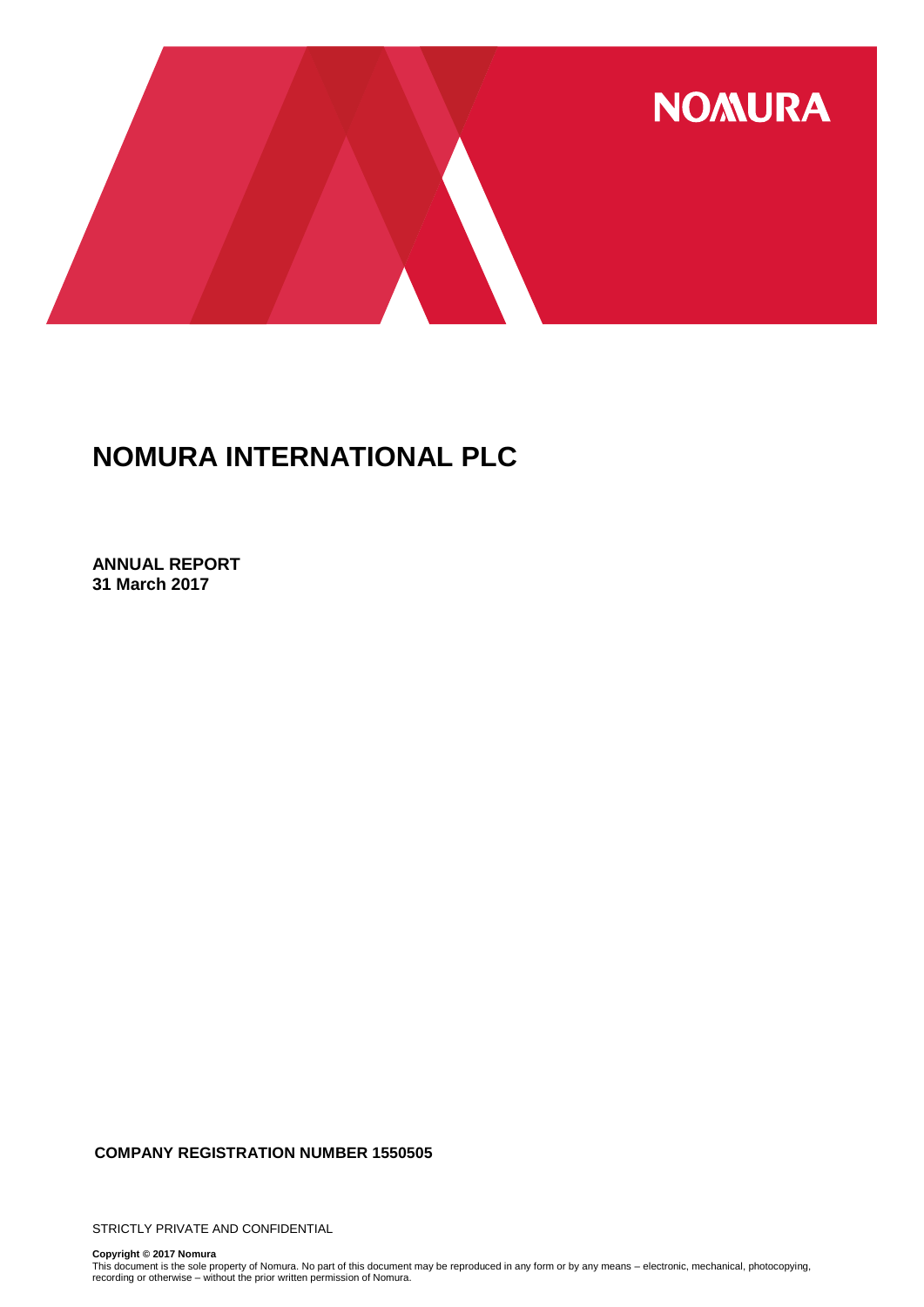

# **YEAR ENDED 31 March 2017**

### **STRATEGIC REPORT**

The Directors of Nomura International plc (the "Company") present their Strategic Report, Directors' Report and the financial statements for the year ended 31 March 2017. The Company is incorporated in England and Wales and its registered office is at 1 Angel Lane, London, EC4R 3AB.

These financial statements have been prepared on a company-only basis and do not include the results and net assets of the Company's subsidiary undertakings.

#### **REVIEW OF THE COMPANY'S BUSINESS, DESCRIPTION OF PRINCIPAL RISKS AND INFORMATION REGARDING BRANCHES**

#### **Principal Activity**

The Company is a London-based securities broker/dealer operating company and is a wholly owned subsidiary of Nomura Europe Holdings plc ("NEHS"). The Company's ultimate parent undertaking and controlling entity is Nomura Holdings, Inc. ("NHI"), which together with the Company, NEHS, and NHI's other subsidiary undertakings, form the "Nomura Group". The Company's activities include:

- trading and sales in fixed income and equity products, including related derivatives;
- investment banking services;
- asset and principal finance business; and
- corporate finance and private equity.

The Company operates branches in Madrid, Dubai, Milan, Stockholm, Doha, Helsinki, Frankfurt and Cape Town.

The Nomura Group is one of the leading financial services groups in Japan and it operates offices in countries and regions worldwide including Japan, the U.S., the U.K., Singapore and Hong Kong Special Administrative Region. Nomura Group's business consists of Retail, Asset Management and Wholesale divisions, which provide a wide range of products and services to a large and diversified group of clients and customers, including individuals, corporations, financial institutions, governments and governmental agencies. As a key contributor to the Nomura Group's Wholesale Division, which is comprised of Global Markets and Investment Banking activity, the Company is an important member of the Nomura Group both for European-based business and for the Group's Asian and Americas businesses that leverage the Company's well developed infrastructure and wide client reach.

#### **Regulations**

The Company is authorised by the Prudential Regulation Authority ("PRA") and regulated by the Financial Conduct Authority ("FCA") and PRA. The Company is regulated and has minimum capital adequacy requirements imposed on it on a standalone basis by the PRA. The Company is in compliance with these requirements which remain stringent.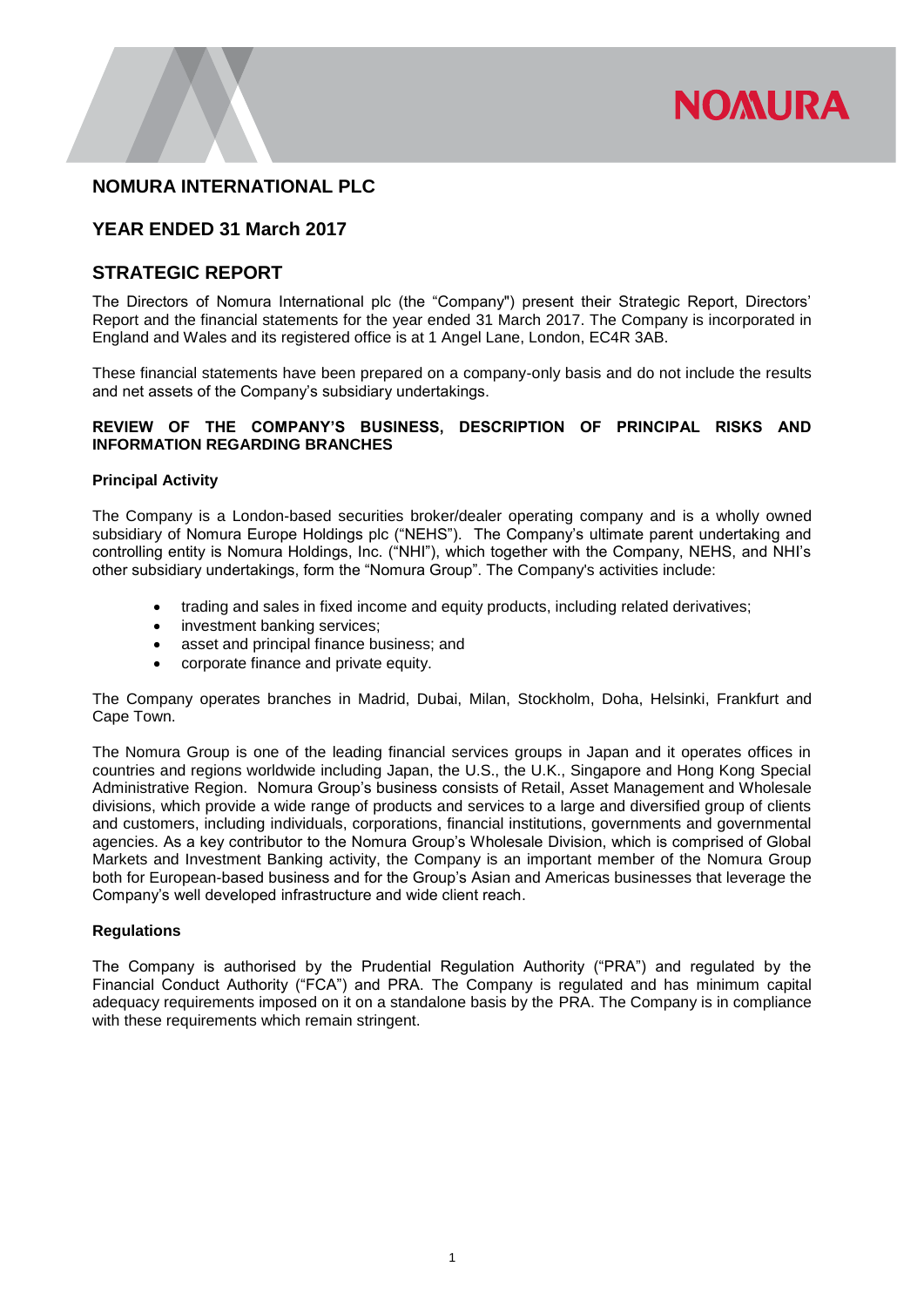

### **YEAR ENDED 31 March 2017**

### **STRATEGIC REPORT (CONTINUED)**

The Company's key financial indicators during the year were as follows:

|                             | Year ended           | Year ended    |
|-----------------------------|----------------------|---------------|
|                             | <b>31 March 2017</b> | 31 March 2016 |
|                             | \$'000               | \$'000        |
| Trading profit              | 1,779,255            | 1,264,729     |
| Net interest payable        | (320, 391)           | (302, 413)    |
| Operating profit / (loss)   | 12.128               | (692,307)     |
| Loss before taxation        | (26, 811)            | (749,176)     |
| Loss for the financial year | (39, 400)            | (718, 340)    |
| Total assets                | 291,609,539          | 383,005,749   |
| <b>Total liabilities</b>    | 286,587,757          | 377,984,866   |
| Shareholders' funds         | 5,021,782            | 5,020,883     |

The turnaround in operating profit has resulted in a lower loss before taxation for the year of \$26,811,000 (March 2016: loss of \$749,176,000).This reflects a significantly improved year on year performance, driven by increased trading revenue, reduced expenses and a one off loss in the prior year, on Banca Monte dei Paschi di Siena SpA ("MPS") settlement, not repeated.

The Company's trading profit for the year, excluding the one off MPS loss, increased by 13% to \$1,779,255,000. This increase was primarily driven by strong performance in Global Markets, within Rates and Credit products, driven from higher client activity and market volatility.

General and administrative expenses decreased by 13% to \$1,446,736,000 (March 2016: \$1,654,623,000). Reported expenses for the year included one off business costs of \$88,000,000, resulting from the restructuring of certain businesses within the Wholesale Division announced in April 2016. As a result of this restructuring the Company has benefited from a reduced expense base.

The Company continues to be impacted by the Nomura Group's multi-year programme to deliver its legal entity strategy. Through novation of client facing trades to other entities within the Nomura Group and due to trade compression and other initiatives the Company has reduced the size of its balance sheet by 24% to \$291,609,539,000.

The Nomura Group's legal entity strategy aims to enhance the focus on clients by matching local expertise, trading activities and risk management to the needs of clients in each respective region. This is to be achieved through a multi-year programme to align clients to their respective regions where possible, either through novation or other initiatives.

During the fiscal year end March 2017, the global economy continued to see a moderate recovery in growth, although the situation varied from region to region. In Europe, including the UK, the underlying economy was favourable as a result of growth in capital expenditure and fiscal spending. However the Company expects that market volatility and uncertainty in the global economy will continue to provide a challenging business environment.

Therefore the Company will continue focus on delivering high value-added products and solutions to its clients for the year ending 31 March 2018 whist remaining alert to the impacts of economic and geopolitical pressures and manage risks accordingly.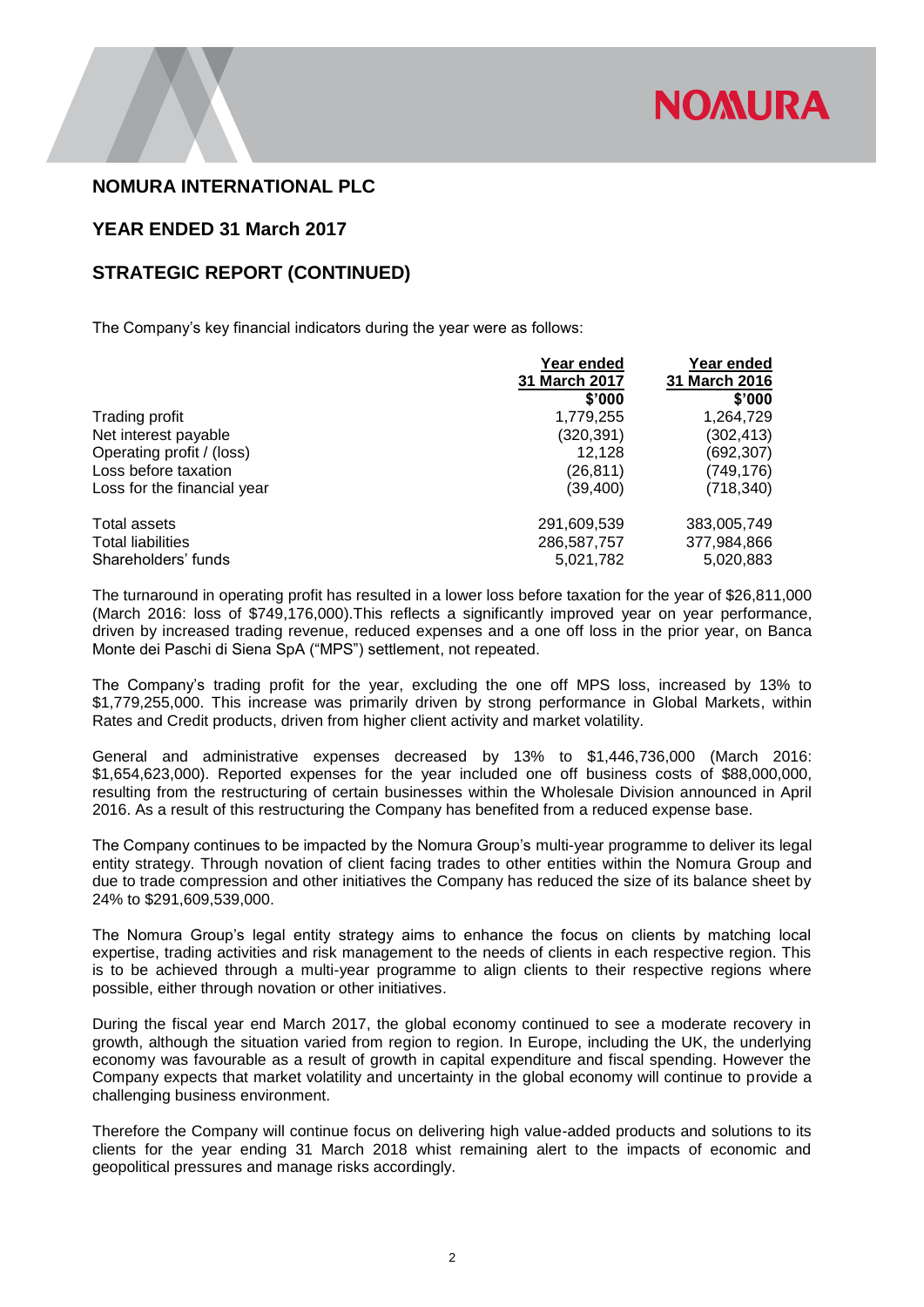

# **YEAR ENDED 31 March 2017**

### **STRATEGIC REPORT (CONTINUED)**

#### **RISK MANAGEMENT**

The Company's activities involve the assumption and transfer of certain risks, including market risk, credit risk, operational risk, cross-border risk, model risk, liquidity and funding risks, and business risk. Further information on these risks and the Company's risk management is provided in note 18 to the financial statements.

These risks are managed through sub-committees of the Board of NEHS, the Company's immediate parent. These include a Prudential Risk Committee ("PRC"), having oversight of, and providing advice to, the Board on the NEHS Group's risk profile, risk appetite, future risk strategy and maintenance of an appropriate risk control framework. Additionally there are committees dedicated to overseeing crossborder risk in relation to non-Europe Middle East and Africa ("non-EMEA") business booked into certain European entities, including the Company.

The Company's risk management framework is closely aligned to Nomura Group's risk management framework but, through its local governance, the Company determines, where deemed necessary, specific risk management controls, policies and procedures and articulates its risk appetite, which is the maximum level and types of risk that the Company is willing to assume in line with the Nomura Group's risk appetite and in pursuit of its strategic objectives and business plan.

#### **FUTURE DEVELOPMENTS**

#### **U.K. Referendum (BREXIT)**

Following the Brexit referendum held in June 2016, the U.K. Prime Minister triggered Article 50 of the Treaty of the Functioning of the European Union to start the formal exit process on 29 March 2017, meaning that the U.K. is on a course to leave the EU by the end of March 2019. The terms of withdrawal and agreements outlining any new relationships between the U.K. and the EU will be negotiated during this two year period. In the meantime, the U.K. remains a full member of the EU. The U.K. financial services sector currently relies on access to the EU single market to conduct business across borders within the EU. However the U.K. government has said that it will not seek to remain part of the single market after Brexit. It is not yet clear whether an agreement can be reached through other means in order to maintain a similar level access for U.K.-based firms and so the precise impact of Brexit on financial services cannot yet be judged.

The Nomura Group on 27 June 2017 announced that it has begun the formal application for a license in Germany to operate a new entity based in Frankfurt. Nomura Group has been actively planning since before the referendum took place to ensure that the company meets the needs of its global and regional clients, no matter what the final terms of the U.K.'s exit from the EU are. The aim remains to minimize disruption for clients and employees. Nomura will be fully prepared to provide a continued, uninterrupted service to its clients by the time the U.K. exits the EU in 2019.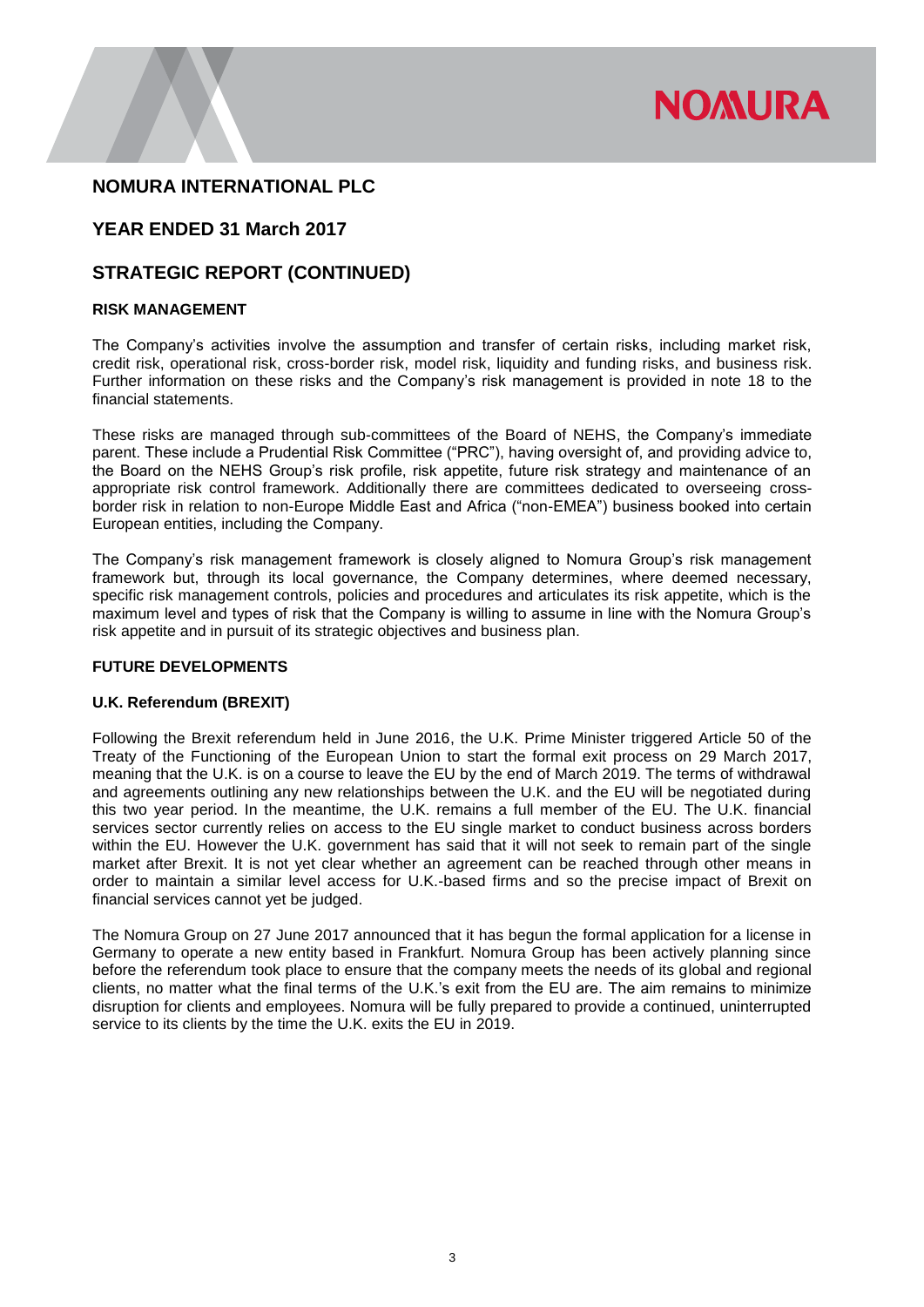

# **YEAR ENDED 31 March 2017**

### **STRATEGIC REPORT (CONTINUED)**

#### **Regulatory Changes**

#### **European Financial Regulation Reform**

In November 2016, the European Commission published a comprehensive regulatory reform package which aims to continue the reforms that the EU implemented in the wake of the financial crisis. The proposals seek to amend to the existing prudential regime implemented through the Capital Requirements Directive ("CRD") and the Capital Requirements Regulation ("CRR"), with the amendments to those regulations known as CRD5 and CRR2, the Bank Recovery and Resolution Directive ("BRRD") and the Single Resolution Mechanism ("SRM").

These proposals are now subject to further discussion and negotiation among European policy-makers and it is not possible to anticipate their final content. The proposals are expected to be introduced in the EU in 2019 at the earliest, with Member States implementing the new rules in 2020-21 based on current estimates.

In light of these potential developments as well as the impact of the U.K.'s decision to leave the EU following the result of the EU Referendum, there remains uncertainty as to the rules which may apply to the Company post 2019.

#### **EMPLOYEE MATTERS**

The Company operates an equal opportunities policy. We have taken steps to ensure all employees are aware of their obligations in ensuring that the Company's environment retains a culture which is conducive to good working and high performance.

Internal communication and access to training and personal development opportunities are in place to support this.

The Company remains strongly committed to the principle of equal employment opportunity for all employees and to provide employees with a work environment free of discrimination and harassment regardless of age, disability, race, gender identity, religion or belief, marriage and civil partnership, pregnancy and maternity, sex and sexual orientation. Our recruitment, development and promotion procedures embed these principles.

The Nomura Group has an established policy of communicating with all its employees regularly, including U.K. employees, in order to provide information relevant to them about their employment and Nomura. This includes regular Nomura news bulletins circulated to all U.K. employees as well as communication and updates on the employee training programs that are available. All U.K. employees are encouraged to participate in the various employee committees and networks offered by the Nomura Group. The Company is not listed in the U.K. and therefore does not operate an employee share scheme. However employee involvement in the performance of the Company is encouraged, in a number of ways, including through the provision of a discretionary bonus scheme, which is based on the employee's individual performance as well as their division as a whole and the overall Company and Nomura Group performance. The Nomura Group's financial performance is regularly communicated to employees through quarterly town halls in which the individual Company's financial performance is discussed.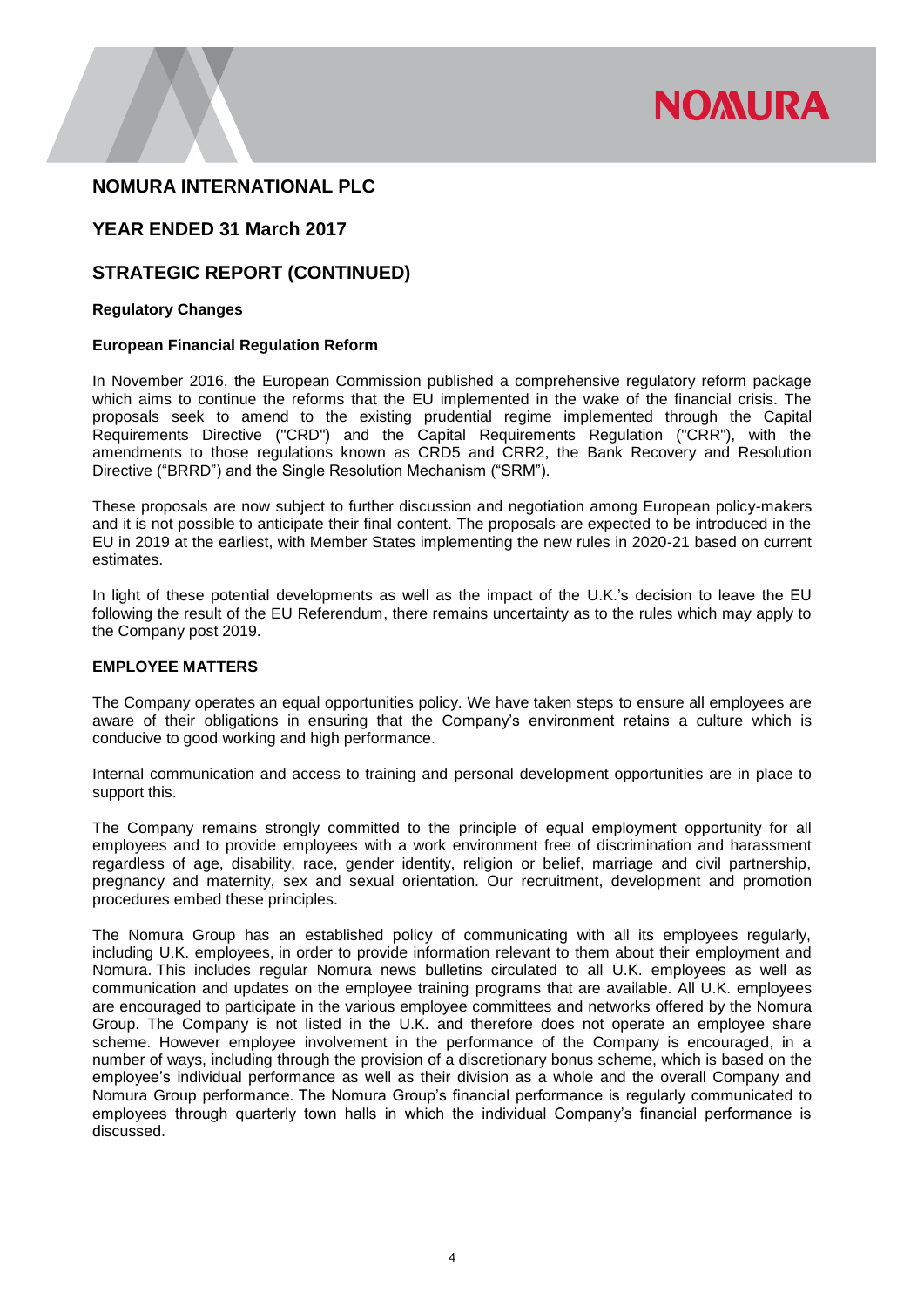

# **YEAR ENDED 31 March 2017**

# **STRATEGIC REPORT (CONTINUED)**

#### **ENVIRONMENT AND ENERGY**

Nomura International plc believes a healthy environment is the foundation of stable economic and social conditions for future generations. The Company is committed to acting in an environmentally responsible manner and to achieving energy performance improvement.

The Nomura Group:

- encourages investment and constructive engagement in environmentally friendly and energy efficient goods and services;
- assesses environmental risks and continually strives to minimize pollution to mitigate our effect on climate change;
- complies with relevant environmental laws and regulations and engages with external stakeholders on environmental issues;
- is committed to reducing waste and the use of natural resources in order to minimize the impact of its footprint on the environment;
- is committed to continual improvement in energy performance;
- aims to maximize the efficiency of its property portfolio through effective asset management covering utilization, maintenance, accessibility and disposals;
- promote the importance of biodiversity and a healthy ecosystem;
- communicates this policy to all its employees to raise awareness of environmental issues and encourages environmentally friendly initiatives;
- will make available the necessary resources to achieve our environmental and energy objectives and targets; and
- makes this policy available for public viewing.

The Nomura Group makes this policy available for public viewing on request.

#### **BY ORDER OF THE BOARD AT A MEETING HELD ON 20 JULY 2017**

Christopher Barlow Company Secretary

20 July 2017

Company Registration Number 1550505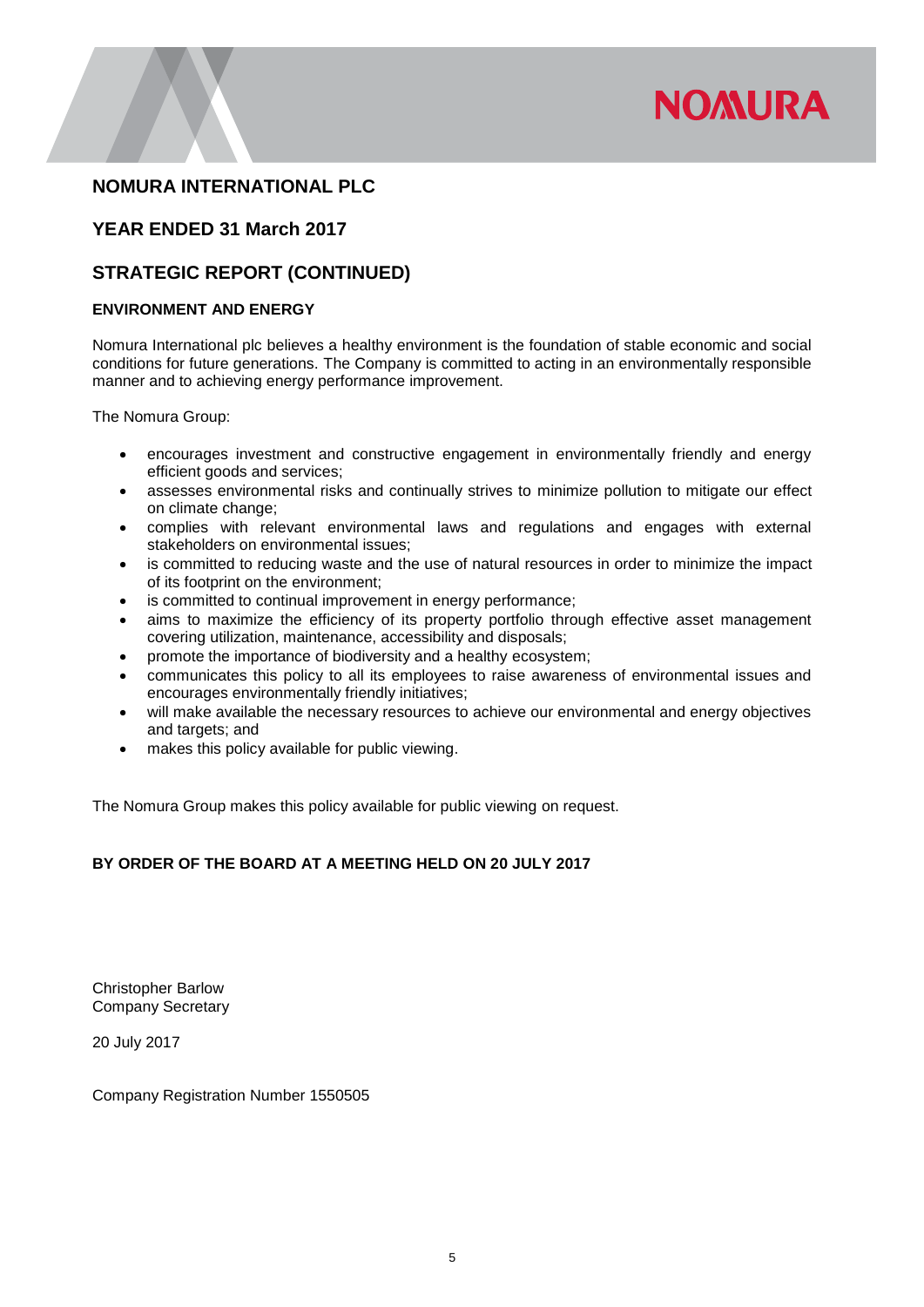

### **YEAR ENDED 31 March 2017**

### **DIRECTORS' REPORT**

The Directors present their report and financial statement of the Company which comprises of the income statement, statement of comprehensive income, and statement of changes in equity, statement of financial position, cash flow and related notes 1-31.

#### **RESULTS AND DIVIDENDS**

The results for the year are set out on page 12. The loss transferred to reserves for the year amounted to \$39,400,000 (2016: loss of \$718,340,000).

No interim dividend was paid (2016: nil) and the Directors do not recommend the payment of a final dividend (2016: nil).

#### **TANGIBLE ASSETS**

Movements in tangible assets are shown in Note 7 to the financial statements.

#### **EVENTS SINCE THE STATEMENT OF FINANCIAL POSITION DATE**

No events to report post balance sheet date.

#### **DONATIONS**

No political donations were made during the year (2016: nil).

#### **RISK MANAGEMENT AND FINANCIAL INSTRUMENTS**

The Company's risk management objectives and policies are described in Note 18 on page 63 to the financial statements. Further analysis on financial instruments is disclosed in Note 10 and 19 on page 49 and 91 respectively. The accounting policies with respect to financial instruments are described within Note 1 on page 17.

#### **MATTERS DEALT WITH IN THE STRATEGIC REPORT**

An indication of the likely future developments of the Company, along with information pertaining to branches of the Company outside of the United Kingdom and employee matters have both been discussed in the Company's Strategic Report.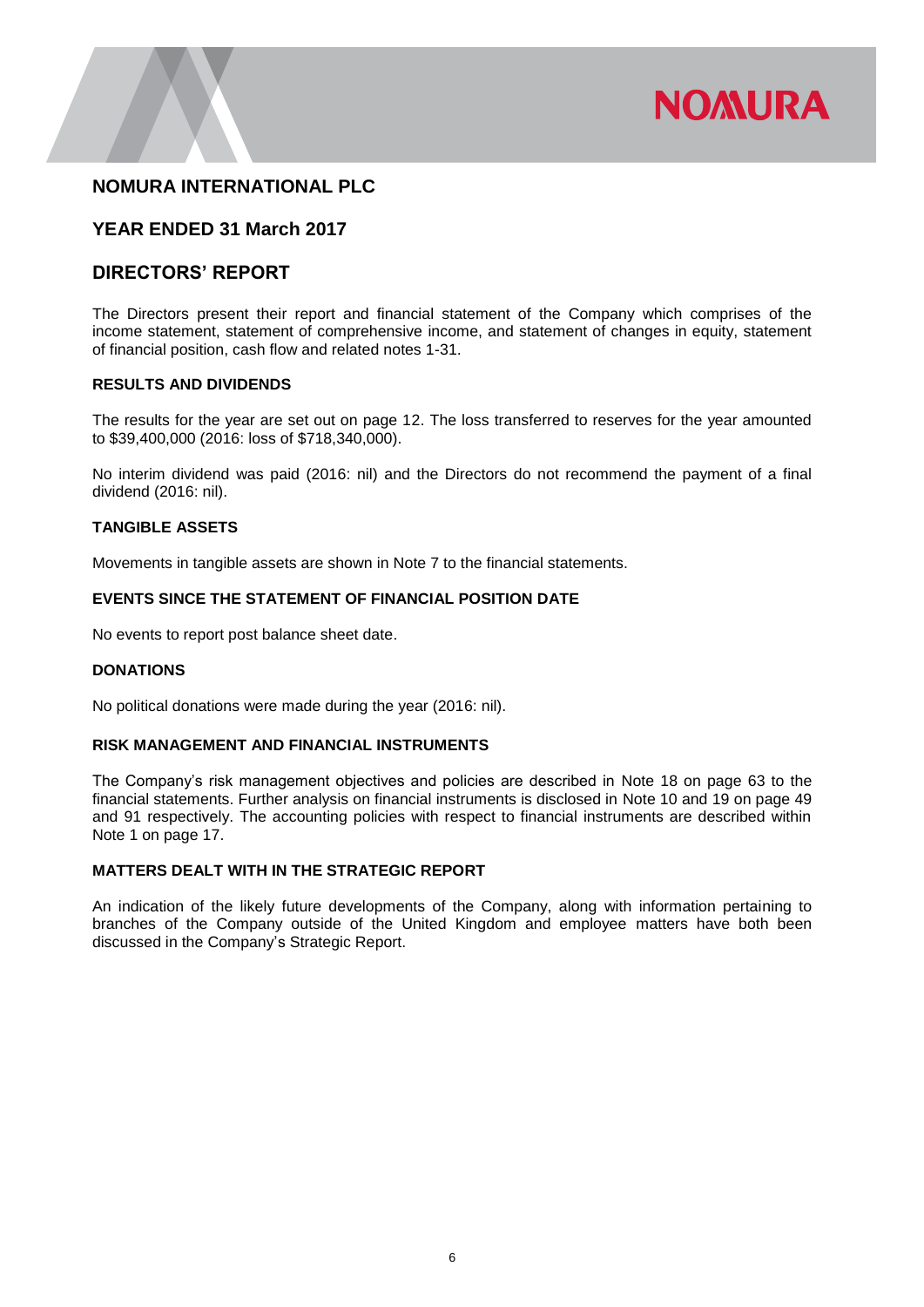

# **YEAR ENDED 31 March 2017**

# **DIRECTORS' REPORT (CONTINUED)**

#### **DIRECTORS**

The current Directors and those serving during all or part of the year are:

| David Godfrey          | Non-Executive Chairman (appointed on 07 April 2017)    |
|------------------------|--------------------------------------------------------|
|                        | <b>Non-Executive Director</b>                          |
| Jonathan Lewis         | <b>Chief Executive Officer</b>                         |
|                        | <b>Executive Director</b>                              |
| Lewis O'Donald         | Executive Director                                     |
| John Tierney           | Executive Director (appointed on 15 September 2016)    |
| Jonathan Britton       | Non-Executive Director                                 |
| Sir Andrew Cahn        | Non-Executive Director                                 |
| David Benson           | Non-Executive Director                                 |
| Maria Bentley          | Non-Executive Director (appointed on 01 June 2017)     |
| <b>Rosemary Murray</b> | Non-Executive Director (appointed on 15 December 2016) |
| Hisato Miyashita       | Non-Executive Director (appointed on 22 June 2016)     |
| James Leng             | Non-Executive Chairman (resigned 07 April 2017)        |
|                        | Non-Executive Director (resigned 07 April 2017)        |
| Paul Spanswick         | Executive Director (resigned 27 July 2016)             |
| Minoru Shinohara       | Executive Director (resigned 01 June 2017)             |
| David Findlay          | Non-Executive Director (resigned 27 July 2016)         |
| Hiroyuki Suzuki        | Non-Executive Director (resigned 22 June 2016)         |

#### **DIRECTORS' INDEMNITIES**

As at the date of this report and during the relevant financial year, indemnities are and were in force under which the Company has agreed to indemnify certain Directors of the Company, Directors of certain associated Companies to the extent permitted by law and in accordance with the Company's articles of association, in respect of certain losses and liabilities arising out of, in connection with, the execution of their powers, duties and responsibilities, as Directors of the Company. In addition, NHI effected a global Directors and Officers liability insurance program for the benefit of the Nomura Group.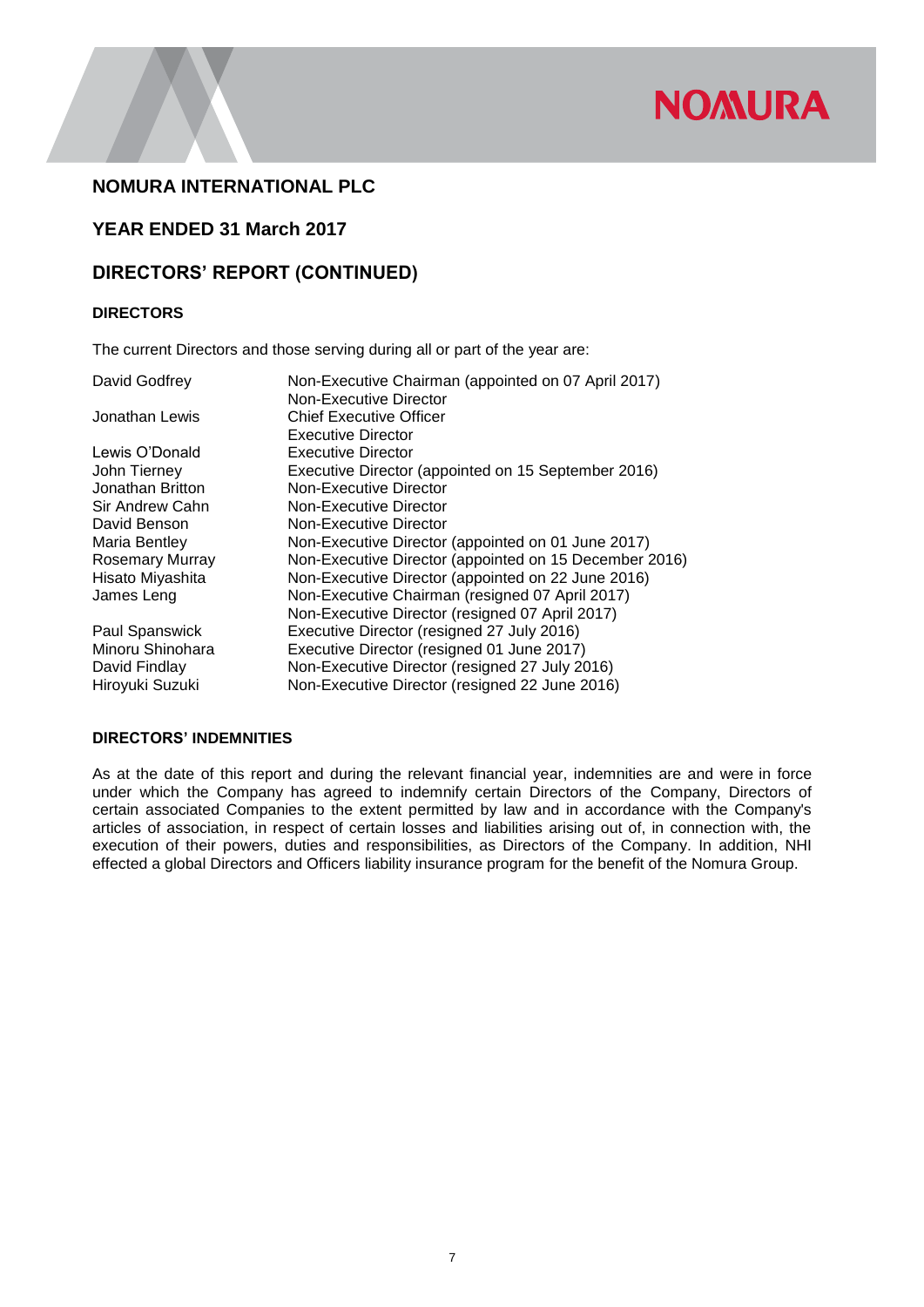

# **YEAR ENDED 31 March 2017**

### **DIRECTORS' REPORT (CONTINUED)**

#### **GOING CONCERN**

The Company's business activities, together with the factors likely to affect its future development, performance and position are set out in this report. Its objectives, policies and processes for risk management, and its exposures to credit and liquidity risk, are described in Note 18 on page 63 to the financial statements. Its capital management procedures and available capital resources are described in Note 21 on page 104.

The Directors have a reasonable expectation that the Company has adequate resources to continue in operational existence for the foreseeable future. Accordingly the financial statements have been prepared on a going concern basis.

#### **DISCLOSURE OF INFORMATION TO AUDITORS**

The Directors who were members of the Board at the time of approving the Directors' report are listed on the previous page. Having made enquiries of fellow Directors and of the Company's auditors, each of these Directors confirms that:

- to the best of each Director's knowledge and belief, there is no information relevant to the preparation of their report of which the Company's Auditors are unaware; and
- each Director has taken all the steps a Director might reasonably be expected to have taken to be aware of relevant audit information and to establish that the Company's Auditors are aware of that information.

#### **AUDITORS**

The Auditors, Ernst & Young LLP, have expressed their willingness to continue in office and a resolution re-appointing them as Auditors and authorizing the Directors to determine their remuneration will be proposed at the Annual General Meeting.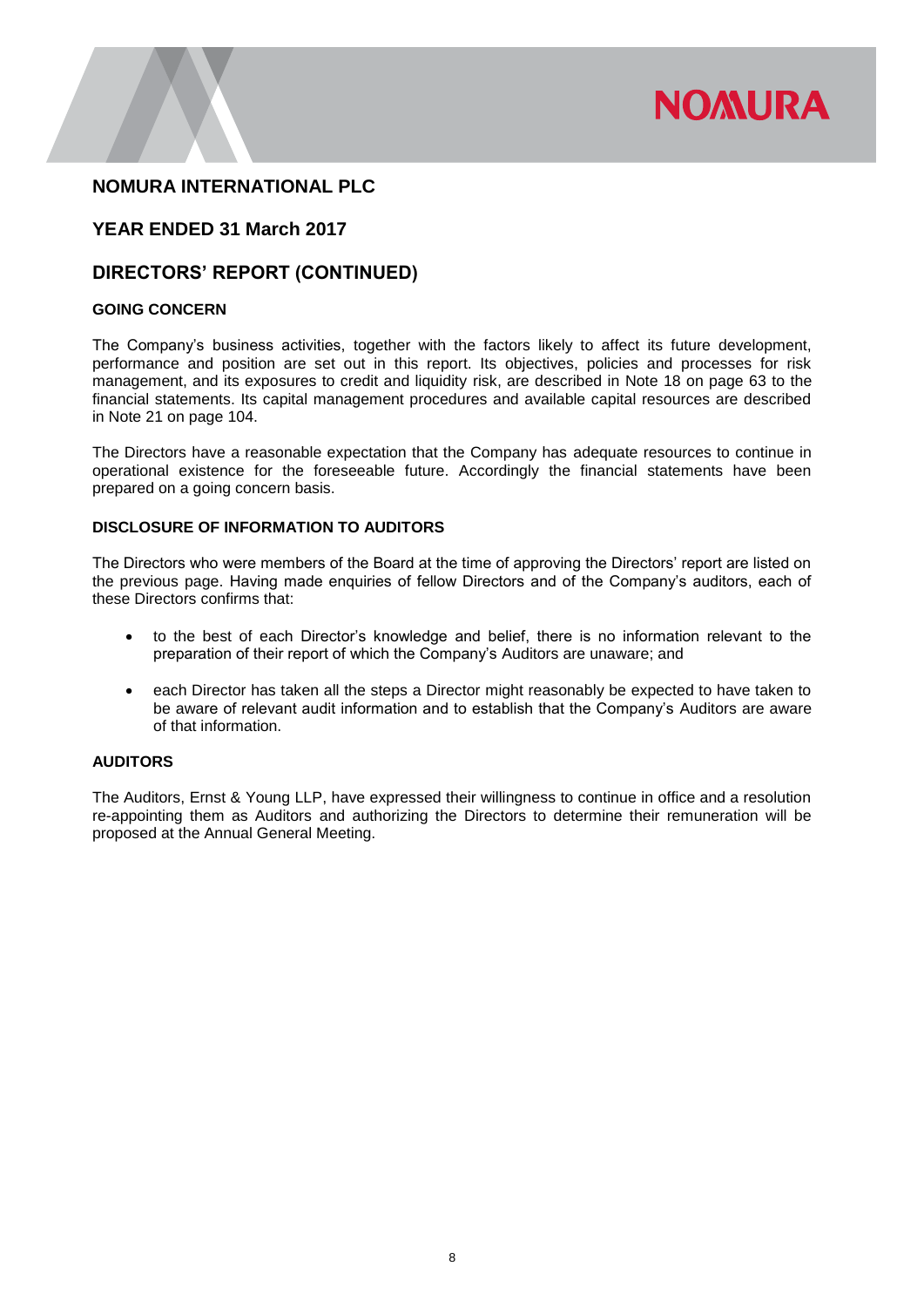

# **YEAR ENDED 31 March 2017**

# **DIRECTORS' REPORT (CONTINUED)**

#### **STATEMENT OF DIRECTORS' RESPONSIBILITIES IN RESPECT OF THE FINANCIAL STATEMENTS**

The Directors are responsible for preparing the Directors' Report, the Strategic Report and the financial statements in accordance with applicable U.K. law and regulations.

Company law requires the Directors to prepare financial statements for each financial year. Under that law the Directors have elected to prepare the financial statements in accordance with United Kingdom Generally Accepted Accounting Practice (United Kingdom Accounting Standards and applicable law), including Financial Reporting Standard 101 'Reduced Disclosure Framework'.

Under company law the Directors must not approve the financial statements unless they are satisfied that they give a true and fair view of the state of affairs of the Company and of the profit or loss of the Company for that period. In preparing these financial statements, the Directors are required to:

- select suitable accounting policies and then apply them consistently;
- make judgments and estimates that are reasonable and prudent;
- state whether applicable U.K. Accounting Standards have been followed, subject to any material departures disclosed and explained in the financial statements; and
- prepare the financial statements on the going concern basis, unless they consider that to be inappropriate.

The Directors are responsible for keeping adequate accounting records that are sufficient to show and explain the Company's transactions, and disclose with reasonable accuracy at any time, the financial position of the Company and enable them to ensure that the financial statements comply with the Companies Act 2006. They are also responsible for safeguarding the assets of the Company and hence for taking reasonable steps for the prevention and detection of fraud and other irregularities.

#### **BY ORDER OF THE BOARD AT A MEETING HELD ON 20 JULY 2017**

Christopher Barlow Company Secretary

20 July 2017

Company Registration number 1550505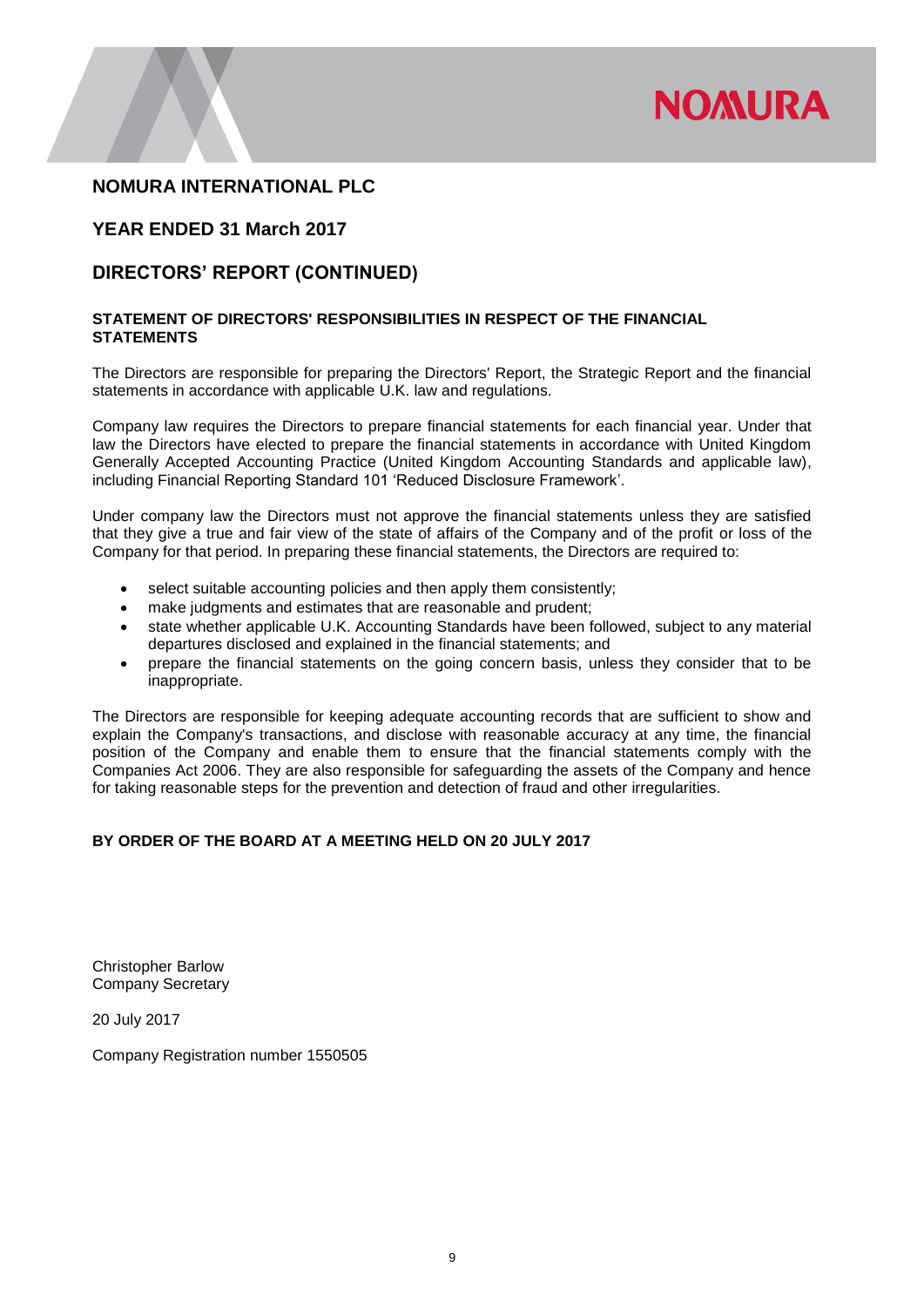

# **INDEPENDENT AUDITORS' REPORT TO THE MEMBERS OF NOMURA INTERNATIONAL PLC**

We have audited the financial statements of Nomura International Plc ("the Company") for the year ended 31st of March 2017 which comprises the Statement of Comprehensive Income, the Statement of Changes in Equity, the Statement of Financial Position, the Statement of Cash Flows and the related notes 1 to 31. The financial reporting framework that has been applied in their preparation is applicable law and United Kingdom Accounting Standards (United Kingdom Generally Accepted Accounting Practice), including FRS 101 "Reduced Disclosure Framework".

This report is made solely to the company's members, as a body, in accordance with Chapter 3 of Part 16 of the Companies Act 2006. Our audit work has been undertaken so that we might state to the company's members those matters we are required to state to them in an auditor's report and for no other purpose. To the fullest extent permitted by law, we do not accept or assume responsibility to anyone other than the company and the company's members as a body, for our audit work, for this report, or for the opinions we have formed

#### **RESPECTIVE RESPONSIBILITIES OF DIRECTORS AND AUDITOR**

As explained more fully in the Directors' Responsibilities Statement set out on page 9, the directors are responsible for the preparation of the financial statements and for being satisfied that they give a true and fair view. Our responsibility is to audit and express an opinion on the financial statements in accordance with applicable law and International Standards on Auditing (U.K. and Ireland). Those standards require us to comply with the Auditing Practices Board's Ethical Standards for Auditors.

#### **SCOPE OF THE AUDIT OF THE FINANCIAL STATEMENTS**

An audit involves obtaining evidence about the amounts and disclosures in the financial statements sufficient to give reasonable assurance that the financial statements are free from material misstatement, whether caused by fraud or error. This includes an assessment of: whether the accounting policies are appropriate to the company's circumstances and have been consistently applied and adequately disclosed; the reasonableness of significant accounting estimates made by the directors; and the overall presentation of the financial statements. In addition, we read all the financial and non-financial information in the annual report to identify material inconsistencies with the audited financial statements and to identify any information that is apparently materially incorrect based on, or materially inconsistent with, the knowledge acquired by us in the course of performing the audit. If we become aware of any apparent material misstatements or inconsistencies we consider the implications for our report.

### **OPINION ON FINANCIAL STATEMENTS**

In our opinion the financial statements:

**Department name**

- give a true and fair view of the state of the company's affairs as at 31st of March 2017 and of its loss for the year then ended;
- have been properly prepared in accordance with United Kingdom Generally Accepted Accounting Practice, including FRS 101 "Reduced Disclosure Framework"; and
- have been prepared in accordance with the requirements of the Companies Act 2006.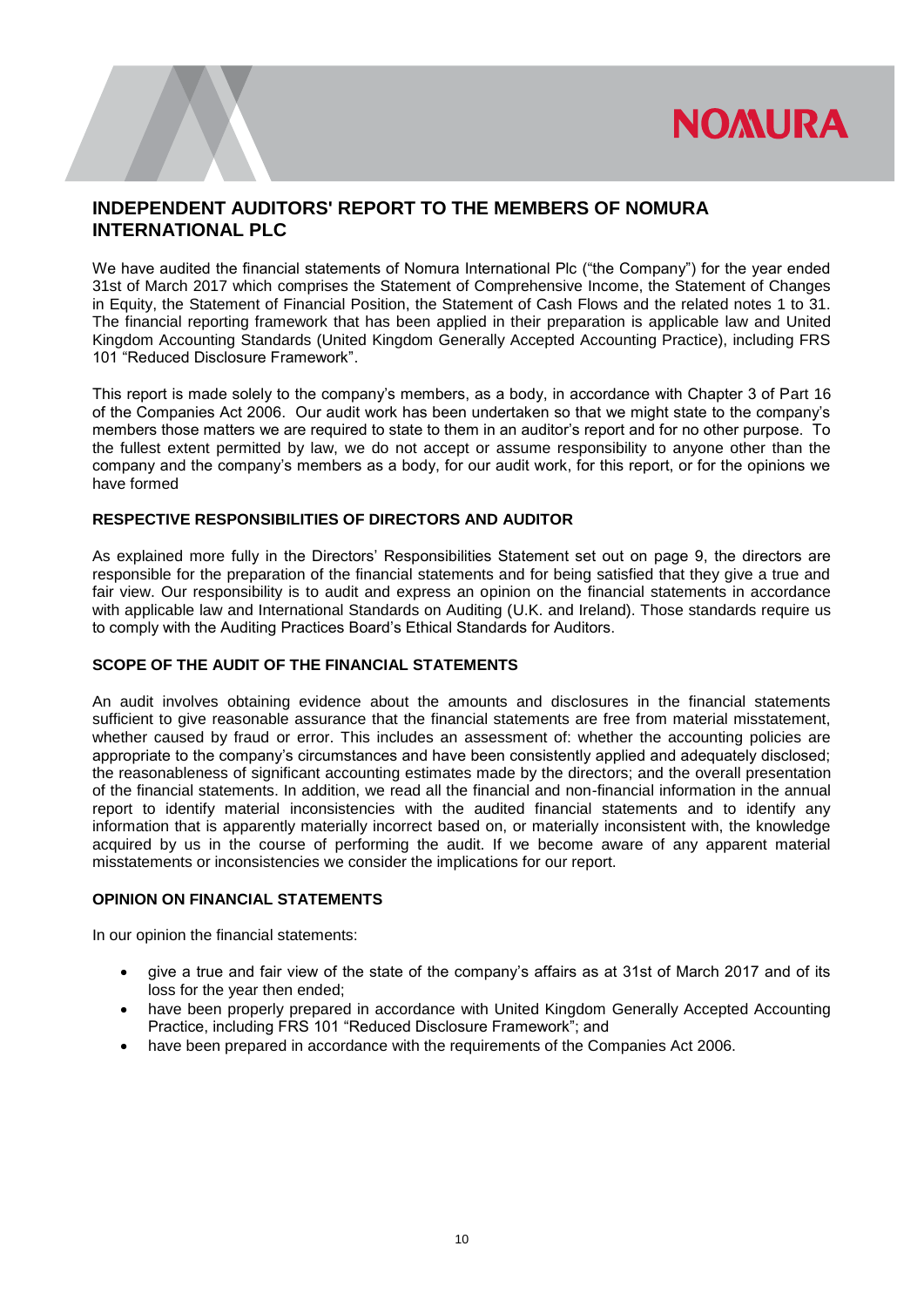

# **INDEPENDENT AUDITORS' REPORT TO THE MEMBERS OF NOMURA INTERNATIONAL PLC (CONTINUED)**

#### **OPINION ON OTHER MATTERS PRESCRIBED BY THE COMPANIES ACT 2006**

In our opinion, based on the work undertaken in the course of the audit:

- the information given in the Strategic Report and the Directors' Report for the financial year for which the financial statements are prepared is consistent with the financial statements.
- the Strategic Report and the Directors' Report have been prepared in accordance with applicable legal requirements.

### **MATTERS ON WHICH WE ARE REQUIRED TO REPORT BY EXCEPTION**

In light of the knowledge and understanding of the Company and its environment obtained in the course of the audit, we have identified no material misstatements in the Strategic Report or Directors' Report.

We have nothing to report in respect of the following matters where the Companies Act 2006 requires us to report to you if, in our opinion:

- adequate accounting records have not been kept, or returns adequate for our audit have not been received from branches not visited by us; or
- the financial statements are not in agreement with the accounting records and returns; or
- certain disclosures of Directors' remuneration specified by law are not made; or
- we have not received all the information and explanations we require for our audit.

Maurice McCormick (Senior Statutory Auditor) For and on behalf of Ernst & Young LLP, Statutory Auditor London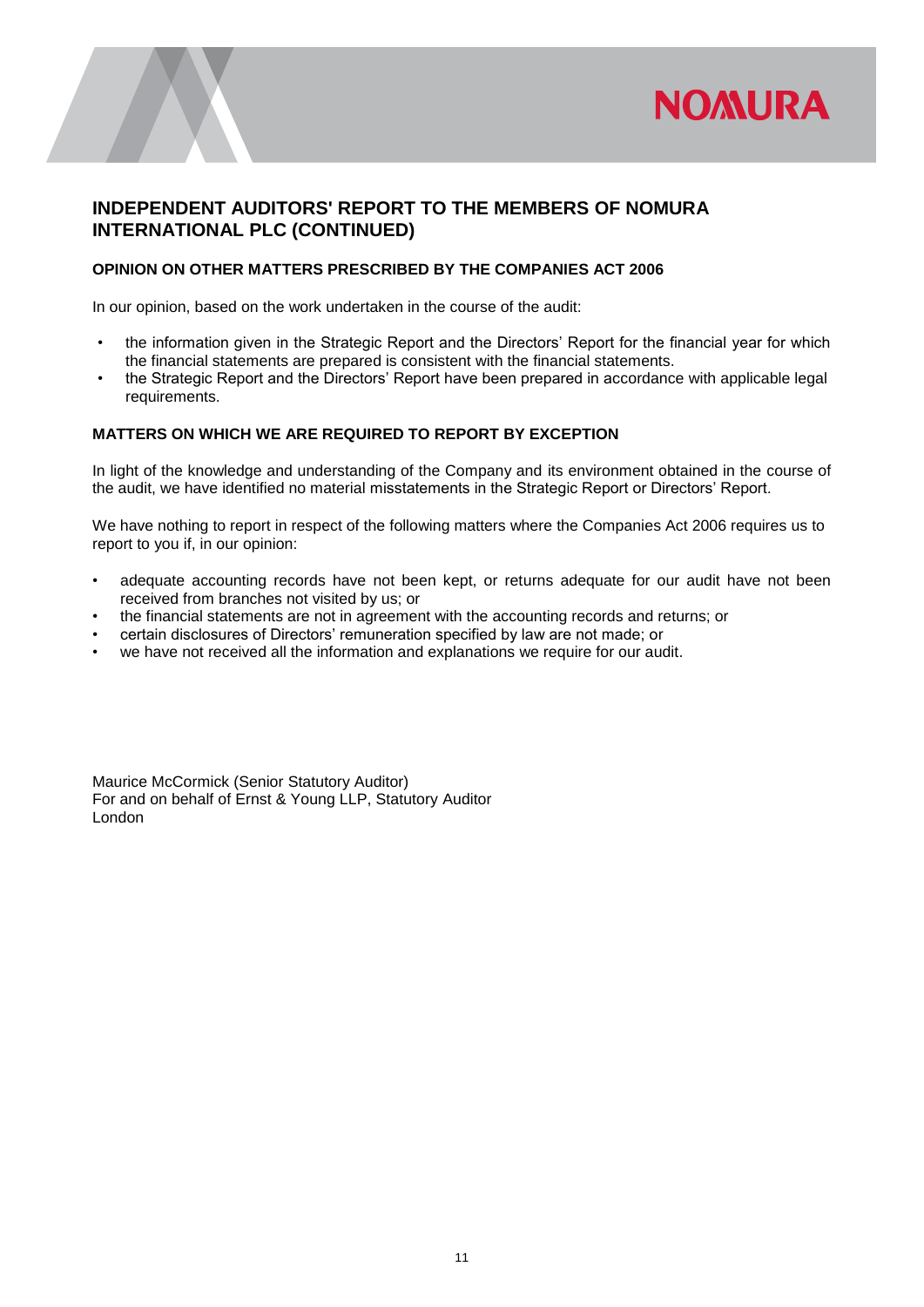

### **STATEMENT OF COMPREHENSIVE INCOME FOR THE YEAR ENDED 31 March 2017**

|              |                                                                                         | Year ended<br>31 March 2017 | Year ended<br>31 March 2016 |
|--------------|-----------------------------------------------------------------------------------------|-----------------------------|-----------------------------|
| <b>Notes</b> |                                                                                         | \$'000                      | \$'000                      |
| $1(e)$ , $2$ | <b>TRADING PROFIT</b>                                                                   | 1,779,255                   | 1,264,729                   |
|              |                                                                                         | 1,779,255                   | 1,264,729                   |
| 1(f), 3      | Interest receivable and similar income                                                  | 1,099,370                   | 757,236                     |
| 1(f), 3      | Interest payable and similar expenses                                                   | (1,419,761)                 | (1,059,649)                 |
|              | Net interest payable                                                                    | (320, 391)                  | (302, 413)                  |
|              | General and administrative expenses                                                     | (1,446,736)                 | (1,654,623)                 |
|              | <b>OPERATING PROFIT / (LOSS)</b>                                                        | 12,128                      | (692, 307)                  |
|              | Interest payable on subordinated borrowings                                             | (38,939)                    | (56, 869)                   |
| 4            | <b>LOSS BEFORE TAXATION</b>                                                             | (26, 811)                   | (749, 176)                  |
| 6            | Taxation on gain / (loss)                                                               | (12,589)                    | 30,836                      |
|              | <b>LOSS FOR THE FINANCIAL YEAR</b>                                                      | (39, 400)                   | (718, 340)                  |
|              | <b>OTHER COMPREHENSIVE INCOME:</b><br>Items that can be reclassified to profit and loss |                             |                             |
|              | Gain / (Loss) on available-for-sale investments                                         | (335)                       | 358                         |
|              | Foreign currency loss                                                                   | (2,653)<br>(2,988)          | (4, 912)<br>(4, 554)        |
|              | Tax on items relating to components of other<br>comprehensive income                    | 110                         | 31                          |
|              | Other comprehensive loss for the year, net of tax                                       | (2,878)                     | (4, 523)                    |
|              | TOTAL COMPREHENSIVE LOSS FOR THE YEAR                                                   | (42, 278)                   | (722, 863)                  |

The notes on pages 17 to 114 form part of these financial statements.

All profits and losses noted above are derived from continuing activities.

Available for sale gains and losses recognized in other comprehensive income will be reclassified into profit or loss on its disposal or impairment. The foreign currency gains and losses resulting from the translation of foreign operations will be reclassified into profit or loss on its disposal or liquidation.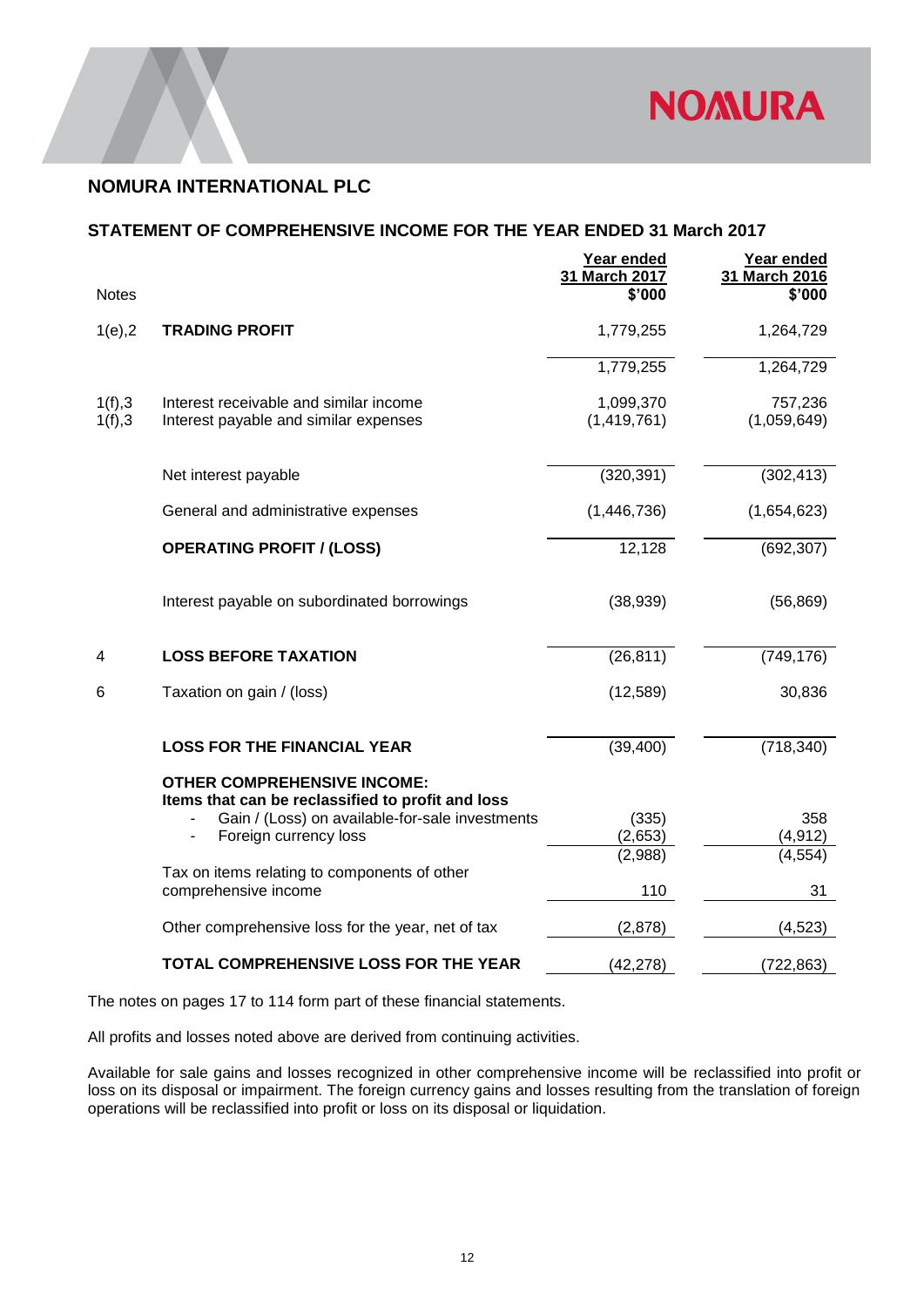# **STATEMENT OF CHANGES IN EQUITY FOR THE YEAR ENDED 31 March 2017**

|                                                | Called-up<br><b>Share</b><br>Capital<br>\$'000 | <b>Share</b><br>Premium<br>\$'000 | Other<br><b>Reserve</b><br>\$'000 | <b>Capital</b><br><b>Redemption</b><br><b>Reserve</b><br>\$'000 | Available<br><b>For Sale</b><br><b>Reserve</b><br>\$'000 | Share-<br>based<br><b>Payment</b><br><b>Reserve</b><br>\$'000 | <b>Retained</b><br><b>Earnings</b><br>\$'000 | <b>Total</b><br>\$'000 |
|------------------------------------------------|------------------------------------------------|-----------------------------------|-----------------------------------|-----------------------------------------------------------------|----------------------------------------------------------|---------------------------------------------------------------|----------------------------------------------|------------------------|
| At 1 April 2016                                | 9,991,226                                      | 27,479                            | (17, 475)                         | 184,499                                                         | 4,246                                                    | 1,004,216                                                     | (6, 173, 308)                                | 5,020,883              |
| Loss for the<br>year<br>Other<br>comprehensive |                                                |                                   |                                   |                                                                 |                                                          | ٠                                                             | (39, 400)                                    | (39, 400)              |
| loss                                           |                                                | ۰                                 | (2,653)                           |                                                                 | (224)                                                    |                                                               | $\overline{\phantom{0}}$                     | (2,877)                |
| Total<br>comprehensive<br>loss<br>Share based  |                                                | ۰                                 | (2,653)                           |                                                                 | (224)                                                    | $\overline{\phantom{a}}$                                      | (39, 400)                                    | (42, 277)              |
| payment reserve                                |                                                |                                   |                                   |                                                                 |                                                          | 43,176                                                        |                                              | 43,176                 |
| At 31 March<br>2017                            | 9,991,226                                      | 27,479                            | (20,128)                          | 184,499                                                         | 4,022                                                    | 1,047,392                                                     | (6, 212, 708)                                | 5,021,782              |

|                                               | Called-up<br><b>Share</b><br>Capital<br>\$'000 | <b>Share</b><br>Premium<br>\$'000 | <b>Other</b><br><b>Reserve</b><br>\$'000 | Capital<br><b>Redemption</b><br><b>Reserve</b><br>\$'000 | Available<br><b>For Sale</b><br><b>Reserve</b><br>\$'000 | Share-<br>based<br><b>Payment</b><br><b>Reserve</b><br>\$'000 | <b>Retained</b><br><b>Earnings</b><br>\$'000 | Total<br>\$'000 |
|-----------------------------------------------|------------------------------------------------|-----------------------------------|------------------------------------------|----------------------------------------------------------|----------------------------------------------------------|---------------------------------------------------------------|----------------------------------------------|-----------------|
| At 1 April 2015                               | 8,376,226                                      | 27,479                            | (12, 563)                                | 184,499                                                  | 3,857                                                    | 866,874                                                       | (5,454,968)                                  | 3,991,404       |
| Loss for the<br>year<br>Other                 |                                                |                                   |                                          |                                                          |                                                          |                                                               | (718, 340)                                   | (718, 340)      |
| Comprehensive<br>loss                         |                                                |                                   | (4, 912)                                 |                                                          | 389                                                      |                                                               |                                              | (4, 523)        |
| Total<br>Comprehensive<br>loss<br>Share based |                                                |                                   | (4, 912)                                 |                                                          | 389                                                      |                                                               | (718, 340)                                   | (722, 863)      |
| payment reserve<br>New Share                  |                                                |                                   |                                          |                                                          |                                                          | 137,342                                                       |                                              | 137,342         |
| capital<br>subscribed<br>At 31 March          | 1,615,000                                      |                                   |                                          |                                                          |                                                          |                                                               |                                              | 1,615,000       |
| 2016                                          | 9,991,226                                      | 27,479                            | (17, 475)                                | 184,499                                                  | 4,246                                                    | 1,004,216                                                     | (6, 173, 308)                                | 5,020,883       |

The notes on pages 17 to 114 form part of these financial statements.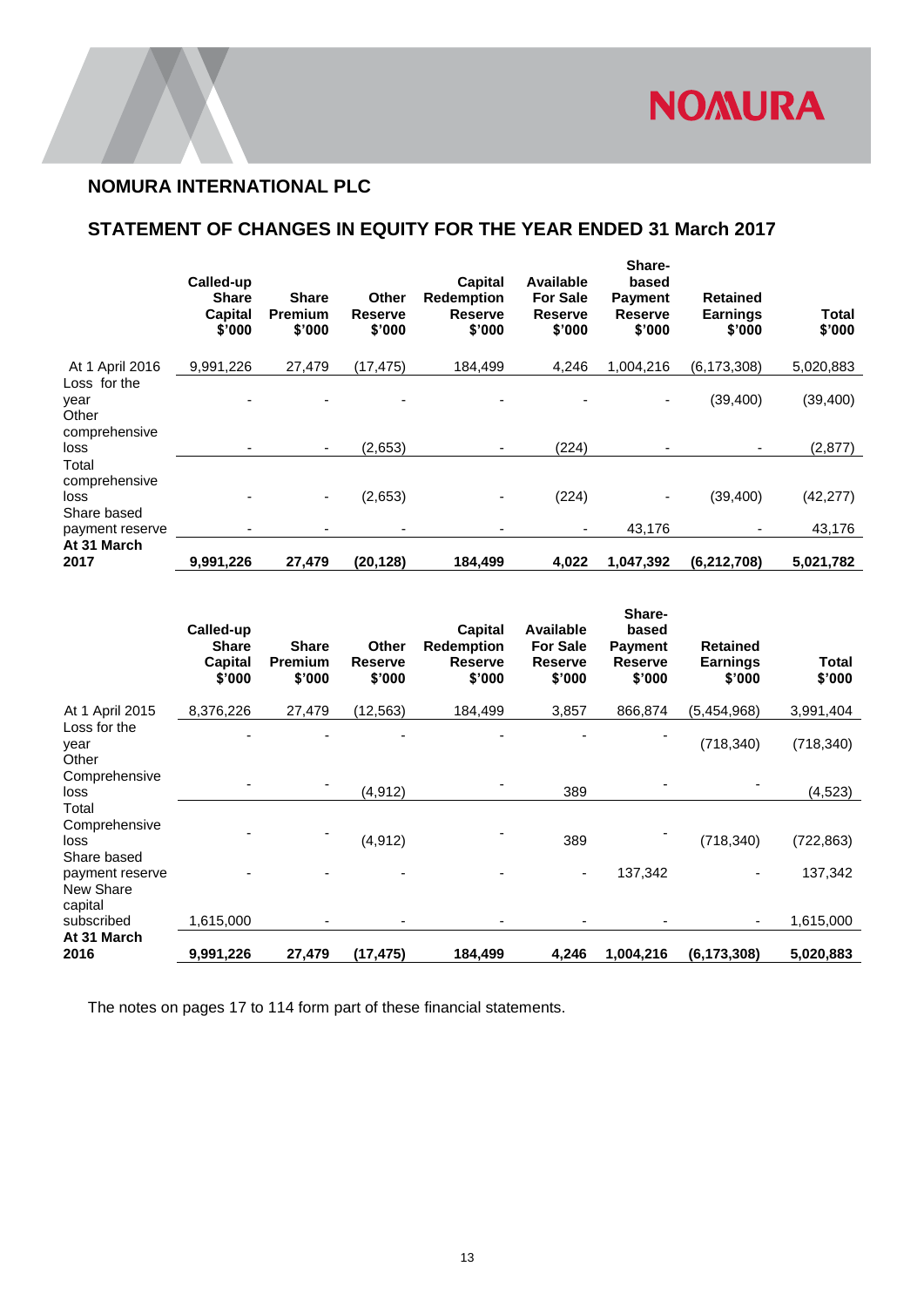

# **STATEMENT OF FINANCIAL POSITION AT 31 March 2017**

| <b>Notes</b>    |                                                       | Year Ended<br>31 March 2017<br>\$'000 | Year Ended 31<br><b>March 2016</b><br>\$'000 |
|-----------------|-------------------------------------------------------|---------------------------------------|----------------------------------------------|
|                 | Assets                                                |                                       |                                              |
|                 | Cash in bank and in hand                              | 5,363,858                             | 4,827,183                                    |
| $1(c)$ , 10, 18 | Financial assets held for trading                     | 172,777,589                           | 261, 154, 855                                |
| 10              | Investment time deposit                               | 422,336                               | 954,063                                      |
|                 | Current tax receivable                                | 33,202                                | 39,112                                       |
| 10              | Collateral posted for securities purchased under      |                                       |                                              |
|                 | agreements to resell                                  | 82,547,363                            | 78,858,310                                   |
| 10              | Collateral posted for securities borrowed             | 11,963,227                            | 17,565,535                                   |
| 12              | Other Debtors                                         | 18,473,999                            | 19,559,602                                   |
| 10,18           | Available-for-sale Investment                         | 5,139                                 | 5,474                                        |
| 7<br>8          | <b>Tangible Fixed Assets</b>                          | 17,263                                | 20,249                                       |
| 9               | Intangible Fixed Assets<br>Investment in subsidiaries | 5,502<br>61                           | 8,462<br>12,904                              |
|                 |                                                       |                                       |                                              |
|                 | <b>Total Assets</b>                                   | 291,609,539                           | 383,005,749                                  |
|                 | <b>Liabilities</b>                                    |                                       |                                              |
| $1(c)$ , 10, 18 | Financial liabilities held for trading                | 171,512,396                           | 245,701,181                                  |
|                 | Current tax payable                                   |                                       | 1,165                                        |
| 13              | Other creditors                                       | 34,891,815                            | 38,341,183                                   |
| 10              | Collateral received for securities sold under         |                                       |                                              |
|                 | agreements to repurchase                              | 70,545,566                            | 75,163,108                                   |
| 10              | Collateral received for securities loaned             | 7,162,856                             | 15,743,495                                   |
| 10,15           | Creditors (amounts falling due after more than one    |                                       |                                              |
|                 | year)                                                 | 2,475,124                             | 3,034,734                                    |
|                 | <b>Total Liabilities</b>                              | 286,587,757                           | 377,984,866                                  |
|                 | <b>Shareholders' funds</b>                            |                                       |                                              |
| 16              | Called up share capital                               | 9,991,226                             | 9,991,226                                    |
| 17              | Share premium                                         | 27,479                                | 27,479                                       |
| 17              | Other reserve                                         | (20, 128)                             | (17, 475)                                    |
| 17              | Capital redemption reserve                            | 184,499                               | 184,499                                      |
| 17              | Available-for-sale reserve                            | 4,022                                 | 4,246                                        |
| 17              | Share-based payment reserve                           | 1,047,392                             | 1,004,216                                    |
| 17              | Retained earnings                                     | (6, 212, 708)                         | (6, 173, 308)                                |
|                 | <b>Total Equity</b>                                   | 5,021,782                             | 5,020,883                                    |
|                 |                                                       |                                       |                                              |
|                 | <b>Total Liabilities and Equity</b>                   | 291,609,539                           | 383,005,749                                  |

Approved by the board of Directors on 20 July 2017 and subsequently signed on its behalf on 20 July 2017 by

John Tierney,

Director

The notes on pages 17 to 114 form part of these financial statements.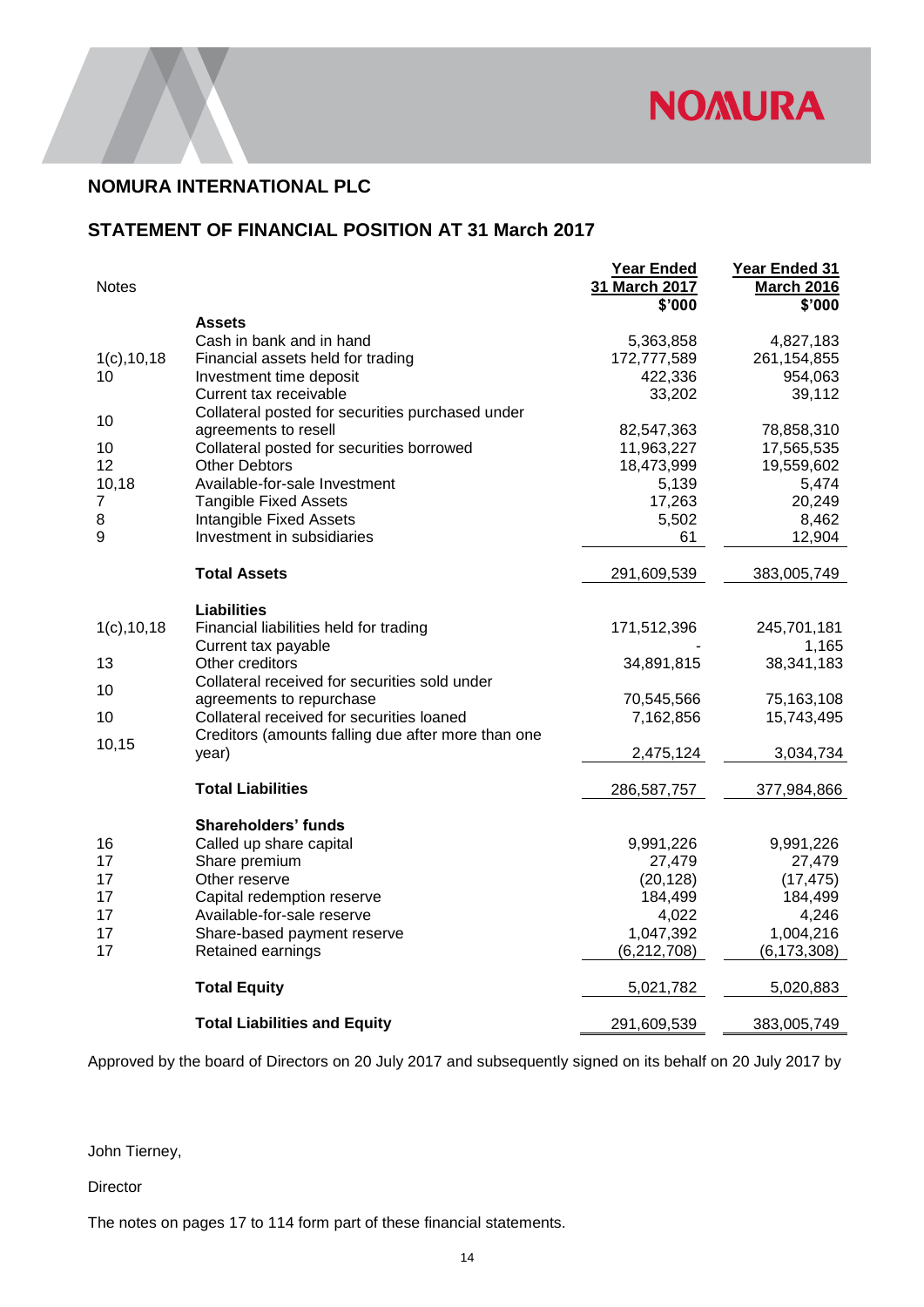

# **STATEMENT OF CASH FLOWS FOR THE YEAR ENDED 31 March 2017**

|                                                                                                                                                                                                                           | <b>Year Ended</b><br>31 March 2017<br>\$'000                       | <b>Year Ended</b><br>31 March 2016<br>\$'000                           |
|---------------------------------------------------------------------------------------------------------------------------------------------------------------------------------------------------------------------------|--------------------------------------------------------------------|------------------------------------------------------------------------|
| <b>Operating activities</b>                                                                                                                                                                                               |                                                                    |                                                                        |
| Loss before tax                                                                                                                                                                                                           | (26, 811)                                                          | (749, 176)                                                             |
| Adjustments to reconcile profit before tax to net cash<br>flows                                                                                                                                                           |                                                                    |                                                                        |
| Depreciation and amortisation<br>Software expenses<br>Share-based payment expense<br>Foreign exchange loss<br>Loss on investment in subsidiary<br>Interest paid on subordinated borrowings                                | 8,712<br>60,785<br>43,176<br>(1,521)<br>12,847<br>38,939           | 22,525<br>68,453<br>137,342<br>(5,292)<br>56,869                       |
| Change in working capital adjustments                                                                                                                                                                                     |                                                                    |                                                                        |
| Net change in financial assets held of trading<br>Net change in collateral posted for securities purchased                                                                                                                | 88,377,266                                                         | 80,921,417                                                             |
| under agreements to resell<br>Net change in collateral posted for securities borrowed<br>Net change in other debtors<br>Net change in investments - time deposits<br>Net change in financial liabilities held for trading | (3,689,053)<br>5,602,308<br>1,072,894<br>531,727<br>(74, 188, 785) | (8, 288, 481)<br>(29,008)<br>4,460,084<br>(571, 664)<br>(73, 927, 058) |
| Net change in collateral received for securities sold under<br>agreements to repurchase<br>Net change in collateral received for securities loaned<br>Net change in other creditors<br>Income tax received/(paid)         | (4,617,542)<br>(8,580,639)<br>(3, 449, 679)<br>(7, 735)            | 2,444,665<br>1,696,629<br>(2,977,866)<br>(8, 120)                      |
| Net cash flow from operating activities                                                                                                                                                                                   | 1,186,889                                                          | 3,251,319                                                              |
| <b>Investing activities</b><br>Purchase of fixed assets<br>Movement in investment in subsidiaries<br>Proceeds from disposal of fixed assets                                                                               | (52, 331)<br>(4)<br>358                                            | (71, 278)<br>(9)<br>2,451                                              |
| Net cash used in investing activities                                                                                                                                                                                     | (51, 977)                                                          | (68, 836)                                                              |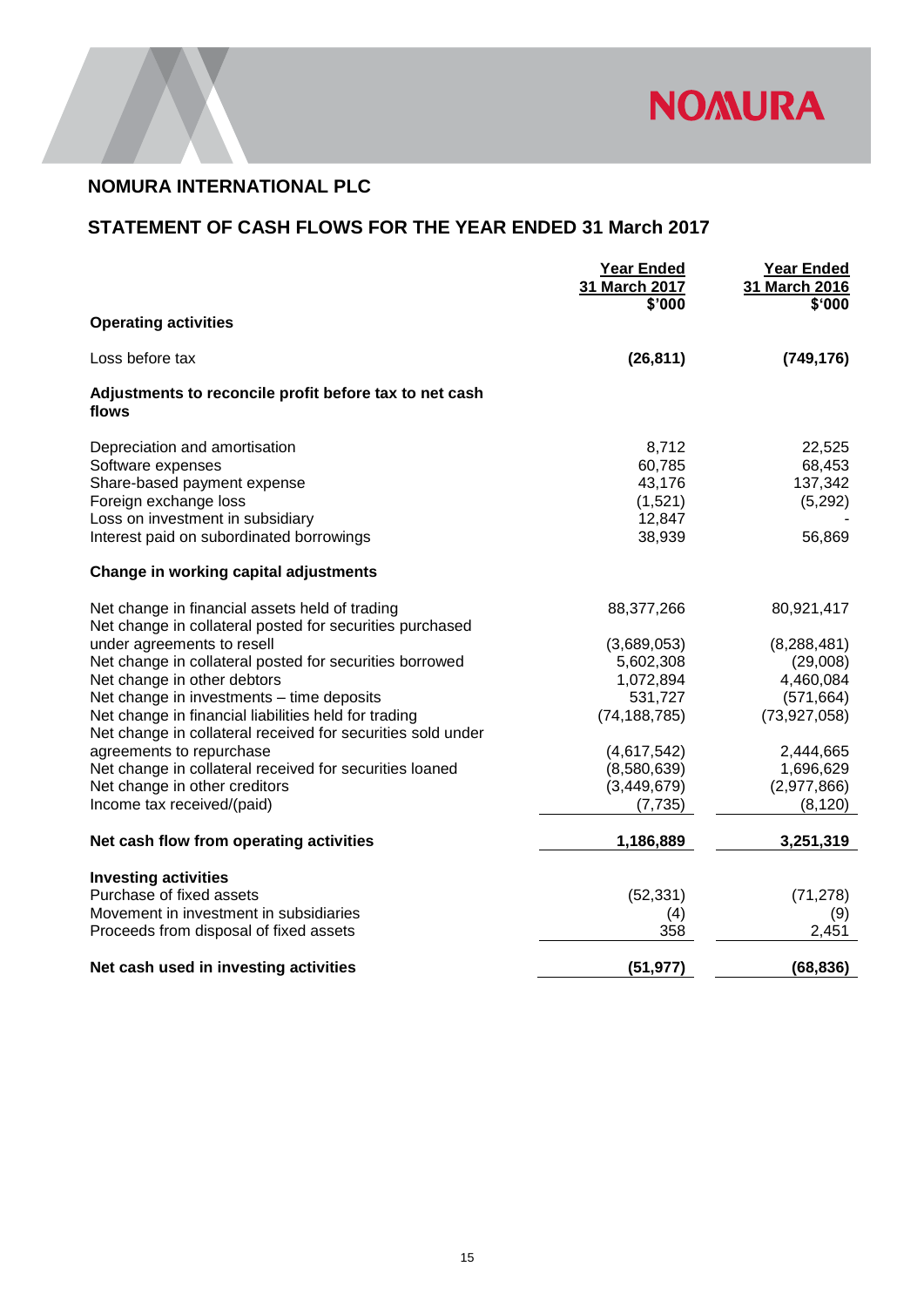

# **STATEMENT OF CASH FLOWS FOR THE YEAR ENDED 31 March 2017 (CONTINUED)**

|                                          | Year Ended<br>31 March 2017<br>\$'000 | Year Ended<br>31 March 2016<br>\$'000 |
|------------------------------------------|---------------------------------------|---------------------------------------|
| <b>Financing activities</b>              |                                       |                                       |
| Share capital issued                     |                                       | 1,615,000                             |
| Repayment of subordinated borrowings     |                                       | (1,465,000)                           |
| Repayment in loans and other liabilities | (559, 610)                            | (426, 092)                            |
| Interest paid on subordinated borrowings | (38,939)                              | (56,869)                              |
| Net cash used in financing activities    | (598,549)                             | (332,961)                             |
| Net increase in Cash at bank and in hand | 536,363                               | 2,849,522                             |
| Cash at 1 April                          | 4,735,736                             | 1,886,214                             |
| Cash at 31 March                         | 5,272,099                             | 4,735,736                             |
| Included within operational cash flows   |                                       |                                       |

| Interest paid     | (1,450,501) | (1,039,770) |
|-------------------|-------------|-------------|
| Interest received | 1,126,343   | 692,804     |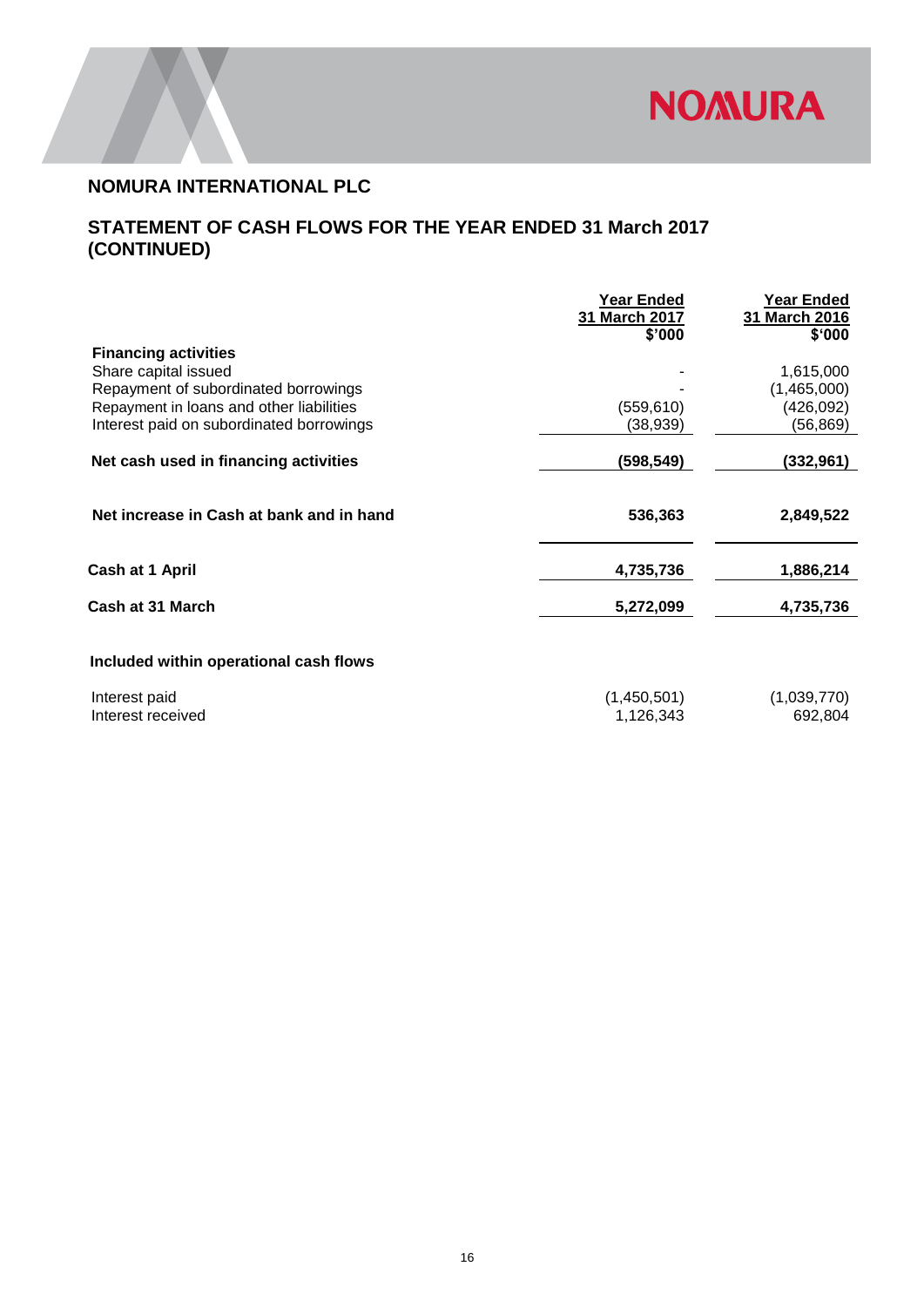

# **NOTES TO THE FINANCIAL STATEMENTS – 31 March 2017**

#### **1. ACCOUNTING POLICIES**

#### **(a) Basis of Accounting**

The Company has prepared financial statements in accordance with Financial Reporting Standard 101 Reduced Disclosure Framework (FRS 101), and on a going concern basis.

The Company has taken advantage of the following disclosure exemptions under FRS 101:

- a) the requirement in paragraph 38 of IAS 1 'Presentation of Financial Statements' to present comparative information in respect of paragraph 79(a)(iv) of IAS 1 regarding the reconciliation of outstanding shares, paragraph 73(e) of IAS 16 regarding the reconciliation of opening to closing balances for fixed assets and paragraph 118(e) of IAS 38 regarding the reconciliation of opening to closing balances for intangible assets;
- b) the requirements of paragraphs 45(b) and 46 to 52 of IFRS 2 Share-based Payments so that only the descriptions of the share-based payments, the range of exercise prices and weighted average remaining contractual life of the share options outstanding; and the weighted average share price on exercised options is required to be disclosed;
- c) the requirements of paragraphs 30 and 31 of IAS 8 Accounting Policies, Changes in Accounting Estimates and Errors to disclose standards that have been issued but are not yet effective;
- d) the requirements of paragraph 17 of IAS 24 Related Party Disclosures to disclose key management personnel compensation; and
- e) the requirements in IAS 24 Related Party Disclosures to disclose related party transactions entered into between two or more members of a group, provided that any subsidiary which is a party to the transaction is wholly owned by such a member.

The Company's business activities, together with the factors likely to affect its future development, performance and position are set out in the Strategic Report and the Directors' Report. The Company's financial statements are presented in United States Dollar ("USD") and all values are rounded to the nearest thousand USD (\$'000) except when otherwise indicated. The Company has taken advantage of the exemption under section 401 of the Companies Act 2006 from having to prepare group accounts since it is a wholly owned subsidiary of NEHS, a company registered in the U.K.. The results of the Company are included in the consolidated financial statements of NHI, the ultimate parent company. See Note 31 for further details on ultimate and immediate parent companies.

#### **(b) Significant accounting judgements, estimates and assumptions**

The preparation of the financial statements requires management to make judgments, estimates and assumptions that affect the reported amounts of revenues, expenses, assets and liabilities, and the disclosure of contingent liabilities, at the end of the reporting period.

However, uncertainty about these assumptions and estimates could result in outcomes that require a material adjustment to the carrying amount of the asset or liability affected in future periods.

In the process of applying the accounting policies, management has made the following judgments, which have the most significant effect on the amounts recognized in the financial statements:

- Where there is no active market for a financial instrument, fair value is determined using valuation techniques which could require judgment; and
- Recoverability of deferred tax assets.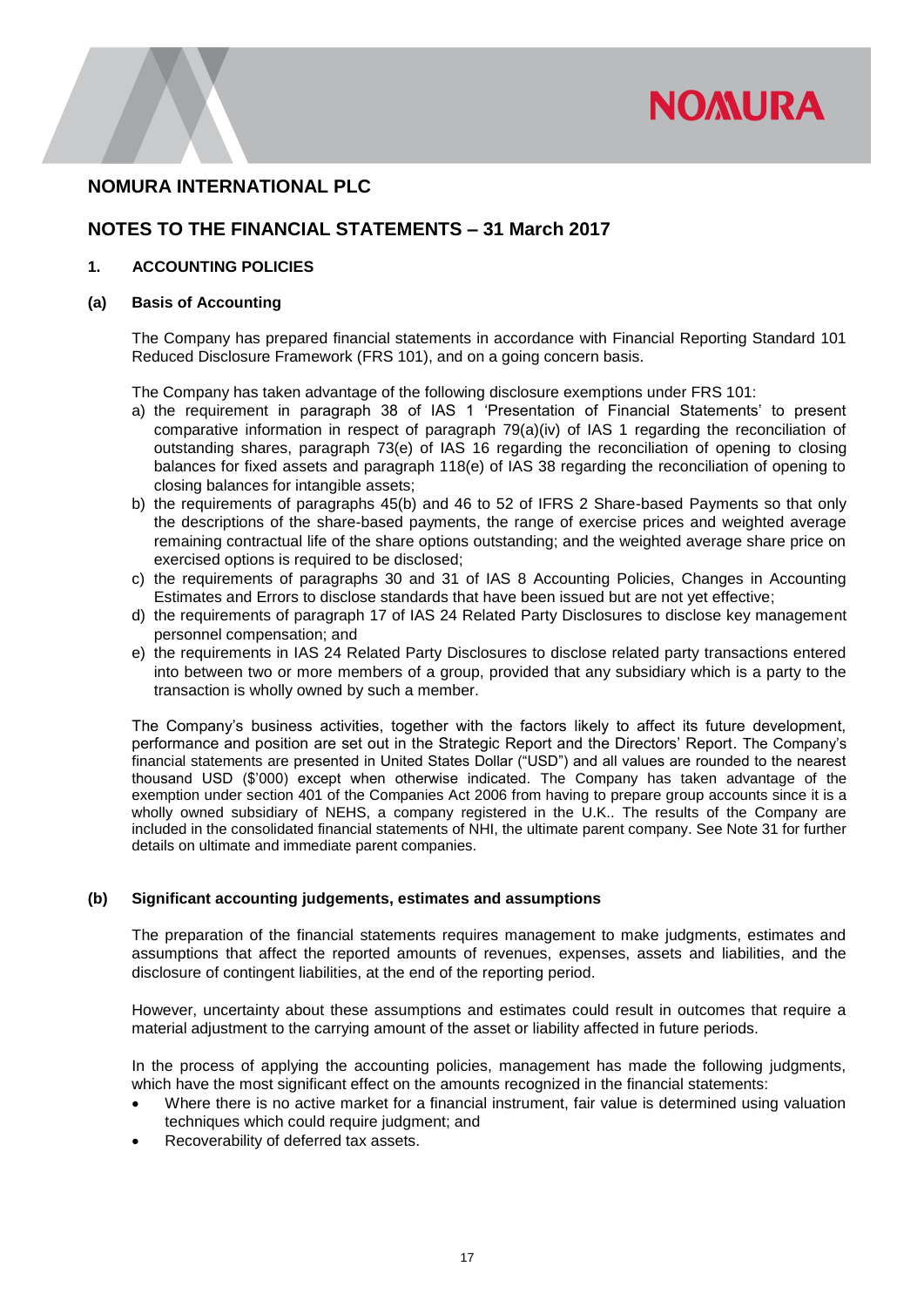

# **NOTES TO THE FINANCIAL STATEMENTS – 31 March 2017 (CONTINUED)**

### **1. ACCOUNTING POLICIES (CONTINUED)**

#### **(c) Financial Instruments**

Financial instruments within the scope of IAS 39 are classified either as financial assets or liabilities at fair value through profit or loss, loans and receivables, financial liabilities at amortized cost, availablefor-sale investments or held-to-maturity investments.

The Company determines the classification of its financial assets on initial recognition depending on the purpose for which the financial instruments were acquired and their characteristics. For hybrid instruments, the Company considers whether a contract contains an embedded derivative when the entity first becomes party to it, and determines the appropriate classification at this time.

In accordance with IAS 39, all financial instruments are initially measured at fair value.

#### **(i) Financial instruments at fair value through profit or loss**

Financial instruments at fair value through profit or loss includes financial instruments held for trading and financial instruments designated upon initial recognition as at fair value through profit and loss.

#### **a. Financial instruments held for trading**

Financial assets and liabilities are classified as held for trading if they are acquired for the purpose of selling in the near term or are part of a portfolio of identified financial instruments that are managed together and for which there is evidence of a recent actual pattern of short-term profit taking. These instruments are generally recognized as regular way transactions, on a settlement date basis. Derivatives are also classified as held for trading.

Derivative instruments, as detailed in note 18, are used for trading and risk management purposes. In accordance with IAS 39, all derivatives are recognized initially and subsequently carried at fair value, with derivatives having positive fair values carried as assets and derivatives with negative fair values carried as liabilities on the Statement of Financial Position.

Some hybrid contracts contain both a derivative and a non-derivative component. In such cases, the derivative component is termed an embedded derivative. The majority of hybrid contracts are designated at fair value through profit or loss as described below. However, where the economic characteristics and risks of embedded derivatives are not closely related to those of the host contract, the fair value option is not elected.

#### **b. Financial instruments designated at fair value through profit and loss**

Any financial asset or financial liability within the scope of IAS 39 may be designated when initially recognized as a financial asset or financial liability at fair value through profit or loss, assuming the criteria described in note 1(c) (i) are met, except for investments in equity instruments that do not have a quoted market price in an active market, and whose fair value cannot be reliably measured. The Company applies the fair value option to the following instruments: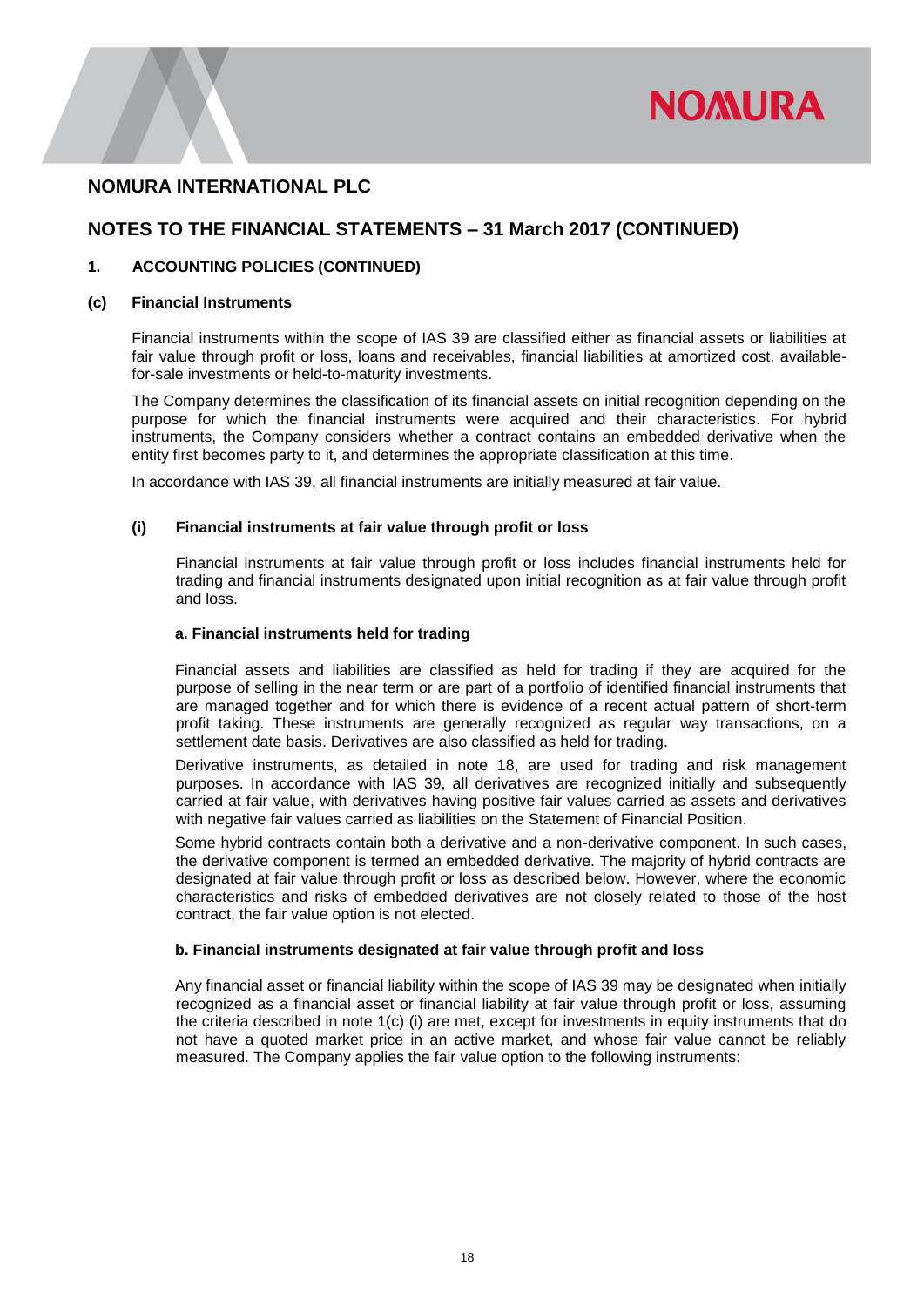

# **NOTES TO THE FINANCIAL STATEMENTS – 31 March 2017 (CONTINUED)**

- **1. ACCOUNTING POLICIES (CONTINUED)**
- **(c) Financial Instruments (continued)**

#### **b. Financial instruments designated at fair value through profit and loss (continued)**

- Certain loans and receivables and repos and reverse repos which are risk managed on a fair value basis: The Company elects the fair value option to mitigate profit and loss volatility caused by the difference in measurement basis for loans and receivables and the derivatives used to risk manage those instruments;
- Structured notes held and issued: The fair value option is elected primarily as these financial instruments contain an embedded derivative that significantly modifies the cash flows resulting from the financial instrument;
- Financial liabilities associated with continuing involvement in assets derecognized under IAS 39: The fair value option is elected to mitigate profit and loss volatility which would arise between these liabilities and their related assets which are measured at fair value;
- Prepaid over-the-counter ("OTC") Contracts: These are transactions for which an initial investment of greater than 90% of the notional of the embedded derivative has been paid or received. The risk on these financial instruments, both financial assets and financial liabilities, is primarily hedged using financial instruments categorized as held for trading; and
- Other Financial Liabilities: These include financial liabilities such as those that arise upon the consolidation of certain special purpose entities and those that arise as a result of continuing recognition of certain financial assets and the simultaneous recognition of an associated financial liability.

Financial instruments designated at fair value are generally recognized on a settlement date basis.

When a fair value financial asset or liability is recognized initially, the Company measures it at its fair value and transaction costs are taken directly to profit and loss. If a reliable measure becomes available for a financial asset or liability where such a measure was not previously available, and the asset is required to be measured at fair value if a reliable measure is available, the asset or liability shall be remeasured at fair value and the difference between its carrying amount and fair value recognized in profit and loss. All reliably measurable fair value financial assets and liabilities are subsequently held at fair value until derecognition.

Gains or losses on financial instruments at fair value through profit and loss, including gains and losses due to changes in fair value, are recognised in profit and loss within trading profit.

#### **(ii) Available-for-sale investments**

Available-for-sale investments include securities not classified as held for trading or designated at fair value through profit and loss. Available-for-sale investments are initially recognised at fair value and are subsequently held at fair value with unrealised gains or losses being recognised in other comprehensive income. Transaction costs on equity investments classified as available-forsale are capitalised on initial recognition of the investment.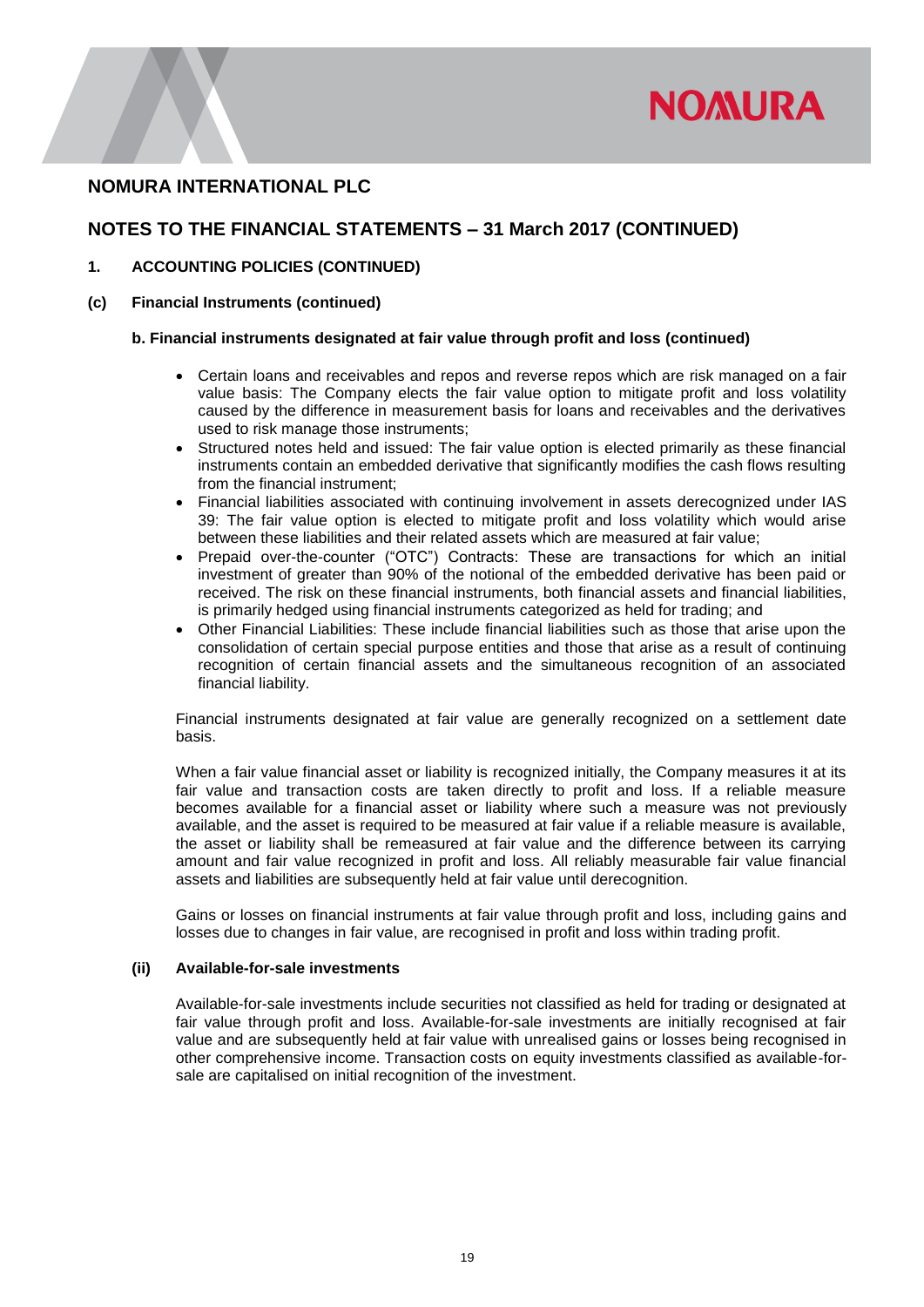

# **NOTES TO THE FINANCIAL STATEMENTS – 31 March 2017 (CONTINUED)**

#### **1. ACCOUNTING POLICIES (CONTINUED)**

#### **(c) Financial Instruments (continued):**

#### **(iii) Available-for-sale investments (continued)**

Available-for-sale investments in equity instruments that do not have a quoted market price in an active market and whose fair value cannot be reliably measured are measured at cost.

When the investment is disposed of, the cumulative gain or loss previously recognised in other comprehensive income is recognised in profit and loss under other operating income or other operating expenses. Where the Company holds more than one investment in the same security, they are deemed to be disposed of on a first-in first-out basis. Losses arising from the impairment of such investments are recognised within other operating income or expense, having been removed from the cumulative gain or loss previously recognised in other comprehensive income. Any foreign exchange gains or losses arising on available-for-sale financial investments are recognised in profit and loss.

#### **(iv) Financial instruments at amortised cost**

#### **a. Loans and receivables**

Loans and receivables are non-derivative financial assets with fixed or determinable payments that are not quoted in an active market. Loans and receivables are initially recognised on settlement date at fair value, including any direct and incremental transaction costs. After initial measurement, loans and receivables are subsequently carried at amortised cost using the effective interest method less any allowance for impairment. Amortised cost is calculated taking into account any discount or premium on acquisition and includes fees that are an integral part of the effective interest rate and transaction costs. Gains and losses are recognised in profit and loss when the loans and receivables are derecognised or impaired, as well as through the amortisation process.

Loans and receivables include collateral posted for securities purchased under agreements to resell and collateral posted for securities borrowed, described below.

#### **b. Financial liabilities at amortised cost**

Financial liabilities at amortised cost include financial obligations such as cash collateral received for securities sold under agreements to repurchase, cash collateral received for securities loaned, subordinated debt, commercial paper as well as creditors. Financial liabilities at amortised cost are initially recognised on settlement date. After initial measurement, these instruments are subsequently measured at amortised cost using the effective interest method. Amortised cost is calculated by taking into account any discount or premium on the issue and costs that are an integral part of the effective interest rate.

Collateral received for securities sold under agreements to repurchase and collateral received for securities loaned are further discussed below.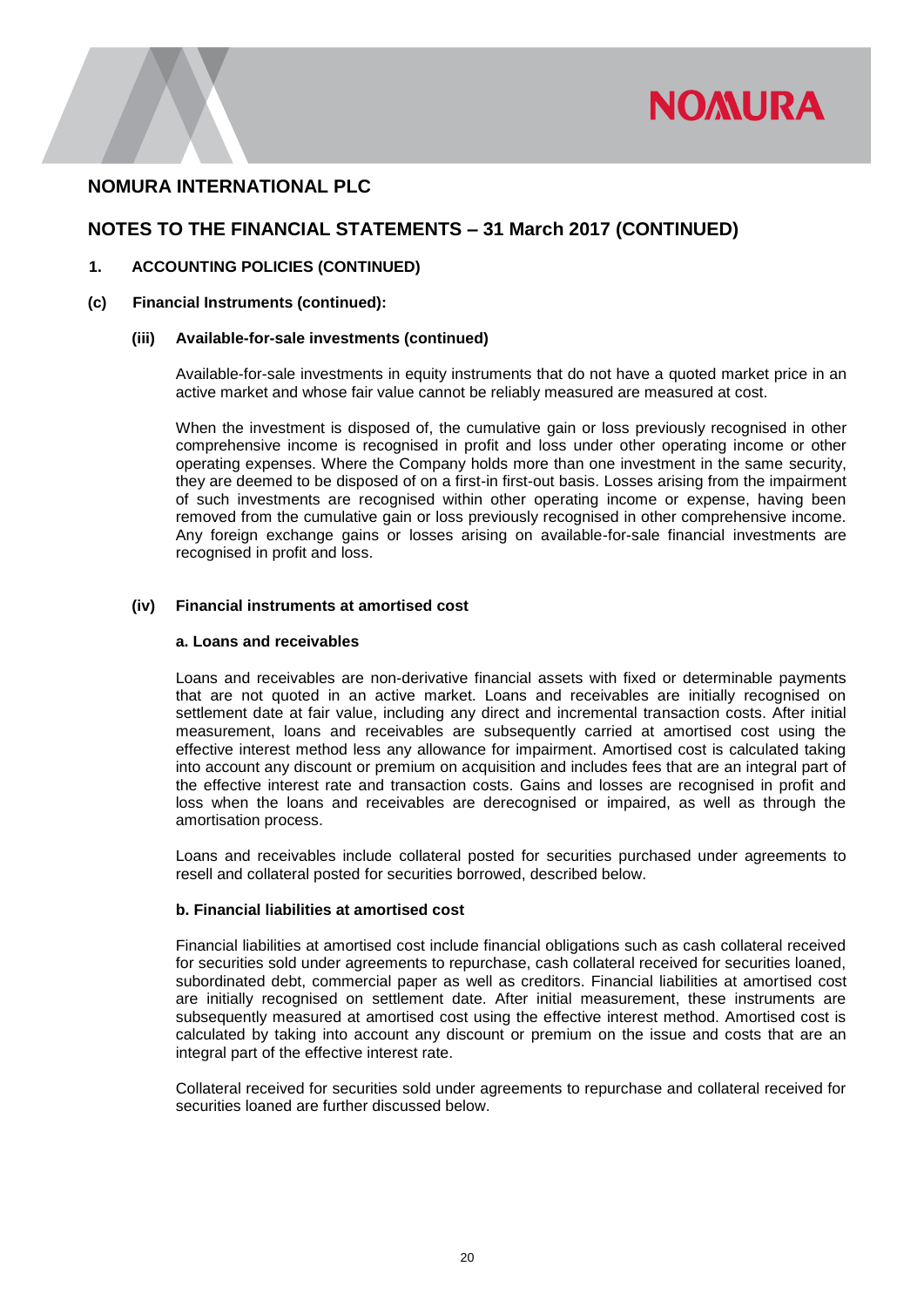

### **NOTES TO THE FINANCIAL STATEMENTS – 31 March 2017 (CONTINUED)**

#### **1. ACCOUNTING POLICIES (CONTINUED)**

#### **(c) Financial Instruments (continued)**

#### **(iv) Financial liabilities at amortised cost (continued)**

#### **c. Collateral posted for securities purchased under agreements to resell and collateral received for securities sold under agreements to repurchase**

The Company enters into agreements with counterparties for them to sell to the Company certain securities and then repurchase them at a later date. These securities are excluded from the Company's Statement of Financial Position and the cash amount paid by the Company is shown as collateral posted for securities purchased under agreements to resell.

The Company also enters into agreements to sell certain securities to counterparties and then repurchase them at a later date. Where the securities were sourced from the Company's Statement of Financial Position, they will continue to be retained on the Company's Statement of Financial Position. The cash amount received by the Company is shown as collateral received for securities sold under agreements to repurchase.

The difference between sale and repurchase price is accrued over the life of the agreements using the effective interest method.

#### **d. Collateral posted for securities borrowed and collateral received for securities loaned**

The Company enters into agreements with counterparties for them to lend to the Company certain securities which are then returned to the lender at a later date. These securities are excluded from the Company's Statement of Financial Position and the cash amount paid by the Company is shown as collateral posted for securities borrowed.

The Company also enters into agreements to lend certain securities to counterparties, to be returned at a later date. These securities are retained on the Company's Statement of Financial Position. The cash amount received by the Company is shown as collateral received for securities loaned. The transfer of the securities to counterparties is only reflected on the Statement of Financial Position if the risks and rewards of ownership are also transferred.

#### **(v) Held-to-maturity investments**

 As at the Statement of Financial Position date, the Company did not hold any held-to- maturity investments.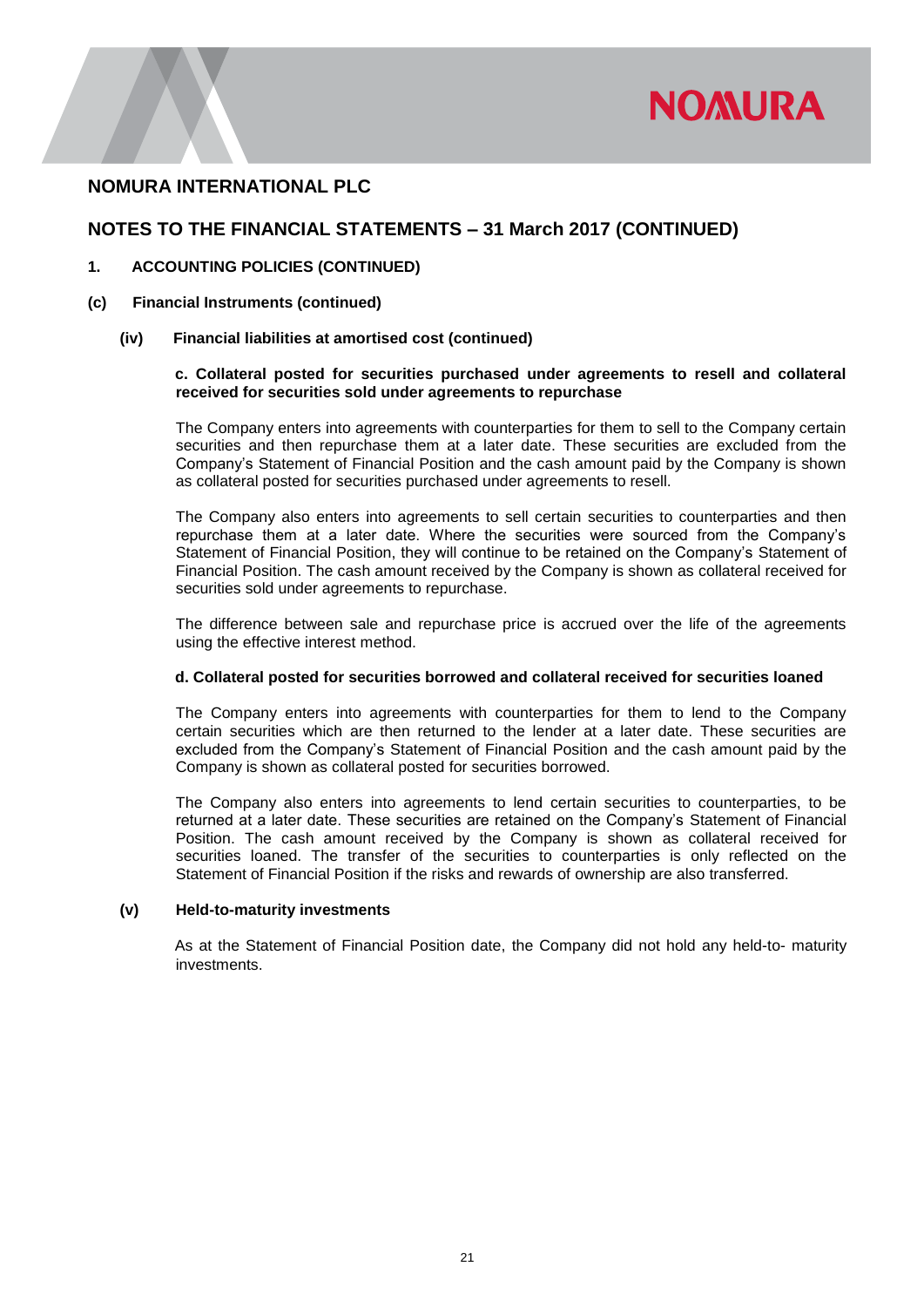

### **NOTES TO THE FINANCIAL STATEMENTS – 31 March 2017 (CONTINUED)**

#### **1. ACCOUNTING POLICIES (CONTINUED)**

#### **(d) Fair Value of Financial Instruments**

The Company holds a significant portion of financial instruments at fair value, as described below. A description of the Company's policies with regards to its application of fair value measurements to significant financial instruments is as follows:

#### **(i) Valuation of fair value instruments**

The fair value of financial instruments is the amount at which the instruments could be exchanged in a current transaction between willing parties, other than in a forced or liquidation sale.

The best evidence of fair value is quoted prices in an active market. Therefore, the fair value of financial instruments, including exchange-traded securities and derivatives is based on quoted market prices on exchanges or other broker/dealer quotations.

Where quoted market prices or broker/dealer quotations are not available, prices for similar instruments or valuation pricing models are considered in the determination of fair value. Valuation pricing models consider contractual terms, position size, underlying asset prices, interest rates, dividend rates, time value, volatility and other statistical measurements for the relevant instruments or for instruments with similar characteristics. These models also incorporate adjustments relating to counterparty and the Company's own credit risk, the administrative costs of servicing future cash flow and market liquidity adjustments. These adjustments are fundamental components of the fair value calculation process. The valuation technique used maximises the use of market inputs and minimises the use of entity-specific inputs which are unobservable in the market.

Valuation pricing models and their underlying assumptions impact the amount and timing of unrealised gains and losses recognised, and the use of different valuation pricing models or underlying assumptions could produce different financial results. Any changes in the fixed income, equity, foreign exchange and commodity markets can impact the Company's estimates of fair value in the future, potentially affecting trading and non-trading gains and losses. The Company's estimates of fair value may involve greater subjectivity due to the lack of transparent market data available upon which to base assumptions underlying valuation pricing models.

The Company seeks to minimise market risks by entering into hedging derivatives to economically hedge the exposures of certain fair value option (FVO) elected notes. The Company applies the "portfolio exception" in IFRS 13.48 to measure the fair value of this group of financial assets and financial liabilities consistently with how market participants would price the net risk exposure at the measurement date.

#### **(ii) Recognition of day 1 gains and losses**

The fair value of a financial instrument is normally the transaction price (i.e. the fair value of consideration given or received). In some cases, however, the fair value at inception will be based on a valuation pricing model incorporating only observable parameters in the market or on other observable current market transactions in the same instrument, without modification or repackaging. Where such valuation techniques are used to derive fair values from market observable inputs, the difference between fair value and the transaction price is recognised in profit and loss.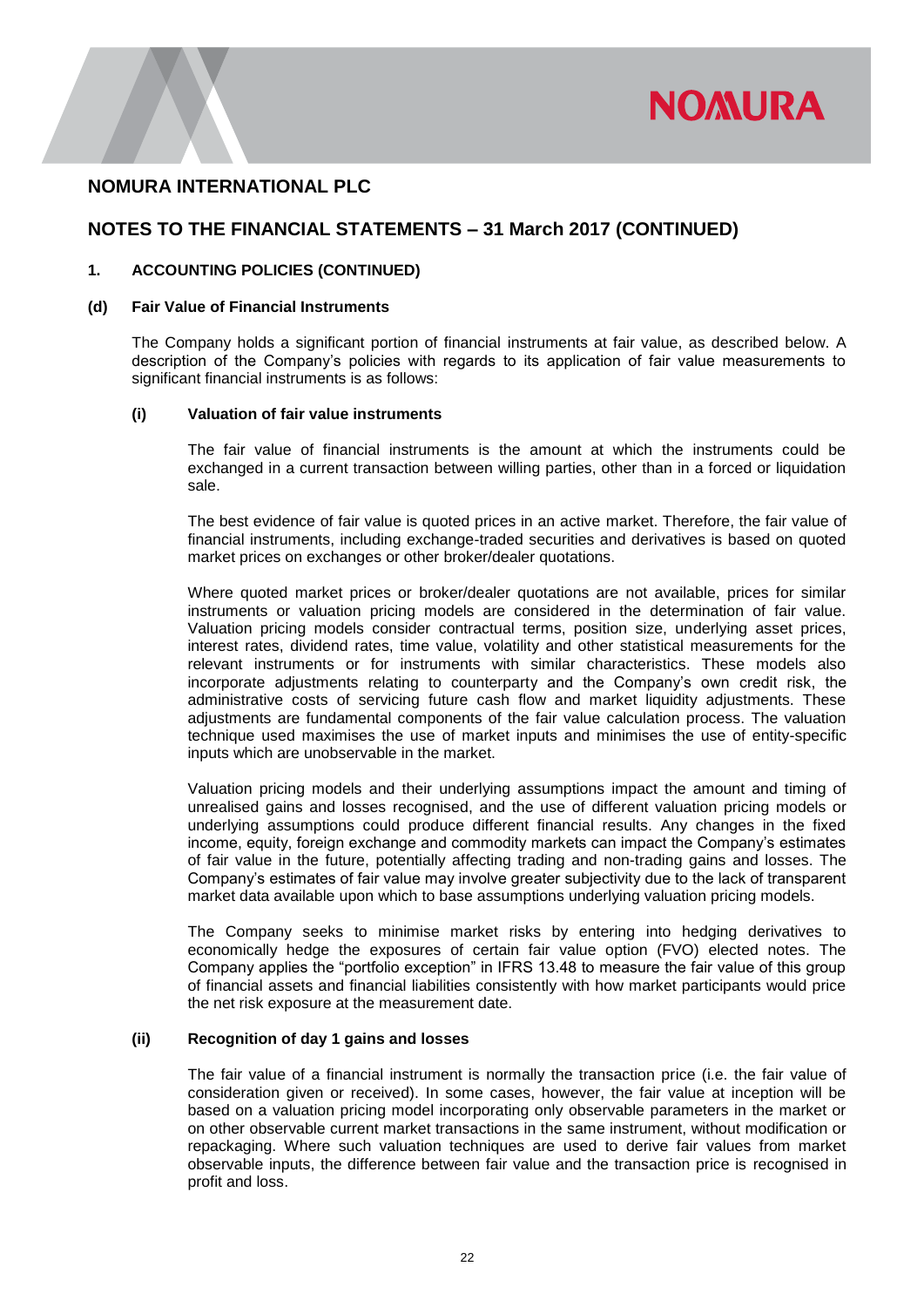

# **NOTES TO THE FINANCIAL STATEMENTS – 31 March 2017 (CONTINUED)**

#### **1. ACCOUNTING POLICIES (CONTINUED)**

#### **(d) Fair Value of Financial Instruments (continued)**

#### **(ii) Recognition of day 1 gains and losses (continued)**

Valuation techniques incorporating significant unobservable parameters may also be used to determine fair value at inception. In such cases, the difference between the transaction price and model value is recognised in profit and loss over the life of the transaction on an appropriate basis, or when the inputs become observable, or when the instrument is derecognized.

#### **(iii) Fair value option**

Certain financial instruments may be designated at fair value by management when one of the following criteria is met:

- i. The financial instrument contains an embedded derivative that significantly modifies the cash flows resulting from the financial instrument; or
- ii. Fair value will eliminate or significantly reduce a measurement or recognition inconsistency that would otherwise result from measuring related financial instruments on different bases; or
- iii. The financial instrument is part of a group of financial instruments both managed and evaluated on a fair value basis, in accordance with a documented risk management or investment strategy. Information about these financial instruments is provided internally on a fair value basis to the Company's key management personnel.

The fair value option election under i) and ii) above is undertaken on a product-by-product basis. This only applies to those instruments that meet one or more of the above criteria, where fair value would provide a fairer representation of the risks associated with those instruments. Once made, the fair value option election is irrevocable.

#### **(e) Trading Profit**

#### **(i) Principal Transactions Income and Expenses**

Principal transactions income and expenses include realised and unrealised gains and losses from proprietary trading activities, asset finance, customer trading activities, private equity and profits on disposals of related party investments. Principal transactions income and expenses are generated predominantly by financial instruments held for trading and financial instruments designated at fair value through profit or loss. Costs directly attributable to trading are treated as general and administrative expenses.

#### **(ii) Fees and Commission Income and Expenses**

Fees and commission income and expenses include: gains, losses and fees, net of syndication expenses, arising from securities offerings in which the Company acts as an underwriter or agent; fees earned from the provision of financial advisory services; and commission income from the provision of brokerage services.

Trading profit arises on a strategy basis across a range of instruments. It is presented on a net basis, even though the corresponding financial assets and liabilities may not have been offset on the Statement of Financial Position in accordance with the presentation requirements of IAS 32.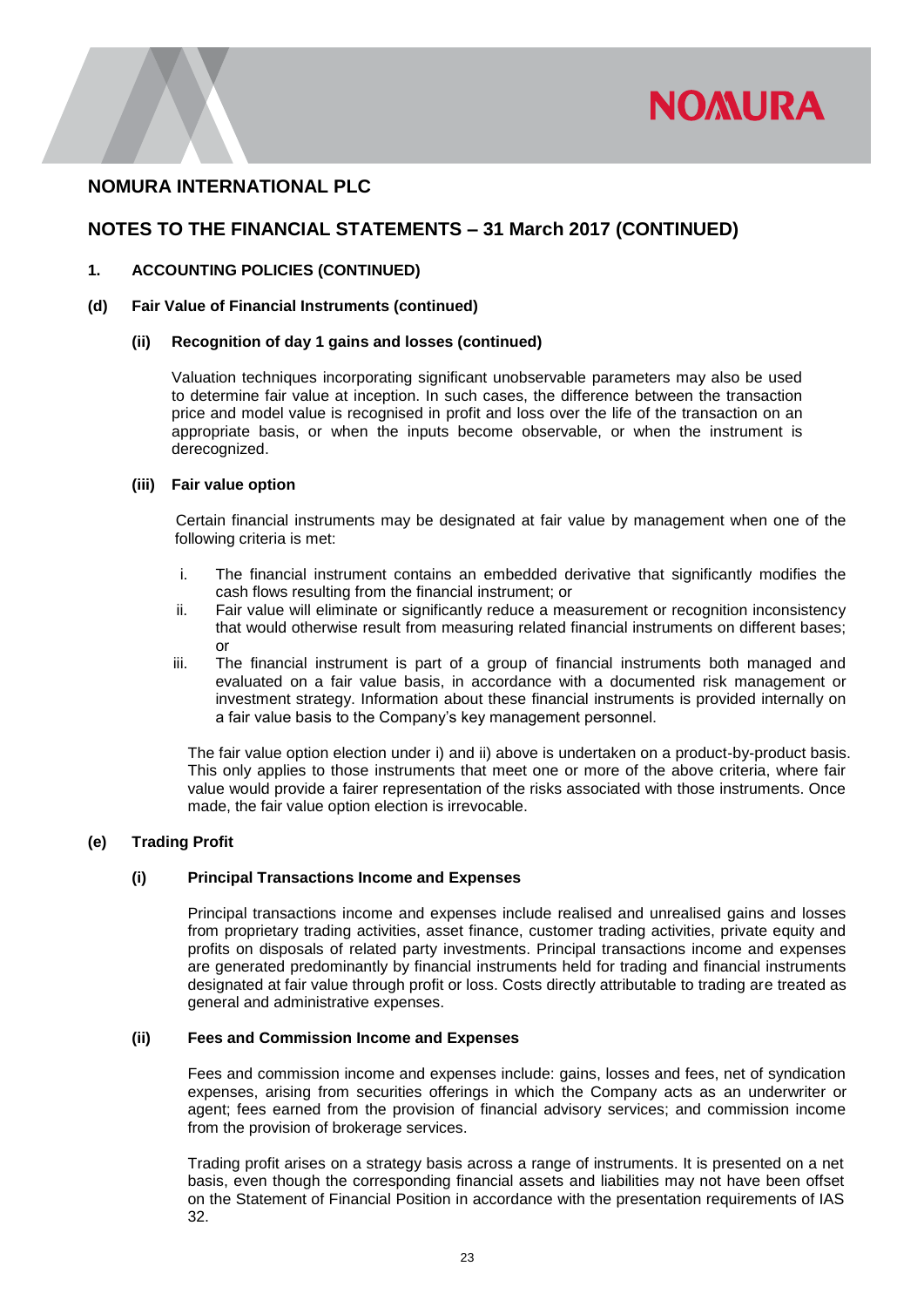

# **NOTES TO THE FINANCIAL STATEMENTS – 31 March 2017 (CONTINUED)**

#### **1. ACCOUNTING POLICIES (CONTINUED)**

#### **(f) Interest Receivable and Interest Payable**

Interest receivable and payable includes dividends and interest paid and earned on securities positions, interest on financial instruments designated at fair value through profit or loss, instruments carried at amortised cost, including securities bought and sold under repurchase agreements, and amounts receivable and payable on bank deposits and bank borrowings.

Interest receivable and payable is recognised in profit and loss using the effective interest method for interest bearing financial assets and liabilities carried at amortised cost.

The effective interest method is a method of calculating the amortised cost of a financial asset or liability (or a group of assets and liabilities) and of allocating the interest income or interest expense over the relevant period. The effective interest rate is the rate that exactly discounts the expected future cash payments or receipts through the expected life of the financial instrument, or when appropriate, a shorter period, to the net carrying amount of the instrument. This calculation takes into account the impact of all fees and commissions paid or received directly attributable to transaction costs, and discounts or premiums that are integral to the effective interest rate.

The Company holds a number financial assets and liabilities which have been set with negative interest rates. Negative interest on financial assets is presented as Interest payable and similar expenses. Negative interest on financial liabilities is presented as Interest receivable and similar income.

#### **(g) Impairment**

The Company assesses at the Statement of Financial Position date whether there is objective evidence that a financial asset or group of financial assets is impaired. A financial asset is considered impaired if, and only if, there is objective evidence of impairment as a result of one or more loss events that occurred after the initial recognition of the asset and prior to the Statement of Financial Position date, and that loss event has had an impact on the estimated future cash flows of the financial asset that can be reliably estimated. When estimating the potential impact of an impairment loss on a collateralised financial asset, expected future cash flows, both from the asset and the associated collateral, are assessed.

#### **(i) Financial assets at cost**

For loans and receivables, the amount of impairment loss is measured as the difference between the asset's carrying amount and the present value of estimated future cash flows discounted at the asset's original effective interest rate.

The amount of the loss is included in profit and loss. If in a subsequent period the amount of the impairment loss decreases, and the decrease can be related objectively to an event occurring after the impairment was recognised, the previously recognised impairment loss is reversed in profit and loss.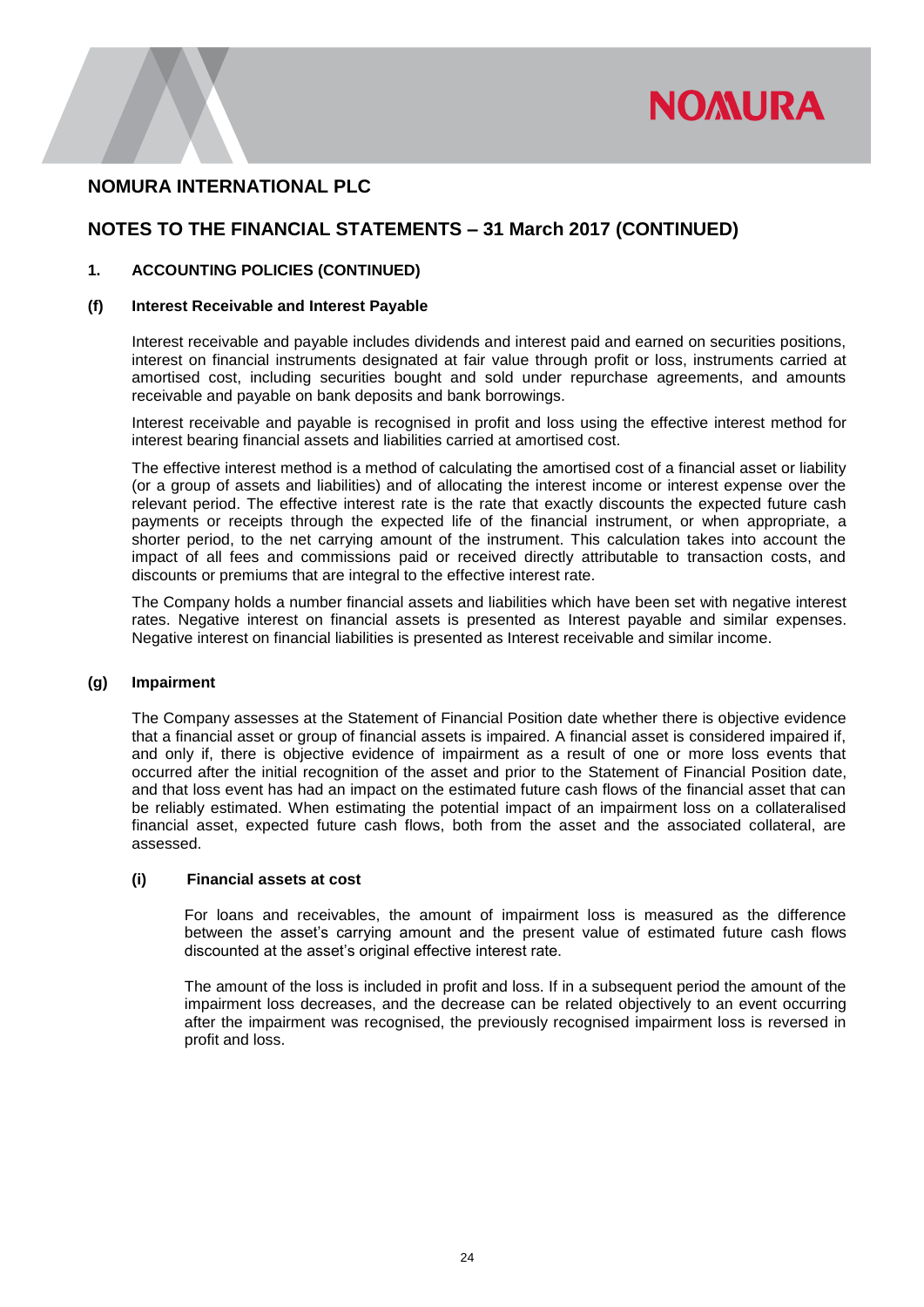

# **NOTES TO THE FINANCIAL STATEMENTS – 31 March 2017 (CONTINUED)**

### **1. ACCOUNTING POLICIES (CONTINUED)**

#### **(g) Impairment (continued)**

#### **(ii) Financial assets at cost**

If there is objective evidence that an impairment loss has been incurred on an unquoted equity instrument that is not carried at fair value because its fair value cannot be reliably measured, or on a derivative asset that is linked to and must be settled by the delivery of such an unquoted equity instrument, the amount of the impairment loss is measured as the difference between the carrying amount of the financial asset and the present value of estimated future cash flows discounted at the current market rate of return for a similar financial asset. Such impairment losses shall not be reversed except on realisation.

#### **(iii) Available-for-sale investments**

For available-for-sale investments, the Company assesses at each Statement of Financial Position date whether there is objective evidence that an investment or group of investments is impaired.

In the case of equity investments classified as available-for-sale, objective evidence would include a significant or prolonged decline in the fair value of the investment below its cost. Where there is evidence of impairment, the cumulative loss – measured as the difference between the acquisition cost and the current fair value, less any impairment loss on that investment previously recognised in the profit and loss account – is removed from equity and recognised in the profit and loss account. Impairment losses on equity instruments are not reversed through the profit and loss account; increases in their fair value after impairment are recognised directly in equity.

#### **(h) Derecognition**

Transfers of financial assets and liabilities are assessed to determine if assets can be derecognised. The Company derecognises financial assets when significantly all the risks and rewards of the asset are transferred. If significantly all the risks and rewards of the asset are retained, the Company retains the financial assets on its Statement of Financial Position with an associated liability for the consideration received. If the Company neither transfers nor retains significantly all the risks and rewards of the transferred asset, but retains control over the asset, it recognises the transferred asset and an associated liability measured on a basis that reflects the rights and obligations retained by the Company.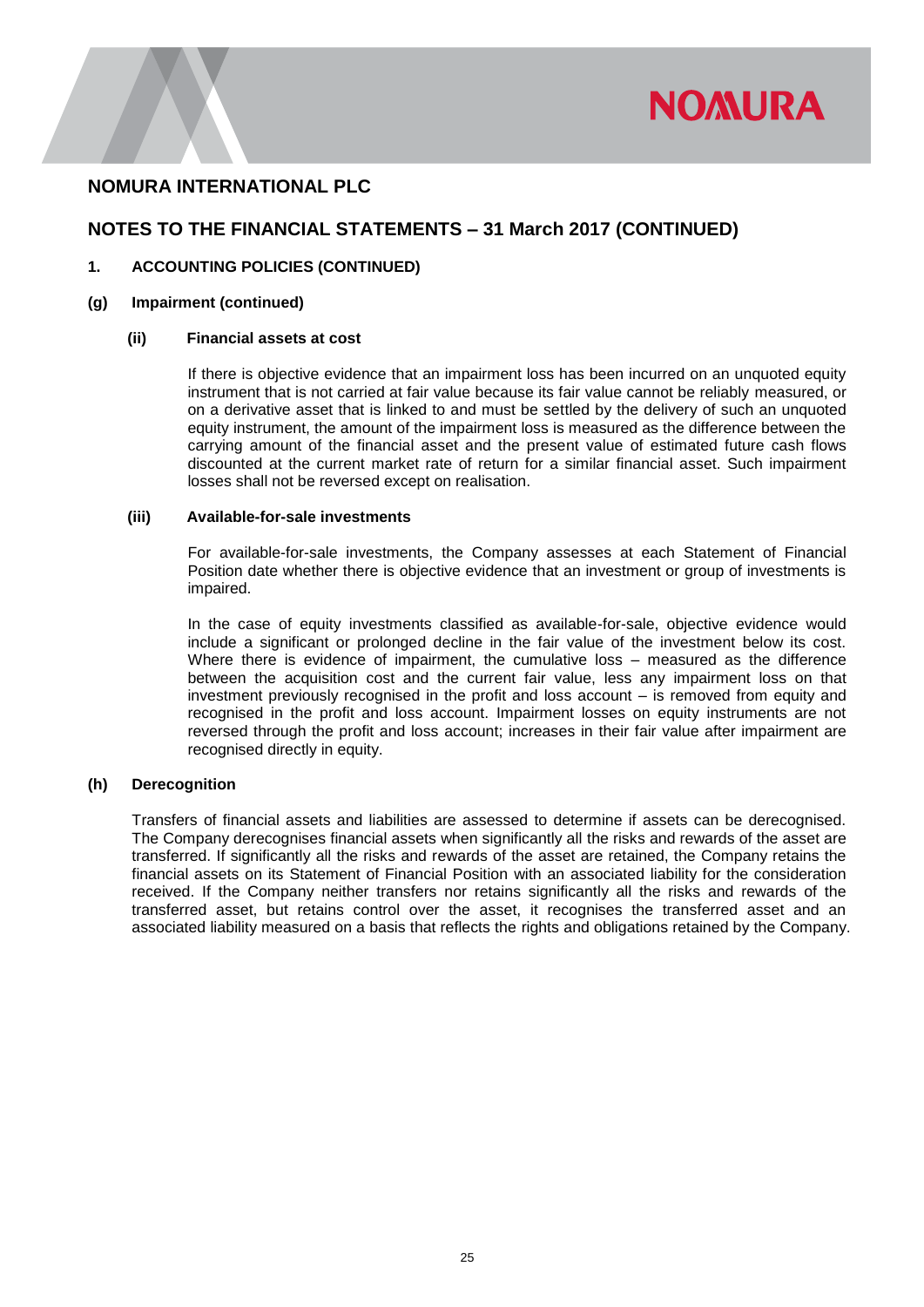

# **NOTES TO THE FINANCIAL STATEMENTS – 31 March 2017 (CONTINUED)**

#### **1. ACCOUNTING POLICIES (CONTINUED)**

#### **(i) Offsetting financial instruments**

Financial assets and financial liabilities are presented on a gross basis unless the Company has a current legally enforceable right to set off the financial asset and financial liability and the Company intends to settle the financial asset and financial liability on a net basis.

#### **(j) Financial guarantees**

The Company issues financial guarantee contracts which require the Company to reimburse holders of such guarantees for any losses suffered due to a failure by specified debtors to make payments when due as specified by the terms of an underlying debt instrument. Such financial guarantees are initially recognised at fair value. The amount initially recognised includes an adjustment for transaction costs which are directly attributable to the issuance of the quarantee. On a subsequent measurement basis, value of the financial guarantee is adjusted to reflect the higher of the best estimate of the amount required to settle the probable obligation at the reporting date. Any amount recognised is net of cumulative amortisation previously recognised.

#### **(k) Collateral and other credit enhancements**

The amount and type of collateral required depends on an assessment of the credit risk of the counterparty. Guidelines are in place covering the acceptability and valuation of each type of collateral.

The main types of collateral obtained are as follows:

- For securities lending and repurchase transactions, cash or securities;
- For commercial lending, charges over financial and/or non-financial assets; and
- For derivatives, cash or securities.

Management monitors the market value of collateral, and will request additional collateral in accordance with the underlying agreement.

The Company also makes use of master netting agreements with counterparties with whom a significant volume of transactions are undertaken. Such an arrangement provides for a single net settlement of all financial instruments covered by the agreement in the event of default on any one contract. Master netting arrangements do not normally result in an offset of Statement of Financial Position assets and liabilities unless certain conditions for offsetting under IAS 32 apply.

Although master netting arrangements may significantly reduce credit risk, it should be noted that:

- Credit risk is eliminated only to the extent of the amounts due to the same counterparty; and
- The extent to which overall credit risk is reduced may change substantially within a short period because the exposure is affected by each transaction subject to the arrangement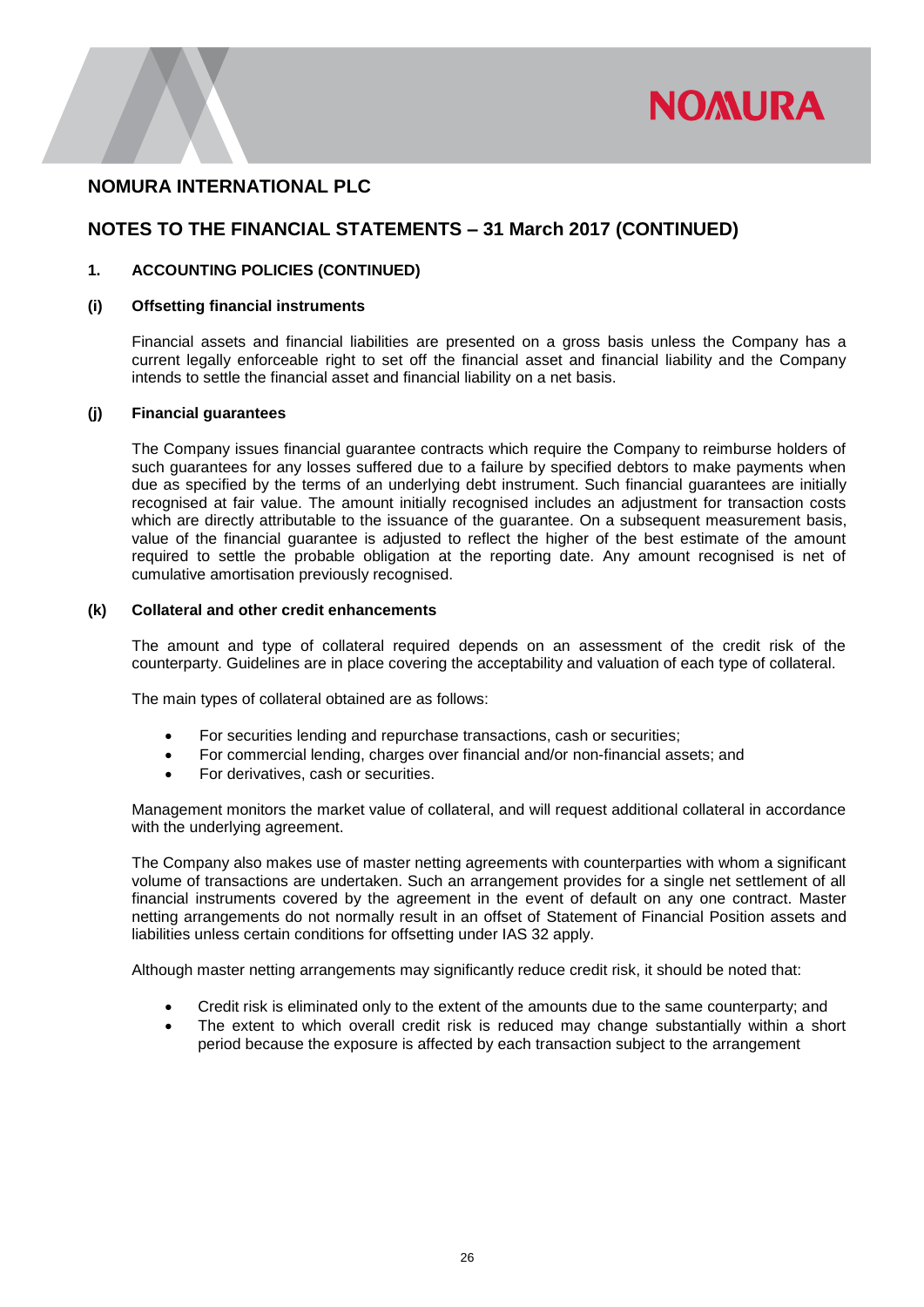

### **NOTES TO THE FINANCIAL STATEMENTS – 31 March 2017 (CONTINUED)**

#### **1. ACCOUNTING POLICIES (CONTINUED)**

#### **(l) Tangible Assets and Depreciation**

Tangible assets are stated at cost, excluding the costs of day-to-day servicing, less accumulated depreciation and accumulated impairment losses.

The carrying values of tangible assets are reviewed for impairment when events or changes in circumstances indicate the carrying value may not be recoverable, and are written down to their recoverable amount.

Depreciation rates are selected based on expected useful economic lives of the assets, taking into account the expected rate of technological developments, market requirements and expected use of the assets. The selected rates are regularly reviewed to ensure they remain appropriate to the Company and its circumstances. Fixed assets are currently depreciated on a straight-line basis in order to write off their cost over their expected useful economic lives as follows:

| Long leasehold property  | Over the life of the lease                         |
|--------------------------|----------------------------------------------------|
| Furniture and equipment  | Five to ten years                                  |
| Construction in progress | Not depreciated until completed and transferred to |
|                          | asset categories above                             |

Tangible assets are derecognised upon disposal or when no future economic benefits are expected from its use or disposal. Any gain or loss arising on derecognition of the asset (calculated as the difference between the net disposal proceeds and the carrying amount of the asset) is recognised in profit and loss in the period of derecognition.

#### **(m) Intangible Assets**

Intangible assets are carried at cost less accumulated amortisation and impairment losses. Internally generated intangible assets are generally not capitalised and expenditure recognised in profit and loss as incurred, other than internally generated software development costs where the Company has technical feasibility to complete the software development, and ability to sell or use the asset and control economic benefits from it.

Costs incurred in relation to fixed-term or cancellable non-perpetual license agreements are not capitalised and are expensed in profit and loss over the period to which they relate.

Useful lives of intangible assets are assessed to be either finite or indefinite. Intangible assets with finite useful lives are amortised over their useful economic life on a straight-line basis and assessed for impairment when events or changes in circumstances indicate the carrying value may not be recoverable, and are written down to their recoverable amount. Software assets are generally amortised over a useful life of between 3 and 5 years. The annual amortisation is accounted in general and administrative expenses within the statement of comprehensive income.

#### **(n) Fixed Asset Investments**

Investments in subsidiary undertakings are stated at original cost less amounts written off where there has been impairment in value.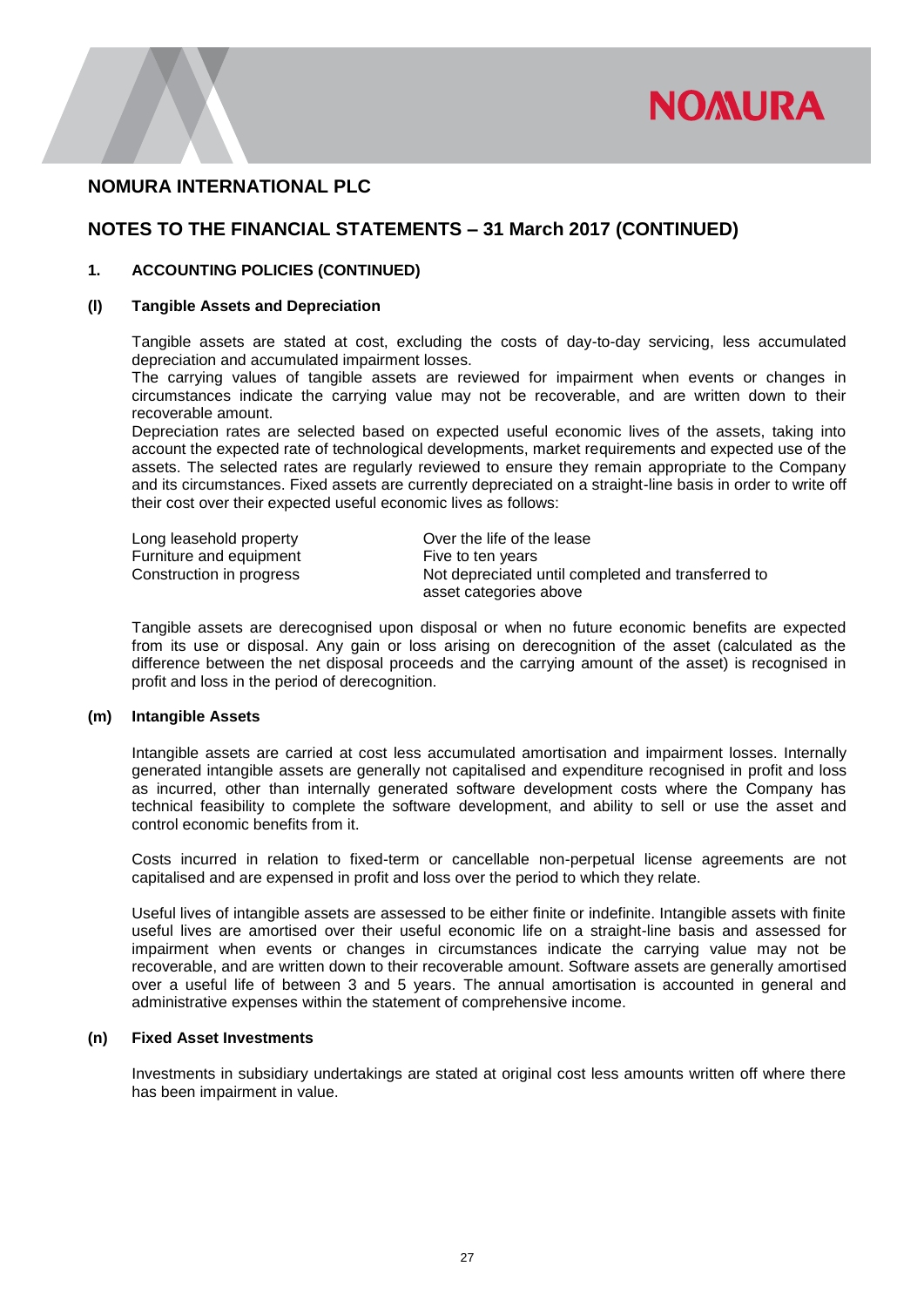

# **NOTES TO THE FINANCIAL STATEMENTS – 31 March 2017 (CONTINUED)**

#### **1. ACCOUNTING POLICIES (CONTINUED)**

#### **(o) Impairment of non-financial assets**

The Company assesses at each reporting date whether there is an indication that an asset may be impaired. The impairment loss is determined by comparing the carrying amount with the recoverable amount of the asset. The recoverable amount is the higher of the assets or the cash-generating unit's fair value less costs to sell and value in use. Where the carrying amount exceeds the recoverable amount, the asset is deemed impaired and is written down to its recoverable amount.

#### **(p) Provisions**

A provision is recognised when the Company has a present obligation (legal or constructive) as a result of a past event, it is probable that a transfer of economic benefits will be required to settle the obligation, and a reliable estimate can be made of the amount of the obligation.

#### **(q) Foreign Currencies**

Transactions in foreign currencies are initially recorded in the functional currency by applying the spot exchange rate ruling at the date of the transaction. Monetary assets and liabilities denominated in foreign currencies are retranslated at the functional currency rate of exchange ruling at the Statement of Financial Position date. Income and expenses denominated in a foreign currency are retranslated using appropriate weighted average exchange rates. All differences arising from the application of closing rates of exchange, together with exchange gains/losses from trading activities, are taken to profit and loss. Non-monetary items that are measured in terms of historical cost in a foreign currency are translated using the exchange rates as at the dates of the initial transactions.

#### **(r) Taxation**

Current tax liabilities (assets) for the current and prior periods shall be measured at the amount expected to be paid to (recovered from) the taxation authorities, using the tax rates (and tax laws) that have been enacted or substantively enacted by the end of the reporting period.

A deferred tax liability shall be recognised for all taxable temporary differences, except to the extent that the deferred tax liability arises from:

- (i) the initial recognition of goodwill; or
- (ii) the initial recognition of an asset or liability in a transaction which:
	- is not a business combination; and
	- at the time of the transaction, affects neither accounting profit nor taxable profit (tax loss).

However, for taxable temporary differences associated with investments in subsidiaries, branches and associates, and interests in joint ventures, a deferred tax liability shall be recognised.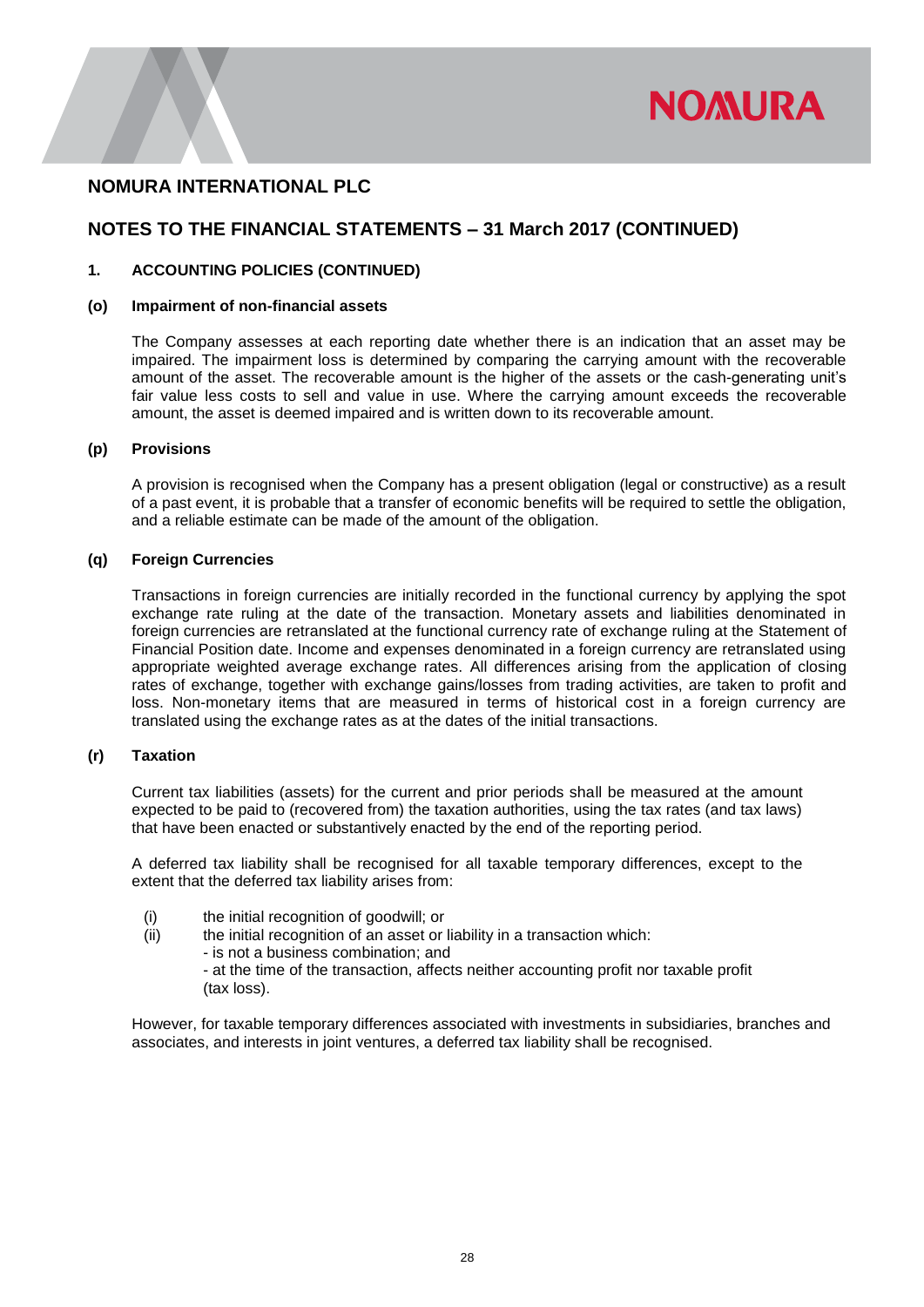

# **NOTES TO THE FINANCIAL STATEMENTS – 31 March 2017 (CONTINUED)**

#### **1. ACCOUNTING POLICIES (CONTINUED)**

#### **(r) Taxation (continued)**

A deferred tax asset shall be recognised for all deductible temporary differences to the extent that it is probable that taxable profit will be available against which the deductible temporary difference can be utilised, unless the deferred tax asset arises from the initial recognition of an asset or liability in a transaction that:

- (i) is not a business combination; and
- (ii) at the time of the transaction, affects neither accounting profit nor taxable profit (tax loss).

Deferred tax assets and liabilities shall not be discounted.

Current tax and deferred tax shall be recognised outside profit or loss if the tax relates to items that are recognised, in the same or a different period, outside profit or loss. Therefore, current tax and deferred tax that relates to items that are recognised, in the same or a different period:

- (i) in other comprehensive income, shall be recognized in other comprehensive income.
- (ii) directly in equity, shall be recognized directly in equity.

#### **(s) Pension Costs**

The Company operates a defined benefit pension plan, which requires contributions to be made to a separately administered fund. The defined benefit pension scheme was closed to further accrual in October 2005.

The cost of providing benefits under the defined benefit plan is determined using the projected unit credit method, which attributes entitlement to benefits at the date the plan closed to the current period to determine the present value of the defined benefit obligation and is based on actuarial advice. Past service costs are recognised in profit and loss at the earlier of when the plan amendment or curtailment occurs or when related restructuring costs are recognised. When a settlement (eliminating all obligations for benefits already accrued) occurs, the obligation and related plan assets are remeasured using actuarial assumptions at the date of the settlement and the resultant gain or loss is recognised in other comprehensive income during the period in which the settlement occurs.

The net interest income or expense is calculated by applying the discount rate on the net defined benefit liability or asset respectively and recognised in profit and loss. It is determined by applying the discount rate to the opening net defined benefit liability or asset, taking into account any changes in the net defined benefit liability or asset during the year.

Remeasurements of the net defined benefit liability or asset comprising of actuarial gains and losses, the return on plan assets excluding amounts recognised as net interest and the effect of the asset ceiling are recognised in full in the other comprehensive income.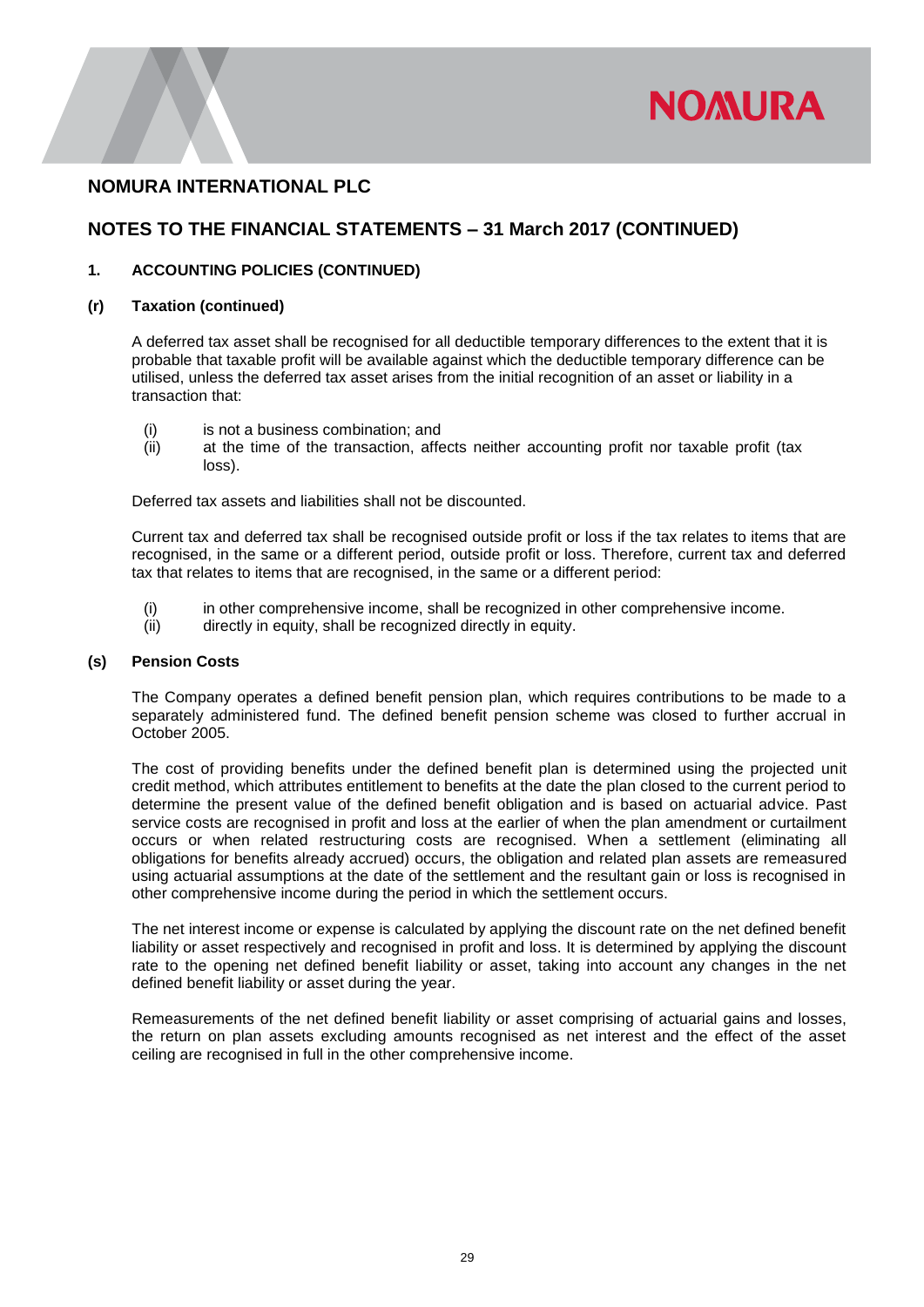

# **NOTES TO THE FINANCIAL STATEMENTS – 31 March 2017 (CONTINUED)**

#### **1. ACCOUNTING POLICIES (CONTINUED)**

#### **(s) Pension Costs (continued)**

The defined benefit pension asset or liability in the Statement of Financial Position comprises the total of the present value of the defined benefit obligation (using a discount rate based on high quality corporate bonds that have been rated at AA or equivalent status and broadly consistent term to the liabilities), and less the fair value of plan assets out of which the obligations are to be settled directly. Fair value is based on market price information and in the case of quoted securities is the current bid price. Where the Company purchased insurance policies to cover a benefit obligation, the value of insurance policies is equal to the value of the related obligation.

Any net defined benefit surplus is limited to the present value of available refunds and reductions in future contributions to the plan.

This plan is governed by the Trust Deed and Rules dated 28 May 2009. The level of benefits provided in the defined benefits section depends on the member's length of service and salary at date of leaving Pensionable Service. The fund is governed by a Trustee Company, comprising 4 directors appointed by the employer and 2 directors appointed by the members. The Board of Trustees is responsible for the administration of the scheme and setting the investment policy.

The defined benefit liability is shown on the Statement of Financial Position gross of deferred tax.

#### **(t) Share-based payments**

The ultimate holding company, Nomura Holdings, Inc., operates share-based awards schemes for the purpose of providing incentives and rewards to eligible participants. Such share-based awards are classified as either equity-settled or cash-settled transactions depending on the terms of the award.

Share-based awards such as Stock Acquisition Rights ("SARs") which are expected to be settled by the delivery of the ultimate holding company's common stock are classified as equity-settled transactions. For these awards, total compensation cost is generally fixed at the grant date and measured using the grant-date fair value of the award, net of any amount the employee is obligated to pay and estimated forfeitures.

Share-based awards such as Notional Stock Units ("NSUs") and Collared Notional Stock Units ("CSUs") which are expected to be settled in cash are classified as cash-settled transactions. Other awards such as Notional Index Units ("NIUs") which are linked to a world stock index quoted by Morgan Stanley Capital International and which are expected to be cash settled are also effectively classified as cashsettled transactions. Cash-settled transactions are remeasured to fair value at each Statement of Financial Position date, net of estimated forfeitures with the final measurement of cumulative compensation cost equal to the settlement amount. Similar to the equity-settled transactions, compensation cost is recognised in profit and loss over the vesting period.

The cost of both the equity-settled and cash-settled transactions with employees and Directors is measured by reference to the fair value at the date at which they are granted. The fair value of the stock options as of the grant date is determined either by using option pricing models, the market price of the Company's common stock or the price of the third party index, as appropriate.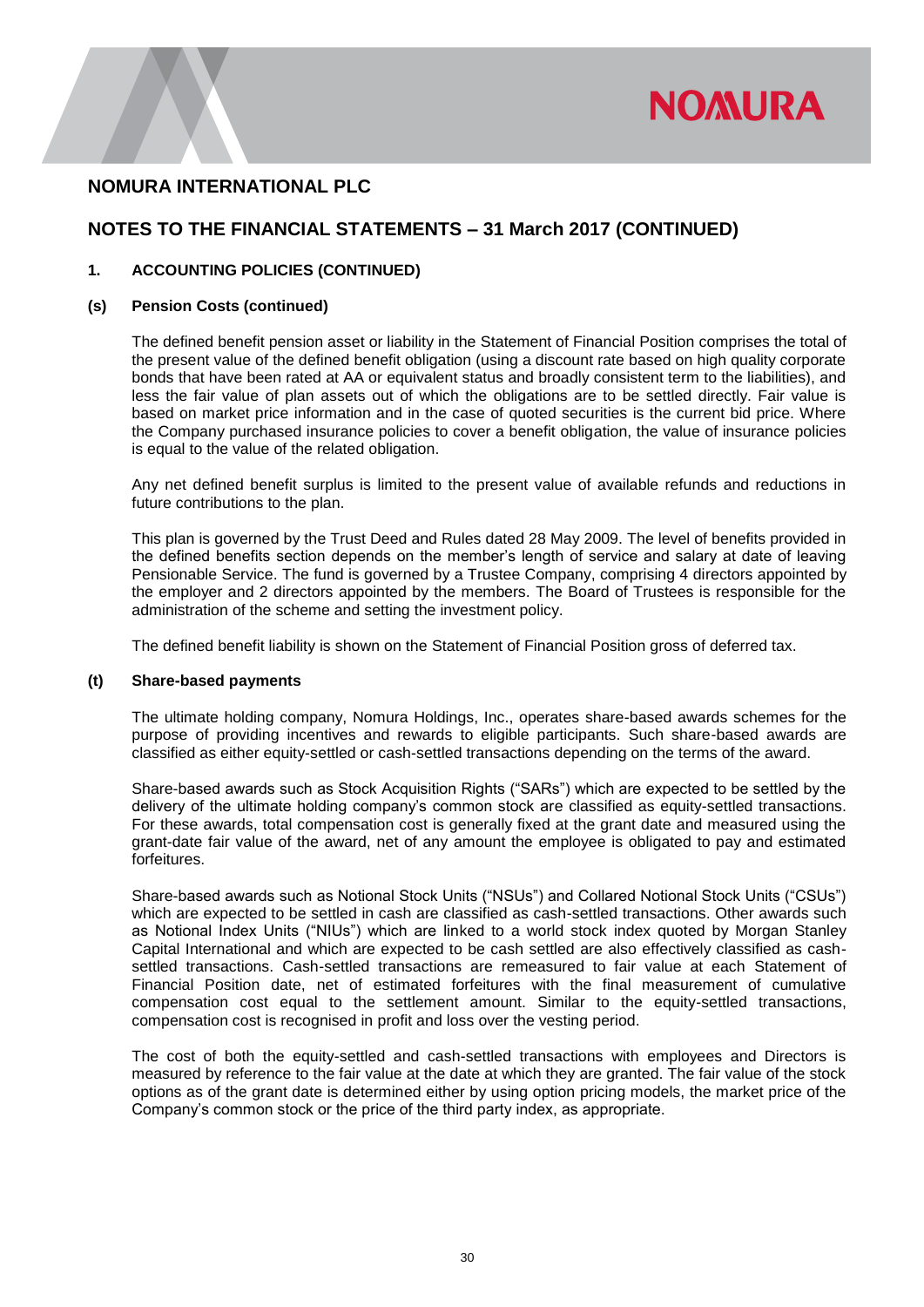

# **NOTES TO THE FINANCIAL STATEMENTS – 31 March 2017 (CONTINUED)**

#### **1. ACCOUNTING POLICIES (CONTINUED)**

#### **(t) Share-based payments (continued)**

The cost of equity-settled transactions is recognised in profit and loss, together with a corresponding increase in reserves, representing the contribution received from the ultimate holding company, over the period in which the performance and/or service conditions are fulfilled, ending on the date on which the relevant employees become fully entitled to the award (the 'vesting date'). The cumulative expense recognised for equity-settled transactions at each Statement of Financial Position date until the vesting date reflects the extent to which the vesting period has expired and the Company's best estimate of the number of equity instruments that will ultimately vest. The charge or credit to the profit and loss account for a period represents the movement in the cumulative expense recognised as at the beginning and end of that period.

Certain new deferred awards granted since May 2013 include "Full Career Retirement" provisions which permit recipients of the awards to continue to vest in the awards upon voluntary termination if certain criteria based on corporate title and length of service within Nomura are met. The vesting period for these awards ends on the earlier of the contractual vesting date and the date that the recipient becomes eligible for Full Career Retirement.

Cash-settled transactions such as Notional Stock Unit ("NSU") which will be settled in cash are classified as liability awards. These are remeasured to fair value at each Statement of Financial Position date, net of estimated forfeitures with the final measurement of cumulative compensation cost equal to the settlement amount. Similar to the equity-settled transactions, compensation cost is recognised in profit and loss over the vesting period.

#### **(u) Share Capital**

Share capital meeting the definition of an equity instrument under IAS 32 is disclosed within shareholders' funds. An equity instrument is any contract that evidences a residual interest in the assets of an entity after deducting all of its liabilities.

Preference shares, that provide for mandatory redemption by the issuer for a fixed or determinable amount at a fixed or determinable future date, or give the holder the right to require the issuer to redeem the instrument at or after a particular date for a fixed or determinable amount, are financial liabilities. Convertible preference share capital may be a compound financial liability. As required by IAS 32, the components of compound financial instruments, that contain both liability and equity elements, are accounted for separately, with the equity component being assigned the residual amount after deducting from the instruments as a whole the amount separately determined as the fair value of the liability component on the date of issue.

At the Statement of Financial Position date, the Company had no issued redeemable convertible participating preference share capital.

#### **(v) Operating Leases**

Rental costs under operating leases are charged to profit and loss on a straight-line basis over the period of the lease.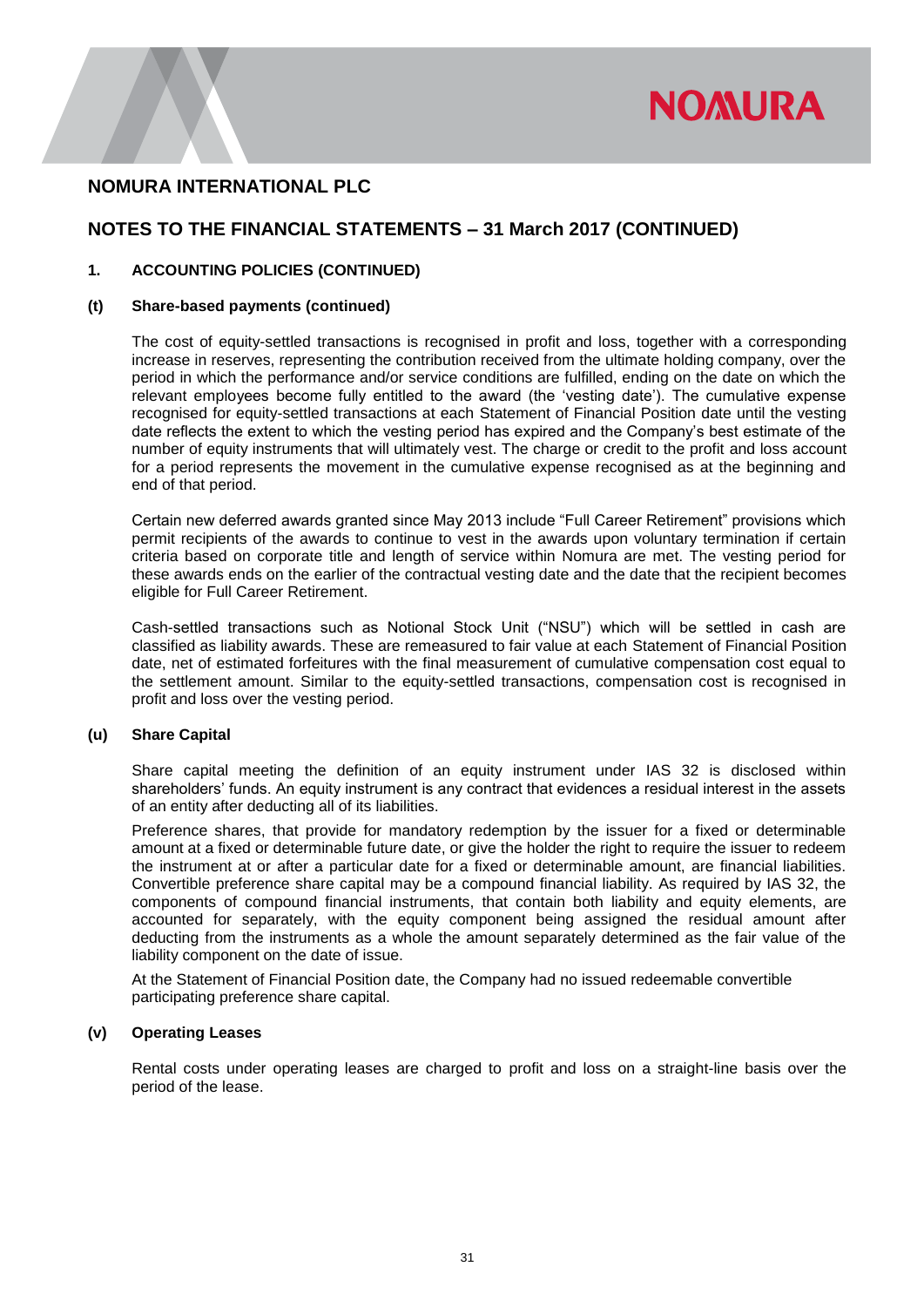

# **NOTES TO THE FINANCIAL STATEMENTS – 31 March 2017 (CONTINUED)**

#### **1. ACCOUNTING POLICIES (CONTINUED)**

#### **(w) Cash Flow Statement**

The cash flow statement reconciles the increase or decrease in cash at bank and in hand in the period. Cash comprises of cash in hand and demand deposits denominated in foreign currencies. Cash at bank and in hand also includes cash equivalents which are short-term, highly liquid investments with an original maturity of three months or less, that are readily convertible to known amounts of cash and that are subject to insignificant risk of changes in value.

#### **(x) Reserves**

The Company has the following reserve accounts:

- Capital redemption reserve: A statutory, non-distributable reserve into which amounts are transferred following the redemption of the Company's own shares.
- Share-based payment reserve: The cost of equity-settled transactions is recognised in the profit and loss account, together with a corresponding increase recorded within this reserve.
- Available-for-sale reserve: This reserve records fair value changes on available-for-sale investments.
- Profit and loss account: Represents the accumulated retained earnings of the Company.
- Other Reserve: The reserve contains the foreign currency gains and losses arising from the translation of foreign operations.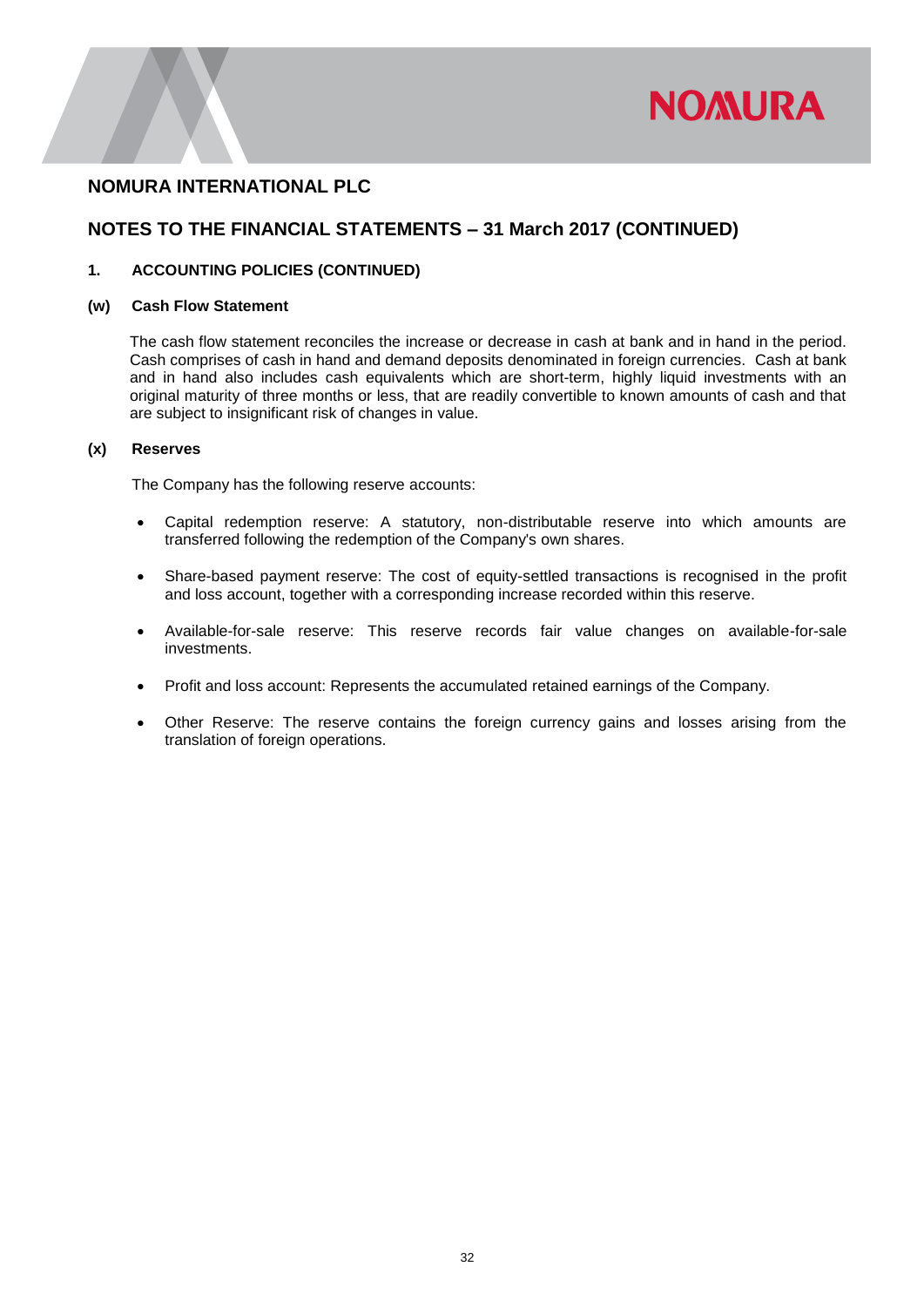

# **NOTES TO THE FINANCIAL STATEMENTS – 31 March 2017 (CONTINUED)**

#### **1. ACCOUNTING POLICIES (CONTINUED)**

#### **(y) Change in presentation**

The Company adopted the 'Amendments to FRS 101 Reduced Disclosure Framework 2014/15 cycle and other minor amendments' that allow entities to present financial statements in accordance with IAS 1 "Presentation of Financial Statement". In order to increase comparability and transparency the Company has changed its presentation of the statement of financial position in accordance with IAS 1. This has resulted in the items on the statement of financial position being presented in order of liquidity. The Company has also made a change to present financial assets and liabilities designated at fair value through profit and loss in the notes rather than the face of the statement of financial position. Comparatives have been restated as provided below:

|                                                                           | 2016       | 2016             | <u>2016</u>     |
|---------------------------------------------------------------------------|------------|------------------|-----------------|
|                                                                           | Prior year | Reclassification | <b>Restated</b> |
|                                                                           | \$'000     | \$'000           | \$'000          |
| <b>Financial assets</b>                                                   |            |                  |                 |
| Financial assets designated at fair value through<br>profit & loss        | 12,680,025 | (12,680,025)     |                 |
| Investment - time deposit                                                 |            | 15,422           | 15,422          |
| Collateral posted for securities purchased under<br>agreements to resell  |            | 11,816,617       | 11,816,617      |
| Other debtors                                                             |            | 847,986          | 847,986         |
|                                                                           | 12,680,025 |                  | 12,680,025      |
| <b>Financial liabilities</b>                                              |            |                  |                 |
| Financial liabilities designated at fair value<br>through profit and loss | 7,326,228  | (7,326,228)      |                 |
| Other creditors                                                           |            | 1,609,321        | 1,609,321       |
| Collateral received for securities sold under<br>agreements to repurchase |            | 3,991,216        | 3,991,216       |
| Collateral received for securities loaned                                 |            | 1,150,602        | 1,150,602       |
| Creditors : amounts falling due after more than<br>one year               |            | 575,089          | 575,089         |
|                                                                           | 7,326,228  |                  | 7,326,228       |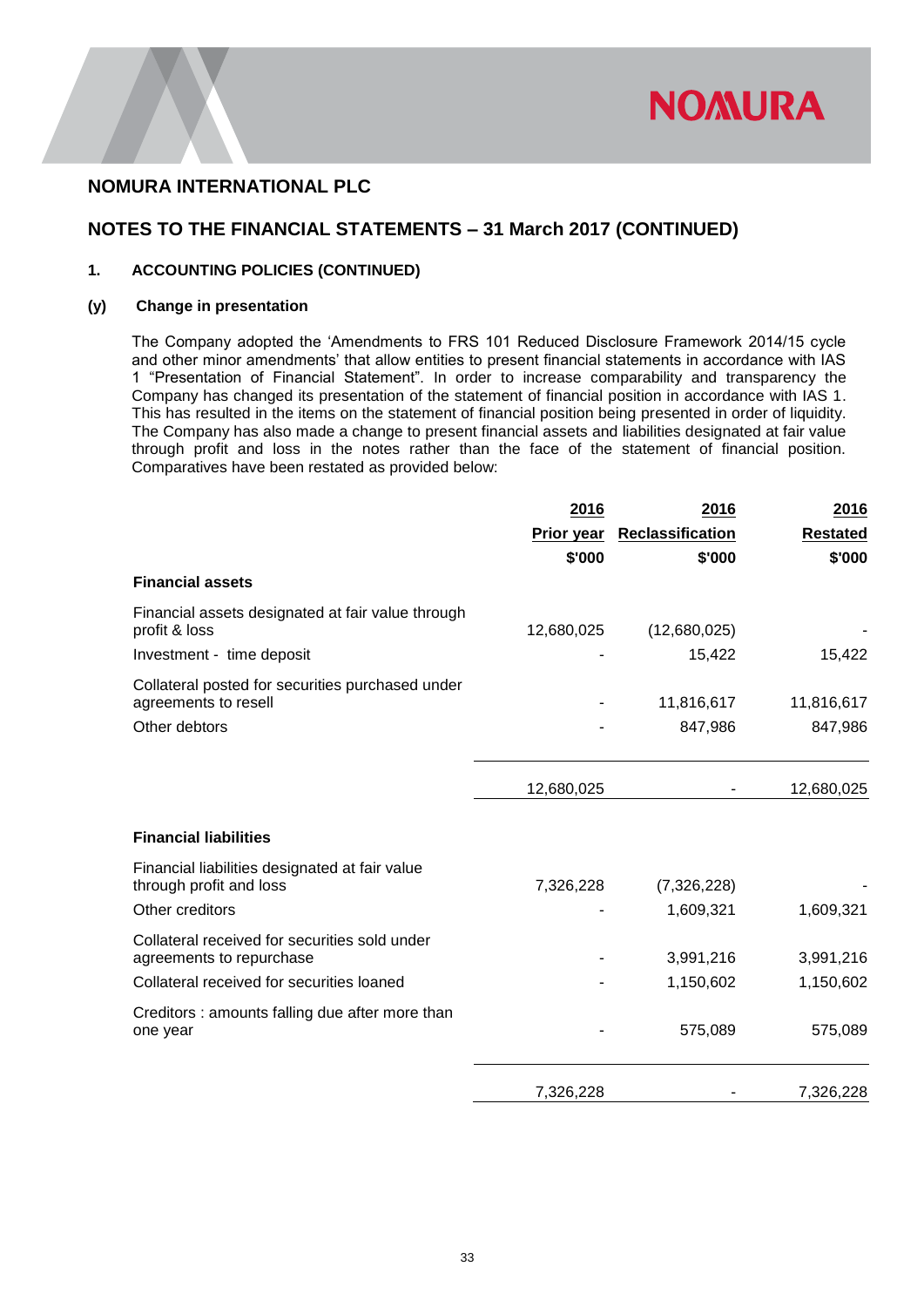

# **NOTES TO THE FINANCIAL STATEMENTS – 31 March 2017 (CONTINUED)**

#### **2. TRADING PROFIT**

All of the Company's trading profit is derived from wholesale, comprising trading and sales in fixed income and equity products and related derivatives, investment banking services, principal, corporate and asset finance and private equity, to which all net assets are attributable.

#### **a. Segmental analysis**

The trading profit is attributable to the following revenue streams:

|                                                      | Year ended<br>31 March 2017<br>\$'000 | Year ended<br>31 March 2016<br>\$'000 |
|------------------------------------------------------|---------------------------------------|---------------------------------------|
| Net fees and commissions <sup>1</sup>                | 371,114                               | 437,614                               |
| Principal transactions <sup>2</sup>                  | 930,290                               | 389,865                               |
| Other revenues <sup>3</sup>                          | 599,201                               | 621,868                               |
| Less: attributable transaction expenses <sup>3</sup> | (121, 350)                            | (184, 618)                            |
| Trading profit                                       | 1,779,255                             | 1,264,729                             |

\$1,495,157,000 (2016: \$1,118,458,000) of the trading profit in the year ended 31 March 2017 is attributable to EMEA and \$284,098,000 (2016: \$146,271,000) to offshore markets. Due to the integrated nature of the Company's business, it is not meaningful to provide a geographical split of the Company's total assets.

<sup>1</sup> 'Net fees and commissions' includes gains, losses and fees, net of syndication expenses arising from securities offerings in which the Company acts as an underwriter or agent, and fees earned from providing financial advisory services. Such revenues do not include revenues from secondary trading activities which are included in 'Principal transactions'. Commissions arising from broking securities are also included.

 $2$  'Principal transactions' includes realised and unrealised gains and losses from proprietary trading activities, asset finance, customer trading activities and private equity.

 $3$  'Attributable transaction expenses' excludes sales credits payable/receivable to/from other Nomura Group entities. Sales credits payable are included in 'general and administrative expenses'; sales credits receivable are included in 'other revenues'.

#### **b. Analysis of net fee and commission income:**

|                                                                   | Year ended<br><b>31 March 2017</b><br>\$'000 | Year ended<br>31 March 2016<br>\$'000 |
|-------------------------------------------------------------------|----------------------------------------------|---------------------------------------|
| Financial instruments not at fair value through profit or<br>loss | 245,577                                      | 307,920                               |
| Other fees and commission income                                  | 125.537                                      | 129,694                               |
| Net fees and commissions                                          | 371,114                                      | 437.614                               |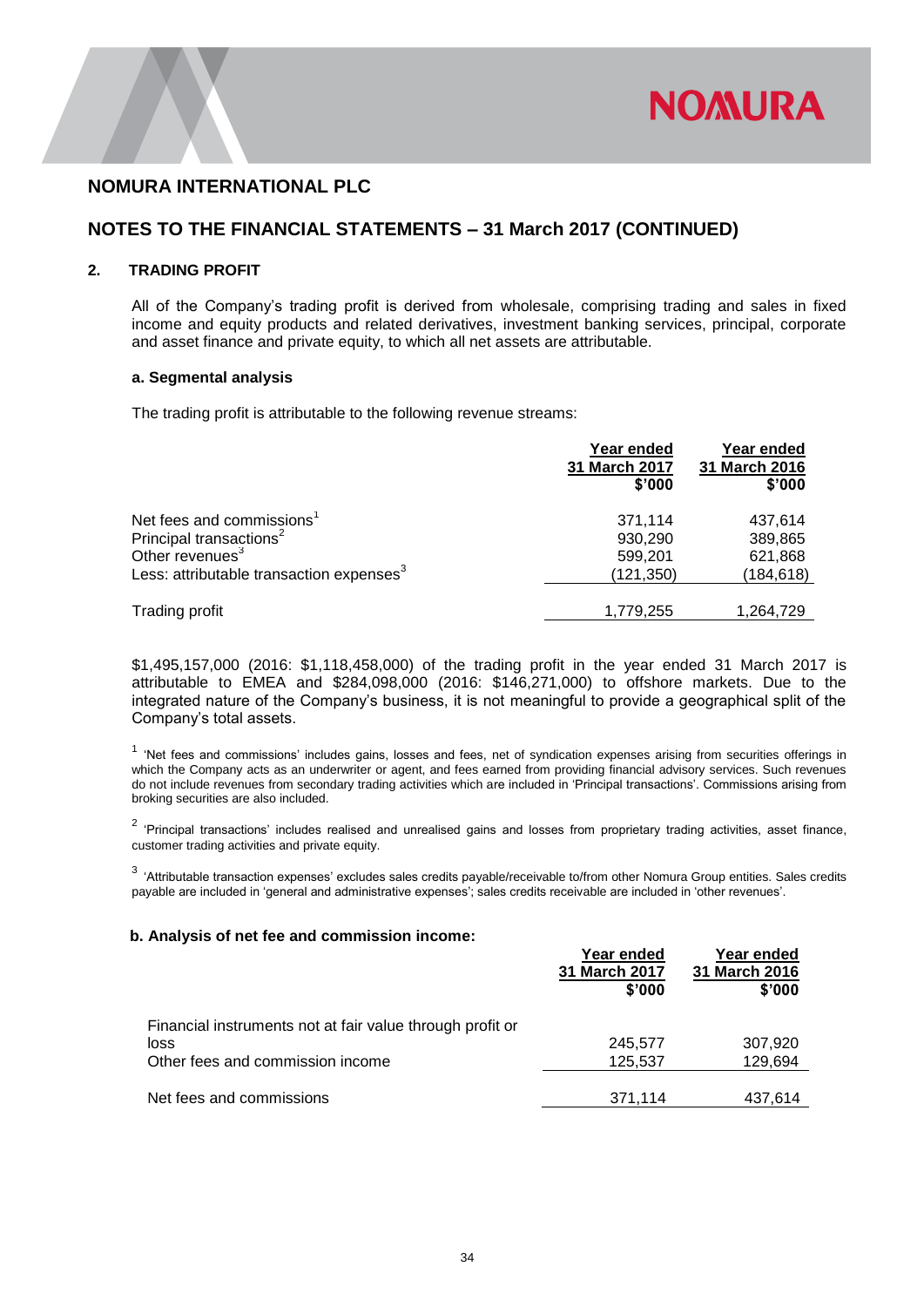

.

# **NOMURA INTERNATIONAL PLC**

# **NOTES TO THE FINANCIAL STATEMENTS – 31 March 2017 (CONTINUED)**

#### **2. TRADING PROFIT (CONTINUED)**

Fees and commission income and expenses from financial instruments not at fair value through profit or loss include servicing and lending commitment fees (other than those included in determining the effective interest rate), relating to financial assets and liabilities not carried at fair value through profit or loss.

Other fees and commission income and expenses include amounts arising from securities offerings in which the Company acts as an underwriter or agent, commissions arising from broking securities and fees earned from providing financial advisory services

#### **c. Analysis of principal transactions by financial instrument type:**

|                                                                                                  | Year ended<br>31 March 2017<br>\$'000 | Year ended<br>31 March 2016<br>\$'000 |
|--------------------------------------------------------------------------------------------------|---------------------------------------|---------------------------------------|
| Financial instruments held for trading<br>Financial instruments designated at fair value through | 692,283                               | 180,987                               |
| profit and loss                                                                                  | 238,007                               | 208,878                               |
| <b>Principal transactions</b>                                                                    | 930,290                               | 389,865                               |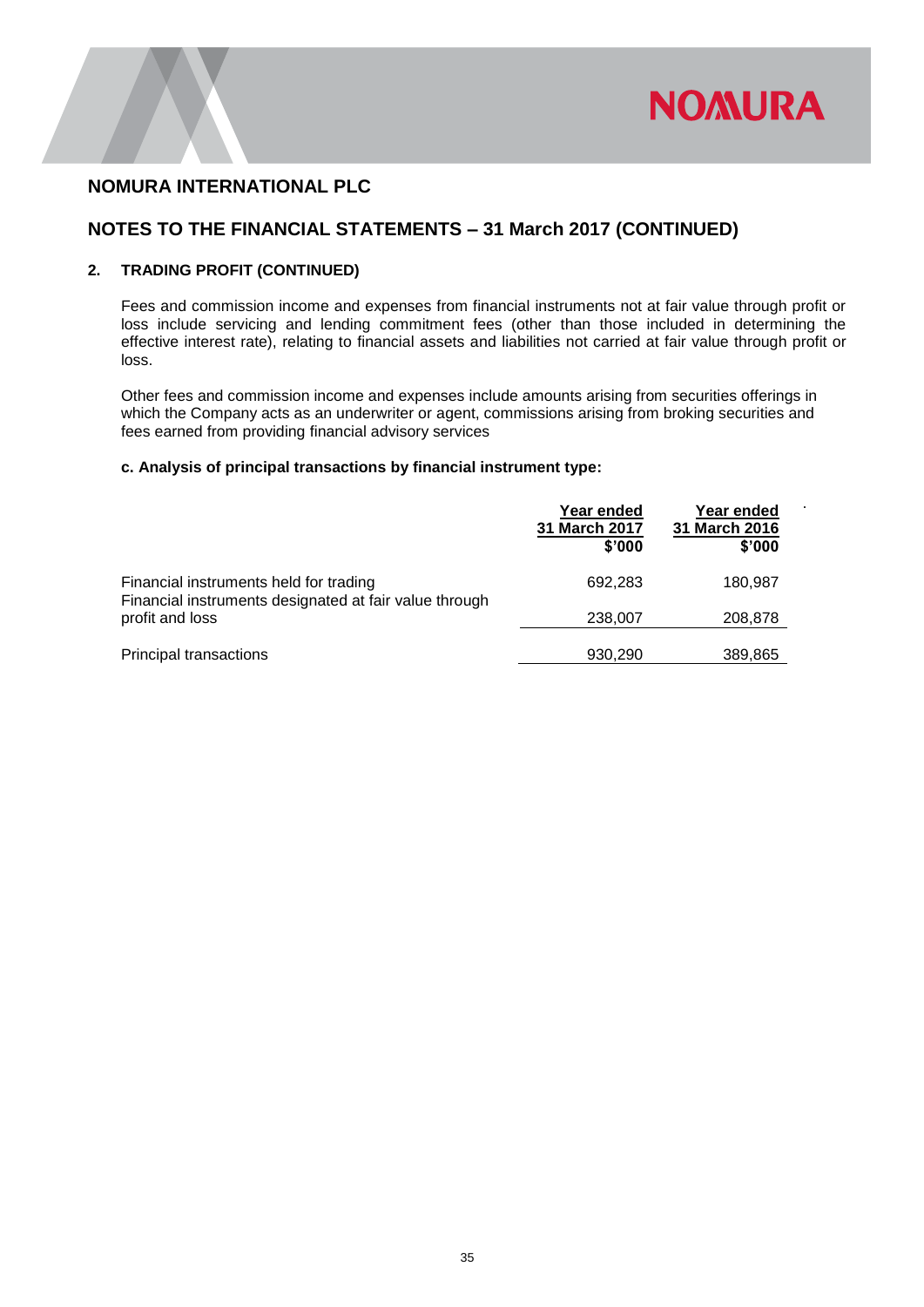

# **NOTES TO THE FINANCIAL STATEMENTS – 31 March 2017 (CONTINUED)**

### **3. INTEREST INCOME AND EXPENSE**

### **Analysis of total interest income and expense by financial instrument type:**

|                                                                                             | Year ended<br><b>31 March 2017</b><br>\$'000 | Year ended<br>31 March 2016<br>\$'000 |
|---------------------------------------------------------------------------------------------|----------------------------------------------|---------------------------------------|
| Interest receivable and similar income                                                      |                                              |                                       |
| Cash and short-term funds<br>Securities borrowed and reverse repurchase agreements<br>Other | 149,581<br>821,371<br>37,094                 | 82,567<br>531,460<br>27,749           |
|                                                                                             | 1,008,046                                    | 641,776                               |
| Financial instruments at fair value through profit and loss                                 | 91,324                                       | 115,460                               |
|                                                                                             | 1,099,370                                    | 757,236                               |

Includes \$428m of Interest Income on liabilities with negative interest rates for the year ended Mar 2017.

#### **Interest payable and similar expenses**

| Overdrafts and loans<br>Securities lent and repurchase agreements<br>Other | (89, 651)<br>(1, 155, 299)<br>(128, 517) | (52, 287)<br>(902, 206)<br>(105, 156) |
|----------------------------------------------------------------------------|------------------------------------------|---------------------------------------|
|                                                                            | (1,373,467)                              | (1,059,649)                           |
| Financial instruments at fair value through profit and loss                | (46,294)                                 |                                       |
|                                                                            | (1,419,761)                              | (1,059,649)                           |

Includes \$278m of Interest Expense on assets with negative interest rates for the year ended Mar 2017.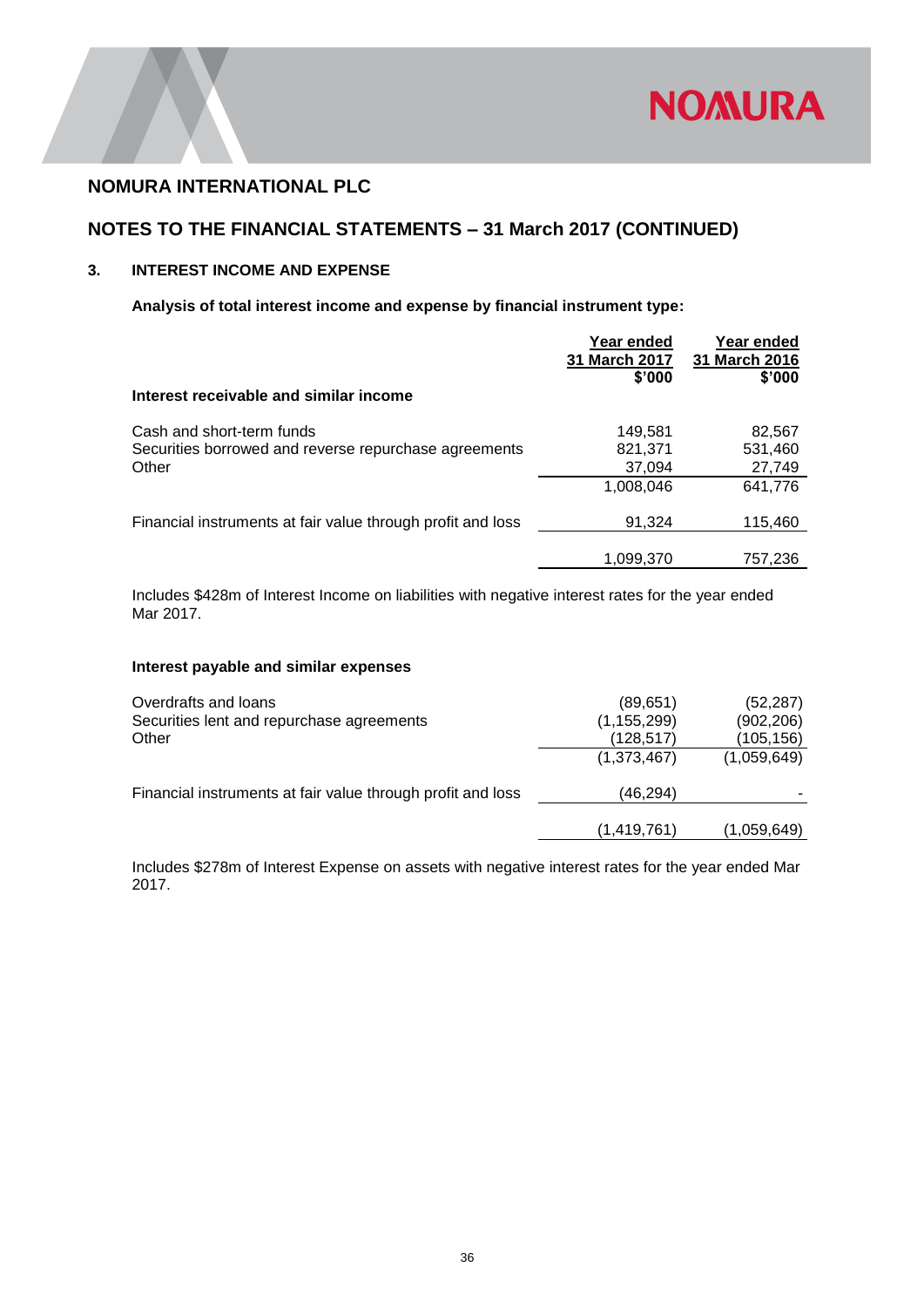

## **NOTES TO THE FINANCIAL STATEMENTS – 31 March 2017 (CONTINUED)**

### **4. LOSS BEFORE TAXATION**

**Loss on ordinary activities before tax for the Company is stated after charging/(crediting):**

|                                                    | Year ended<br>31 March 2017<br>\$'000 | Year ended<br>31 March 2016<br>\$'000 |
|----------------------------------------------------|---------------------------------------|---------------------------------------|
| Wages, salaries and other personnel costs          | 738,916                               | 783,283                               |
| Social security costs                              | 68,368                                | 80,997                                |
| Pension costs – defined contribution               | 28,911                                | 37,505                                |
| Depreciation and Amortisation (note 7 & 8)         | 8,712                                 | 22,525                                |
| Software expenses                                  | 60,785                                | 68,453                                |
| Loss on investment in subsidiary                   | 12,847                                |                                       |
| Auditors' remuneration including expenses          |                                       |                                       |
| - Audit                                            | 1,451                                 | 1,528                                 |
| - audit-related assurance services                 | 689                                   | 959                                   |
| - services relating to taxation                    | 342                                   | 365                                   |
| - all other services                               | 661                                   | 1,174                                 |
| Operating lease costs                              |                                       |                                       |
| - buildings                                        | 59,052                                | 68,469                                |
| - other                                            | 67                                    | 153                                   |
| Interest receivable from Nomura Group undertakings | (319,080)                             | (410, 958)                            |
| Interest payable to Nomura Group undertakings      | 588,730                               | 583,569                               |

In addition to the audit fee shown above, an amount of \$1,058,578 (2016: \$1,310,124) was borne by NHI.

The company recognised \$88 million of restructuring costs for the year ended March 2017, which primarily relate to employee termination costs reported within General and administrative expenses.

The investment in Nomura Investment Advisor LLP was reviewed for impairment during the period as future profitability for the entity not now expected. Following this, the investment has been impaired, resulting in an impairment loss of \$12,847,000.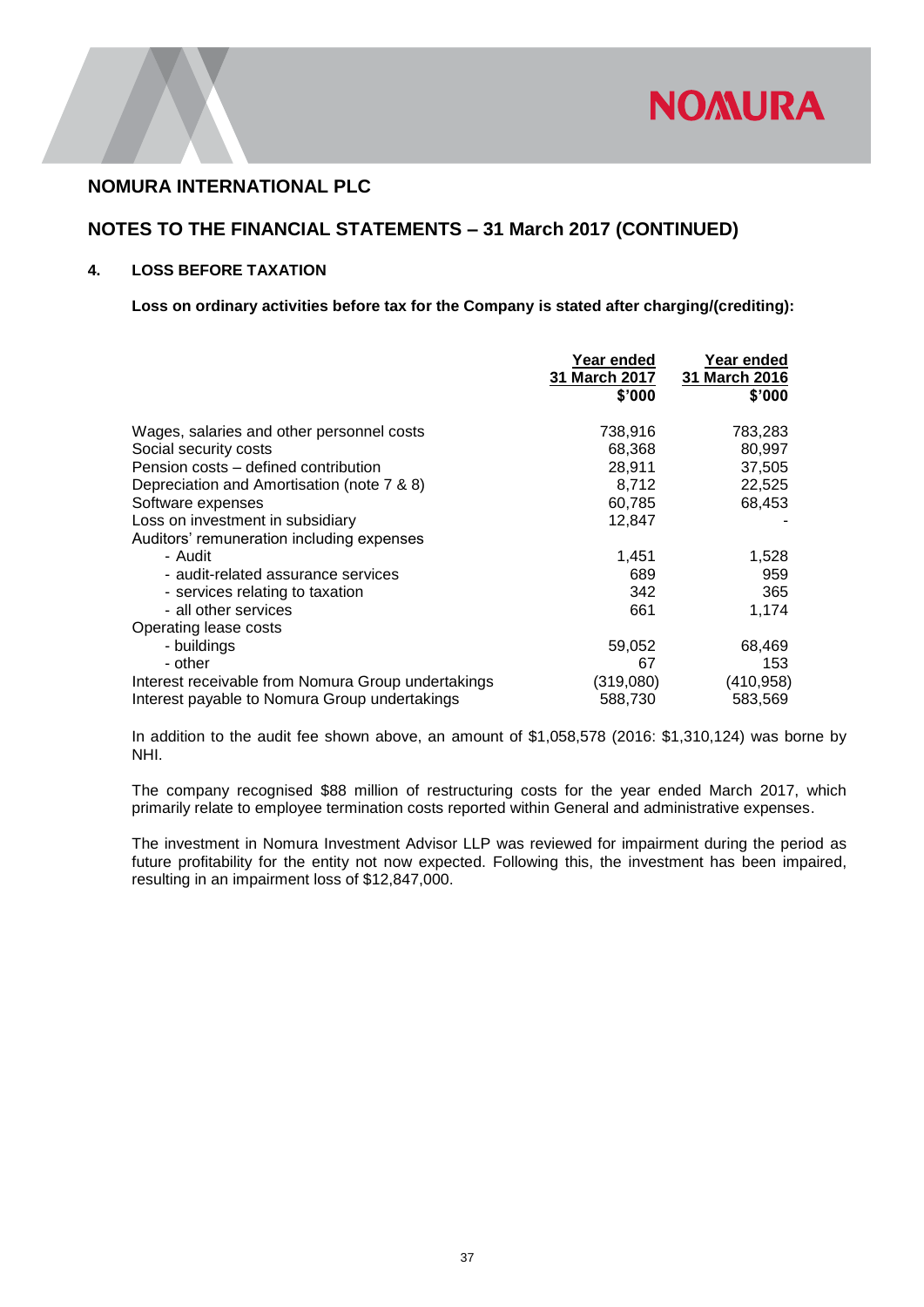

## **NOTES TO THE FINANCIAL STATEMENTS – 31 March 2017 (CONTINUED)**

### **5. DEFINED BENEFIT PENSION SCHEME**

A full actuarial valuation of the defined benefit pension scheme was undertaken at 31 March 2017 by Premier Pensions Management Ltd, a qualified independent actuary.

During the year ended 31 March 2017, the Company made no additional contributions and the fund remained in surplus. The amount that can be recovered through reduced contributions in the future is the present value of the liability expected to arise from future service by current and future scheme members less the present value of future employee contributions. As the plan closed to all future accrual with effect 31 October 2005, there is no future benefit accrual and therefore no surplus is to be recognised in the Company's Statement of Financial Position. The expected employer's contribution to the Company's defined benefit pension scheme for year ended 31 March 2017 is Nil (2016: Nil).

Under the projected unit actuarial cost method the current service cost will increase as members approach retirement.

The major assumptions used by the actuary to calculate the defined benefit liability are set out below:

|                                           | Year ended<br>31 March 2017 | Year ended<br>31 March 2016 |
|-------------------------------------------|-----------------------------|-----------------------------|
|                                           | %                           | %                           |
| Rate of increase in pensions in payment   | 3.60                        | 3.35                        |
| Rate of increase in pensions in deferment | 2.60                        | 2.35                        |
| Discount rate                             | 2.55                        | 3.45                        |
| Inflation assumption                      | 2.60                        | 2.35                        |

Life expectancy from mortality tables used to determine benefit obligations at:

|                                                  | Year ended<br><b>31 March 2017</b><br>Years | Year ended<br>31 March 2016<br>Years |
|--------------------------------------------------|---------------------------------------------|--------------------------------------|
| Male Member age 60 (life expectancy at age 60)   | 29.4                                        | 30.7                                 |
| Male Member age 40 (life expectancy at age 60)   | 32.1                                        | 34.0                                 |
| Female Member age 60 (life expectancy at age 60) | 31.4                                        | 32.8                                 |
| Female Member age 40 (life expectancy at age 60) | 34.0                                        | 36.1                                 |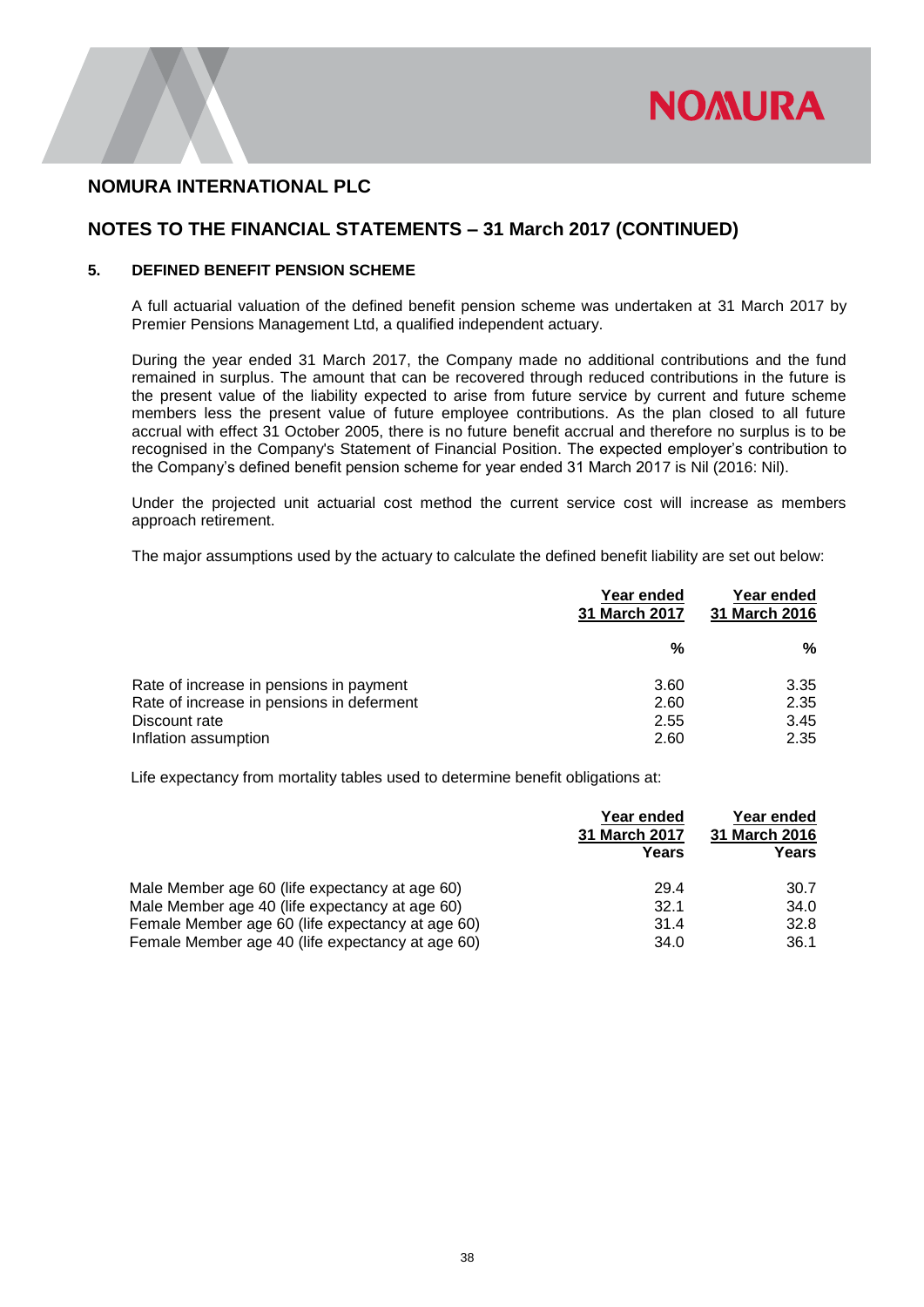

## **NOTES TO THE FINANCIAL STATEMENTS – 31 March 2017 (CONTINUED)**

### **5. DEFINED BENEFIT PENSION SCHEME (CONTINUED)**

The assets and liabilities of the scheme and the expected long-term rates of return were:

|                                                         | ℅    | Year ended<br>31 March 2017<br>\$'000 | %    | Year ended<br>31 March 2016<br>\$'000 |
|---------------------------------------------------------|------|---------------------------------------|------|---------------------------------------|
| Equities                                                | 2.55 | 1.258                                 | 3.45 | 1,711                                 |
| Dividend Growth Funds                                   | 2.55 | 28.701                                | 3.45 | 33,913                                |
| Cash                                                    | 2.55 | 369                                   | 3.45 | 1,396                                 |
| Annuities                                               | 2.55 | 275,886                               | 3.45 | 278,471                               |
| Market value of assets                                  |      | 306,214                               |      | 315.491                               |
| Present value of scheme liabilities                     |      | (279,117)                             |      | (281,356)                             |
| Surplus in the scheme                                   |      | 27,097                                |      | 34,135                                |
| Effect of surplus cap                                   |      | (27,097)                              |      | (34,135)                              |
| Recoverable deficit in the scheme<br>Deferred tax asset |      |                                       |      |                                       |
| Net pension liability                                   |      |                                       |      |                                       |

The fair values of the equities and Dividend Growth Funds are determined via quoted prices.

The Company does not recognise the pension surplus as an unconditional right to a refund does not exist. The right to a refund requires the approval of the third party plan trustees and as such is contingent upon factors beyond the Company's control. To the extent the right is contingent, no asset is recognized.

There is no charge of operating loss in relation to the defined benefit pension scheme nil (2016: Nil).

The amount charged to other finance income:

|                                                                                            | 31 March 2017<br>\$'000 | 31 March 2016<br>\$'000 |
|--------------------------------------------------------------------------------------------|-------------------------|-------------------------|
| Interest income on pension scheme assets<br>Interest expense on pension scheme liabilities | 8.509<br>(8.509)        | 10.175<br>(10,175)      |
| Other finance income                                                                       | -                       |                         |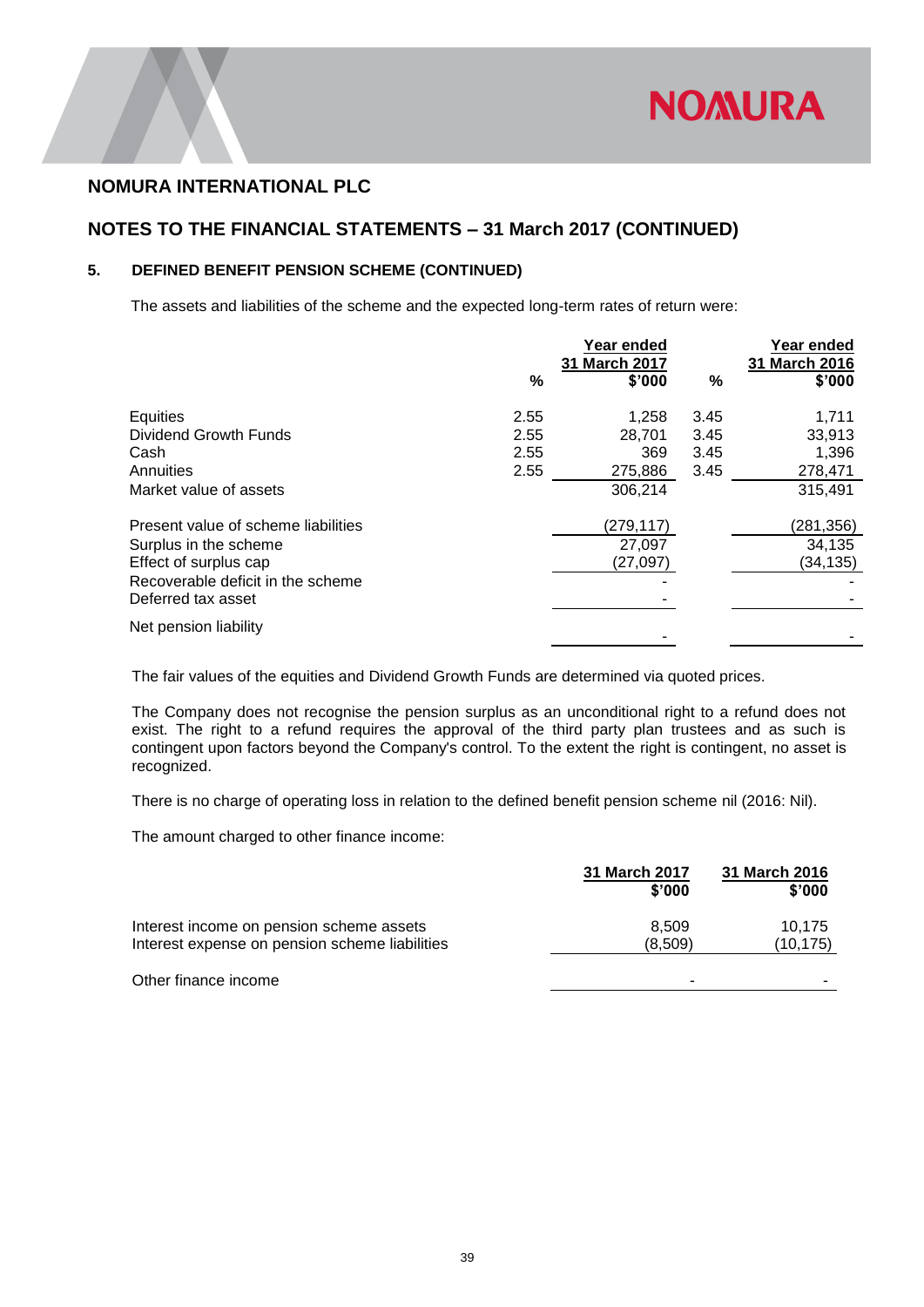

# **NOTES TO THE FINANCIAL STATEMENTS – 31 March 2017 (CONTINUED)**

### **5. DEFINED BENEFIT PENSION SCHEME (CONTINUED)**

The amounts recognised in the statement of comprehensive income for the year are set out below:

|                                                                                                                                                                                                        | 31 March 2017<br>\$'000 | 31 March 2016<br>\$'000 |
|--------------------------------------------------------------------------------------------------------------------------------------------------------------------------------------------------------|-------------------------|-------------------------|
| Actual return on pension scheme assets less interest<br>income                                                                                                                                         | (39, 349)               | 13,103                  |
| Experience gains arising on pension scheme liabilities<br>Changes in assumptions underlying the present<br>value of the pension scheme liabilities:<br>of which: actuarial gains/(losses) arising from | 7,849                   | 9,712                   |
| changes in demographic assumptions                                                                                                                                                                     | 27,730                  | (22,052)                |
| Actuarial gains/(losses) before adjustment due to<br>movement in surplus cap<br>Adjustment due to movement in surplus cap                                                                              | (3,770)<br>3,770        | 763<br>(763)            |
| Actuarial loss recognized in other comprehensive income                                                                                                                                                |                         |                         |

The defined benefit pension scheme has no effect on the net assets and reserves of the Company (2016: No effect).

Analysis of movements in benefit obligation and plan assets during the year:

|                                                | Year ended<br>31 March 2017<br>\$'000 | Year ended<br>31 March 2016<br>\$'000 |
|------------------------------------------------|---------------------------------------|---------------------------------------|
| <b>Change in benefit obligations</b>           |                                       |                                       |
| Benefit obligations at beginning of year       | (281,356)                             | (309,063)                             |
| Interest cost                                  | (8,509)                               | (10, 175)                             |
| Actuarial gains/(losses)                       | (42,068)                              | 14,874                                |
| Benefits paid                                  | 15,109                                | 14,046                                |
| Foreign currency exchange gains                | 37,707                                | 8,962                                 |
|                                                |                                       |                                       |
| Benefit obligations at end of year             | (279,117)                             | (281, 356)                            |
|                                                |                                       |                                       |
|                                                | Year ended<br>31 March 2017<br>\$'000 | Year ended<br>31 March 2016<br>\$'000 |
| Change in plan assets                          |                                       |                                       |
| Fair value of plan assets at beginning of year | 315,491                               | 342,558                               |
| Interest income on plan assets                 | 9,560                                 | 11,181                                |
| Actuarial gains/(losses)                       | 38,298                                | (14, 110)                             |
| Benefits paid from plan                        | (15, 109)                             | (14,046)                              |
| Foreign currency exchange losses               | (42,026)                              | (10,092)                              |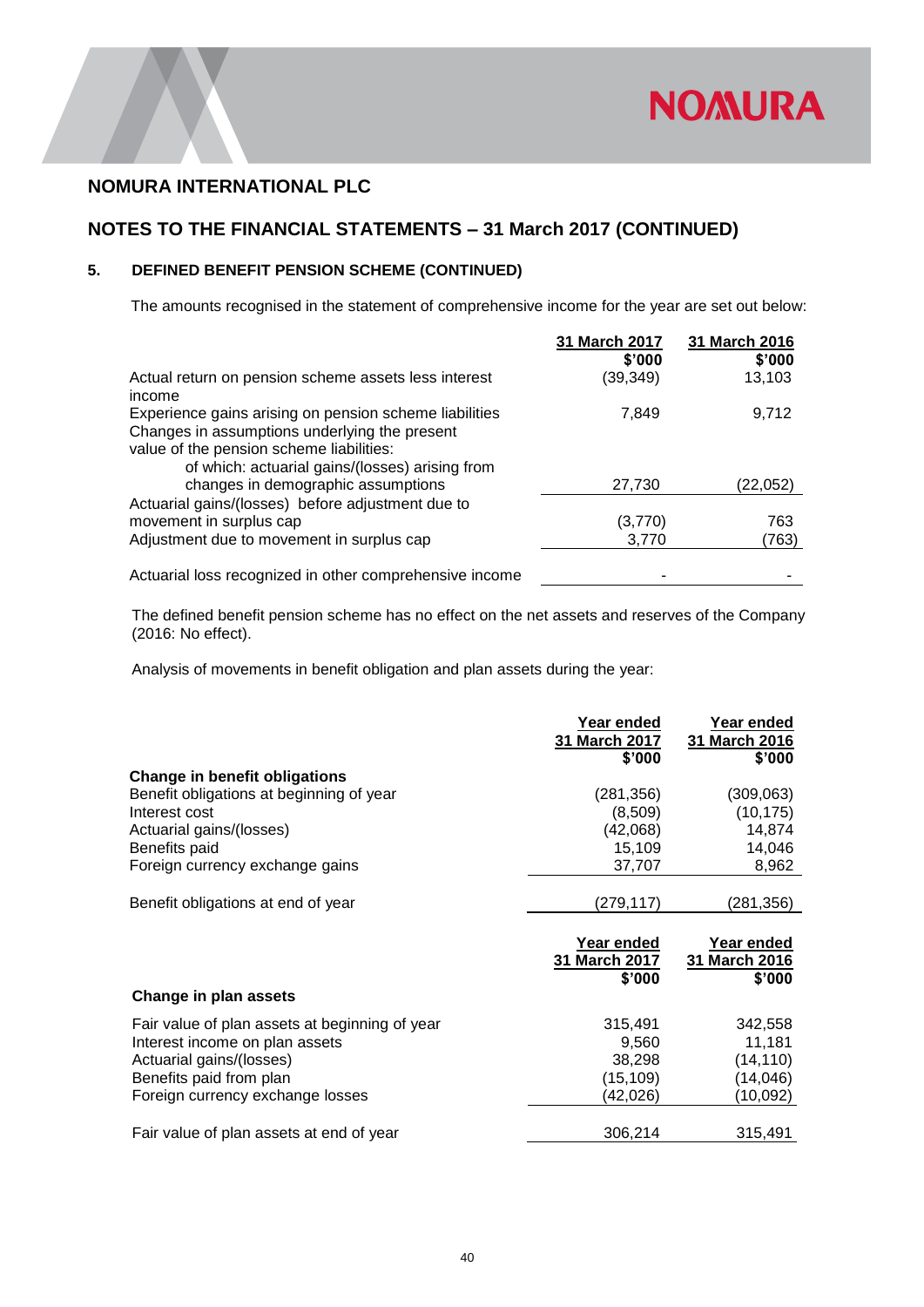

## **NOTES TO THE FINANCIAL STATEMENTS – 31 March 2017 (CONTINUED)**

### **5. DEFINED BENEFIT PENSION SCHEME (CONTINUED)**

Sensitivity analysis of significant actuarial assumptions

The table below presents a sensitivity analysis for each significant actuarial assumption showing how the defined benefit obligation would be affected by changes in the relevant actuarial assumption that were reasonably possible at the Statement of Financial Position date. Unforeseen circumstances may arise, which could result in variations that are outside the range of alternatives deemed reasonably possible. This sensitivity analysis applies to the defined benefit obligation and not to the net defined benefit asset/(liability) in its entirety. Caution should be used in extrapolating the sensitivities below to the overall impact on the defined benefit obligation as the sensitivities may not be linear.

|                                               | Year ended<br>31 March 2017 | Year ended<br>31 March 2016 |
|-----------------------------------------------|-----------------------------|-----------------------------|
|                                               | \$'000                      | \$'000                      |
| Sensitivity analysis of significant actuarial |                             |                             |
| assumptions                                   |                             |                             |
| Discount rate applied to scheme liabilities   |                             |                             |
| Increase by 1%                                | (46,764)                    | (45, 894)                   |
| Decrease by 1%                                | 62,537                      | 61,440                      |
| Inflation assumption                          |                             |                             |
| Increase by 1%                                | 32,517                      | 34,346                      |
| Decrease by 1%                                | (31,095)                    | (29, 987)                   |
| Life expectancy                               |                             |                             |
| Increase by 1 year                            | 7,669                       | 6,121                       |
| Decrease by 1 year                            | (7,642)                     | (6, 169)                    |

The sensitivity analyses are based on a change in one assumption while holding all other assumptions constant, so that interdependencies between the assumptions are excluded.

Maturity profile of defined benefit pension scheme:

|                            | Year ended<br>31 March 2017 | Year ended<br>31 March 2016 |
|----------------------------|-----------------------------|-----------------------------|
|                            | \$'000                      | \$'000                      |
| Defined benefit obligation |                             |                             |
| <b>Current pensioners</b>  | 83,698                      | 84,195                      |
| Deferred pensioners        | 195.419                     | 197,161                     |
|                            | Years                       | Years                       |
| Weighted average age       |                             |                             |
| <b>Current pensioners</b>  | 65.0                        | 64.7                        |
| Deferred pensioners        | 53.9                        | 53.5                        |
|                            | Years                       | Years                       |
| <b>Duration</b>            |                             |                             |
| <b>Current pensioners</b>  | 14.7                        | 14.5                        |
| Deferred pensioners        | 21.4                        | 21.0                        |

### **NOMURA INTERNATIONAL PLC**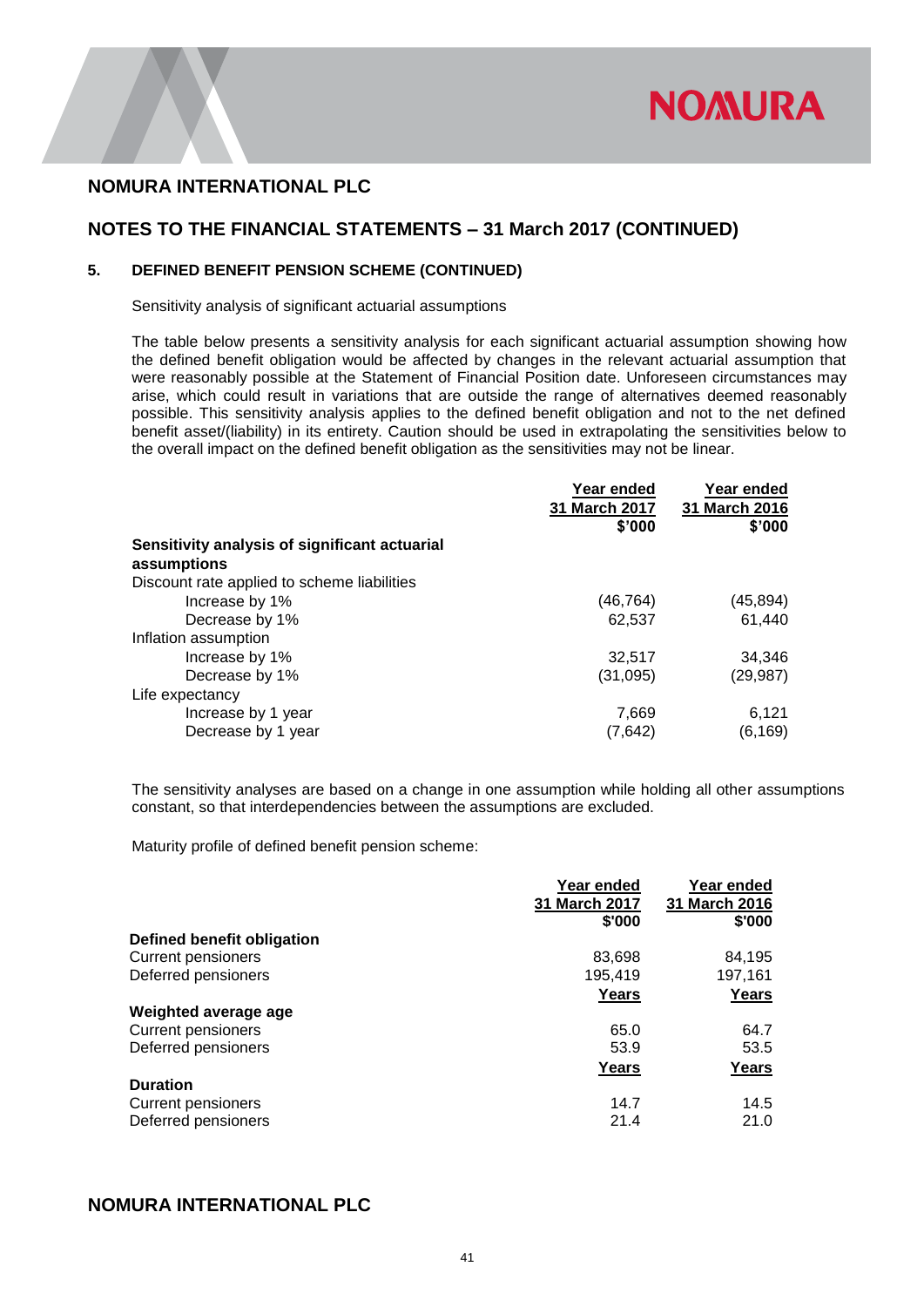

# **NOTES TO THE FINANCIAL STATEMENTS – 31 March 2017 (CONTINUED)**

### **6. INCOME TAX**

### **(a) TAX EXPENSE**

|                                                              | Year ended<br>31 March 2017<br>\$'000 | Year ended<br>31 March 2016<br>\$'000 |
|--------------------------------------------------------------|---------------------------------------|---------------------------------------|
| Current Income Tax:                                          |                                       |                                       |
| U.K. corporation tax credit                                  | (5,097)                               | (39,099)                              |
| Foreign tax suffered                                         | 3,797                                 | 7,751                                 |
| Amounts under provided in previous years                     | 13,779                                | 481                                   |
| Total current income tax expense / (benefit)                 | 12,479                                | (30, 867)                             |
| Deferred Tax                                                 |                                       |                                       |
| Originated and reversal of temporary differences             | 67                                    | (73)                                  |
| Impact of change in tax laws and rates                       | 43                                    | 104                                   |
| Total deferred tax expense                                   | 110                                   | 31                                    |
| Total tax expense / (benefit) for the year recognised in the |                                       |                                       |
| profit and loss account                                      | 12,589                                | (30, 836)                             |
| Deferred tax expense recognised in other comprehensive       |                                       |                                       |
| income – Available for sale investments                      | (110)                                 | (31)                                  |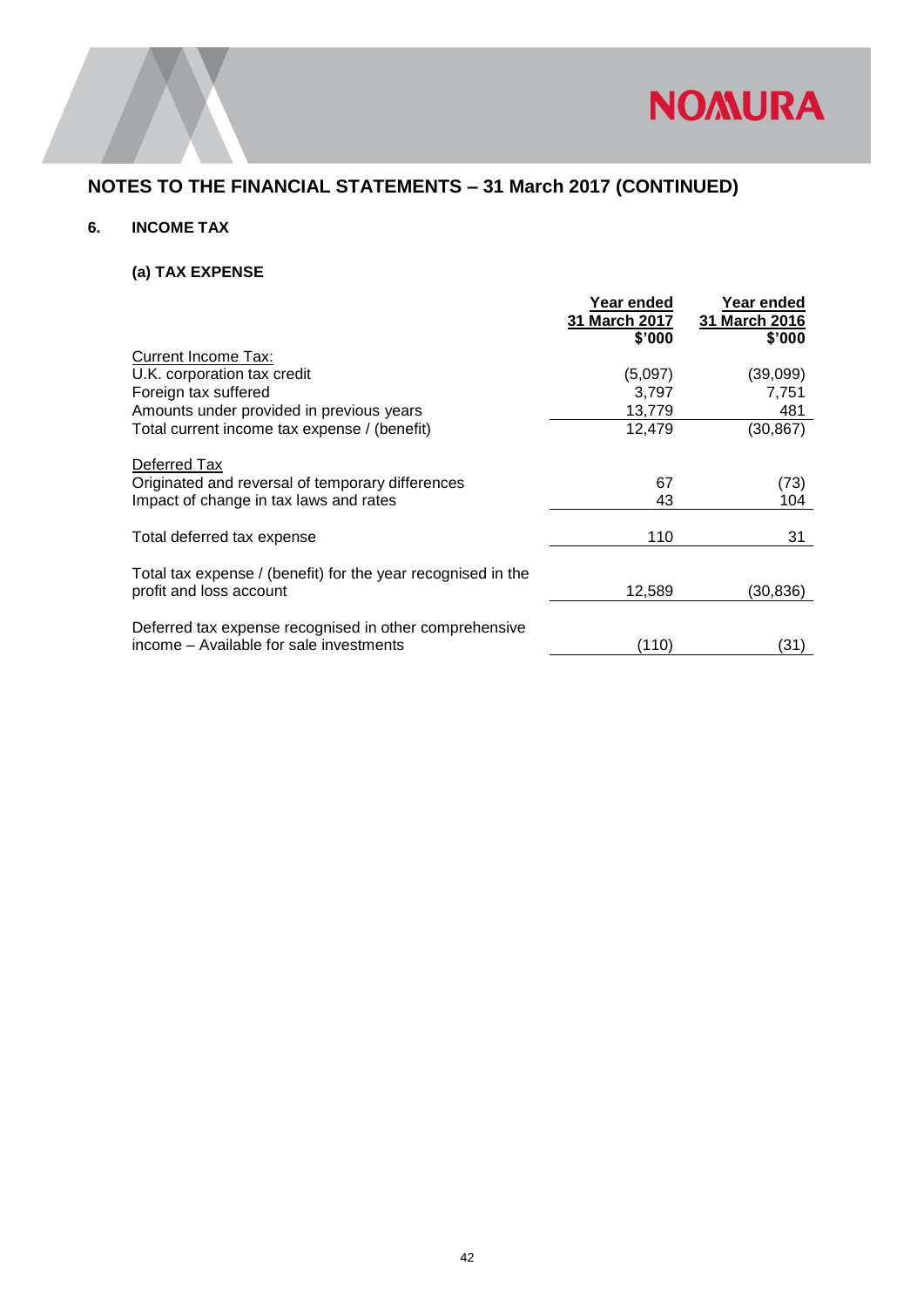

# **NOTES TO THE FINANCIAL STATEMENTS – 31 March 2017 (CONTINUED)**

## **6. INCOME TAX (CONTINUED)**

## **(b) RECONCILIATION OF CORPORATION TAX EXPENSE**

|                                                                                                                                                                                                                                                                                                                                                                                                                                                                                                                                       | <b>Year Ended</b><br>31 March 2017<br>\$'000                                                          | Year Ended<br>31 March 2016<br>\$'000                                                                                    |
|---------------------------------------------------------------------------------------------------------------------------------------------------------------------------------------------------------------------------------------------------------------------------------------------------------------------------------------------------------------------------------------------------------------------------------------------------------------------------------------------------------------------------------------|-------------------------------------------------------------------------------------------------------|--------------------------------------------------------------------------------------------------------------------------|
| Loss before taxation                                                                                                                                                                                                                                                                                                                                                                                                                                                                                                                  | (26, 811)                                                                                             | (749, 176)                                                                                                               |
| U.K. corporation tax credit at 20% (2016: 20%)                                                                                                                                                                                                                                                                                                                                                                                                                                                                                        | (5, 362)                                                                                              | (149, 835)                                                                                                               |
| Effects of<br>Expenses/(Income) not deductible /taxable for tax purpose<br>- Bank levy<br>- Share based payments<br>- Others<br>Changes in statutory tax rates<br>Losses surrendered to group company for nil payment<br>Items affecting current tax on which deferred tax is not<br>recognized<br>- Tangible assets<br>- Share based payments<br>- Deferred emoluments<br>- Transition adjustment on adoption of FRS 25/26<br>Unrecognised tax losses<br>Foreign tax suffered<br>Amounts provided in previous years<br><b>Others</b> | 9.442<br>13,943<br>1,748<br>43<br>1,805<br>8,509<br>(23,905)<br>(10, 517)<br>3,797<br>13,779<br>(693) | 8,774<br>27,469<br>4,140<br>104<br>2,011<br>18,639<br>(23, 405)<br>(3,042)<br>8,813<br>68,877<br>7,751<br>481<br>(1,613) |
| Total tax expense/(benefit) reported in profit and loss                                                                                                                                                                                                                                                                                                                                                                                                                                                                               | 12,589                                                                                                | (30, 836)                                                                                                                |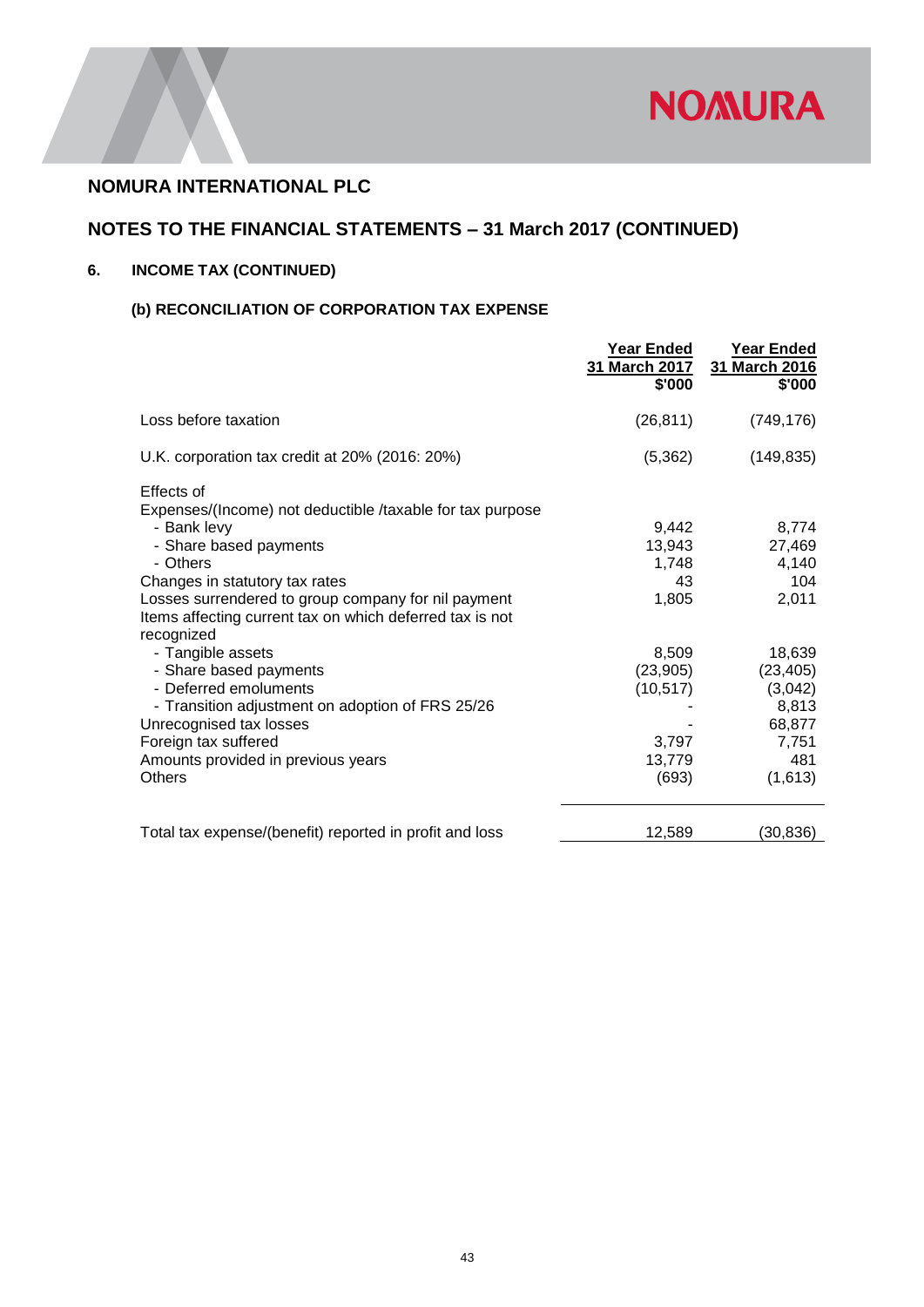

# **NOTES TO THE FINANCIAL STATEMENTS – 31 March 2017 (CONTINUED)**

## **7. TANGIBLE ASSETS**

| Cost                                                                            | <b>Construction</b><br>In<br><u>Progress</u><br>\$'000 | <b>Long</b><br>Leasehold<br>\$'000 | <b>Furniture &amp;</b><br><b>Equipment</b><br>\$'000 | <u>Total</u><br>\$'000                |
|---------------------------------------------------------------------------------|--------------------------------------------------------|------------------------------------|------------------------------------------------------|---------------------------------------|
| At 1 April 2016<br><b>Additions</b><br><b>Disposals</b><br><b>Others</b>        | 1,061<br>250<br>(1,021)                                | 8,854<br>1,063<br>(2)<br>(84)      | 236,905<br>1,467<br>(101)<br>(338)                   | 246,820<br>2,780<br>(103)<br>(1, 443) |
| At 31 March 2017                                                                | 290                                                    | 9,831                              | 237,933                                              | 248,054                               |
| <b>Depreciation</b>                                                             |                                                        |                                    |                                                      |                                       |
| At 1 April 2016<br>Charged during the year<br><b>Disposals</b><br><b>Others</b> |                                                        | 2,907<br>1,230<br>(38)             | 223,664<br>3,310<br>(9)<br>(273)                     | 226,571<br>4,540<br>(9)<br>(311)      |
| At 31 March 2017                                                                |                                                        | 4,099                              | 226,692                                              | 230,791                               |
| <b>Carrying Amount</b>                                                          |                                                        |                                    |                                                      |                                       |
| At 31 March 2017                                                                | 290                                                    | 5,732                              | 11,241                                               | 17,263                                |
| At 31 March 2016                                                                | 1,061                                                  | 5,947                              | 13,241                                               | 20,249                                |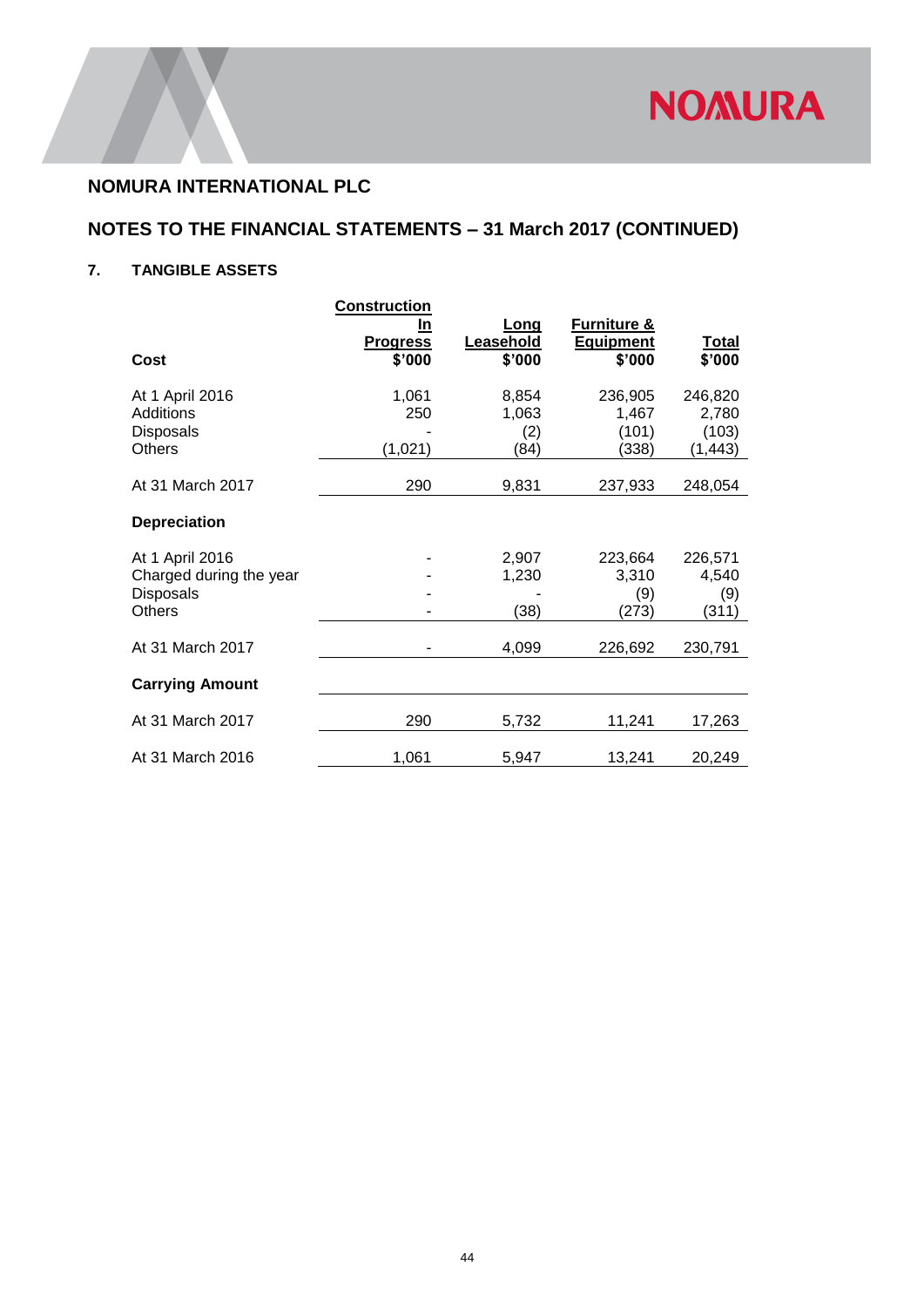

# **NOTES TO THE FINANCIAL STATEMENTS – 31 March 2017 (CONTINUED)**

## **8. INTANGIBLE ASSETS**

| <b>Cost</b>                                                    | <b>Software</b><br>\$'000 | Total<br>\$'000 |
|----------------------------------------------------------------|---------------------------|-----------------|
| At 1 April 2016<br><b>Additions</b><br>Disposals               | 99,175<br>1,212           | 99,175<br>1,212 |
| At 31 March 2017                                               | 100,387                   | 100,387         |
| Amortisation                                                   |                           |                 |
| At 1 April 2016<br>Charged during the year<br><b>Disposals</b> | 90,713<br>4,172           | 90,713<br>4,172 |
| At 31 March 2017                                               | 94,885                    | 94,885          |
| <b>Carrying Amount</b>                                         |                           |                 |
| At 31 March 2017                                               | 5,502                     | 5,502           |
| At 31 March 2016                                               | 8,462                     | 8,462           |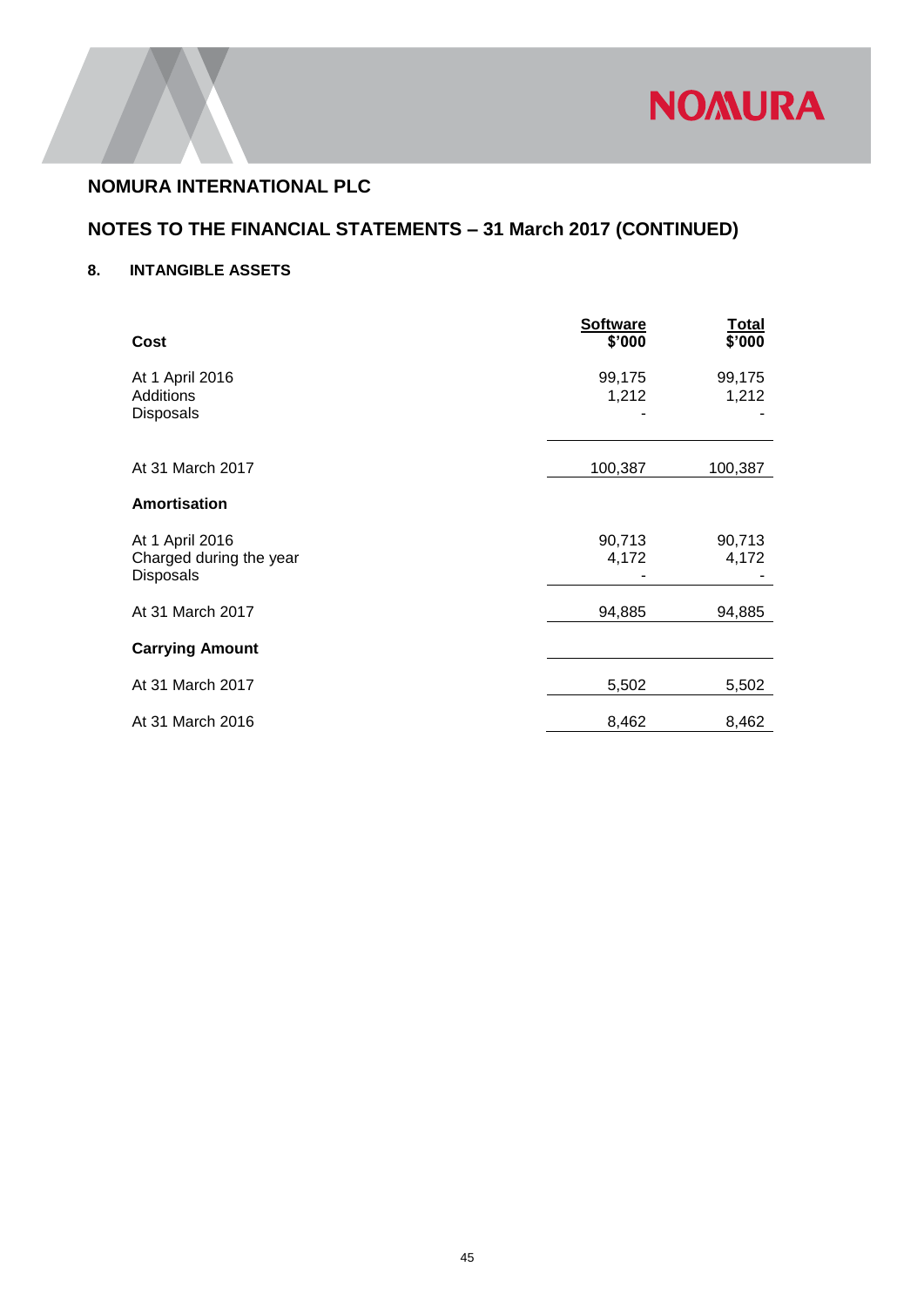

# **NOTES TO THE FINANCIAL STATEMENTS – 31 March 2017 (CONTINUED)**

### **9. INVESTMENT IN SUBSIDIARIES**

| <b>Cost</b>                                                        | <b>Investment in</b><br><b>Subsidiary</b><br><b>Undertakings</b> |
|--------------------------------------------------------------------|------------------------------------------------------------------|
| At 1 April 2016<br>Additions<br>Return of Investment<br>Impairment | \$'000<br>12,904<br>4<br>(12, 847)                               |
| At 31 March 2017<br><b>Carrying amount</b>                         | 61                                                               |
| At 31 March 2017                                                   | 61                                                               |
| At 31 March 2016                                                   | 12,904                                                           |

The investment in Nomura Investment Advisor LLP was reviewed for impairment during the period as future profitability for the entity not now expected. Following this, the investment has been impaired, resulting in an impairment loss of \$12,847,000.

### **The investment in subsidiary undertakings represents the following:**

| <b>Subsidiary undertakings</b>           | <b>Proportion of</b><br>voting rights<br>and ordinary<br>share capital<br>held | <b>Nature of</b><br>business | <b>Company address</b>    |
|------------------------------------------|--------------------------------------------------------------------------------|------------------------------|---------------------------|
|                                          |                                                                                |                              | 1 Angel Lane, London EC4R |
| Nomura PB Nominees Limited               | 100%                                                                           | Investment                   | 3AB, U.K.                 |
|                                          |                                                                                |                              | 1 Angel Lane, London EC4R |
| Nomura Custody Nominees Limited          | 100%                                                                           | Investment                   | 3AB. U.K.                 |
|                                          |                                                                                |                              | 1 Angel Lane, London EC4R |
| Nomura D1 Nominee Limited                | 100%                                                                           | Investment                   | 3AB, U.K.                 |
| Nomura Derivatives Clearing Nominee      |                                                                                |                              | 1 Angel Lane, London EC4R |
| Limited                                  | 100%                                                                           | Investment                   | 3AB, U.K.                 |
| Nomura PB Beneficial Ownership Markets   |                                                                                |                              | 1 Angel Lane, London EC4R |
| Limited                                  | 100%                                                                           | Investment                   | 3AB, U.K.                 |
| Nomura Clearance and Settlement Nominees |                                                                                |                              | 1 Angel Lane, London EC4R |
| Limited                                  | 100%                                                                           | Investment                   | 3AB, U.K.                 |
|                                          |                                                                                | Investment                   | 1 Angel Lane, London EC4R |
| Nomura RPS Limited                       | 100%                                                                           | adviser                      | 3AB, U.K.                 |
|                                          |                                                                                | Investment                   | 1 Angel Lane, London EC4R |
| Nomura Investment Advisor LLP            | 50%                                                                            | adviser                      | 3AB, U.K.                 |
| Nomura Private Equity Investment GP      |                                                                                | Investment                   | 1 Angel Lane, London EC4R |
| Limited                                  | 100%                                                                           | Manager                      | 3AB, U.K.                 |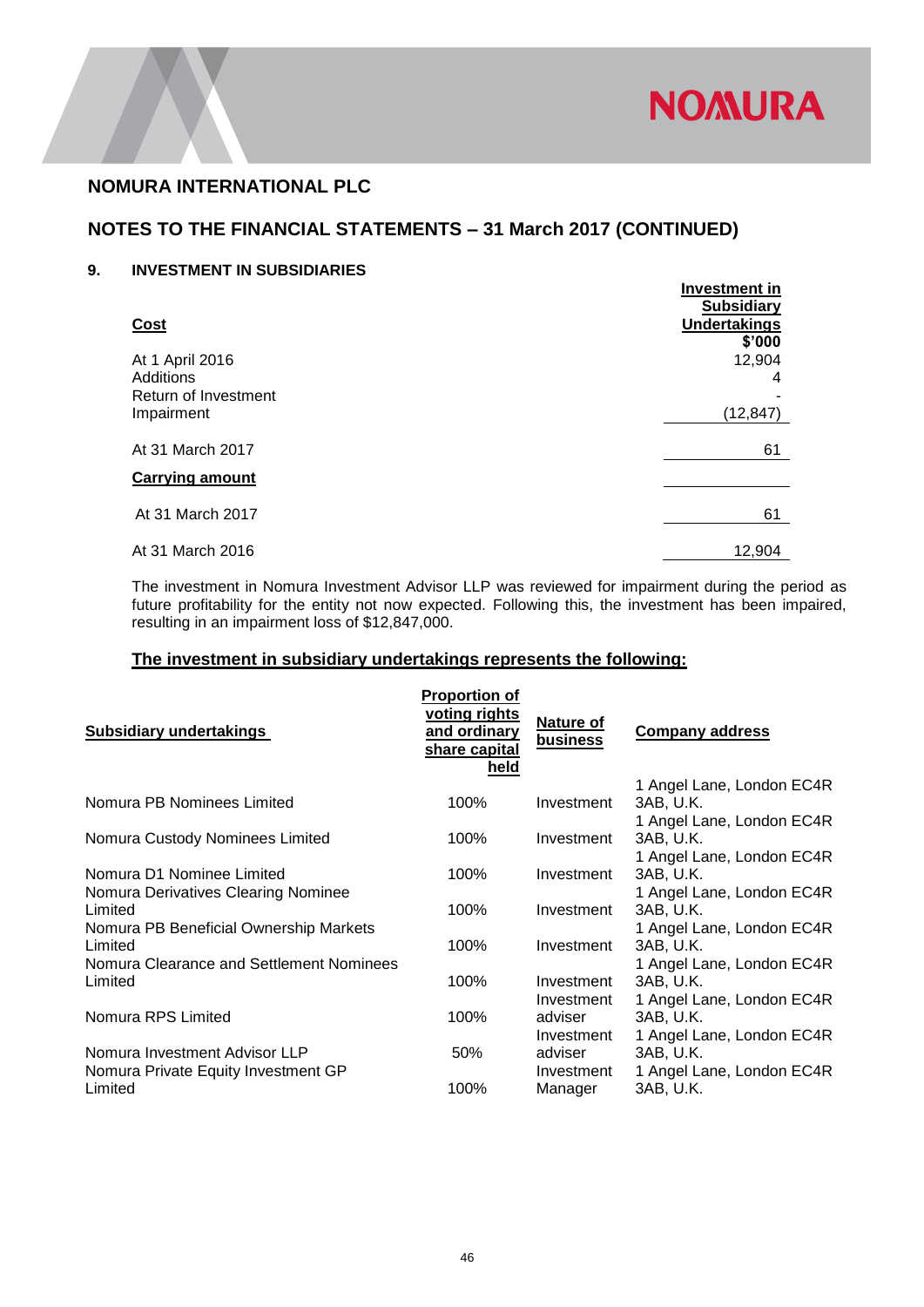

## **NOTES TO THE FINANCIAL STATEMENTS – 31 March 2017 (CONTINUED)**

## **9. INVESTMENT IN SUBSIDIARIES (CONTINUED)**

### **The investment in subsidiary undertakings represents the following (continued):**

| <b>Subsidiary undertakings</b>                                                              | <b>Proportion of</b><br>voting rights<br>and ordinary<br>share capital<br>held | Nature of<br>business                   | <b>Company address</b>                                                                                                                         |
|---------------------------------------------------------------------------------------------|--------------------------------------------------------------------------------|-----------------------------------------|------------------------------------------------------------------------------------------------------------------------------------------------|
| Nomura Employment Services (Isle of Man)<br>Limited                                         | 100%                                                                           | Employment<br><b>Services</b>           | 1st Floor, Sixty Circular Road,<br>Douglas, Isle of Man<br>1 Angel Lane, London EC4R                                                           |
| Nomura Nominees Limited<br>Nomura London Retirement Benefits Plan<br><b>Trustee Limited</b> | 100%<br>100%                                                                   | Custody<br>Corporate<br><b>Trustee</b>  | 3AB, U.K.<br>1 Angel Lane, London EC4R<br>3AB, U.K.                                                                                            |
| Nomura Investments (AH) Limited                                                             | 99.99%                                                                         | Investment                              | 1 Royal Plaza, Royal Avenue, St<br>Peter Port, Guernsey GY1 2HL<br>5 New Street Square, London                                                 |
| Meymott Street Holdings Limited**                                                           |                                                                                | Investment                              | EC4A 3TW<br>1 Angel Lane, London EC4R                                                                                                          |
| Nomura.com Limited                                                                          | 100%                                                                           | Dormant                                 | 3AB, U.K.<br>PricewaterhouseCoopers LLP, 7                                                                                                     |
| IBJ Nomura Financial Products (U.K.) plc*                                                   | 100%                                                                           | Company in<br>liquidation<br>Company in | More London Riverside, London<br>SE1 2RT<br>Arthur Cox Building, Earlsfort                                                                     |
| Nomura International Leasing Limited*<br>Nomura Investment Solutions PLC-Nomura             | 100%                                                                           | liquidation                             | Terrace, Dublin, Ireland<br><b>Beaux Lane House Mercer</b>                                                                                     |
| <b>Equity Volatility Fund</b><br>Nomura Investment Solutions PLC-Nomura                     | 80.40%                                                                         | Investment                              | Street Lower Dublin 2 Ireland<br>Beaux Lane House Mercer                                                                                       |
| <b>Colrs Commodity Fund</b>                                                                 | 67.50%                                                                         | Investment                              | Street Lower Dublin 2 Ireland<br>C/O Global Funds Trust<br>Company, PO Box 309, Ugland<br>House, South Church Street,<br>George Town KY1-1104, |
| Nomura Account Select 1207                                                                  | 100%                                                                           | Investment                              | Cayman Islands<br>Nomura NEXT FUNDS Ireland<br>plc, Beaux Lane House, Mercer                                                                   |
| Nomura Nikkei 225 EUR-Hedged ETF                                                            | 71.18%                                                                         | Investment                              | Street Lower, Dublin 2, Ireland<br>Nomura NEXT FUNDS Ireland                                                                                   |
| Nomura Nikkei 225 USD-Hedged ETF                                                            | 31.53%                                                                         | Investment                              | plc, Beaux Lane House, Mercer<br>Street Lower, Dublin 2, Ireland<br>Nomura NEXT FUNDS Ireland<br>plc, Beaux Lane House, Mercer                 |
| Nomura Index Fund JPX Nikkei 400 - EUR                                                      | 74.28%                                                                         | Investment                              | Street Lower, Dublin 2, Ireland                                                                                                                |

*\* Currently in liquidation*

**\*\*** *The NEHS Group has ability to exercise controlling influence through the warrants it holds in Meymott Street Holdings Limited*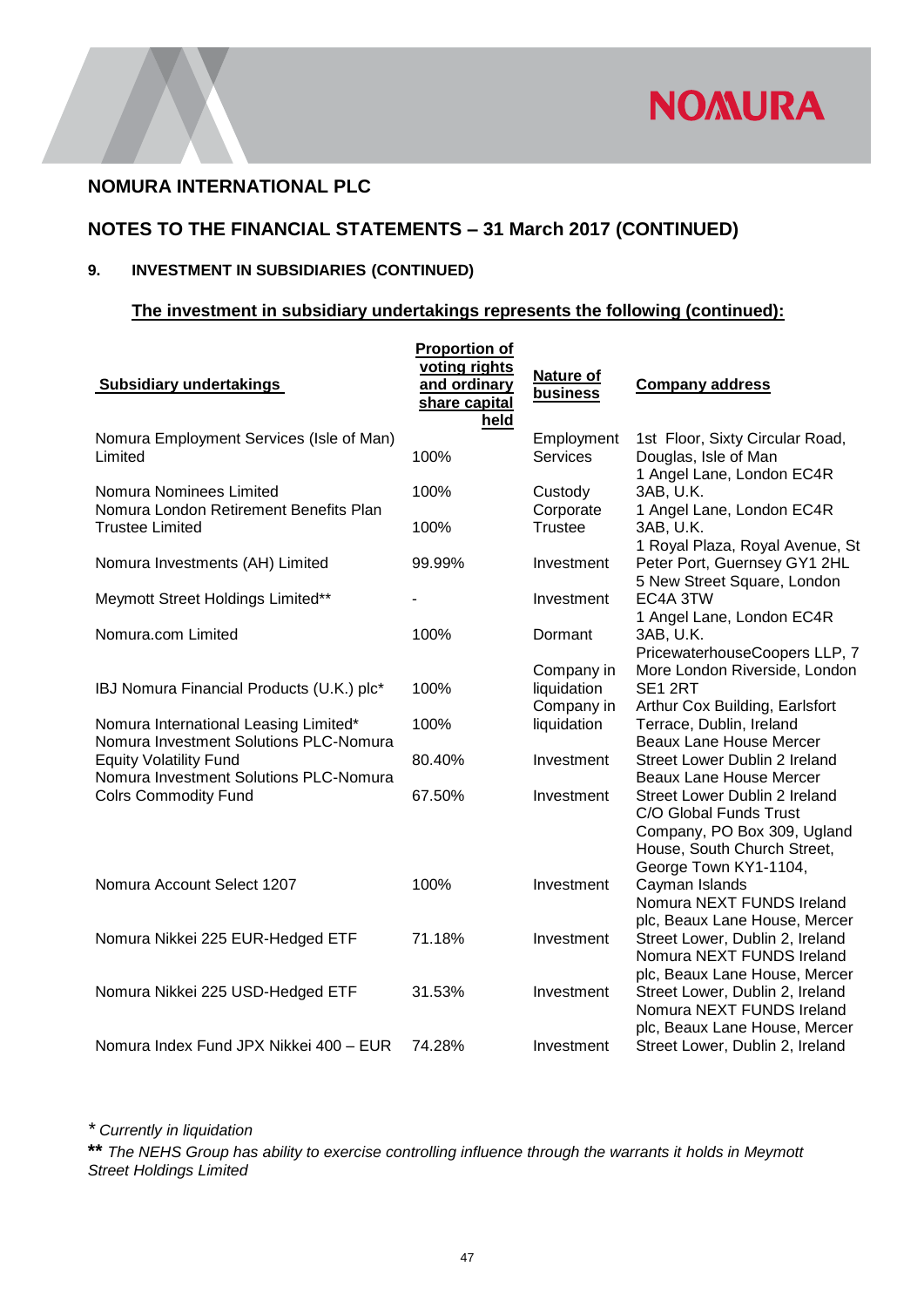

# **NOTES TO THE FINANCIAL STATEMENTS – 31 March 2017 (CONTINUED)**

## **9. INVESTMENT IN SUBSIDIARIES (CONTINUED)**

### **The investment in subsidiary undertakings represents the following (continued):**

| <b>Subsidiary undertakings</b>                                                                                           | <b>Proportion of</b><br>voting rights<br>and ordinary<br>share capital<br>held | Nature of<br>business | <b>Company address</b>                                                                    |
|--------------------------------------------------------------------------------------------------------------------------|--------------------------------------------------------------------------------|-----------------------|-------------------------------------------------------------------------------------------|
|                                                                                                                          |                                                                                |                       | Nomura NEXT Funds Ireland plc,                                                            |
| Nomura Index Fund JPX Nikkei 400 - USD                                                                                   | 46.59%                                                                         | Investment            | Beaux Lane House, Mercer Street<br>Lower, Dublin 2 Ireland<br>11/12 Warrington Place, 2nd |
| Novus Capital Plc, Series 2016-41<br>Novus Capital Plc, Series 2012-23, 2016-43                                          | 60%                                                                            | Securitisation        | Floor, Dublin 2<br>11/12 Warrington Place, 2nd                                            |
| and 2017-23                                                                                                              | 100%                                                                           | Securitisation        | Floor. Dublin 2                                                                           |
| Sylph Ltd Series 1011, 1012, 1013, 1014,<br>1686, 1687, 1738, 1811, 1855, 1881, 1921,<br>1922, 2001, 2125, 2141 and 2153 | 100%                                                                           | Securitisation        | South Church Street, Ugland<br>House, George Town, KY1-1104                               |
|                                                                                                                          |                                                                                |                       |                                                                                           |

### **Held via subsidiary undertakings Meymott Street Holdings Limited**

Meymott Street Acquisitions Limited\*\* Fig. 5. Investment

5 New Street Square, London EC4A 3TW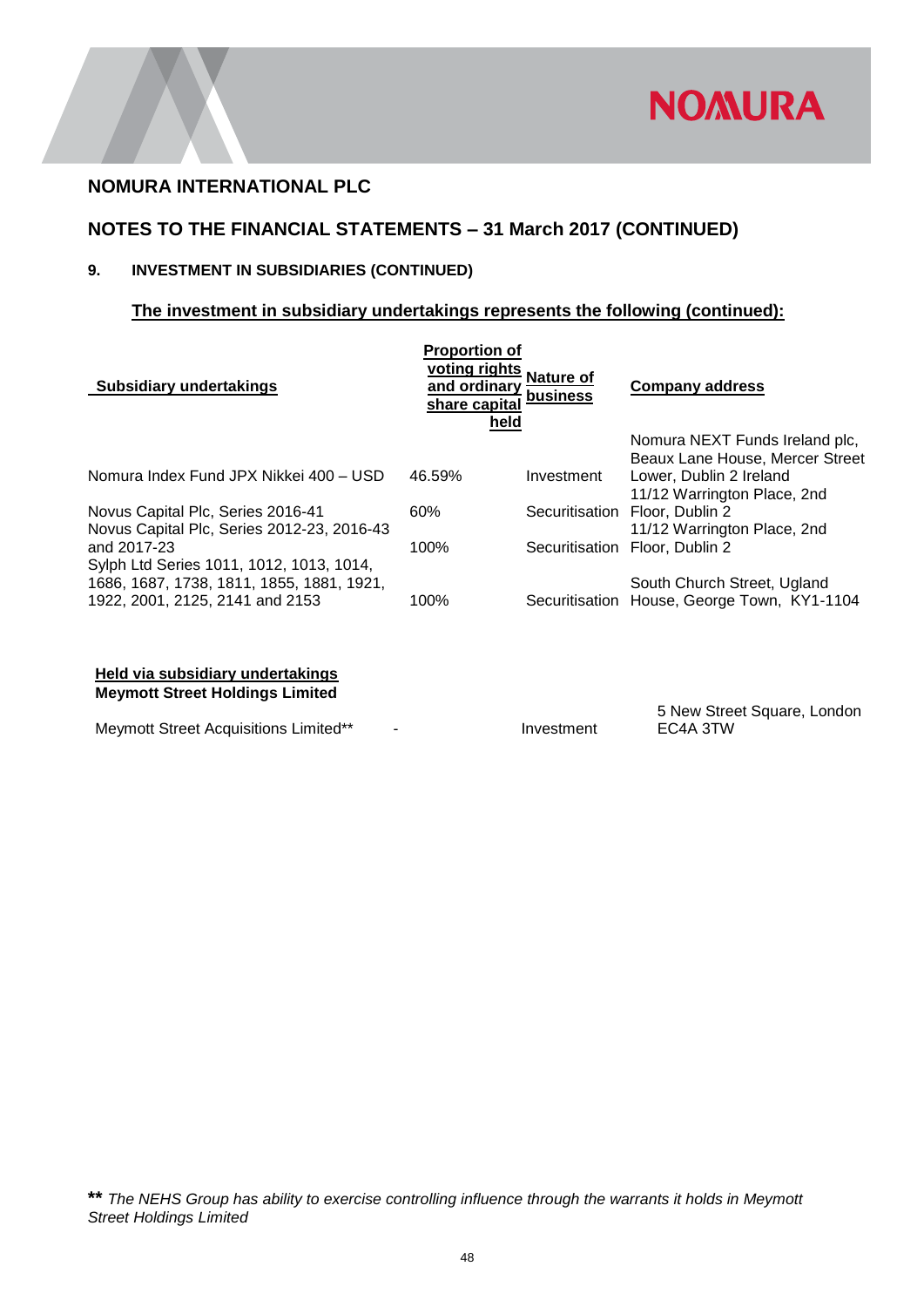

## **NOTES TO THE FINANCIAL STATEMENTS – 31 March 2017 (CONTINUED)**

## **10. FINANCIAL INSTRUMENTS**

**Analysis of the Company's financial assets and financial liabilities by IAS 39 classification:**

|                                                                                                                         | 2017                                  | 2017                       | 2017                                                        | 2017                            | 2017                                                           | 2017                              |
|-------------------------------------------------------------------------------------------------------------------------|---------------------------------------|----------------------------|-------------------------------------------------------------|---------------------------------|----------------------------------------------------------------|-----------------------------------|
|                                                                                                                         | Available-<br>for-sale<br>investments | <b>Held for</b><br>trading | <b>Designated</b><br>at fair value<br>through<br>profit and | <b>Loans and</b><br>receivables | <b>Financial</b><br>liabilities at<br>amortised<br><u>cost</u> | <b>Total</b>                      |
|                                                                                                                         | \$'000                                | \$'000                     | <u>loss</u><br>\$'000                                       | \$'000                          | \$'000                                                         | \$'000                            |
| <b>Financial Assets</b><br>Cash at bank and in<br>hand                                                                  |                                       |                            |                                                             | 5,363,858                       |                                                                | 5,363,858                         |
| Held for trading<br>Investments - time                                                                                  |                                       | 172,777,589                |                                                             |                                 |                                                                | 172,777,589                       |
| deposits<br>Collateral posted for<br>securities purchased<br>under agreements                                           |                                       |                            | 260,145                                                     | 162,191                         |                                                                | 422,336                           |
| to resell<br>Collateral posted for                                                                                      |                                       |                            | 9,597,851                                                   | 72,949,512                      |                                                                | 82,547,363                        |
| securities borrowed<br>Other debtors                                                                                    |                                       |                            | 1,848,140                                                   | 11,963,227<br>16,050,758        |                                                                | 11,963,227<br>17,898,898          |
| Available-for-sale<br>investments                                                                                       | 5,139                                 |                            |                                                             |                                 |                                                                | 5,139                             |
| <b>Financial Liabilities</b><br>Held for trading<br>Other creditors<br>Collateral received for<br>securities sold under |                                       | (171, 512, 396)            | (725, 907)                                                  |                                 | (33,562,959)                                                   | (171, 512, 396)<br>(34, 288, 866) |
| agreements to<br>repurchase<br>Collateral received for                                                                  |                                       |                            | (3,221,809)                                                 |                                 | (67, 323, 757)                                                 | (70, 545, 566)                    |
| Securities loaned<br>Creditors: amounts                                                                                 |                                       |                            | (1, 335, 275)                                               |                                 | (5,827,581)                                                    | (7, 162, 856)                     |
| falling due after more<br>than one year                                                                                 |                                       |                            | (466, 562)                                                  |                                 | (2,008,562)                                                    | (2, 475, 124)                     |
|                                                                                                                         | 5,139                                 | 1,265,193                  | 5,956,583                                                   | 106,489,546                     | (108, 722, 859)                                                | 4,993,602                         |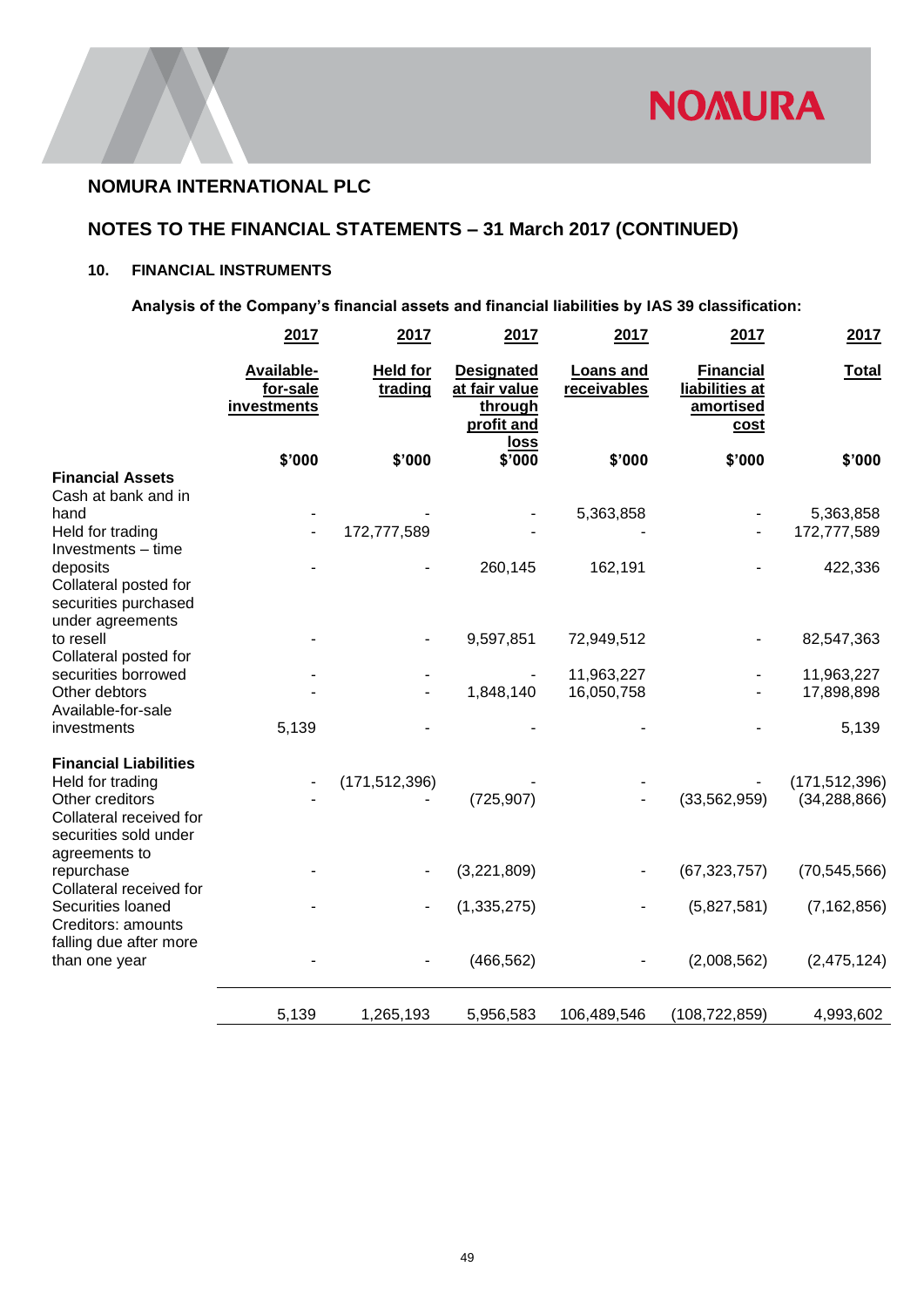

## **NOTES TO THE FINANCIAL STATEMENTS – 31 March 2017 (CONTINUED)**

## **10. FINANCIAL INSTRUMENTS (CONTINUED)**

 **Analysis of the Company's financial assets and financial liabilities by IAS 39 classification:**

|                                                                                                                         | 2016                                  | 2016                       | 2016                                                        | 2016                     | 2016                                                           | 2016                            |
|-------------------------------------------------------------------------------------------------------------------------|---------------------------------------|----------------------------|-------------------------------------------------------------|--------------------------|----------------------------------------------------------------|---------------------------------|
|                                                                                                                         | Available-<br>for-sale<br>investments | <b>Held for</b><br>trading | <b>Designated</b><br>at fair value<br>through<br>profit and | Loans and<br>receivables | <b>Financial</b><br>liabilities at<br>amortised<br><u>cost</u> | <b>Total</b>                    |
|                                                                                                                         | \$'000                                | \$'000                     | loss<br>\$'000                                              | \$'000                   | \$'000                                                         | \$'000                          |
| <b>Financial Assets</b><br>Cash at bank and in                                                                          |                                       |                            |                                                             |                          |                                                                |                                 |
| hand<br>Held for trading                                                                                                |                                       | 261,154,855                |                                                             | 4,827,183                |                                                                | 4,827,183<br>261,154,855        |
| Investments - time<br>deposits<br>Collateral posted for<br>securities purchased<br>under agreements                     |                                       |                            | 15,422                                                      | 938,641                  |                                                                | 954,063                         |
| to resell<br>Collateral posted for                                                                                      |                                       |                            | 11,816,617                                                  | 67,041,693               |                                                                | 78,858,310                      |
| securities borrowed<br>Other debtors<br>Available-for-sale                                                              |                                       |                            | 847,986                                                     | 17,565,535<br>18,116,372 |                                                                | 17,565,535<br>18,964,358        |
| investments                                                                                                             | 5,474                                 |                            |                                                             |                          |                                                                | 5,474                           |
| <b>Financial Liabilities</b><br>Held for trading<br>Other creditors<br>Collateral received for<br>securities sold under |                                       | (245, 701, 181)            | (1,609,321)                                                 |                          | (36,047,945)                                                   | (245, 701, 181)<br>(37,657,266) |
| agreements to<br>repurchase                                                                                             |                                       |                            | (3,991,216)                                                 |                          | (71, 171, 892)                                                 | (75, 163, 108)                  |
| Collateral received for<br>Securities loaned<br>Creditors: amounts<br>falling due after more                            |                                       |                            | (1, 150, 602)                                               |                          | (14, 592, 893)                                                 | (15,743,495)                    |
| than one year                                                                                                           |                                       |                            | (575,089)                                                   |                          | (2,459,645)                                                    | (3,034,734)                     |
|                                                                                                                         | 5,474                                 | 15,453,674                 | 5,353,797                                                   | 108,489,424              | (124, 272, 375)                                                | 5,029,994                       |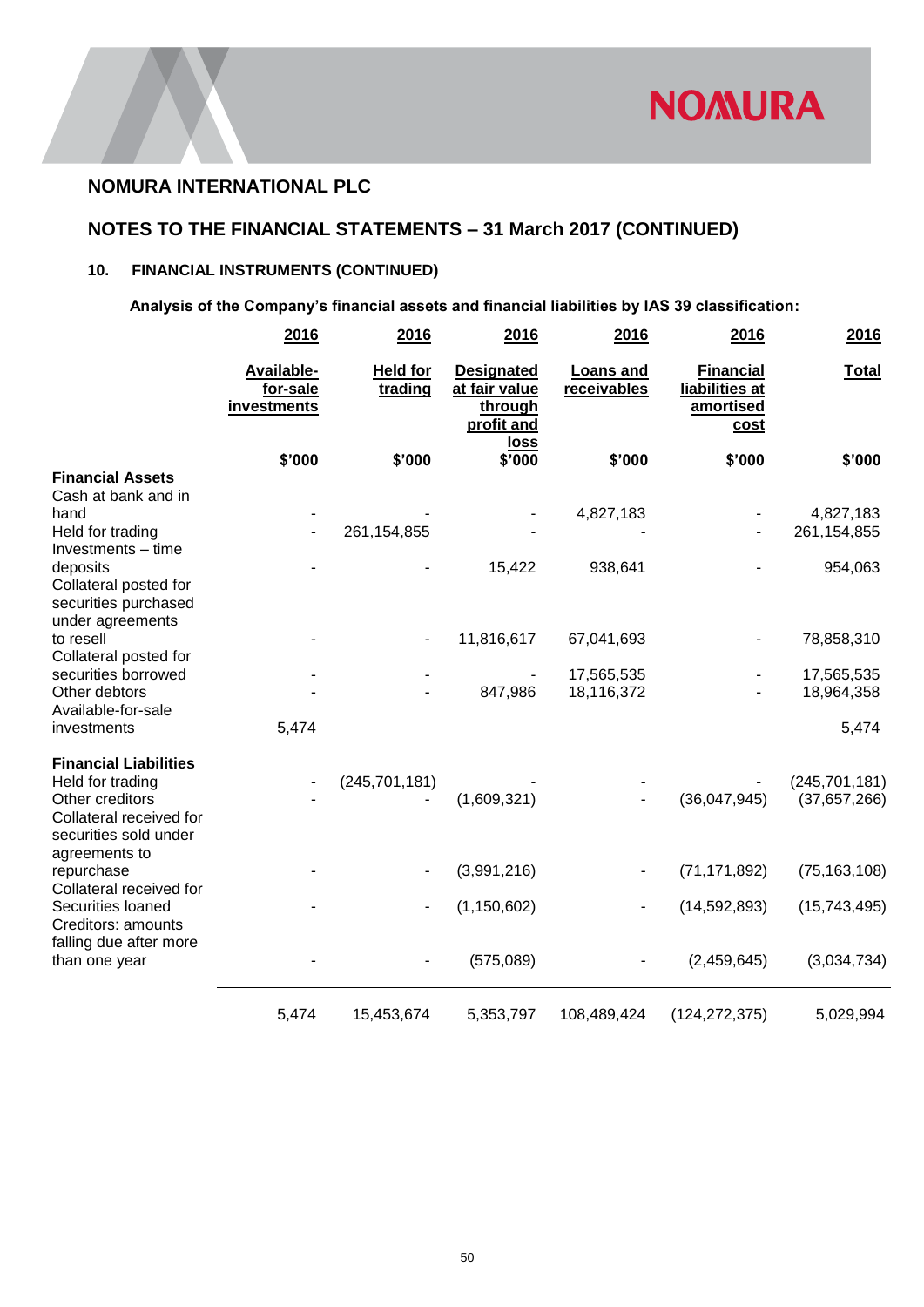

## **NOTES TO THE FINANCIAL STATEMENTS – 31 March 2017 (CONTINUED)**

### **10. FINANCIAL INSTRUMENTS (CONTINUED)**

### **Analysis of the Company's financial assets and financial liabilities by IAS 39 classification (continued)**

Included within the loans and receivables above are the following positions with fellow Nomura Group undertakings:

|                                                  | 2017<br>\$'000 | 2016<br>\$'000 |
|--------------------------------------------------|----------------|----------------|
| Loans and receivables                            |                |                |
| Investments - time deposits                      | 160,845        | 936,191        |
| Collateral posted for securities purchased under |                |                |
| agreements to resell                             | 25,392,611     | 27,858,173     |
| Collateral posted for securities borrowed        | 9,204,192      | 11,937,401     |
| Other debtors                                    | 8,721,843      | 8,869,196      |
|                                                  |                |                |
|                                                  | 43,479,491     | 49,600,961     |
|                                                  |                |                |
| <b>Financial liabilities at amortised cost</b>   |                |                |
| Other creditors                                  | (18, 855, 336) | (20, 895, 138) |
| Collateral received for securities sold under    |                |                |
| agreements to repurchase                         | (24,270,378)   | (25,104,719)   |
| Collateral received for securities loaned        | (2,605,918)    | (11, 767, 036) |
| Creditors: amounts falling due after more than   | (2,008,562)    |                |
| one year                                         |                | (2,459,645)    |
|                                                  | (47,740,194)   | (60, 226, 538) |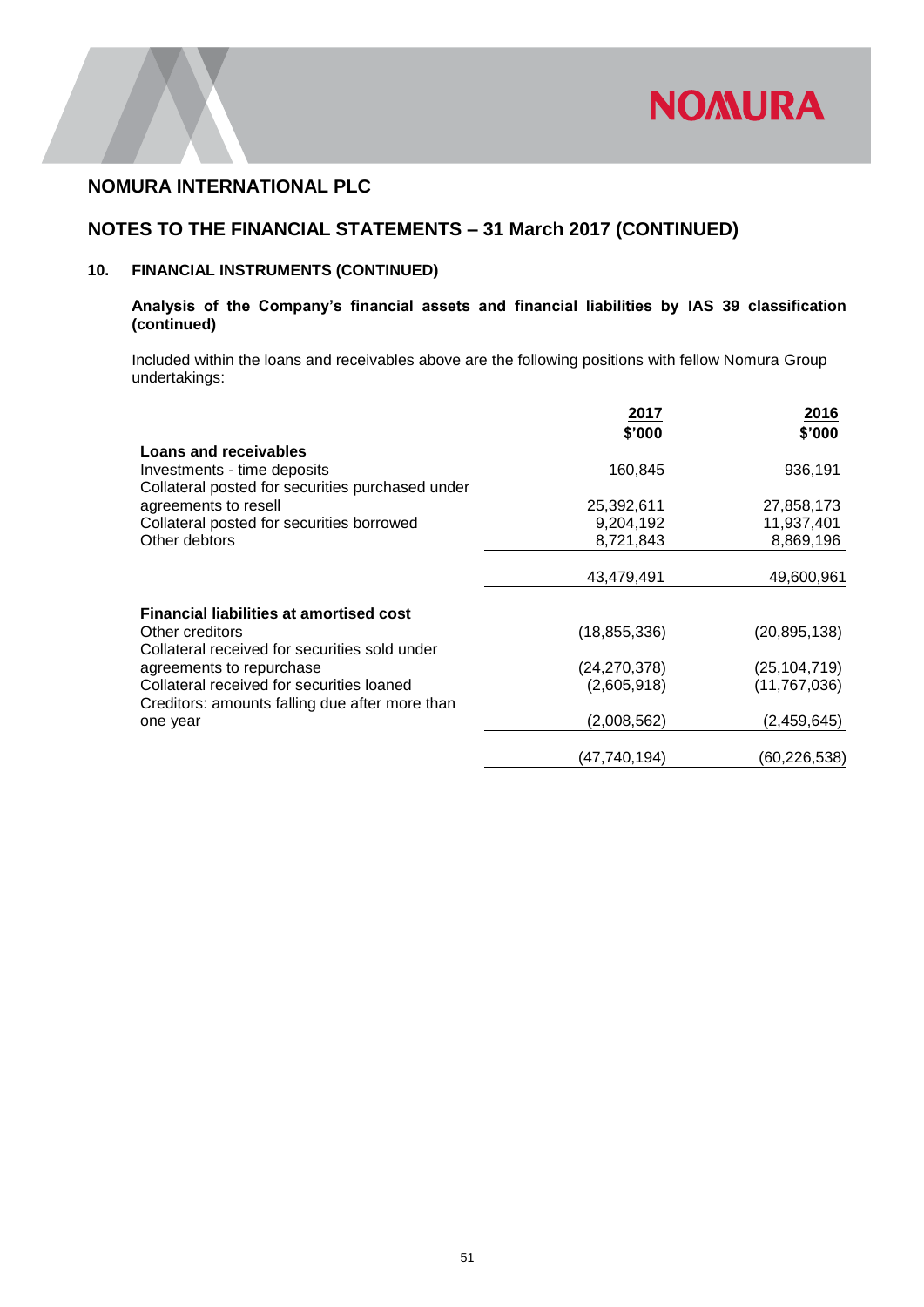

# **NOTES TO THE FINANCIAL STATEMENTS – 31 March 2017 (CONTINUED)**

### **10. FINANCIAL INSTRUMENTS (CONTINUED)**

### **Analysis of the Company's financial assets and financial liabilities by product type**

The following table analyses the Company's available-for-sale investments, held for trading and designated fair value through profit and loss financial assets and liabilities by product type:

|                                                  | 2017<br>\$'000                    | 2016<br>\$'000                  |
|--------------------------------------------------|-----------------------------------|---------------------------------|
| <b>Financial assets</b>                          |                                   |                                 |
| <b>Equity securities</b>                         | 6,714,571                         | 7,583,253                       |
| Debt securities                                  | 24,500,258                        | 35, 125, 748                    |
| Derivatives                                      | 141,567,899                       | 218,451,328                     |
| Investments - time deposits                      | 260,145                           | 15,422                          |
| Collateral posted for securities purchased under |                                   |                                 |
| agreements to resell                             | 9,597,851                         | 11,816,617                      |
| Other debtors                                    | 1,848,140                         | 847,986                         |
|                                                  |                                   |                                 |
|                                                  | 184,488,864                       | 273,840,354                     |
|                                                  |                                   |                                 |
| <b>Financial liabilities</b>                     |                                   |                                 |
| <b>Equity securities</b><br>Debt securities      | (5,263,117)                       | (4,899,982)                     |
| Derivatives                                      | (22, 237, 959)<br>(144, 011, 320) | (19,987,853)<br>(220, 813, 346) |
| Other creditors                                  | (725, 907)                        | (1,609,321)                     |
| Collateral received for securities sold under    |                                   |                                 |
| agreements to repurchase                         | (3,221,809)                       | (3,991,216)                     |
| Collateral received for securities loaned        | (1, 335, 275)                     | (1, 150, 602)                   |
| Creditors: amounts falling due after more than   |                                   |                                 |
| one year                                         | (466, 562)                        | (575,089)                       |
|                                                  | (177,261,949)                     | (253,027,409)                   |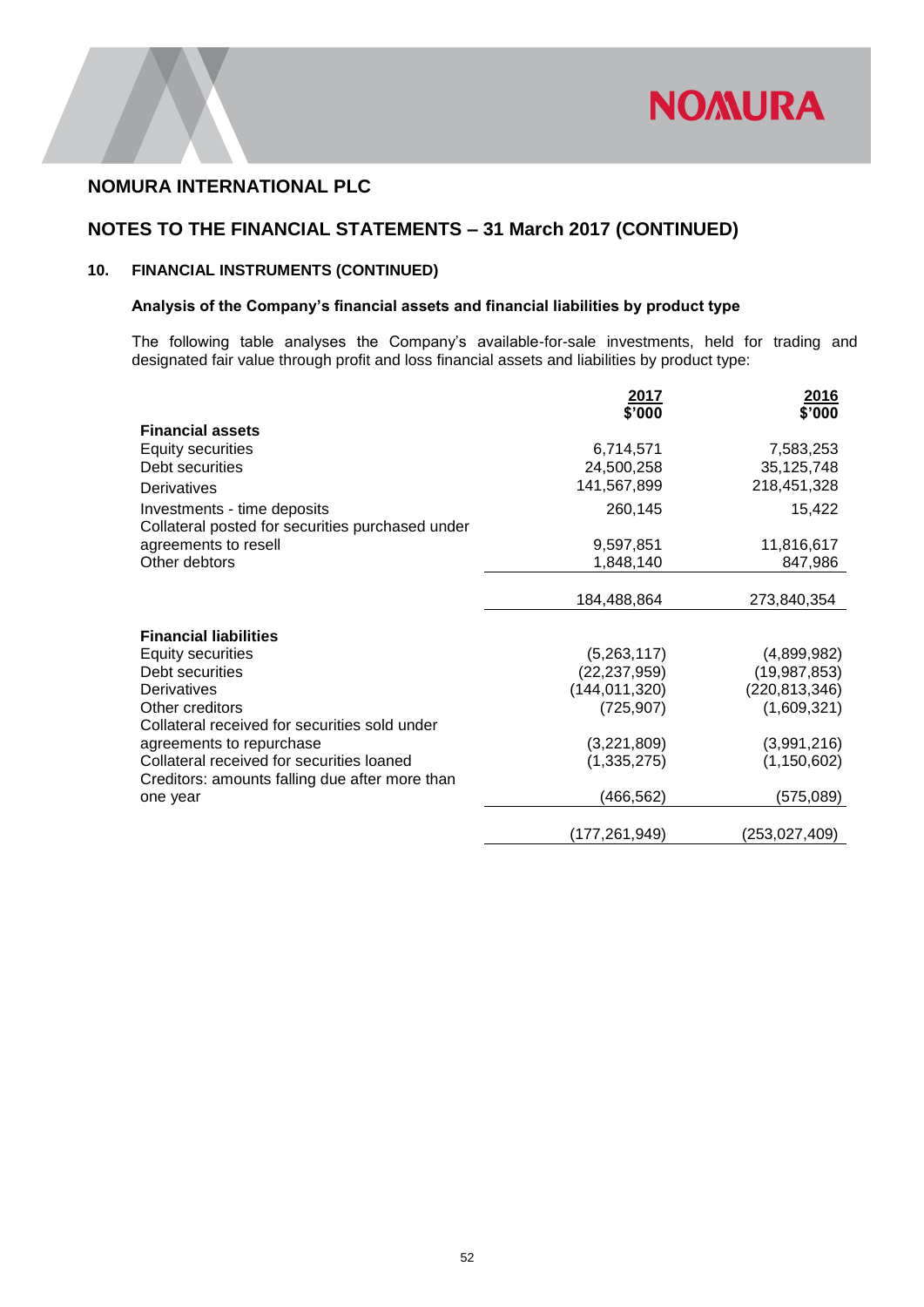

## **NOTES TO THE FINANCIAL STATEMENTS – 31 March 2017 (CONTINUED)**

### **10. FINANCIAL INSTRUMENTS (CONTINUED)**

#### **Analysis of the Company's financial assets and financial liabilities by product type (continued)**

Included within the financial assets and financial liabilities above are the following positions with fellow Nomura Group undertakings:

|                                                | 2017<br>\$'000 | <u>2016</u><br>\$'000 |
|------------------------------------------------|----------------|-----------------------|
| <b>Financial assets</b>                        |                |                       |
| <b>Equity securities</b>                       | 382,857        | 559,968               |
| Debt securities                                | 33,193         | 276,139               |
| Derivatives                                    | 79,078,744     | 140,224,729           |
| Investments - time deposits                    | 260,145        | 15,423                |
|                                                |                |                       |
|                                                | 79,754,939     | 141,076,259           |
|                                                |                |                       |
| <b>Financial liabilities</b>                   |                |                       |
| <b>Equity securities</b>                       | (15, 111)      | (4,520)               |
| Debt securities                                | (5,057)        | (3,685)               |
| Derivatives                                    | (86, 313, 134) | (147,067,165)         |
| Other creditors                                | (205, 750)     | (396, 172)            |
| Collateral received for securities sold under  |                |                       |
| agreements to repurchase                       | (1,293,085)    | (1, 134, 261)         |
| Creditors: amounts falling due after more than |                |                       |
| one year                                       | (416,842)      | (337,424)             |
|                                                | (88, 248, 979) | (148,943,227)         |

#### **Available-for-sale investments**

Available-for-sale investments are initially recognised at fair value and are subsequently held at fair value with unrealised gains or losses being recognised in other comprehensive income. As at 31 March 2017, such unquoted equity instruments comprised of investments in market bodies which the Company is required to hold for strategic purposes. The value of such investments held at the Statement of Financial Position date amounted to \$ 5,139,318 (2016: \$5,474,169).

#### **Financial assets and liabilities designated at fair value through profit or loss**

Refer to Note 1(c) (i) (b) for details of instruments on which fair value option applied:

There is no material difference between the carrying amount and the amount contractually required to be paid at maturity to holders of financial liabilities designated at fair value through profit or loss.

### **The Role of Financial Instruments**

The Company holds or issues financial instruments for two main purposes:

- *Trading Activities* to facilitate the needs of its client base and for trading purposes on its own account
- *Financing Activities* to finance its operations and to manage the interest rate and currency risk arising from its financing activities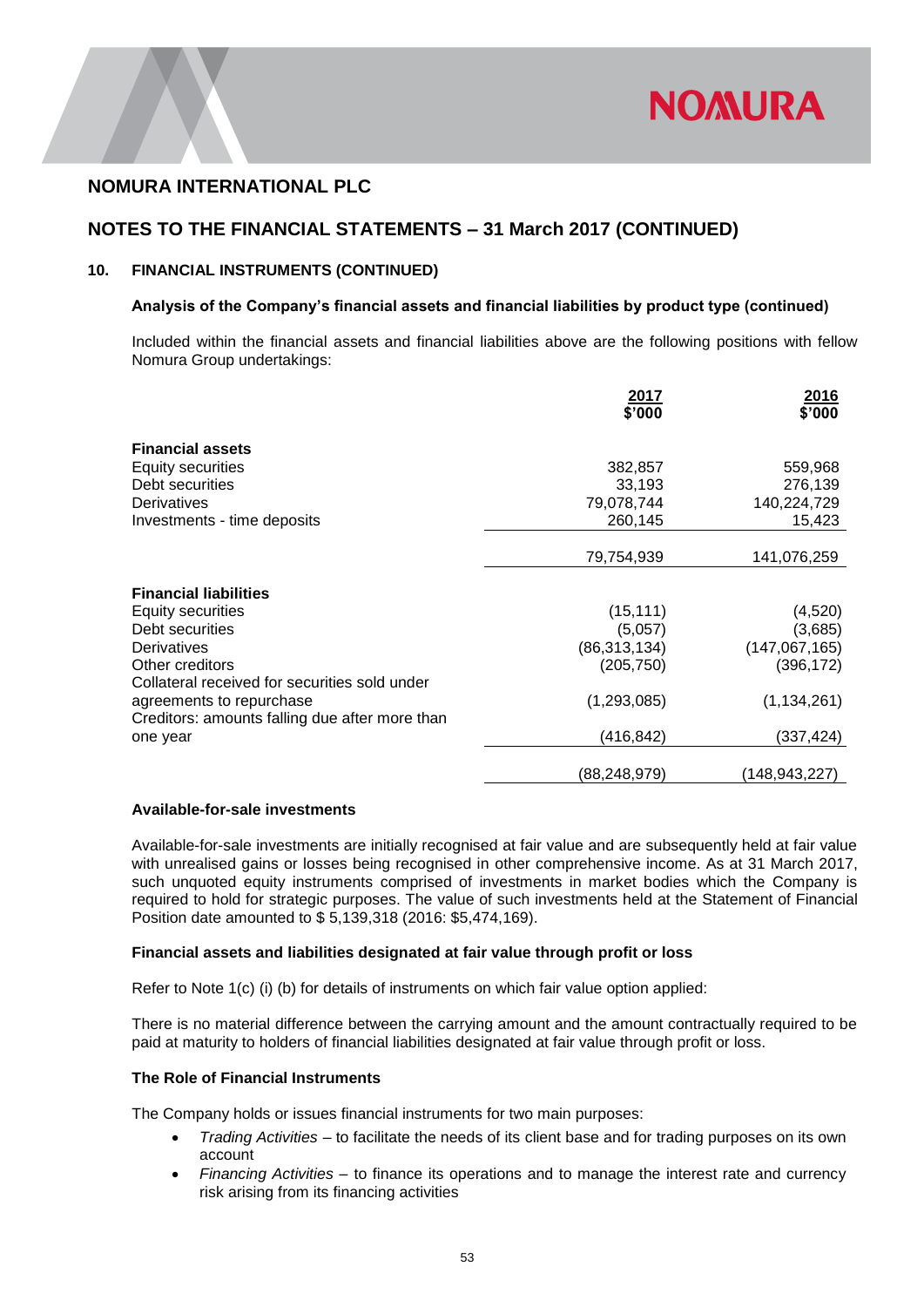

### **NOTES TO THE FINANCIAL STATEMENTS – 31 March 2017 (CONTINUED)**

#### **10. FINANCIAL INSTRUMENTS (CONTINUED)**

#### **The Role of Financial Instruments (continued)**

#### *Trading Activities*

Trading includes both customer-orientated activities and positions that are taken for the Company's own account. These two activities are managed together.

To meet the expected needs of its client base the Company maintains access to market liquidity, both by engaging in two way business with other market makers and by carrying an inventory of cash and derivatives products. The Company also takes its own positions in the interest rate, credit, equity and foreign exchanges based on expectations of future client demand and its own views on the future direction of markets.

Within its trading activities, the Company employs standard market terms and conditions.

The financial instruments listed below are actively used by the Company. They are used both to facilitate customer business, for own account trading as well as to manage risk. In the ordinary course of business these products are valued on a mark to market basis, with the resulting income being recorded in trading profits.

| Cash Products                                       | Government bonds, corporate<br>bonds, asset backed<br>bonds.<br>convertible bonds and equities.                                             |
|-----------------------------------------------------|---------------------------------------------------------------------------------------------------------------------------------------------|
| <b>Currency and Commodity</b><br><b>Derivatives</b> | Forward FX contracts, currency swaps, currency options,<br>commodity forwards, commodity swaps and commodity options.                       |
| Interest Rate Derivatives                           | Interest rate swaps, forward rate agreements, forwards, options and<br>combinations of these products.                                      |
| <b>Equity Derivatives</b>                           | Single stock, equity, index and variance swaps, options, warrants and<br>combinations of these products.                                    |
| <b>Credit Derivatives</b>                           | Asset swaps, credit default swaps, credit options, credit baskets,<br>credit linked notes, synthetic collateralised debt obligation ("CDO") |

The interest rate, credit, equity and foreign exchange risks that arise from activities using these products are managed through the Company's financial risk management objectives and policies, which are described in more detail in the next section.

tranches, CDO squared tranches and combinations of these.

#### *Funding*

The main unsecured funding sources used by the Treasury function include capital, intercompany borrowings and long term debt.

We typically fund trading activities on a secured basis through repurchase agreements. Re-financing risk is managed with a range of measures including transacting with a significant number of counterparties over various durations.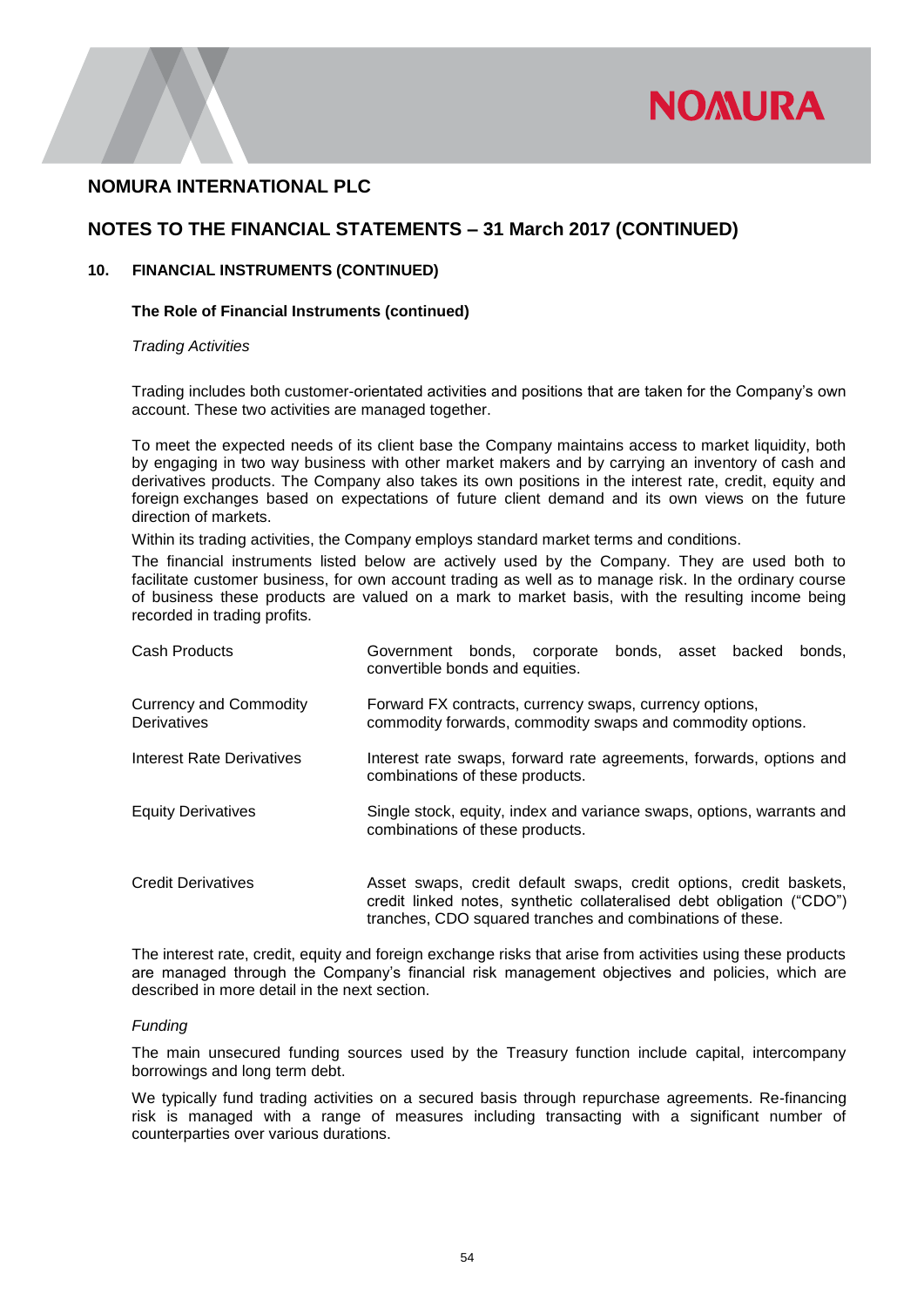

### **NOTES TO THE FINANCIAL STATEMENTS – 31 March 2017 (CONTINUED)**

### **11. DERECOGNISED AND COLLATERALISED TRANSACTIONS**

#### **Transfers of financial assets, including pledges of collateral**

In the ordinary course of business, the Company enters into transactions resulting in the transfer of financial assets to third parties which may not result in the full derecognition of the assets under IAS 39.

The following table shows the carrying amount of financial assets sold or otherwise transferred which do not qualify for derecognition and continue to be recognised on the Statement of Financial Position, together with their associated financial liabilities:

|                                           | 2017                       | 2017                            | 2017              |
|-------------------------------------------|----------------------------|---------------------------------|-------------------|
|                                           | <b>Financial</b><br>assets | <b>Financial</b><br>liabilities | <b>Difference</b> |
|                                           | \$'000                     | \$'000                          | \$'000            |
| Collateral received for securities sold   |                            |                                 |                   |
| under agreements to repurchase            | 15,446,495                 | (14, 731, 731)                  | 714,764           |
| Collateral received for securities loaned | 1,978,550                  | (1,974,470)                     | 4,080             |
| Other                                     | 139,336                    | (139, 336)                      |                   |
|                                           |                            |                                 |                   |
|                                           | 17,564,381                 | (16,845,537)                    | 718,844           |
|                                           |                            |                                 |                   |
|                                           |                            |                                 |                   |
|                                           | 2016                       | 2016                            | <u>2016</u>       |
|                                           | <b>Financial</b>           | <b>Financial</b>                | <b>Difference</b> |
|                                           | assets<br>\$'000           | liabilities                     |                   |
| Collateral received for securities sold   |                            | \$'000                          | \$'000            |
| under agreements to repurchase            | 21,482,680                 | (20, 579, 025)                  | 903,655           |
| Collateral received for securities loaned | 3,344,930                  | (3,263,210)                     | 81,720            |
| Other                                     | 1,024,469                  | (1,024,469)                     |                   |
|                                           |                            |                                 |                   |

Financial asset transfers which do not result in derecognition predominantly result from secured financing transactions such as repurchase agreements or securities lending transactions. Under these types of transactions, the Company retains substantially all the risks and rewards associated with the transferred assets including market risk, issuer risk, credit risk and settlement risk. Effectively, these assets are pledged as security for borrowings, represented by the associated financial liabilities recognised. Financial assets may also be transferred, but not derecognised, as the risks and rewards associated with those assets continue to be retained by the Company through derivatives or similar instruments. In such cases, the financial asset continues to be recognised on Statement of Financial Position with an associated liability representing the cash received on the transfer as a secured borrowing.

The transactions above are conducted under standard terms used by financial market participants as well as requirements determined by exchanges where the Company acts as intermediary. These transactions are conducted with counterparties subject to the Company's normal risk control processes. The counterparties have the right to resell or repledge the transferred financial assets under standard market agreements.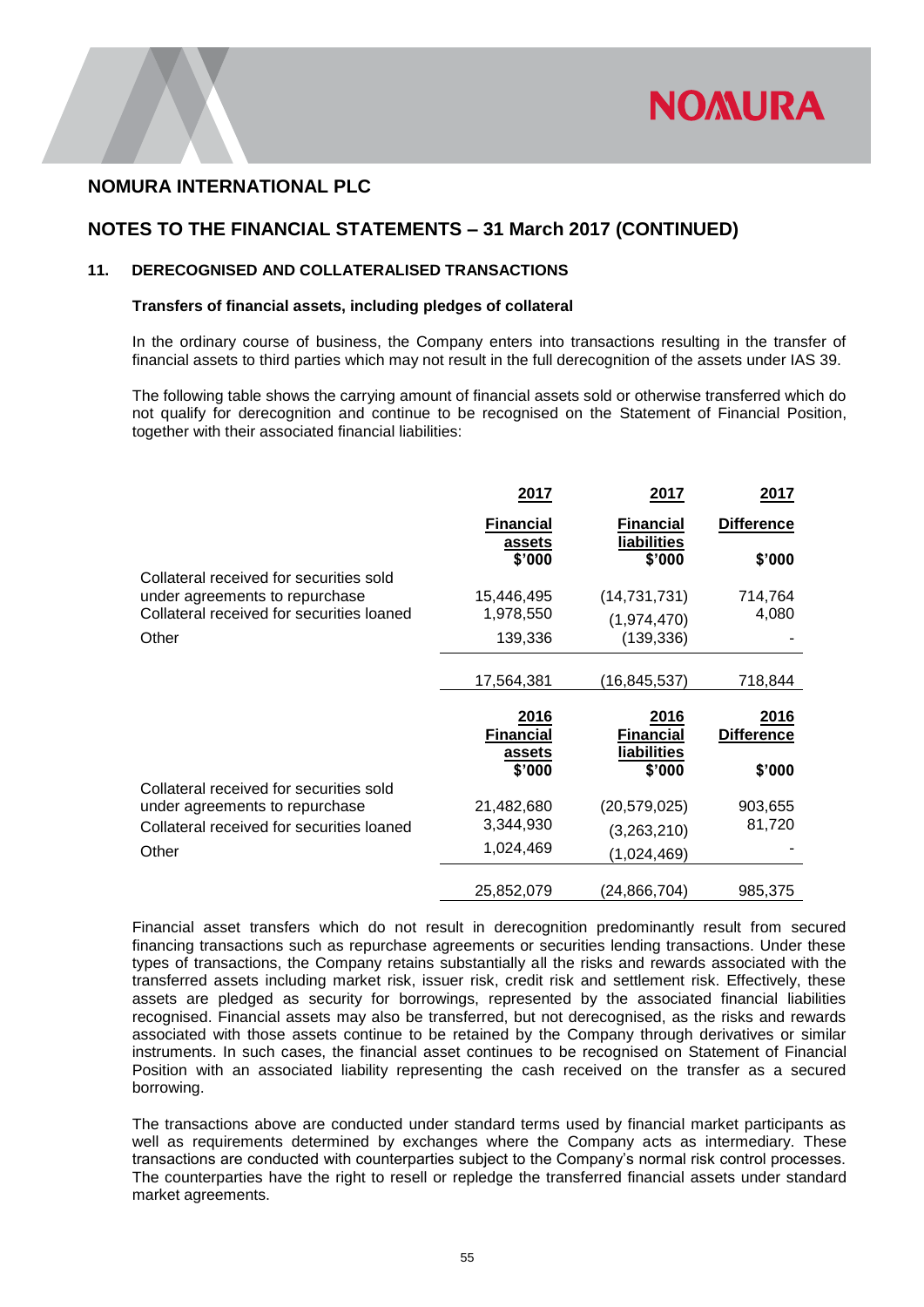

## **NOTES TO THE FINANCIAL STATEMENTS – 31 March 2017 (CONTINUED)**

#### **11. DERECOGNISED AND COLLATERALISED TRANSACTIONS (CONTINUED)**

#### **Continuing involvement**

In addition to the financial assets transferred but not derecognised and retained in their entirety on the Company's Statement of Financial Position outlined above, there are also a number of transactions in which the Company neither retains nor transfers substantially all the risks and rewards of the financial asset. As the Company retains control over those assets, it is considered to have a continuing involvement with those financial assets for accounting purposes.

Financial asset transfers which result in continuing involvement result from the partial retention of the risks and rewards associated with those assets by the Company through derivatives or similar instruments. In such cases, the financial asset continues to be recognised on Statement of Financial Position at the level of the Company's continuing involvement with a corresponding liability.

The following table shows the carrying amount of financial assets sold or otherwise transferred in which the Company has continuing involvement, together with the level of the Company's associated financial liabilities and its net economic exposure, representing the fair value of the associated derivatives or similar instruments:

| 2017<br>Total carrying value of<br>financial assets with<br>continuing involvement<br>\$'000 | 2017<br>Total carrying value of<br>associated liabilities<br>\$'000 | 2017<br><b>Net economic</b><br>exposure<br>\$'000 |
|----------------------------------------------------------------------------------------------|---------------------------------------------------------------------|---------------------------------------------------|
|                                                                                              |                                                                     |                                                   |
| 59,414                                                                                       | (59, 414)                                                           |                                                   |
| 2016<br>Total carrying value of                                                              | 2016                                                                | 2016                                              |
| financial assets with                                                                        | <b>Total carrying value of</b>                                      | Net economic                                      |
| continuing involvement                                                                       | associated liabilities                                              | exposure                                          |
| \$'000                                                                                       | \$'000                                                              | \$'000                                            |
| 91,765                                                                                       | (91, 765)                                                           |                                                   |

#### **Financial assets accepted as collateral**

Financial assets are accepted as collateral as part of reverse repurchases arrangements or securities borrowing transactions which the Company is permitted to sell or repledge under standard market documentation.

The fair value of financial assets accepted as collateral that the Company is permitted to sell or repledge in the absence of default is \$281 billion (2016: \$255 billion). Of this amount, \$237 billion (2016: \$208 billion) has been sold or repledged to comply with commitments under short sale transactions or in connection with financing activities. Included within these balances are \$45 billion (2016: \$44 billion) of balances due to fellow Nomura Group undertakings. The corresponding obligation to return securities received which have been sold or repledged is \$0.2 billion (2016: \$1.1 billion), relating to special purpose vehicles.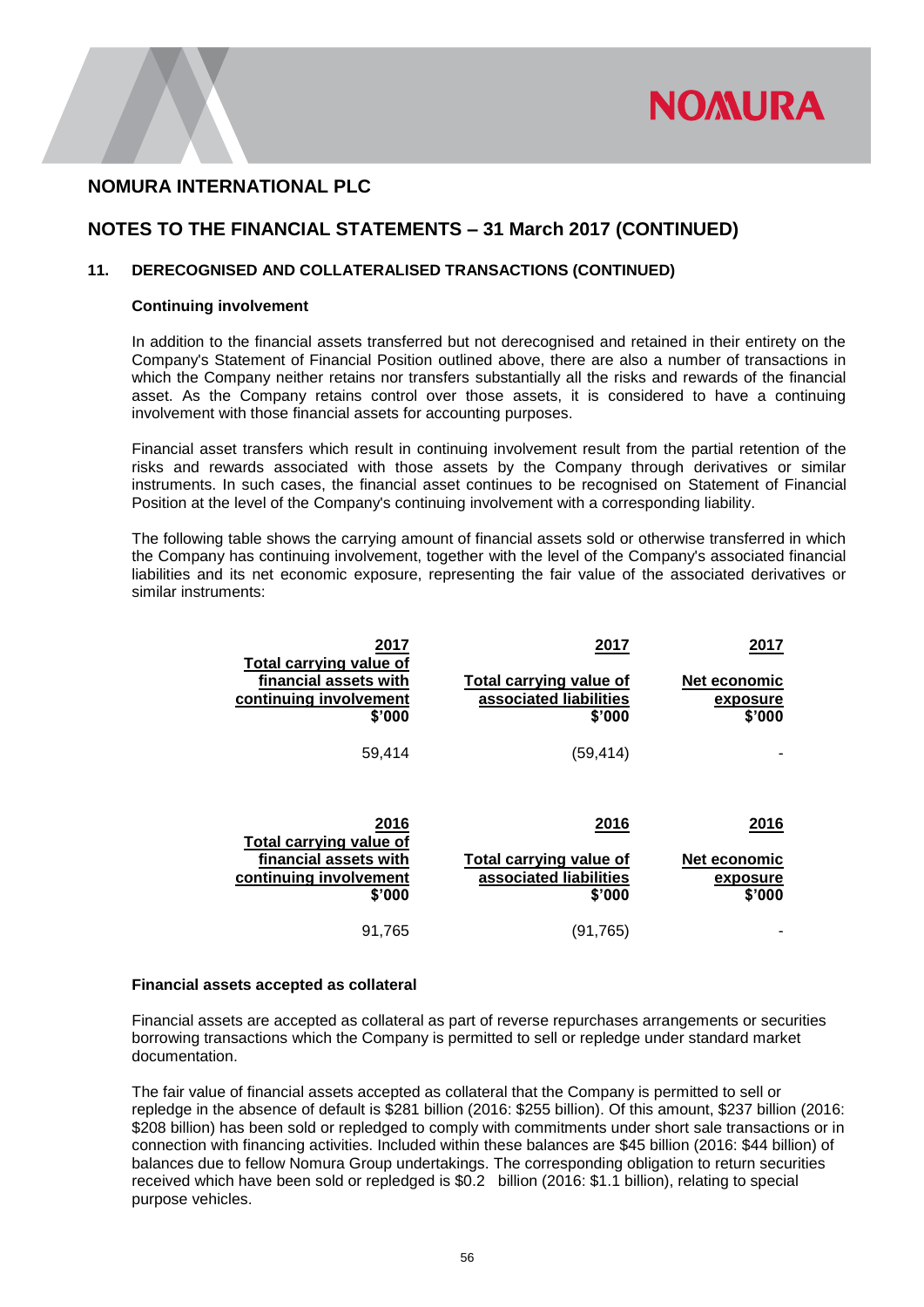

## **NOTES TO THE FINANCIAL STATEMENTS – 31 March 2017 (CONTINUED)**

### **12. OTHER DEBTORS**

|                                           | 2017<br>\$'000 | 2016<br>\$'000 |
|-------------------------------------------|----------------|----------------|
| Loans and advances                        | 1,897,920      | 682,823        |
| Trade debtors                             | 1,619,360      | 2,597,716      |
| <b>Broker balances</b>                    | 14,381,619     | 15,683,819     |
| Accrued interest and dividends receivable | 44,788         | 72.047         |
| Prepayments and accrued income            | 530,312        | 523,197        |
|                                           |                |                |
|                                           | 18,473,999     | 19,559,602     |
|                                           |                |                |

Included within debtor balances above are the following balances due from fellow Nomura Group undertakings:

|                                           | 2017<br>\$'000 | <u>2016</u><br>\$'000 |
|-------------------------------------------|----------------|-----------------------|
| Trade debtors                             | 288.414        | 323,727               |
| <b>Broker balances</b>                    | 8,433,430      | 8,545,468             |
| Accrued interest and dividends receivable | 29,223         | 36,293                |
| Prepayments and accrued income            | 258,237        | 261,753               |
|                                           |                |                       |
|                                           | 9,009,304      | 9,167,241             |
|                                           |                |                       |

Refer to note 18 for an aged analysis of other debtors which are past due but not impaired.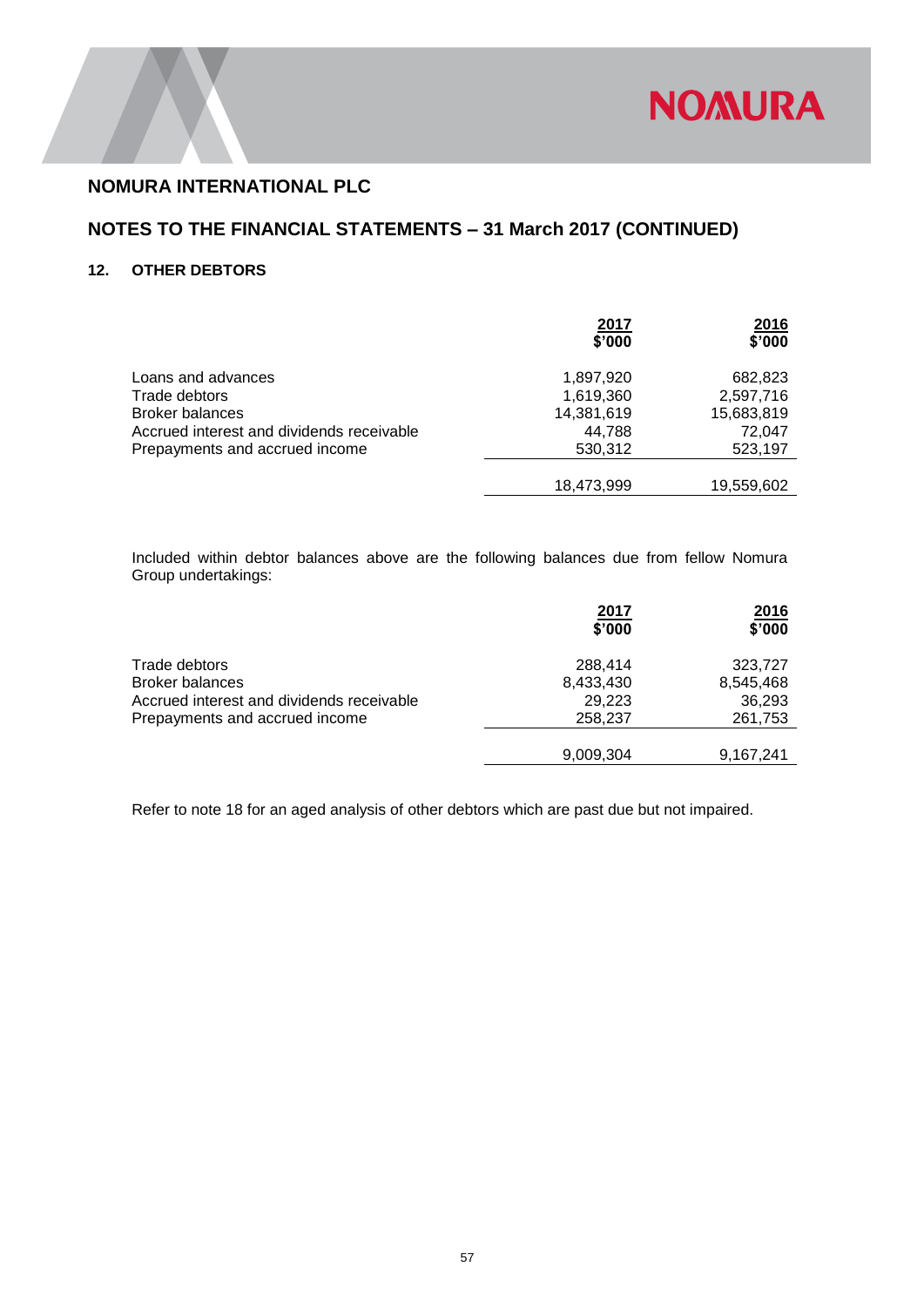

## **NOTES TO THE FINANCIAL STATEMENTS – 31 March 2017 (CONTINUED)**

### **13. OTHER CREDITORS**

|                                        | 2017<br>\$'000 | 2016<br>\$'000 |
|----------------------------------------|----------------|----------------|
| Loans and overdrafts                   | 5,568,453      | 3,026,722      |
| Trade creditors                        | 2,813,234      | 2,206,125      |
| <b>Broker balances</b>                 | 25,907,179     | 32,424,419     |
| Other tax and social security payable  | 26,894         | 7.034          |
| Accrued interest and dividends payable | 63,125         | 55,733         |
| Accruals and deferred income           | 512,930        | 621,150        |
|                                        |                |                |
|                                        | 34,891,815     | 38.341.183     |

Included within creditor balances above are the following balances due to fellow Nomura Group undertakings:

|                                        | 2017<br>\$'000 | 2016<br>\$'000 |
|----------------------------------------|----------------|----------------|
| Loans and overdrafts                   | 4,777,685      | 1,568,311      |
| Trade creditors                        | 209,676        | 213,803        |
| <b>Broker balances</b>                 | 14,073,725     | 19,509,195     |
| Accrued interest and dividends payable | 43,096         | 38,857         |
| Accruals and deferred income           | 77,586         | 181,186        |
|                                        |                |                |
|                                        | 19,181,768     | 21,511,352     |

### **14. DEFERRED TAX**

|                                                                                                                           | 2017<br>\$'000                     | <u>2016</u><br>\$'000              |
|---------------------------------------------------------------------------------------------------------------------------|------------------------------------|------------------------------------|
| Available for sale investments<br>Unutilised capital tax losses                                                           | (823)<br>823                       | (933)<br>933                       |
| Total Deferred Tax Asset/ (Deferred tax Liability)                                                                        |                                    |                                    |
| UNRECOGNISED DEFERRED TAX ASSET                                                                                           | 2017<br>\$'000                     | 2016<br>\$'000                     |
|                                                                                                                           |                                    |                                    |
| Tangible fixed assets<br>Other short term temporary differences<br>Unutilised tax losses<br>Unutilised capital tax losses | 78,724<br>46,950<br>692,517<br>495 | 75,918<br>33,208<br>723,397<br>463 |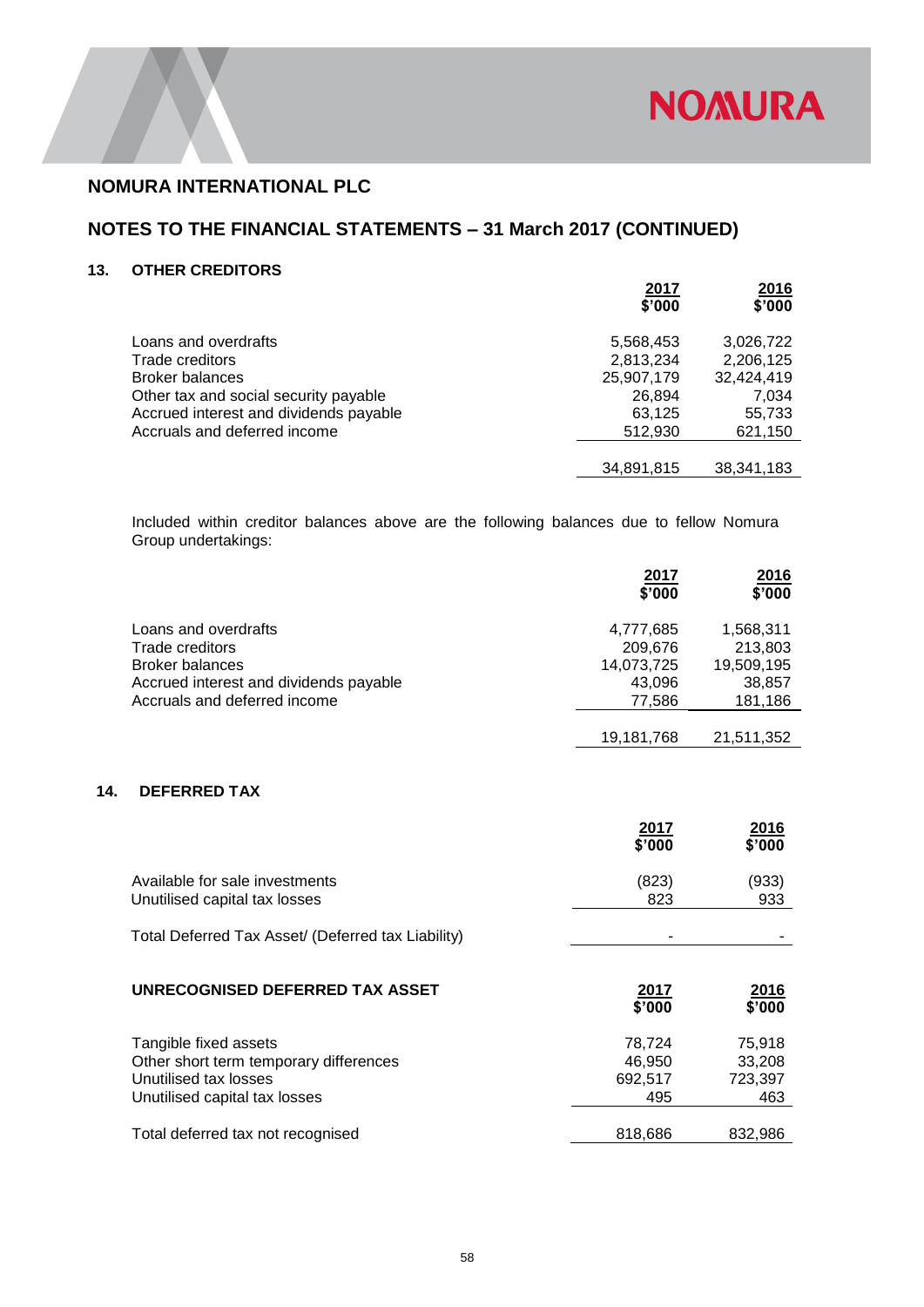

### **NOTES TO THE FINANCIAL STATEMENTS – 31 March 2017 (CONTINUED)**

### **14. DEFERRED TAX (CONTINUED)**

| <u>2017</u><br>\$'000 | <u>2016</u><br>\$'000 |
|-----------------------|-----------------------|
| 933                   | 964                   |
| (110)                 | (31)                  |
| 823                   | 933                   |
|                       |                       |

Deferred tax has been disclosed at 17% in the accounts (2016: 18%) reflecting the reduction in the U.K. Corporation tax rate to 17% which takes effect from 1 April 2020 and which was enacted by the Statement of Financial Position date.

From 1 April 2016 only 25% of taxable profits can be relieved by brought forward losses in existence at 31 March 2015. This restriction was legislated by Finance Act 2016, which was enacted on 15 September, 2016.

The company has unutilised losses of \$4,073,631,416 (2016: \$4,018,870,246) that are available for offset against future taxable profits. Deferred tax assets of \$692,517,341 (2016: \$723,396,644) have not been recognised in respect of these losses due to uncertainty surrounding the Company's future profitability.

The company has unutilised capital losses of \$7,756,268 (2016: \$7,756,268) that are available for offset against future capital gains. A deferred tax asset of \$495,153 (2016: \$463,172) has not been recognised in respect of capital losses due to uncertainty surrounding future expectation of chargeable capital gains and a deferred tax asset of \$823,413 on capital losses has been recognised in the period and offset against a deferred tax liability of \$(823,413) in respect of available for sale investments.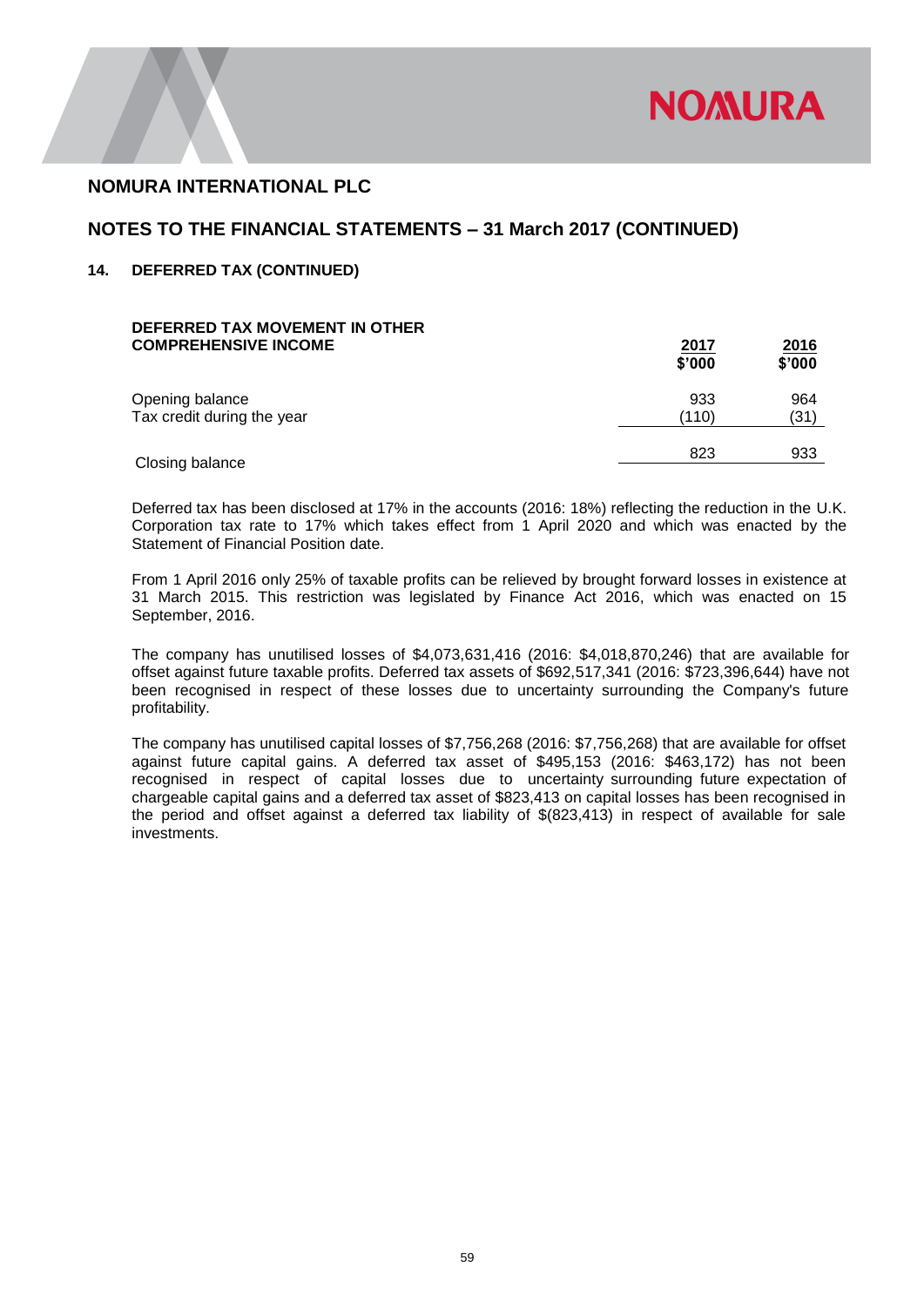

## **NOTES TO THE FINANCIAL STATEMENTS – 31 March 2017 (CONTINUED)**

### **15. CREDITORS: AMOUNTS FALLING DUE AFTER MORE THAN ONE YEAR**

|                                                  | <u>2017</u><br>\$'000  | <u>2016</u><br>\$'000  |
|--------------------------------------------------|------------------------|------------------------|
| Loans and other liabilities<br>Subordinated debt | 1,215,124<br>1,260,000 | 1,774,734<br>1,260,000 |
|                                                  | 2,475,124              | 3,034,734              |

Included within creditor balances above are \$2,425,405,000 (2016: \$2,797,069,000) of balances due to fellow Nomura Group undertakings.

#### **Subordinated debt agreements**

The amounts subject to Subordinated loan agreements are wholly repayable as shown below:

| Long Term                  | <b>Repayment date</b> | 2017<br>\$'000 | 2016<br>\$'000 |
|----------------------------|-----------------------|----------------|----------------|
| Nomura Europe Holdings plc | 23 Apr 2025           | 600,000        | 600,000        |
| Nomura Europe Holdings plc | 13 Apr 2025           | 460,000        | 460,000        |
| Nomura Europe Holdings plc | 17 May 2025           | 200,000        | 200,000        |
|                            |                       |                |                |
|                            |                       | 1,260,000      | 1,260,000      |

The legal nature of the subordinated loans differs from that usually associated with debt. In a winding up of the Company no amount will be paid in respect of the subordinated debt until all other creditors have been paid in full.

The interests rates on the subordinated loans are based on local inter bank borrowing rates and include a margin to reflect the subordination. Rates are generally fixed quarterly.

The rates of interest applicable to the loans with maturities greater than five years are as follows:

| Nomura Europe Holdings plc | 23 Apr 2025 | $LIBOR + 2.26%$ |
|----------------------------|-------------|-----------------|
| Nomura Europe Holdings plc | 13 Apr 2025 | $LIBOR + 2.26%$ |
| Nomura Europe Holdings plc | 17 May 2025 | $LIBOR + 2.26%$ |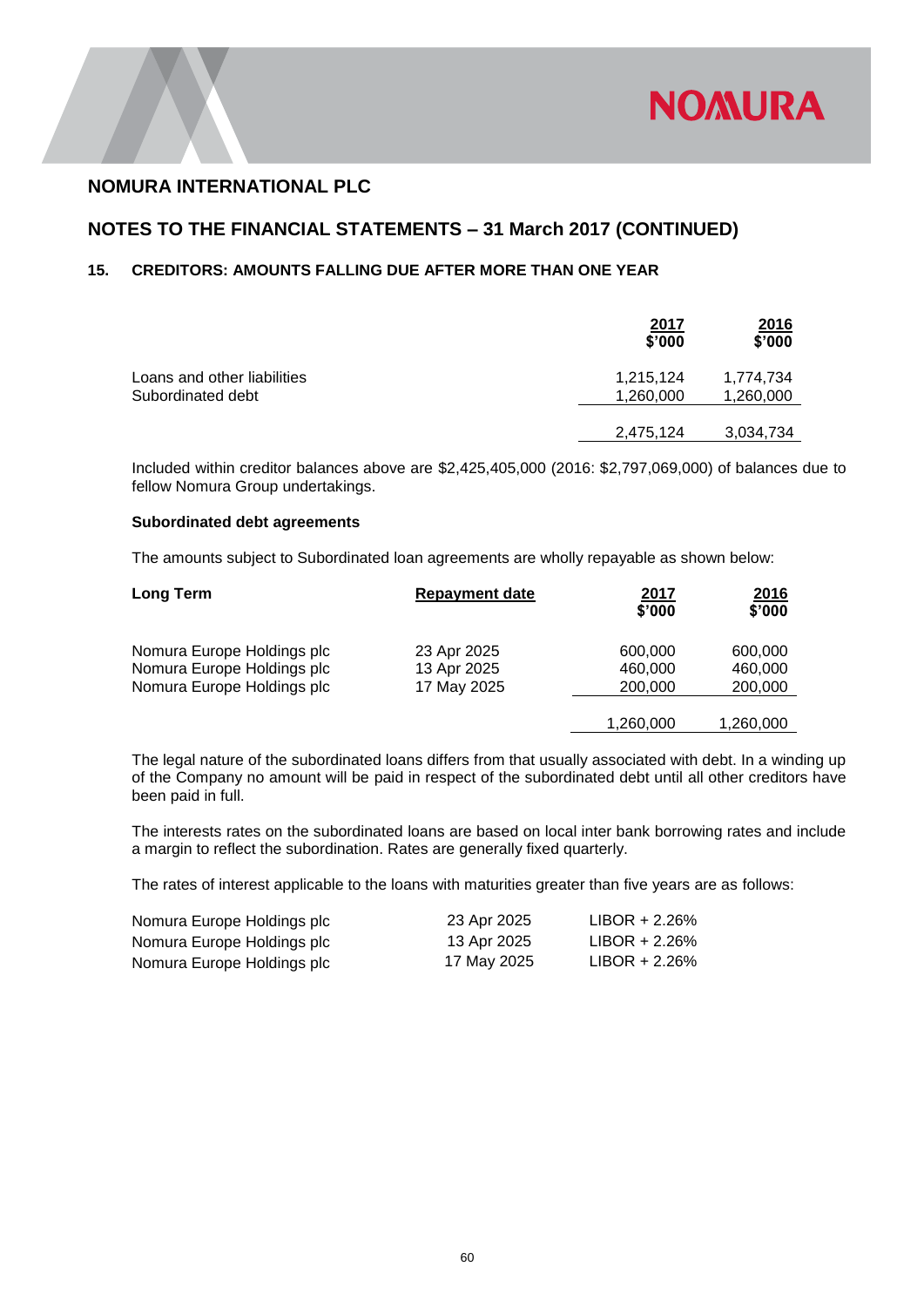

# **NOTES TO THE FINANCIAL STATEMENTS – 31 March 2017 (CONTINUED)**

## **16. SHARE CAPITAL**

| <b>Number</b><br>'000' | <b>Fully paid</b><br>consideration<br>\$'000 |
|------------------------|----------------------------------------------|
| 9,991,226              | 9,991,226                                    |
|                        | 9,991,226                                    |
|                        |                                              |

| 2016                                  | <b>Number</b><br>'000 | <b>Fully paid</b><br>consideration<br>\$'000 |
|---------------------------------------|-----------------------|----------------------------------------------|
| US Dollar Ordinary shares of \$1 each | 9,991,226             | 9,991,226                                    |
|                                       |                       | 9,991,226                                    |

## **17. RESERVES**

|                                                                                    | <b>Share</b><br>Premium<br>2017<br>\$'000 | Other<br>Reserve<br>2017<br>\$'000 | <b>Capital</b><br><b>Redemption</b><br><b>Reserve</b><br>2017<br>\$'000 | <b>Available</b><br>For Sale<br>Reserve<br>2017<br>\$'000 | Share-<br><b>based</b><br><u>payment</u><br><b>Reserve</b><br>2017<br>\$'000 | <b>Retained</b><br><b>Earnings</b><br>2017<br>\$'000 |
|------------------------------------------------------------------------------------|-------------------------------------------|------------------------------------|-------------------------------------------------------------------------|-----------------------------------------------------------|------------------------------------------------------------------------------|------------------------------------------------------|
| At 1 April 2016                                                                    | 27,479                                    | (17, 475)                          | 184,499                                                                 | 4,246                                                     | 1,004,216                                                                    | (6, 173, 308)                                        |
| Loss for the year<br>Foreign currency<br>translation reserve<br>charged during the |                                           |                                    |                                                                         |                                                           |                                                                              | (39, 400)                                            |
| year<br>Share-based<br>payment expense                                             |                                           | (2,653)                            |                                                                         |                                                           |                                                                              |                                                      |
| for the year<br>Gain on available-                                                 |                                           |                                    |                                                                         |                                                           | 43,176                                                                       |                                                      |
| for-sale investments<br>Current tax<br>recognised in other<br>comprehensive        |                                           |                                    |                                                                         | (334)                                                     |                                                                              |                                                      |
| income                                                                             |                                           |                                    |                                                                         | 110                                                       |                                                                              |                                                      |
| At 31 Mar 2017                                                                     | 27,479                                    | (20, 128)                          | 184,499                                                                 | 4,022                                                     | 1,047,392                                                                    | (6, 212, 708)                                        |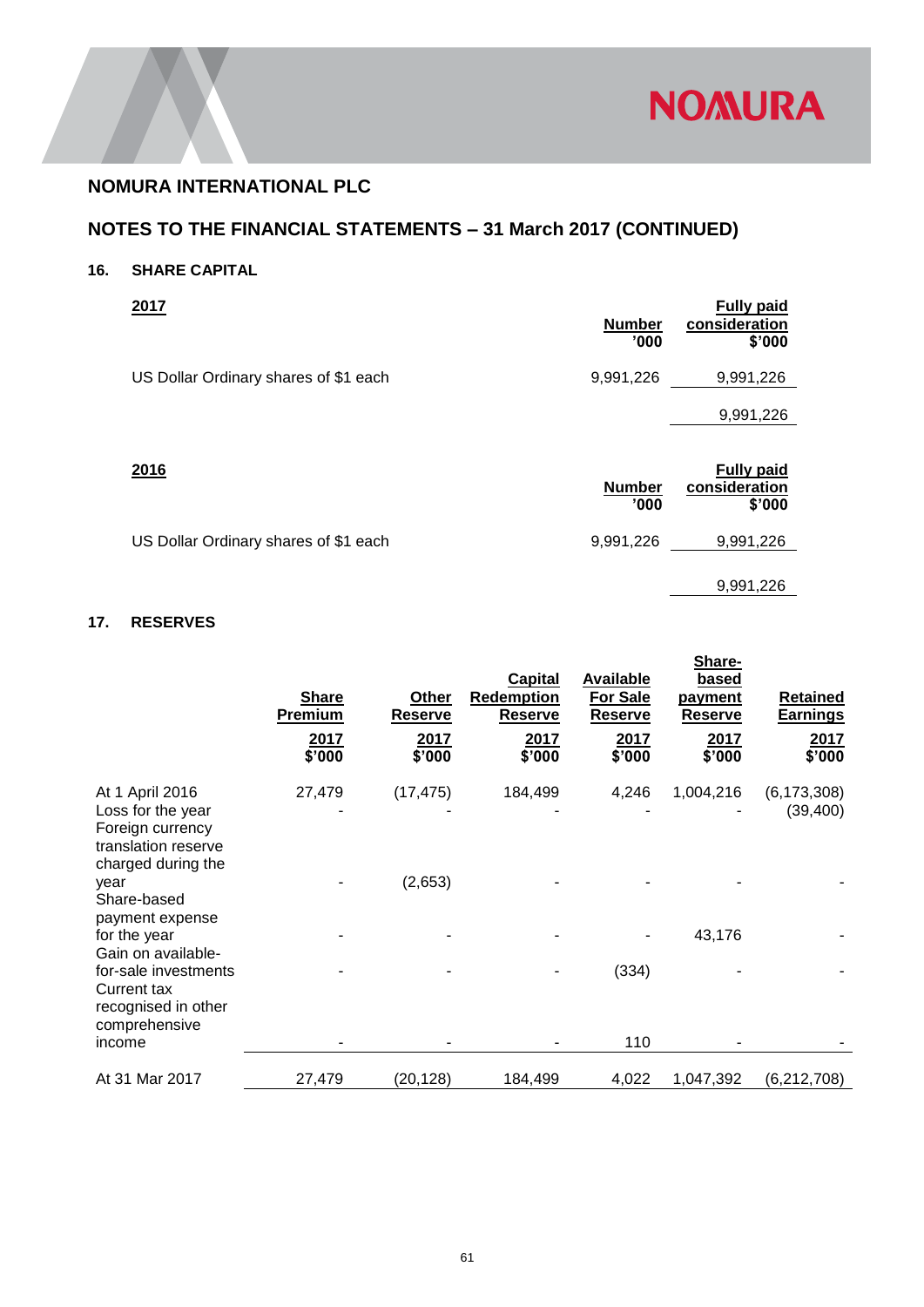

# **NOTES TO THE FINANCIAL STATEMENTS – 31 March 2017 (CONTINUED)**

# **17. RESERVES (CONTINUED)**

|                                                                                    | <b>Share</b><br>Premium<br>2016<br>\$'000 | Other<br><b>Reserve</b><br>2016<br>\$'000 | Capital<br>Redemption<br><b>Reserve</b><br>2016<br>\$'000 | <b>Available</b><br><b>For Sale</b><br><b>Reserve</b><br>2016<br>\$'000 | Share-<br>based<br><u>payment</u><br><b>Reserve</b><br>2016<br>\$'000 | <b>Retained</b><br><u>Earnings</u><br>2016<br>\$'000 |
|------------------------------------------------------------------------------------|-------------------------------------------|-------------------------------------------|-----------------------------------------------------------|-------------------------------------------------------------------------|-----------------------------------------------------------------------|------------------------------------------------------|
| At 1 April 2016<br>Loss for the year                                               | 27,479                                    | (12, 563)                                 | 184,499                                                   | 3,857                                                                   | 866,874                                                               | (5,454,968)<br>(718, 340)                            |
| Foreign currency<br>translation reserve<br>charged during the                      |                                           |                                           |                                                           |                                                                         |                                                                       |                                                      |
| year<br>Share-based<br>payment expense                                             |                                           | (4, 912)                                  |                                                           |                                                                         |                                                                       |                                                      |
| for the year<br>Gain on available-                                                 |                                           |                                           |                                                           |                                                                         | 137,342                                                               |                                                      |
| for-sale investments<br><b>Current tax</b><br>recognised in other<br>comprehensive |                                           |                                           |                                                           | 358                                                                     |                                                                       |                                                      |
| income                                                                             |                                           |                                           |                                                           | 31                                                                      |                                                                       |                                                      |
| At 31 Mar 2017                                                                     | 27,479                                    | (17, 475)                                 | 184,499                                                   | 4,246                                                                   | 1,004,216                                                             | (6, 173, 308)                                        |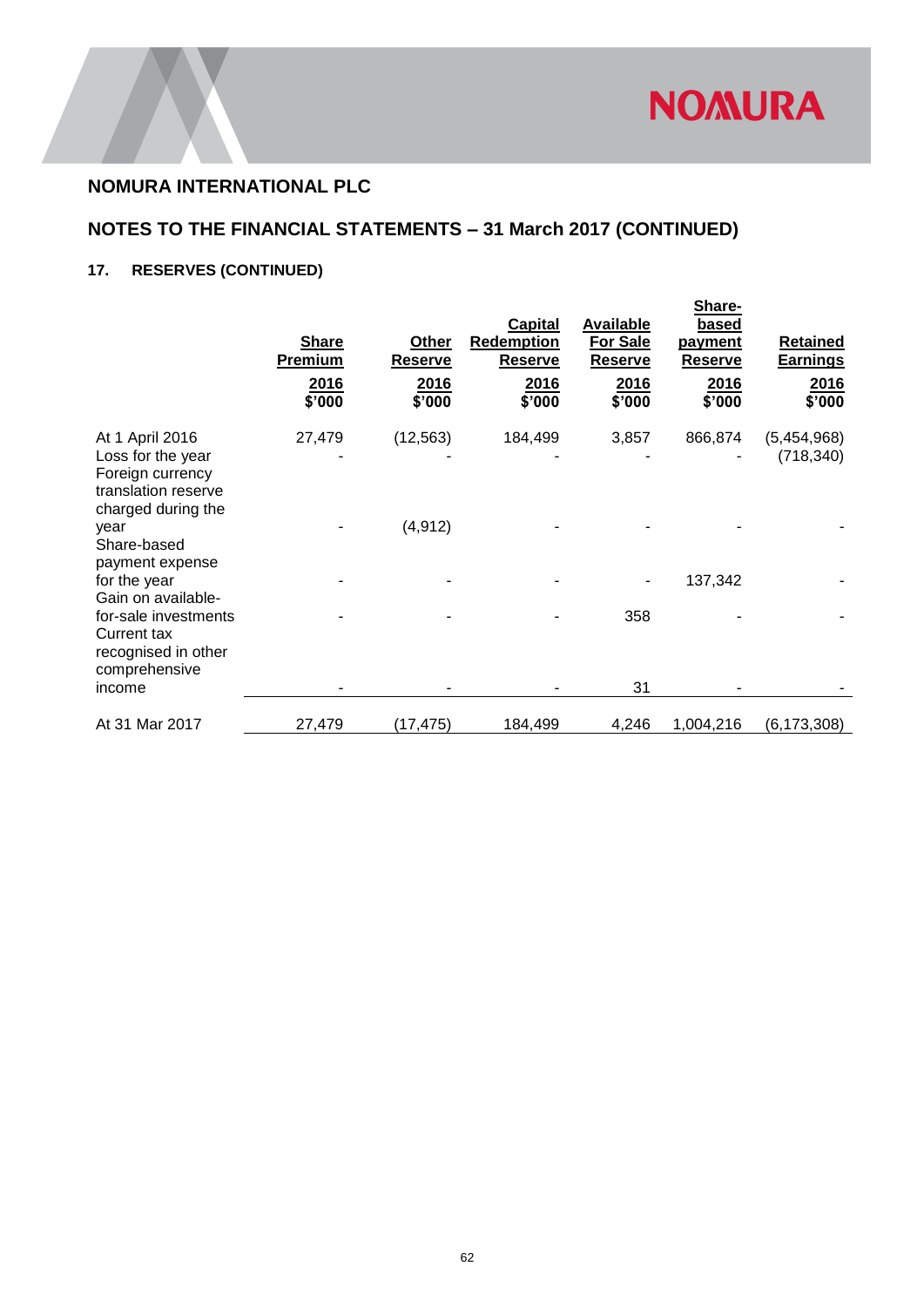

## **NOTES TO THE FINANCIAL STATEMENTS – 31 March 2017 (CONTINUED)**

### **18. FINANCIAL RISK MANAGEMENT**

The Company's activities involve both the assumption and transfer of certain risks which the Company must manage.

The Company defines risks as (i) the potential erosion of the Company's capital base due to unexpected losses arising from risks which its business operations are exposed, such as market risk, credit risk, operational risk and model risk, (ii) liquidity risk, the potential lack of access to funds or higher cost of funding than normal levels due to a deterioration in the Nomura Group's creditworthiness or deterioration in market conditions, and (iii) business risk, the potential failure of revenues to cover costs due to a deterioration in the earnings environment or a deterioration in the efficiency or effectiveness of its business operations.

The Capital Requirements Directive IV ("CRD IV"), including the Capital Requirements Regulation ("CRR"), requires the Company to publish both Pillar 3 and country by country reporting disclosures. This information has been made publically available on the below website:

[http://www.nomuraholdings.com/company/group/europe](http://www.nomuraholdings.com/company/group/europe/pdf/p3d.pdf)

#### **Risk management strategy**

The Company's risk strategy comprises a key component of the overall NHI risk strategy and is closely linked to that broader risk strategy. The Company's risk strategy has been established using a similar risk management framework as the one for the Nomura Group, and is articulated by the Board of NEHS Group through three key elements:

- Risk taking is a component of the business strategy approved by the Board of NEHS;
- Risk governance is established through the Board-approved committee structure, risk management policies and devolved individual accountabilities for risk management;
- The risk appetite statement is established to articulate the maximum level and types of risk that the NEHS Group is willing to assume in pursuit of its strategic objectives and business plan.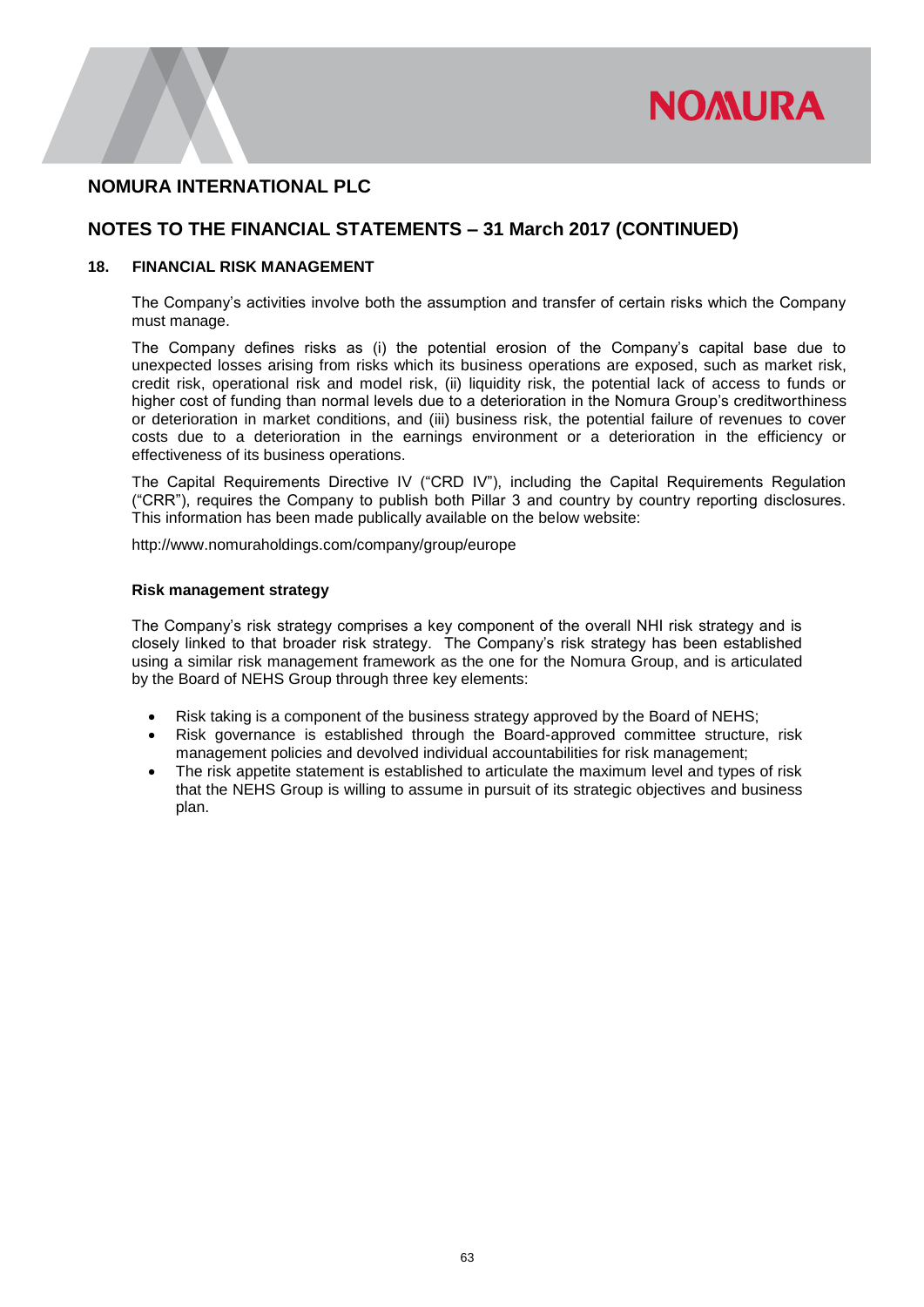

## **NOTES TO THE FINANCIAL STATEMENTS – 31 March 2017 (CONTINUED)**

### **18. FINANCIAL RISK MANAGEMENT (CONTINUED)**

#### **Risk management structure**

- The Board of Directors of the Company is ultimately responsible for identifying and controlling these risks through its overall risk management approach and approval of risk strategies and principles. These risks are managed through sub-committees of the Board of NEHS Group, including the Company:
- The Prudential Risk Committee ("PRC") has oversight of, and provides advice to, the Board on the Group's risk profile, risk appetite, future risk strategy and maintenance of an appropriate risk control framework.
- The Financial Conduct Committee is responsible for ensuring an effective internal control and risk management environment is maintained in respect of the financial conduct risks impacting the NEHS Group, including the Company, and for ensuring corporate objectives for the NEHS Group are achieved and are consistent with the Nomura Group.
- The Risk Management Committee is established and chaired by the EMEA Chief Risk Officer ("CRO") and is primarily responsible for monitoring and controlling market risk, credit risk and operational risk for the NEHS Group, including the Company.
- The Risk Management Division is responsible for establishing and operating risk management processes, establishing and enforcing risk management policies and regulations, verifying the effectiveness of risk management methods, as well as reporting to regulatory bodies where required, and handling regulatory applications concerning risk management methods and other items as necessary.

The Risk Management Division comprises the following functions to manage the various types of risk that the Company is exposed to:

- Market Risk Management ("MRM"), which provides independent oversight, assessment and monitoring of market risks taken by the Company and includes the Stress Testing Group, which develops and performs various sensitivity and scenario analyses;
- Credit Risk Management ("CRM"), which provides independent oversight, assessment and monitoring of credit risks taken by the Company
- Operational Risk Management ("ORM"), which is responsible for defining and coordinating the Company's operational risk strategy and framework and provides challenge to the  $1<sup>st</sup>$ Line of Defence, and EMEA New Business Group ("NBG"), which is responsible for the approval process of new products and transactions to ensure that risks associated with these new products and transactions are identified and managed appropriately;
- Business Resilience ("BR"), which is responsible for assessing the Company's business resilience and facilitating the implementation of business continuity strategies and approach across the Nomura offices in EMEA, enabling it to rapidly adapt and respond to situations such as events causing a loss of office access or a loss of data centre, a major system issue, a cyber-attack, a pandemic crisis, a geo or socio political disorder and business disruption, dependency outages in other regions or critical third parties supporting the Company. This includes facilitating the Company's approach to Operational Continuity in Resolution.
- Risk Methodology Group ("RMG"), which is responsible for designing and building risk models that calculate potential losses incurred from a specific risk type and are used for regulatory or economic capital calculations, limit monitoring, trade approval, etc.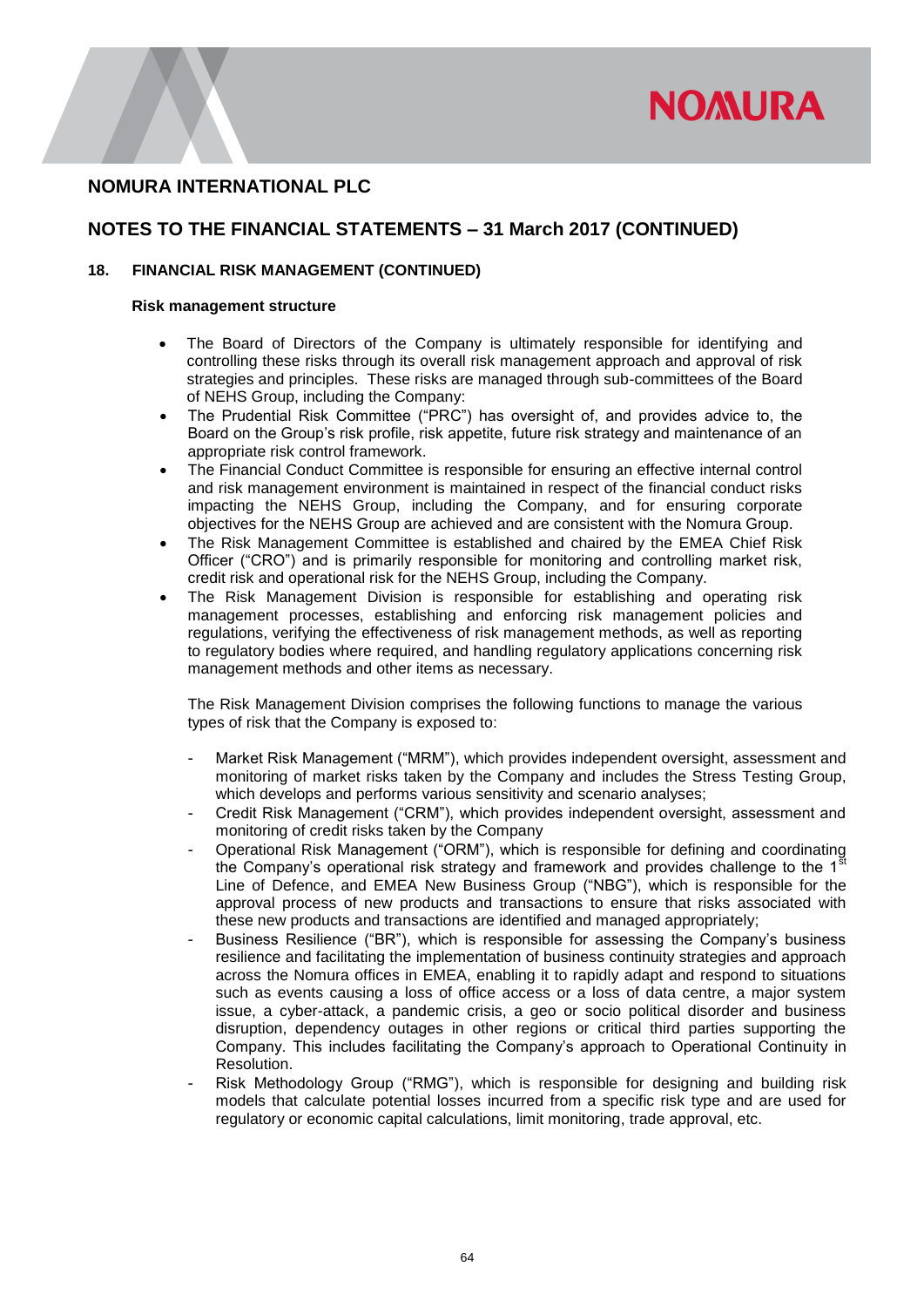

## **NOTES TO THE FINANCIAL STATEMENTS – 31 March 2017 (CONTINUED)**

### **18. FINANCIAL RISK MANAGEMENT (CONTINUED)**

#### **Risk management structure (Continued)**

Model Validation Group ("MVG"), which is responsible for validating the integrity and comprehensiveness of valuation and risk models to ensure that they are fit-for-purpose, independently from those who design and build the models; is, independently from those who design and build them.

The EMEA Heads of MRM, CRM, ORM/NBG and BR report to the EMEA CRO.

The EMEA CRO is also member of the Global Risk Analytics Committee ("GRAC") and Model Risk Analytics Committee ("MRAC"). Upon delegation from the Global Risk Management Committee, the GRAC and the MRAC deliberate on or determine matters concerning the development, management and strategy of risk models and valuation models, respectively. The committees' primary responsibility is to govern and provide oversight of model management, including the approval of new models and significant model changes.

- Various committees are responsible for the review and approval of risks arising in relation to transactions originated and booked within EMEA. Additionally there are committees dedicated to overseeing cross-border risk in relation to non-Europe Middle East and Africa ("non-EMEA") business booked into certain European entities, including the subsidiaries of the Group.
- Other departments or functions within the Company are responsible for contributing to the overall risk management of the Company as further described below:

#### *Finance Division*

The Finance Division monitors compliance with internally and externally set regulatory limits and guidelines. The annual process for budgeting entity level capital needs is part of the Internal Capital Adequacy Process ("ICAAP") exercise which takes place in conjunction with the budget related processes. The setting of all current and budgeted capital requirements relating to U.K. regulated entities, including the Company, is coordinated and challenged by the Financial and Regulatory Control functions within EMEA Finance. The Financial and Regulatory Control functions are also responsible for monitoring compliance with capital usage limits to ensure capital adequacy targets are met.

#### *Treasury*

Treasury has responsibility for managing the Company's unsecured funding profile, Liquidity Portfolio and undertaking Liquidity Stress testing ensuring compliance with Board approved Liquidity Risk Appetite and Policies. The Treasury function reports to the Chief Financial Officer ("CFO") and is fully independent of the trading activities. The Treasury function is not authorised to take positions for its own account and it is not judged on the basis of profit.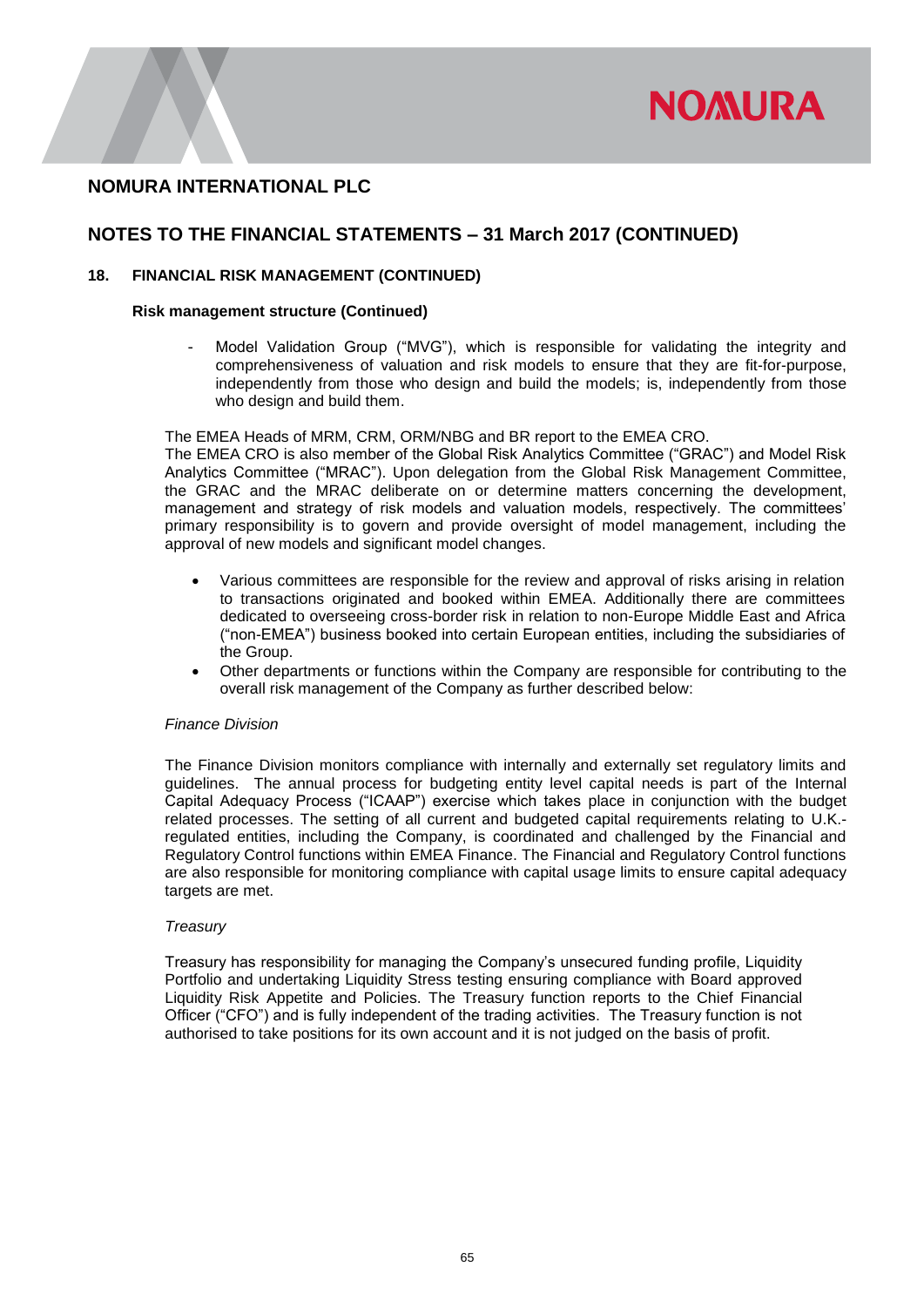

## **NOTES TO THE FINANCIAL STATEMENTS – 31 March 2017 (CONTINUED)**

### **18. FINANCIAL RISK MANAGEMENT (CONTINUED)**

#### **Risk management structure (Continued)**

#### *Internal Audit Division*

The Nomura Group Internal Audit Division is responsible for examining, evaluating and making recommendations on the appropriateness and the effectiveness of the internal control of all business and operational activities.

The EMEA Head of Internal Audit has an independent reporting line to the Chairman of the NEHS Audit Committee. The EMEA Head of Internal Audit also reports to the Global Head of Internal Audit and locally to the Chief Executive Officer of NEHS.

Internal Audit adopts a risk-based audit approach. A risk assessment is formally carried out annually using a globally agreed methodology and, where necessary, this is updated throughout the year as a result of continuous monitoring, on completion of audits and in response to internal or external events or incidents.

The outcome of the Internal Audit risk assessment is used as a basis for determining the annual Audit Plan. Any regulatory or other required or expected audits are added to the Plan as well as any Management Requests or Special Projects initiated by Internal Audit, such as pre-implementation reviews, new business reviews or one-off assignments in response to significant changes in the regulatory or business environment.

Audit execution is also risk-based. Key controls are identified and a variety of techniques are used to evaluate the adequacy of the design and the effectiveness of the controls, including such techniques as inquiry and observation, sampling and in some cases substantive testing.

Internal Audit reports its findings and the agreed action plans and responsible owners to the NEHS Audit Committee, Senior Management and Line Management as appropriate.

The status of outstanding issues is reviewed regularly and reported to Management periodically. Internal Audit also performs validation work for action plans which Management represents as having been completed.

### **Risk Appetite**

The risk appetite defines the type and quantum of risk that the Group is willing to assume in pursuit of its strategic objectives and business plan. This must be within its risk capacity which is determined by constraints including regulatory capital, liquidity, and business conditions. The risk appetite includes quantitative metrics and/or qualitative statements in relation to capital adequacy, liquidity risk, market and credit risk, cross-border risk, operational risk, model risk, and compliance risk.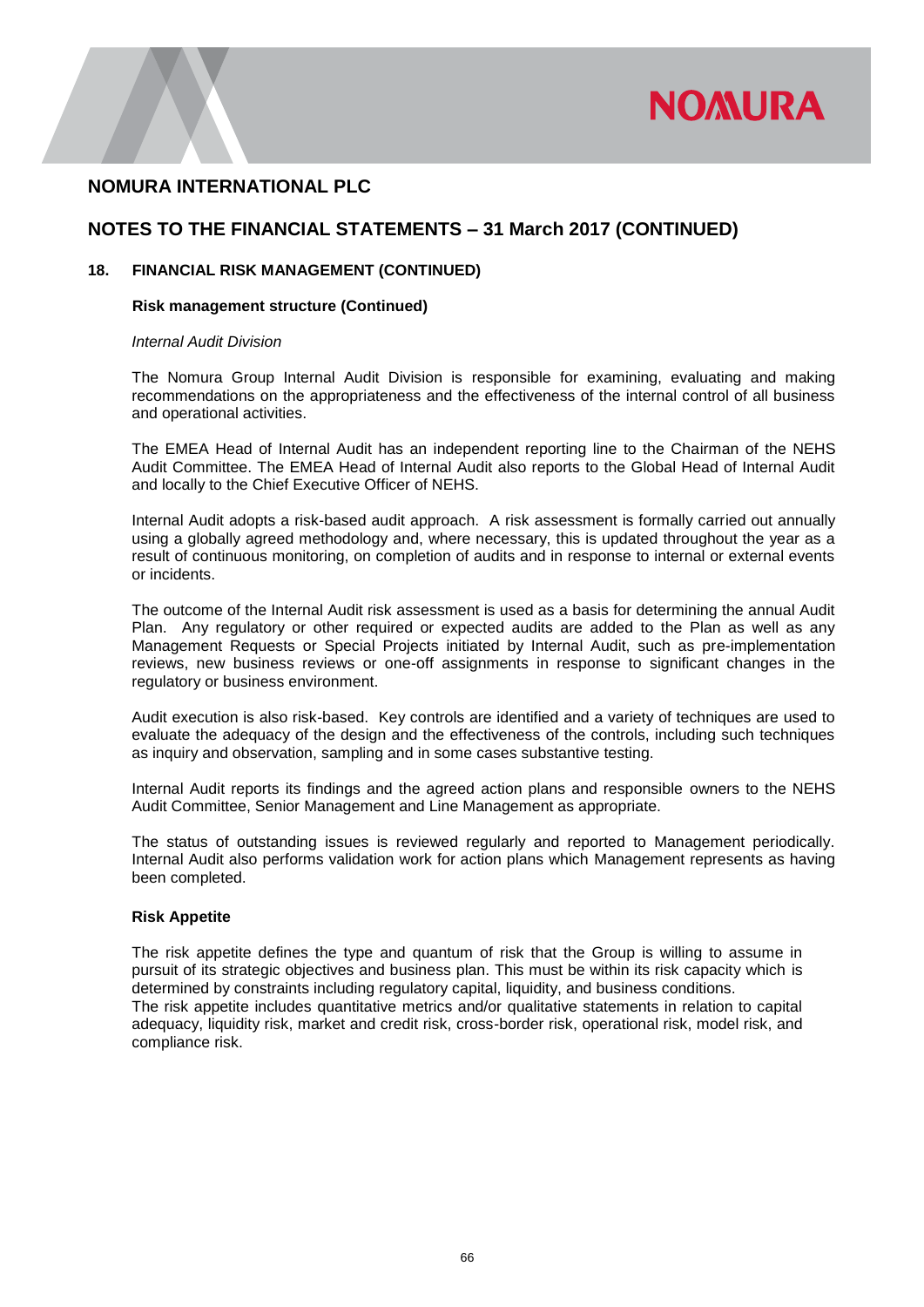

## **NOTES TO THE FINANCIAL STATEMENTS – 31 March 2017 (CONTINUED)**

### **18. FINANCIAL RISK MANAGEMENT (CONTINUED)**

### **Risk Appetite (Continued)**

#### *Quantitative Metrics*

Quantitative metrics of risk appetite are used to define, wherever possible, the maximum level of risk that the NEHS Group, including the Company, is willing to assume for each risk class. To ensure compliance with the quantitative metrics of risk appetite, risk limits are established as a control measure where required. Risk limits are cascaded down to business unit levels where appropriate.

The risk appetite and risk limits for the NEHS Group, including the Company are established at levels that are consistent with the cascaded Nomura Group risk appetite and risk limits. Lower level risk limits are used to manage the business at the more granular levels of the hierarchy in a manner that is consistent with the Company's risk appetite.

Some of the measures used for the quantitative risk appetite of the NEHS Group, including the Company, are calculated differently from those used in the Nomura Group's risk appetite in line with local regulations, and for some of the measures there are additional local regulatory requirements, so additional specific measures have been established at the NEHS Group level to ensure this compliance.

The quantitative metrics include, but are not limited to:

- Capital adequacy metrics, such as Tier 1 capital headroom above capital buffers, capital coverage ratio, stressed Tier 1 ratio and economic capital ratio
- Liquidity risk metrics, such as Maximum Cumulative Outflow under different scenarios, Liquidity Coverage Ratio
- Market and credit risk metrics, such as economic capital
- Operational risk metrics, such as the aggregated operational risk losses as a percentage of gross revenue on a 12-month rolling basis
- Model risk metrics, such as model reserves as a percentage of economic capital

#### *Qualitative Statements*

Qualitative statements of risk appetite complement quantitative metrics in articulating, for each risk class, the motivations for taking on or avoiding certain types of risks.

The qualitative statements include, but are not limited to, a description of the approach used to manage market risk and credit risk, concentration risk, illiquid assets, cross-border risk, operational risk, model risk and compliance risk.

The risk appetite statement for the NEHS Group, including the Company, is approved by the Board, and tracked and communicated to that forum on an ongoing basis. There is clear ownership and accountability for each category of risk and individual risk appetite measures across both quantitative and qualitative components. The risk appetite statements may be reviewed on an ad hoc basis, and must specifically be reviewed following any significant change in strategy.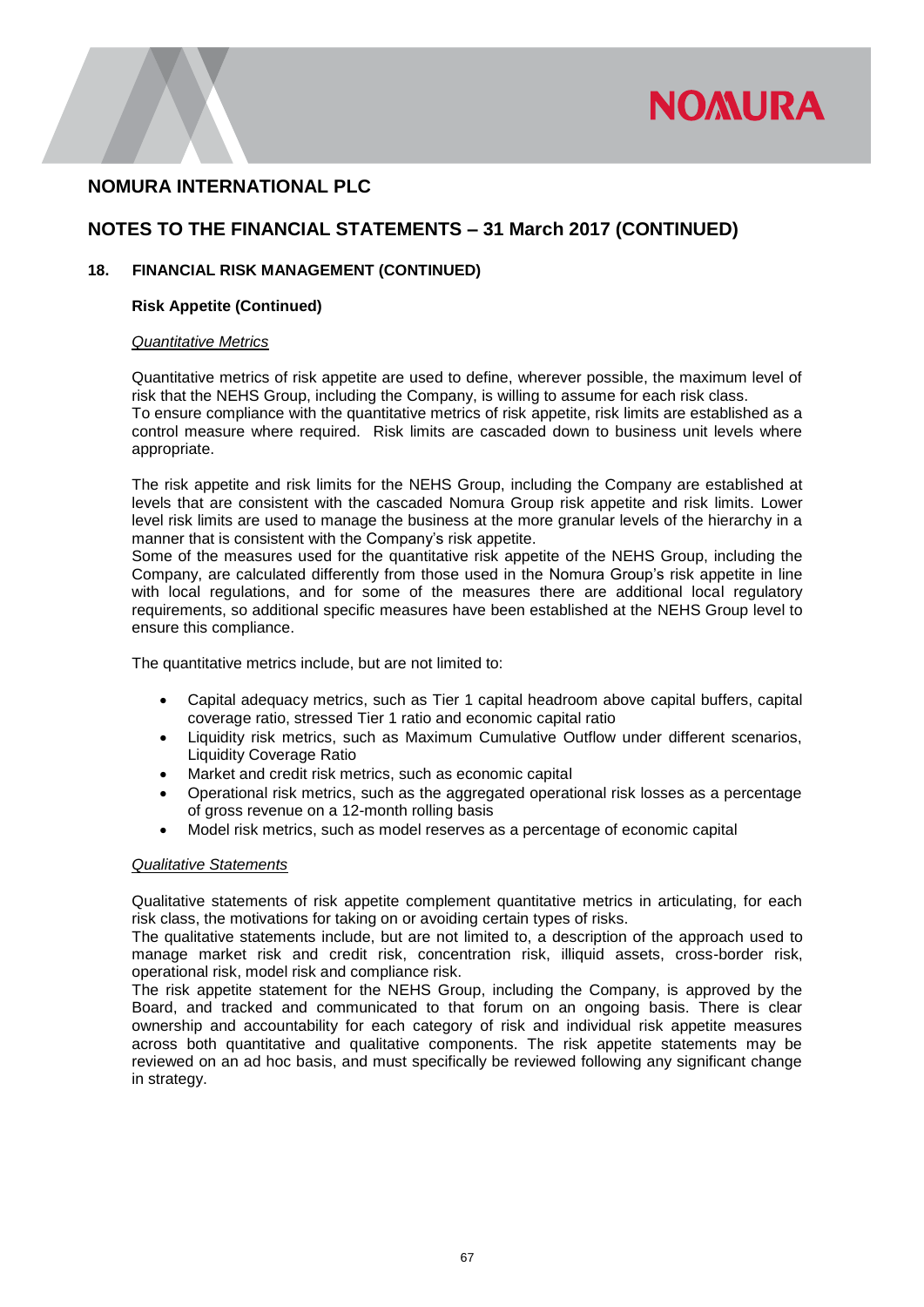

## **NOTES TO THE FINANCIAL STATEMENTS – 31 March 2017 (CONTINUED)**

### **18. FINANCIAL RISK MANAGEMENT (CONTINUED)**

#### **Risk Policy Framework**

Policies and procedures are essential tools of governance used by the Risk Management Division. They define principles, rules and standards, and the specific processes that must be adhered to in order to effectively manage risk at Nomura Group, including the Company. The Risk Management Division has established a risk policy framework to promote appropriate standards and consistency for risk policies and procedures and to articulate the principles and procedures conducive to effective risk management. All risk management policies and procedures are developed in line with this policy framework and a defined process is followed for any exceptions.

#### **Monitoring, Reporting and Data Integrity**

Development, consolidation, monitoring and reporting of risk management information ("risk MI") are fundamental to the appropriate management of risk. The aim of all risk MI is to provide a basis for sound decision-making, action and escalation as required. The Risk Management Division and the Finance Division are responsible for producing regular risk MI, which reflects the position of the NEHS Group, including the Company, relative to stated risk appetite. Risk MI includes information from across the risk classes defined in the risk management framework and reflects the use of the various risk tools used to identify and assess those risks. The Risk Management Division is responsible for implementing appropriate controls over data integrity for risk MI.

#### **Adequacy of the risk management arrangements**

The Directors are ultimately responsible for reviewing the adequacy of the risk management arrangements of the NEHS Group, including the Company, and consider that the arrangements in place are adequate.

#### **Market Risk**

Market risk is the risk of loss arising from fluctuations in values of financial assets and liabilities (including off- balance sheet items) due to fluctuations in market risk factors (interest rates, foreign exchange rates, prices of securities and others). The Company classifies exposures into either trading or non-trading portfolios. Trading portfolios are exposed to market risk and managed and monitored on a daily basis on a Value-at-Risk ("VaR") methodology. Non-trading positions are managed and monitored using other sensitivity analysis. The Company uses the Nomura Group's MRM framework for the management of market risk, with some specific criteria applied to the Company where relevant.

#### **Use of the Internal Models for Market Risk**

In July 2013, the Company was granted permission by the PRA to use the internal model method, such as Value at Risk ("VaR"), Stressed VaR ("SVaR"), Incremental Risk Charge ("IRC"), to calculate market risk regulatory capital requirements for a range of trading positions. VaR scope covers certain credit and interest rates positions (e.g. bonds, credit default swaps, loans in the trading book and others), certain equity positions (e.g. cash equities, equity forwards, equity swaps and others) and certain foreign exchange positions (e.g. FX spot, FX futures, FX forwards, FX swaps, cross-currency swaps and others).For trading positions that are not in scope under the internal model method, the standard rules are applied to calculate their market risk regulatory capital requirements.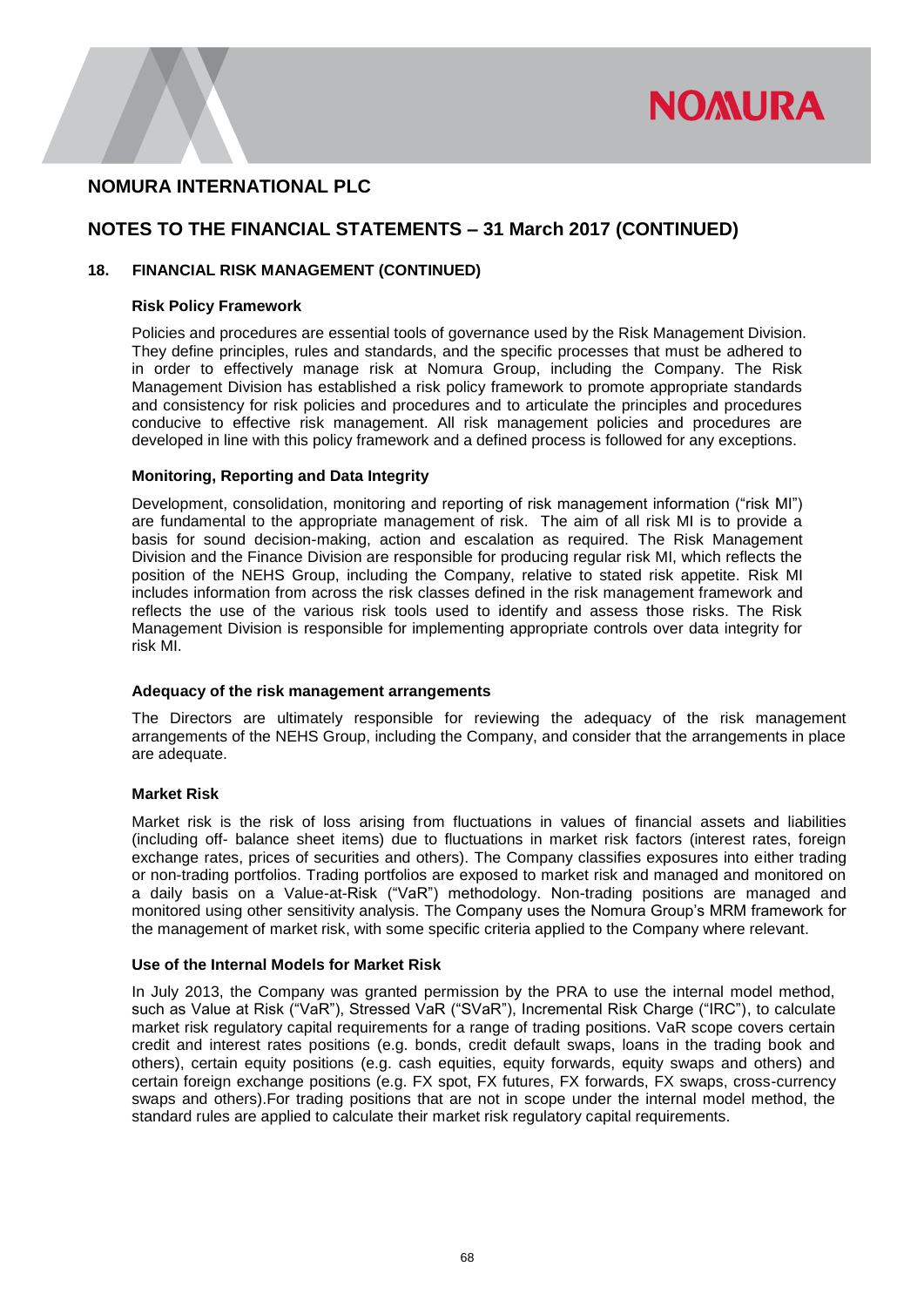

### **NOTES TO THE FINANCIAL STATEMENTS – 31 March 2017 (CONTINUED)**

#### **18. FINANCIAL RISK MANAGEMENT (CONTINUED)**

### *A. Market Risk – Trading (including financial assets and financial liabilities designated at fair value through profit and loss)*

Effective management of market risk requires the ability to analyse a complex and evolving portfolio in a constantly changing global market environment, identify problematic trends and ensure that appropriate action is taken in a timely manner. The Company uses a variety of statistical measurement tools to assess and monitor market risk on an ongoing basis including, but not limited to, Value at Risk ("VaR"), Stressed VaR ("SVaR") and Incremental Risk Charge ("IRC").

Within the Company, there is also a formal process for the allocation and management of economic capital (Nomura Capital Allocation Target or "NCAT"), which is facilitated through the capital allocation agenda discussed at the PRC. The PRC recommends any changes to the Board, who must opine and approve, if appropriate. Day-to-day responsibility for the NCAT calculation and the monitoring of risk limits, within the risk control framework, rests with MRM.

NCAT is used for performance evaluation and capital allocation, but not for capital adequacy. In order to ensure capital adequacy, financial soundness is assessed under stressed conditions, i.e. worst-case risk factor moves. Stress testing is undertaken, and results reviewed, monthly. For additional information about stress testing performed at the Nomura Group, refer to Form 20-F of the Nomura Holdings, Inc.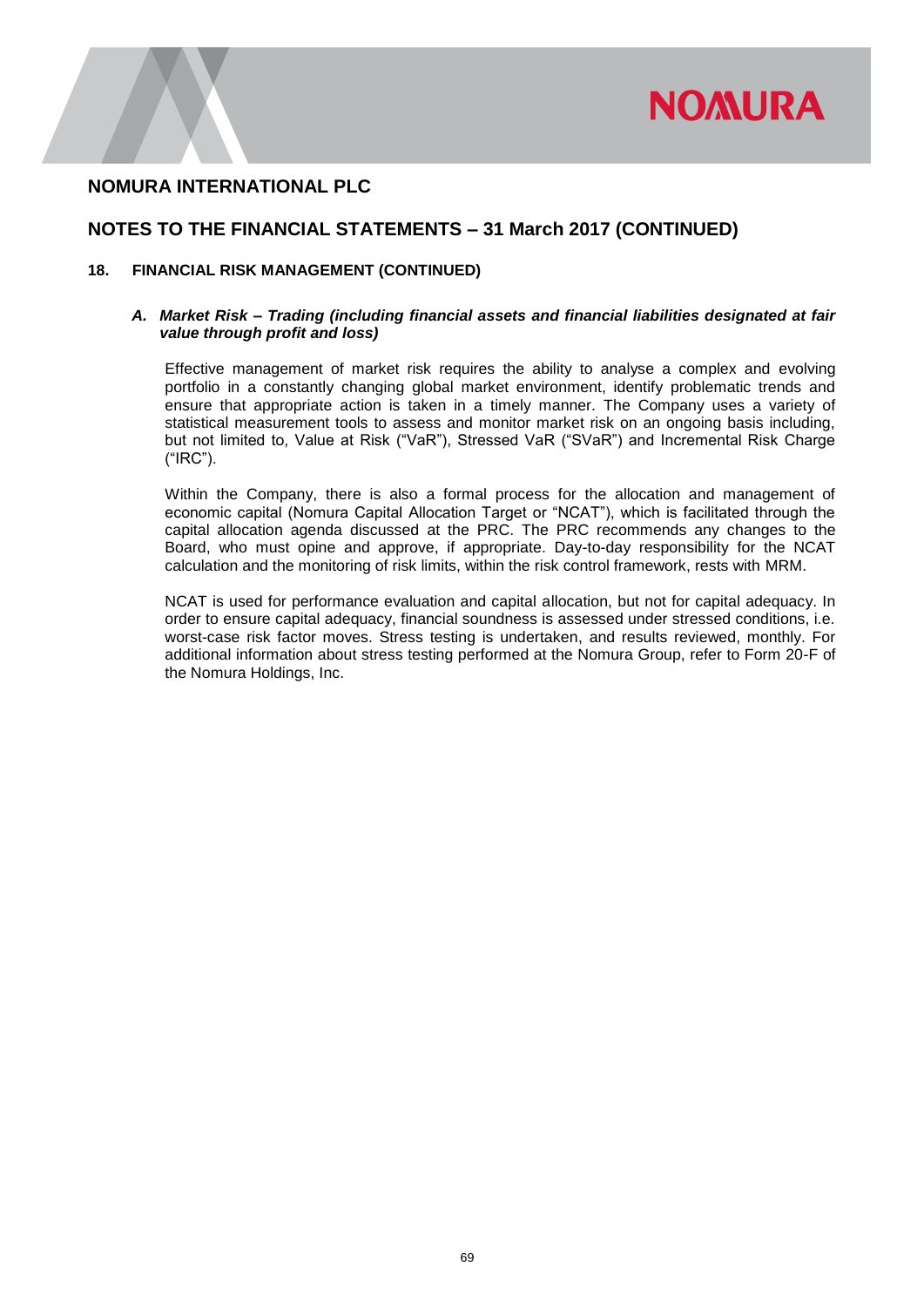

## **NOTES TO THE FINANCIAL STATEMENTS – 31 March 2017 (CONTINUED)**

### **18. FINANCIAL RISK MANAGEMENT (CONTINUED)**

### **Market Risk (continued)**

#### *A. Market Risk – Trading (continued)*

#### *Value at Risk*

VaR is a measure of the potential loss due to adverse movements in market factors, such as equity prices, interest rates, credit, foreign exchange rates, and commodities with associated volatilities and correlations.

#### *VaR Methodology Assumptions*

The Company uses a single VaR model which has been implemented globally in order to determine the total trading VaR. A historical simulation is implemented where historical market moves over a two-year window are applied to the Company's current exposure, in order to construct a P&L distribution. Potential losses can be estimated at required confidence levels or probabilities. A scenario weighting scheme is employed to ensure that the VaR model responds to changing market volatility.

For credit and interest rates products, a profit and loss distribution is generated using the full revaluation method. For equity and foreign exchange products, a profit and loss distribution is generated using spotvolatility grids. However, for some products that have linear returns, "greeks" (e.g. the "delta" or the ratio comparing the change in the price of a derivative to the corresponding change in the price of the underlying asset) are applied to the underlying price series in order to generate a profit and loss distribution.

The Company uses the same VaR model for both internal risk management purposes and for regulatory reporting. For internal risk management purposes, VaR is calculated across the Company at a 99% confidence level and using a 1-day time horizon. For regulatory capital, the Company uses the same confidence level but a 10-day time horizon calculated using actual 10-day historical market moves.

To complement VaR under Basel 2.5 regulations, Nomura also computes SVaR, which samples from a one-year window during a period of financial stress. The SVaR window is regularly calibrated and observations equally weighted.

The Company's VaR model uses exact time series for each individual risk factor. However, if good quality data are not available, a 'proxy logic' maps the exposure to an appropriate time series. The level of proxying taking place is carefully monitored through internal risk management processes and there is a continual effort to source new time series to use in the VaR calculation.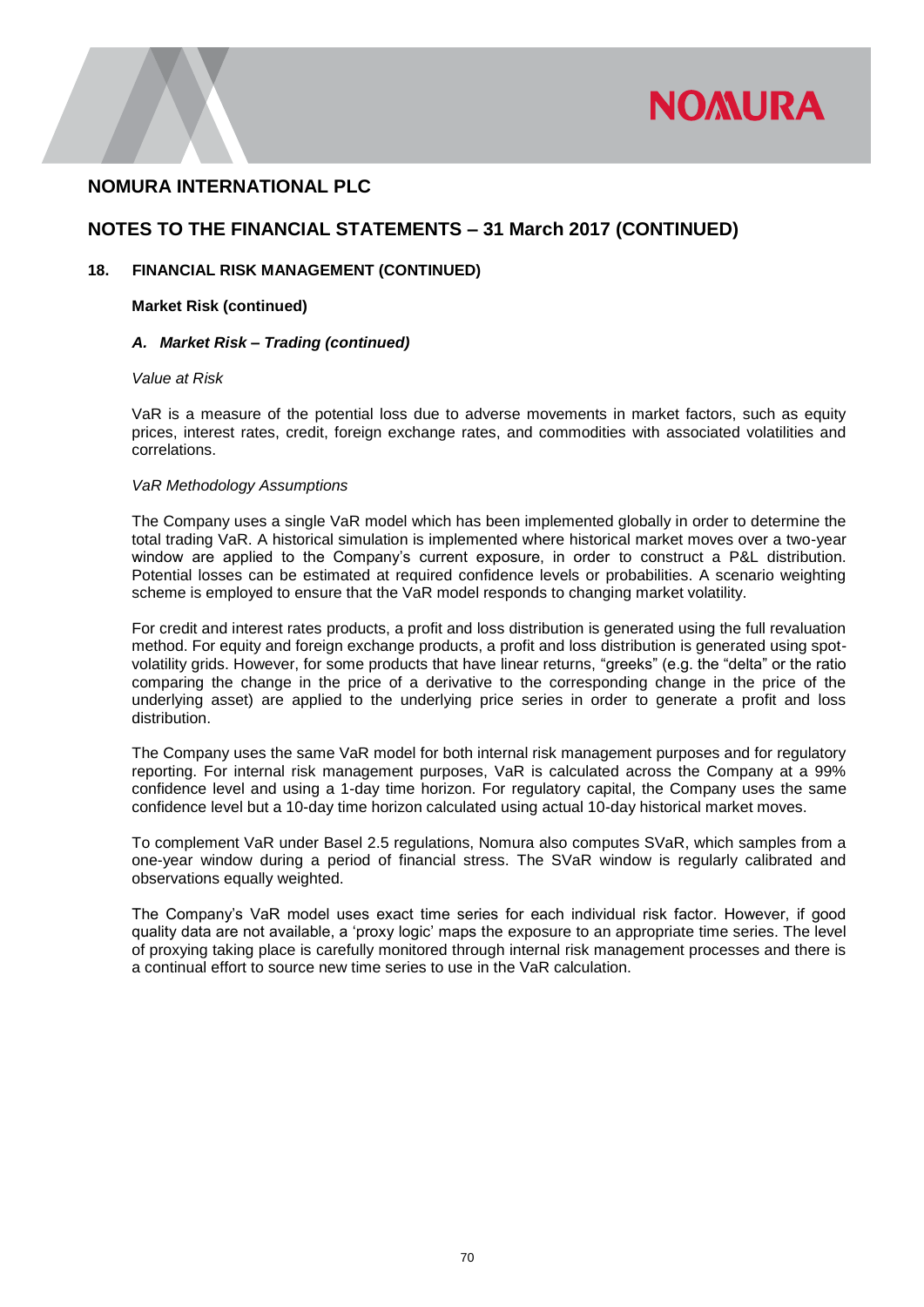

### **NOTES TO THE FINANCIAL STATEMENTS – 31 March 2017 (CONTINUED)**

#### **18. FINANCIAL RISK MANAGEMENT (CONTINUED)**

#### **Market Risk (continued)**

#### *A. Market Risk – Trading (continued)*

#### *VaR Backtesting*

The performance of the Company's VaR model is constantly monitored to ensure that it remains fit for purpose. The main approach for validating VaR is to compare 1-day trading losses with the corresponding VaR estimate. The Company's VaR model is backtested at different levels. Backtesting results are reviewed on a monthly basis by the Risk Management Division.

1-day trading losses exceeded the 99% VaR estimate on two occasions for the Company for the year ended 31 March 2017.

#### *Limitations and Advantages of VaR*

VaR aggregates risks from different asset classes in a transparent and intuitive way. However, there are limitations. VaR is a backward-looking measure: it implicitly assumes that distributions and correlations of recent factor moves are adequate to represent moves in the near future. VaR is appropriate for liquid markets and is not appropriate for risk factors that exhibit sudden jumps. Therefore it may understate the impact of severe events.

Given these limitations, Nomura uses VaR only as one component of a diverse risk management process.

The table below illustrates, by major risk category, the VaR used for internal risk management purpose during the financial years ended 31 March 2017 and 31 March 2016. It shows the highest, lowest and average VaR during the financial year.

|                         | Average<br><b>VaR</b> | Min VaR                  | <b>Max VaR</b> | Average<br><b>VaR</b> | <b>Min VaR</b> | <b>Max VaR</b> |
|-------------------------|-----------------------|--------------------------|----------------|-----------------------|----------------|----------------|
|                         | <u>2017</u><br>\$'000 | 2017<br>\$'000           | 2017<br>\$'000 | <u>2016</u><br>\$'000 | 2016<br>\$'000 | 2016<br>\$'000 |
| Equity VaR              | 1,688                 | 634                      | 3,223          | 3,596                 | 1.247          | 11,435         |
| Credit VaR              | 5,622                 | 2,798                    | 9,828          | 3,766                 | 2,372          | 11,395         |
| Interest Rates VaR      | 5,688                 | 3,106                    | 9,617          | 5,239                 | 2,676          | 10,703         |
| Inflation VaR           | 549                   | 357                      | 804            | 879                   | 363            | 1,954          |
| FX VaR                  | 3.432                 | 1.207                    | 9,398          | 4,002                 | 1.296          | 10,109         |
| Commodity VaR           | 114                   | 4                        | 835            | 56                    |                | 184            |
| Diversification / other | (7,683)               | $\overline{\phantom{a}}$ | ٠              | (8,705)               | ٠              |                |
| Company's VaR           | 9.410                 | 6,053                    | 15,748         | 8,833                 | 5.466          | 16,946         |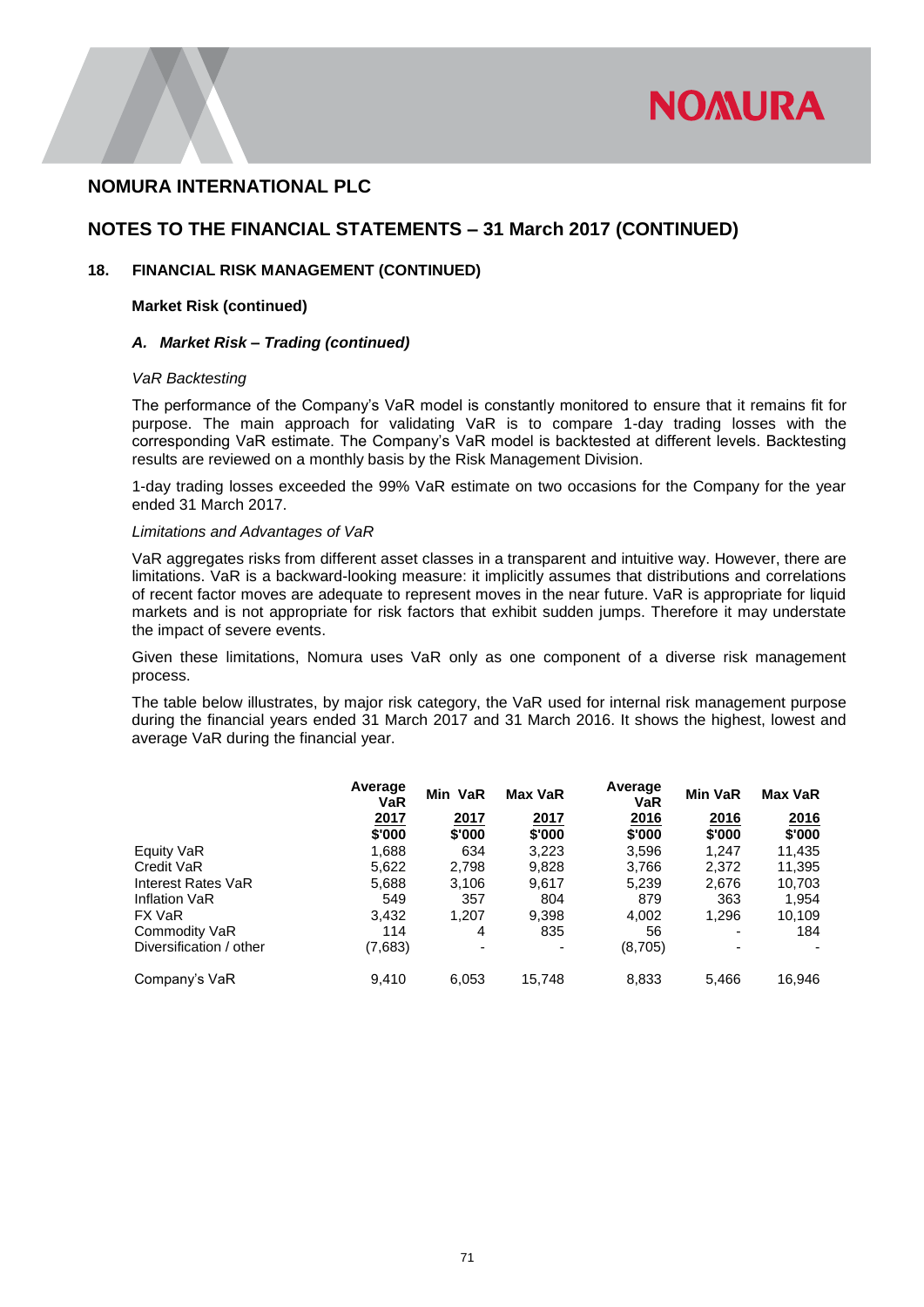

### **NOTES TO THE FINANCIAL STATEMENTS – 31 March 2017 (CONTINUED)**

### **18. FINANCIAL RISK MANAGEMENT (CONTINUED)**

#### **Market Risk (continued)**

#### *A. Market Risk – Trading (continued)*

The total average, minimum and maximum VaR values are shown over the full annual period. Total average VaR during the fiscal year ended 31 March 2017 was higher than previous year following an increase in the average credit VaR, partially offset by decrease in the average equity VaR.

In practice, the actual trading results will differ from the VaR calculation and, in particular, the calculation does not provide a meaningful indication of profits and losses in stressed market conditions.

### *B. Incremental Risk Charge ("IRC")*

IRC is a measure of the potential loss from credit migration and default events on debt securities over a one year time horizon and 99.9% confidence level. IRC is calculated by Monte Carlo simulation of correlated migration and default events. P&L from migration is computed by applying credit spread shocks based on initial and final credit rating, adjusted for basis risk by product, recovery and maturity. P&L from default is simulated including stochastic recovery, correlated with overall default rates. A key determinant of IRC on a position is the credit rating of the obligor, which is based on the Nomura Group's Internal Rating system also used for the Internal Ratings-Based approach. IRC scope covers all debt securities as approved by the PRA. All positions in the IRC model are assumed to have a one year liquidity horizon.

### *C. Stress testing of internal risk models*

Stress testing is used to complement any internal risk models in order to identify certain risks to portfolios, at various levels, which are adversely affected by certain shocks when such portfolios are non-linear and tail risks from potential higher moves than those captured by the VaR model; to overcome limitations of models and historical data when assessing and controlling risk; and to identify risk concentrations and potential correlations across instruments, risk types and businesses.

Stress tests are designed to be economically coherent, challenging, and comprehensive in terms of business and risk coverage. Stress tests specific to one risk class, also known as grids, are run and aggregated at levels where this specific risk is managed. Stress tests are applied to all trades notwithstanding the way they are treated in VaR in order to be able to get a consistent view of the risks. However, analysis could be done at any level of business, or aggregation when required. Stress tests are performed by defining and applying shocks to the data used as input into the VaR model such as shocks to credit spreads, to bond prices, to interest rates, to equity price, foreign exchange rates as well as shocks to the volatility and other factors impacting the data used as input into the VaR model.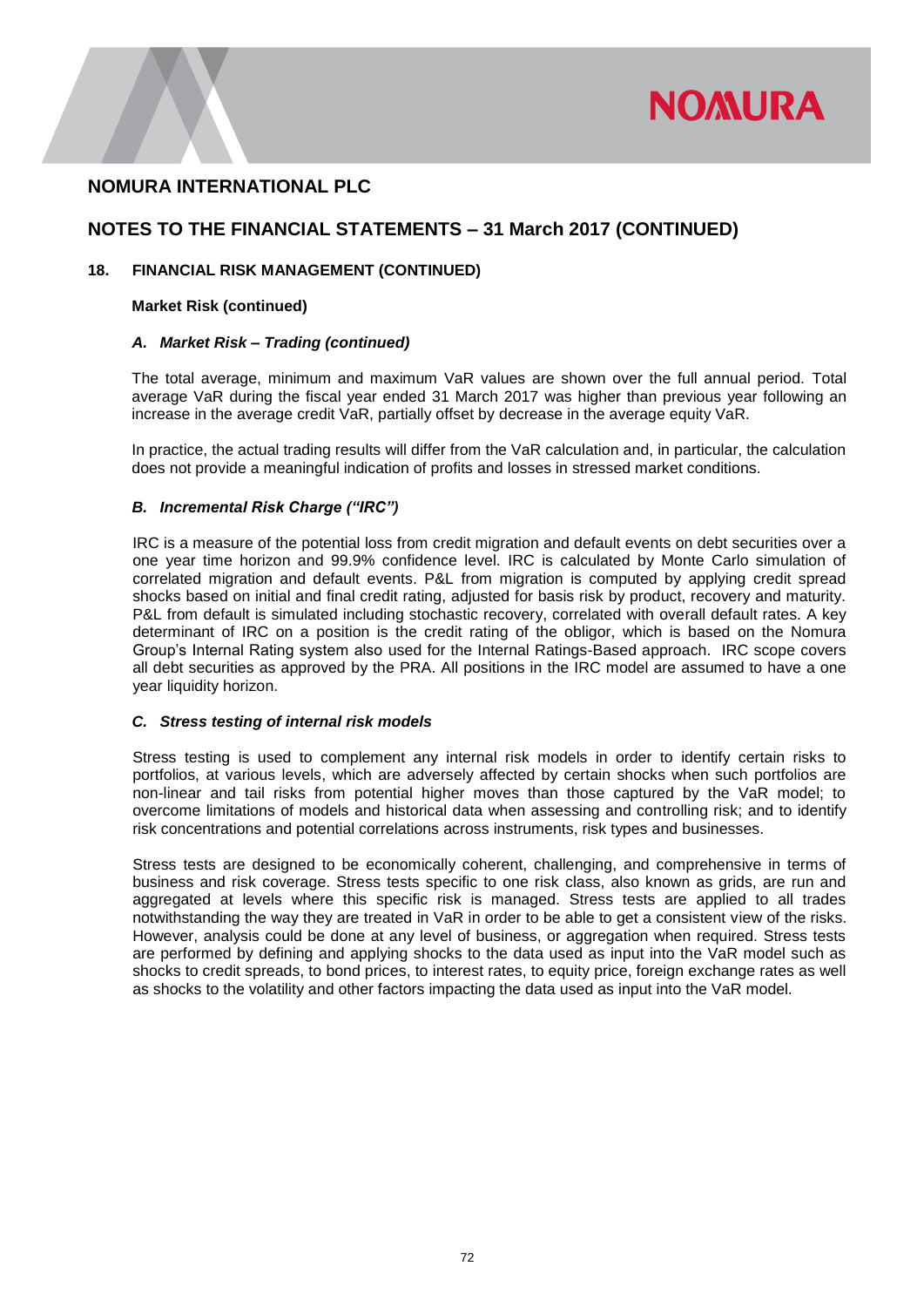

### **NOTES TO THE FINANCIAL STATEMENTS – 31 March 2017 (CONTINUED)**

### **18. FINANCIAL RISK MANAGEMENT (CONTINUED)**

### **Market Risk (continued)**

#### *D. Market Risk – Non-Trading*

#### *Interest rate risk*

Interest rate risk arises from the possibility that changes in interest rates will affect future cash flows or the fair values of financial instruments. The Board has established limits on the interest rate gaps for stipulated periods. Positions are monitored on a daily basis and hedging strategies are used to ensure positions are maintained within the established limits.

#### *Currency risk*

Currency risk is the risk that the value of a financial instrument will fluctuate due to changes in foreign exchange rates. During the course of the Treasury department's financing activities there is often a need to swap surplus flows in one currency into another currency; a process achieved using currency swap transactions. The Company is exposed to currency risk in respect of certain foreign currency denominated loans. This exposure is managed on a portfolio basis. The Board has set limits on positions by currency. Positions are monitored on a daily basis and hedging strategies are used to ensure positions are maintained within established limits. Hedge accounting is not applied.

In the cases of both interest rate and currency risk the Company does not believe, after taking account of the portfolio management and hedging strategies in place, that there is a material exposure to nontrading market risk. On this basis no sensitivity analysis is presented.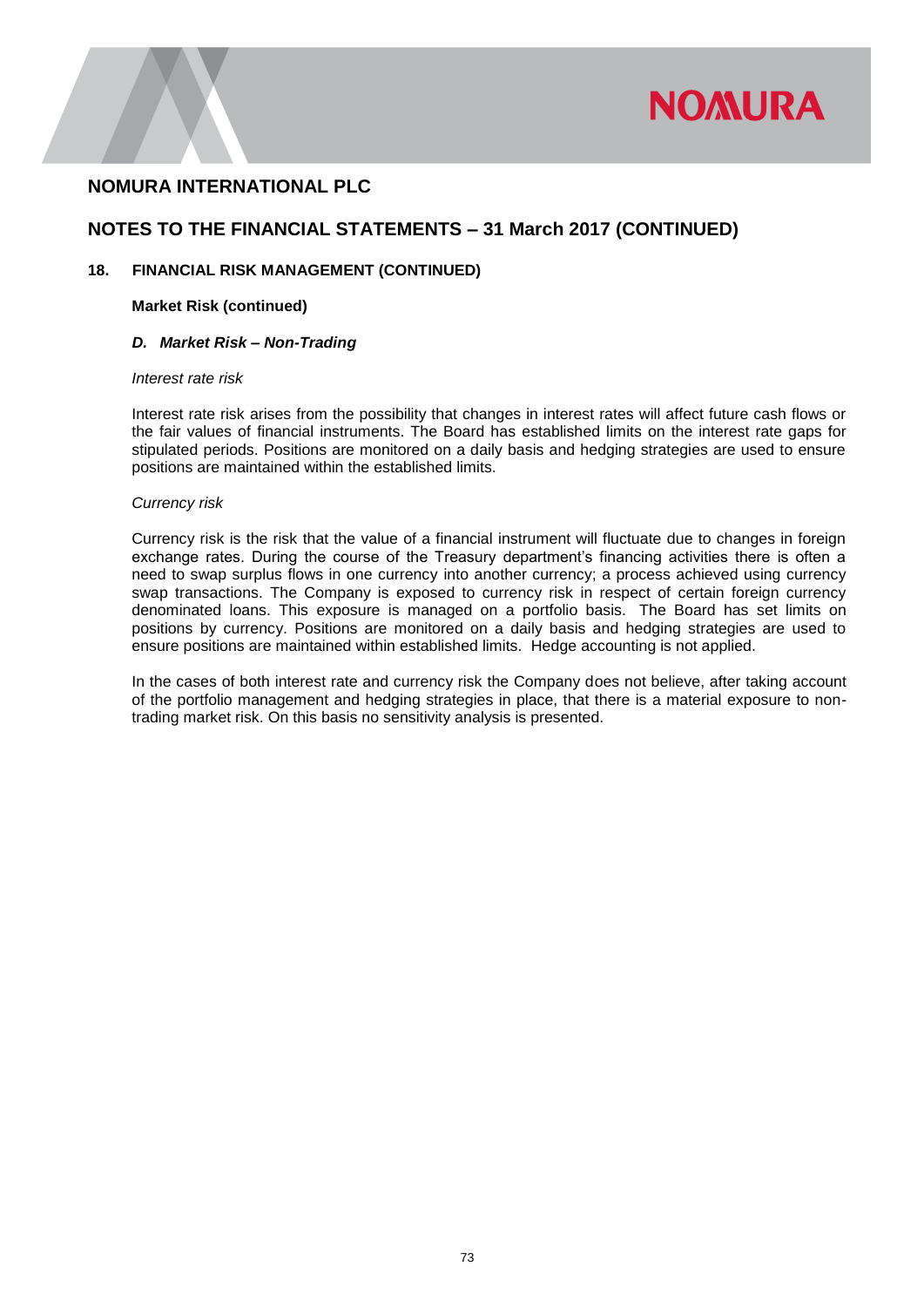

## **NOTES TO THE FINANCIAL STATEMENTS – 31 March 2017 (CONTINUED)**

### **18. FINANCIAL RISK MANAGEMENT (CONTINUED)**

#### **Credit Risk**

Credit risk is the risk of loss arising from an obligor's default, insolvency or administrative proceeding which results in the obligor's failure to meet its contractual obligations in accordance with agreed terms. This includes both on and off-balance sheet exposures. It is also the risk of loss arising through a Credit Valuation Adjustment ("CVA") associated with deterioration in the creditworthiness of a counterparty. The Company uses the Nomura Group's CRM framework for managing credit risk, with some specific criteria applied to the Company where relevant.

### *A. Credit Risk Management Process*

The process for managing credit risk at the Company includes:

- Evaluation of likelihood that a counterparty defaults on its payments and obligations;
- Assignment of internal credit ratings to all active counterparties;
- Approval of extensions of credit and establishment of credit limits;
- Measurement, monitoring and management of the firm's current and potential future credit exposures;
- Setting credit terms in legal documentation; and
- Use of appropriate credit risk mitigants including netting, collateral and hedging.

#### *B. Credit Risk Measures*

The Company's main type of counterparty credit risk exposures arise from derivatives transactions securities financing transactions and loans.

In December 2012, the Company was granted permission by the PRA to use the Internal Model Method ("IMM") in combination with the standardised approach in the calculation of counterparty credit risk requirements for certain derivatives and securities financing transactions. In the calculation of riskweighted exposure amounts under the standardised approach to credit risk, the ratings of Fitch, Moody's and Standard and Poor's are used for all applicable exposure classes.

For derivatives and securities financing transactions, the Company measures credit risk primarily by way of a Monte Carlo-based simulation model that determines a Potential Exposure profile at a specified confidence level. The exposure calculation model used for counterparty credit risk management is also used for the IMM-based exposure calculation for regulatory capital reporting purposes since the end of December 2012. Loans and lending commitments are measured and monitored on both a funded and unfunded basis.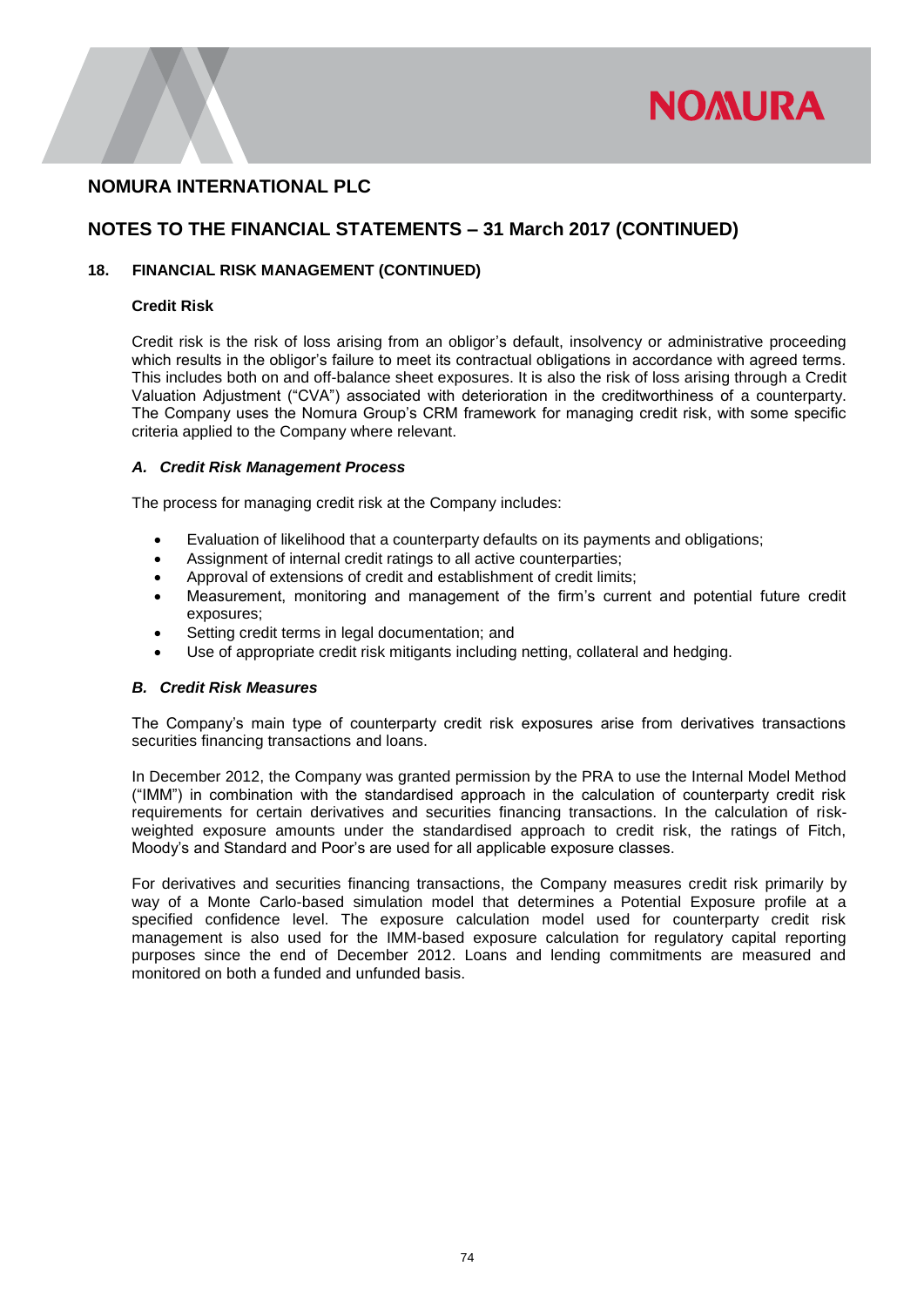

### **NOTES TO THE FINANCIAL STATEMENTS – 31 March 2017 (CONTINUED)**

### **18. FINANCIAL RISK MANAGEMENT (CONTINUED)**

### **Credit Risk (continued)**

### *C. Credit Limits*

Credit exposures against counterparties are managed by means of setting credit limits based upon credit analysis of individual counterparty. Credit risk is managed daily through the monitoring of credit exposure against approved credit limits and the ongoing monitoring of the creditworthiness of the Company's counterparties. Any change in circumstance that alters the Company's risk appetite for any particular counterparty, sector, industry or country is reflected in changes to the internal rating and credit limit as appropriate.

Internal ratings form an integral part in the assignment of credit limits to counterparties. The Company's credit limit framework is designed to ensure that the Company takes appropriate credit risk in a manner that is consistent with its risk appetite. Global Credit policies define the delegated authority matrices that establish the maximum aggregated limit amounts and tenors that may be set for any single counterparty group based on their internal rating.

NCAT, the measure of economic capital used by the Nomura Group and its affiliates, including the Company, is used as a constraint on the total level of risk which can be taken by the Company. NCAT has various uses within the Company: for example, for counterparty credit exposure management, the Company used the Credit NCAT model to derive single name limits by rating.

A bespoke limit framework has been developed to monitor exposures against central counterparty cleaning houses, which include limits to funded exposures related to default fund and initial margin, and limits to unfunded exposures related to loss sharing amount (also known as stress loss) and potential variation margin callback.

### *D. Wrong Way Risk*

Wrong Way Risk ("WWR") occurs when exposure to a counterparty is highly correlated with the deterioration of creditworthiness of that counterparty. The Nomura Group, including the Company, has established policies that govern the management of any WWR exposures. Stress testing is used to support the assessment of any WWR embedded within existing portfolios and adjustments are made to credit exposures and regulatory capital, as appropriate.

WWR analysis is performed by the Risk Management Division and presented monthly to the PRC. The analysis is provided to assist the business and senior management in determining whether the level of wrong way risk is a concern and action should be taken to reduce it.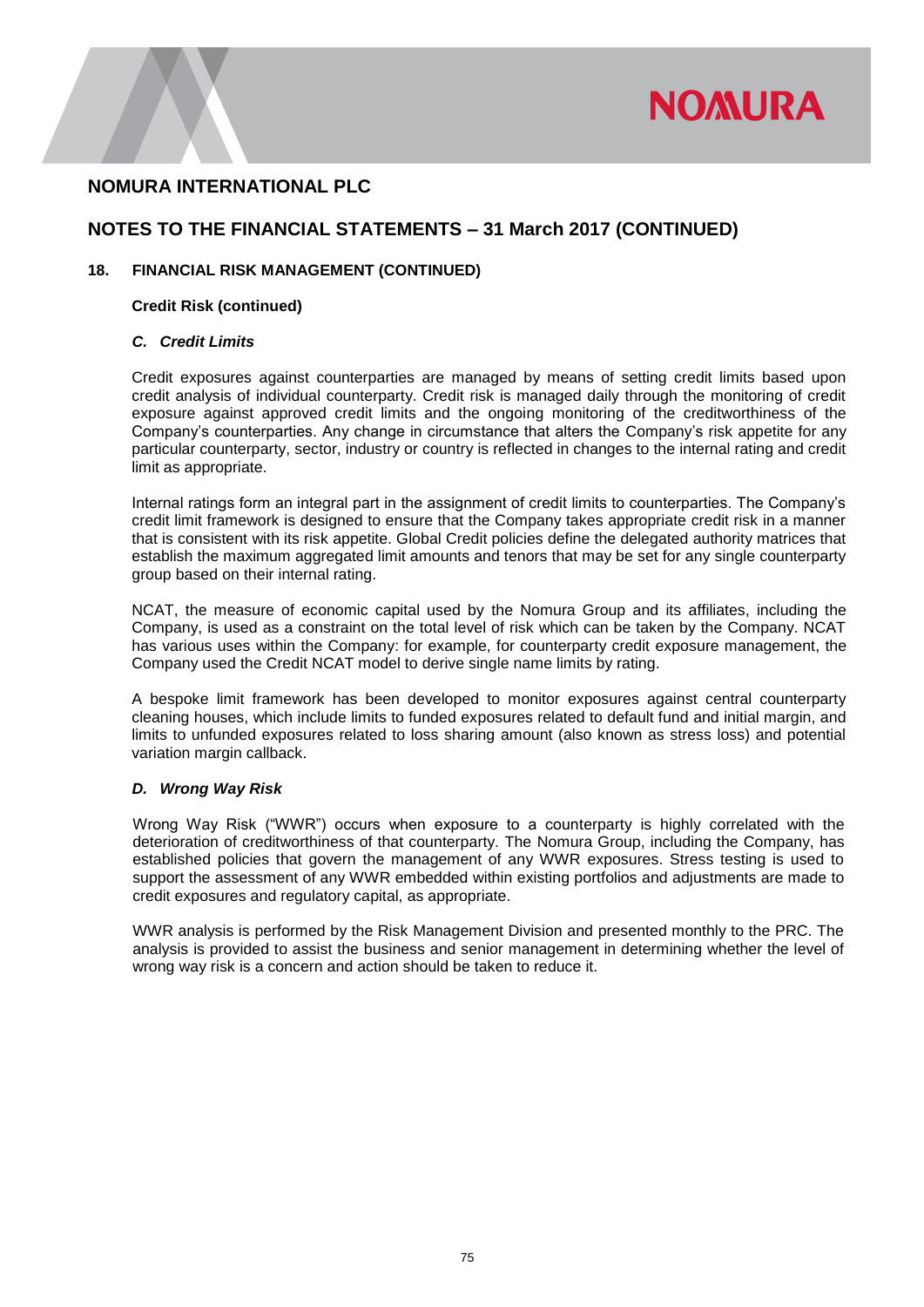

### **NOTES TO THE FINANCIAL STATEMENTS – 31 March 2017 (CONTINUED)**

### **18. FINANCIAL RISK MANAGEMENT (CONTINUED)**

### **Credit Risk (continued)**

#### *E. Risk Mitigation*

The Company utilises financial instruments, agreements and practices to assist in the management of credit risk. The Company enters into legal agreements, such as the International Swap and Derivatives Association, Inc ("ISDA") agreements or equivalent (referred to as "Master Netting Agreements"), with many of its counterparties. Master Netting Agreements allow netting of receivables and payables and reduce losses potentially incurred as a result of a counterparty default. Further reduction in credit risk is achieved through entering into collateral agreements that allow the Company to obtain collateral from counterparties either upfront or contingent on exposure levels, changes in credit rating or other factors.

Given the potential for loss resulting from unsecured exposures, as a general rule, all extensions of credit by the Company should be collateralized. However, in certain cases where there is sufficient risk appetite, unsecured exposure may be approved by the relevant credit risk managers. In addition, there are certain jurisdictions with specific rules relating to approvals and management of collateral. To ensure compliance, any local regulatory rules or statutes that are stricter must be followed.

Legal agreements should ensure that margin agreements and collateral accepted from clients provide the best possible protection for the Company. Any collateral types included for exposure reduction must meet the Basel standards. New collateral types, including non-standard collateral must be approved by the Global Collateral Steering Committee. Any non-standard collateral that gets approved must also be reviewed by all relevant departments to ensure that the operational capability is in place to properly control the new collateral type, and that concentration, reuse and liquidity implications are understood. The review must include any local or legal vehicle policies or procedures that contain rules relating to eligibility or acceptable collateral.

Concentrations of collateral by issuer, country and counterparty are monitored and reported to senior management. Haircuts are applied to collateral and set according to the market risk of the asset. Haircut levels are determined through quantitative and historical analysis, and are reviewed periodically.

The Company utilises financial instruments, to assist in the management of counterparty credit risk. The Company enters into credit hedges in the form of single name credit default swaps, credit contingent CDS and credit index swaps to mitigate losses arising from deterioration in counterparty creditworthiness. The Company actively monitors large exposures to collateralised counterparties and seeks to reduce exposures through trade compression and hedging with single name credit default swaps.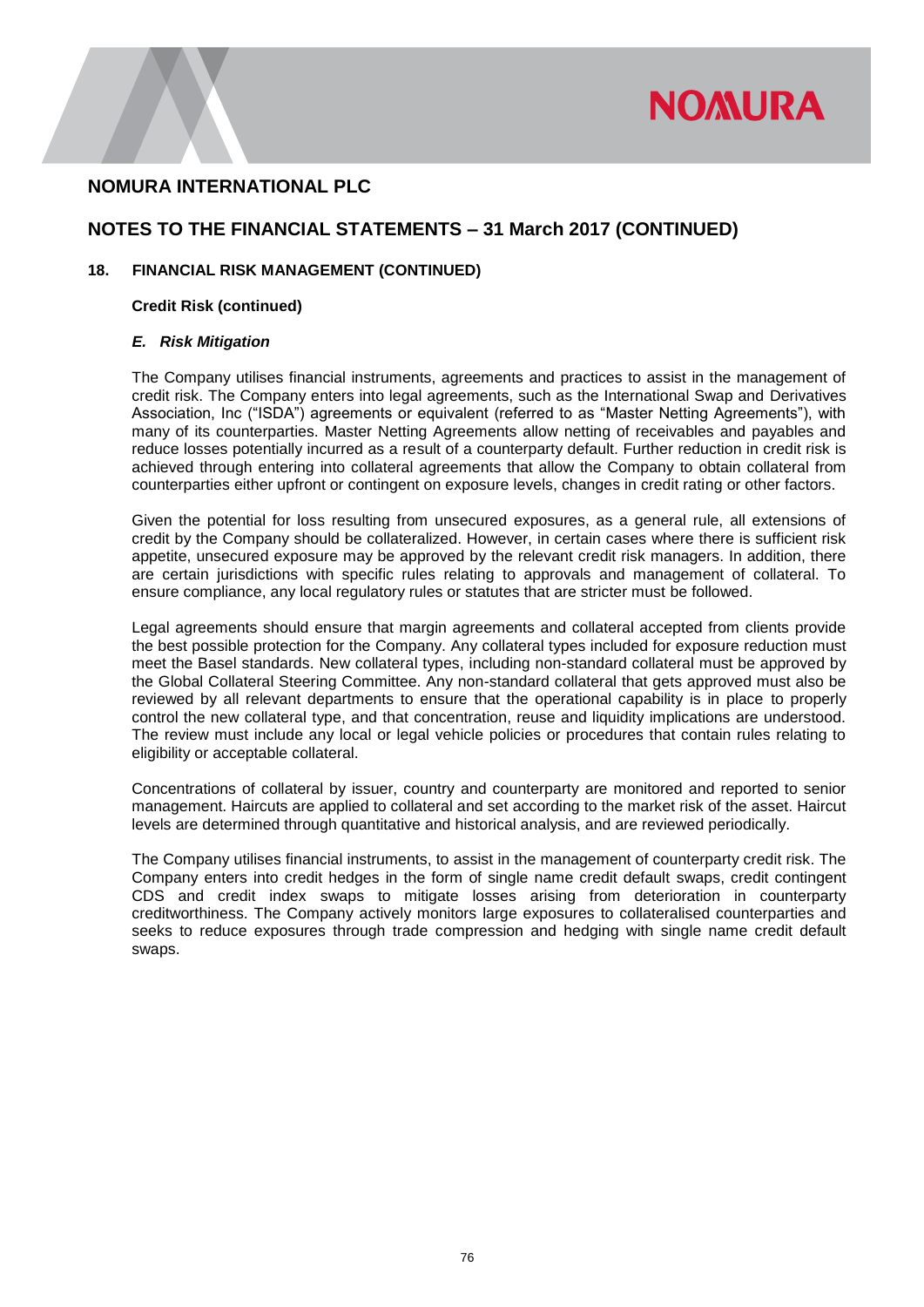

### **NOTES TO THE FINANCIAL STATEMENTS – 31 March 2017 (CONTINUED)**

### **18. FINANCIAL RISK MANAGEMENT (CONTINUED)**

#### **Credit Risk Exposure**

The Company's maximum exposure to credit risk at the balance sheet date is disclosed below, based on the carrying amount of the financial assets the Company believes is subject to credit risk, without taking account of any collateral held or any other credit enhancements. Certain off balance sheet instruments which expose the Company to a risk of loss due to default by the parties underlying these contracts are also disclosed. Collateral is held on financial assets held for trading, financial assets designated at fair value through profit and loss, collateral posted for securities purchased under agreements to resell and collateral posted for securities borrowed. The exercise of collateral will lead to a significant reduction in the potential loss in the value of the corresponding financial asset in the event of a counterparty or issuer failing to perform its contractual commitment.

|                                                                                 | <b>Maximum Exposure</b><br>to Credit Risk<br>2017<br>\$m | <b>Maximum Exposure</b><br>to Credit Risk<br>2016<br>\$m\$ |
|---------------------------------------------------------------------------------|----------------------------------------------------------|------------------------------------------------------------|
| Available-for-sale debt investments                                             | 5                                                        | 5                                                          |
| Financial assets held for trading<br>Collateral posted for securities purchased | 172,778                                                  | 261,155                                                    |
| under agreements to resell                                                      | 82,547                                                   | 78,858                                                     |
| Collateral posted for securities borrowed                                       | 11,963                                                   | 17,566                                                     |
| Other debtors                                                                   | 18,507                                                   | 19,599                                                     |
| Investments - Time deposits                                                     | 422                                                      | 954                                                        |
| Cash at bank and in hand                                                        | 5,365                                                    | 4,827                                                      |
|                                                                                 | 291,587                                                  | 382,964                                                    |
| Commitments to extend credit                                                    | 6,064                                                    | 5,528                                                      |
| Total exposure to credit risk                                                   | 297,651                                                  | 388,492                                                    |

Other credit enhancements include netting agreements which provide protection to reduce the risks of counterparty default and, in some cases offset the Company's exposure with the same counterparty, which provides a more meaningful presentation of Statement of Financial Position credit exposure. Also included in the total exposure to credit risk are credit derivatives and other financial guarantee products which are used to hedge the Company's exposure to credit risk.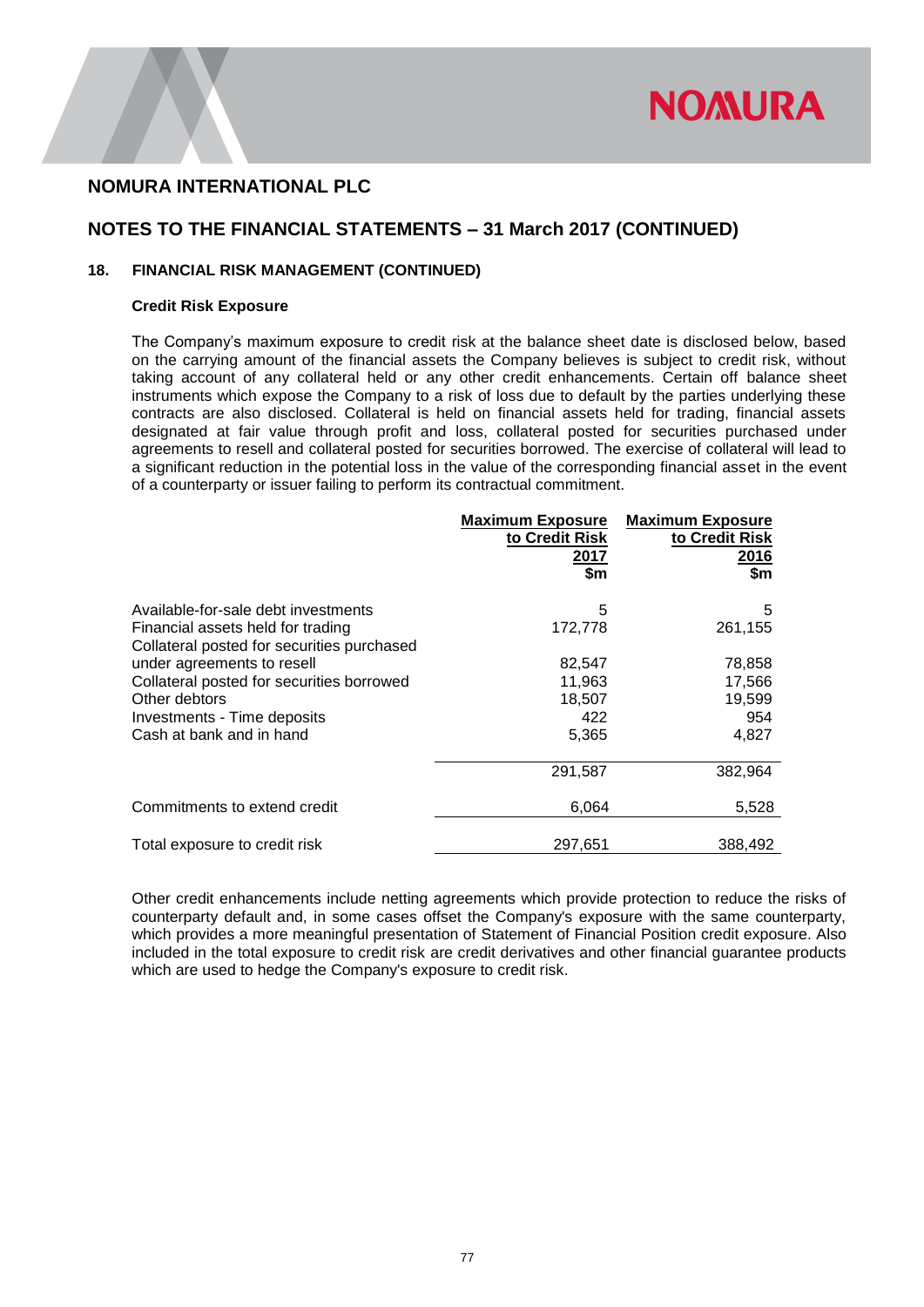

### **NOTES TO THE FINANCIAL STATEMENTS – 31 March 2017 (CONTINUED)**

### **18. FINANCIAL RISK MANAGEMENT (CONTINUED)**

#### **Credit Risk Exposure (continued)**

The credit quality of financial assets and off balance sheet commitments which are subject to credit risk, that are neither past due nor impaired, is summarised below. The credit ratings are determined by the Company's internally determined public rating agency equivalents.

|                                         | <b>Maximum Exposure</b> | <b>Maximum Exposure to</b> |
|-----------------------------------------|-------------------------|----------------------------|
|                                         | to Credit Risk          | <b>Credit Risk</b>         |
|                                         | 2017                    | 2016                       |
|                                         | \$m                     | \$m                        |
| <b>Credit Rating</b>                    |                         |                            |
| AAA                                     | 7,785                   | 10,554                     |
| AA                                      | 51,905                  | 47,124                     |
| A                                       | 168,220                 | 118,658                    |
| <b>BBB</b>                              | 32,185                  | 174,693                    |
| Non-Investment grade                    | 26,633                  | 24,410                     |
| Unrated                                 | 4,859                   | 7.525                      |
| Total exposure to credit risk by credit |                         |                            |
| rating                                  | 291,587                 | 382,964                    |

The unrated balance represents the pool of counterparties which individually do not generate material credit risk for the Company and which do not require rating under the Company's credit management policies. This pool is highly diversified, subject to limits, and monitored on a regular basis.

### *Concentrations of Credit Risk*

Concentrations of credit risk may arise from the Company's normal operation in derivative instruments, securities financing transactions and underwriting activities, and from exposures to central counterparty clearing houses, and may be impacted by changes in political or economic factors. The Company's significant single concentrations of credit risk are typically with strongly rated credit institutions in the US and Europe and benefit from credit risk mitigation such as bilateral collateral agreements.

The Company is exposed to significant counterparty credit risk from other Nomura Group undertakings. The maximum credit exposure to other Nomura Group undertakings is \$124 billion (2016: \$129 billion) and is rated using the Nomura Group's credit rating of A (2016: 'BBB').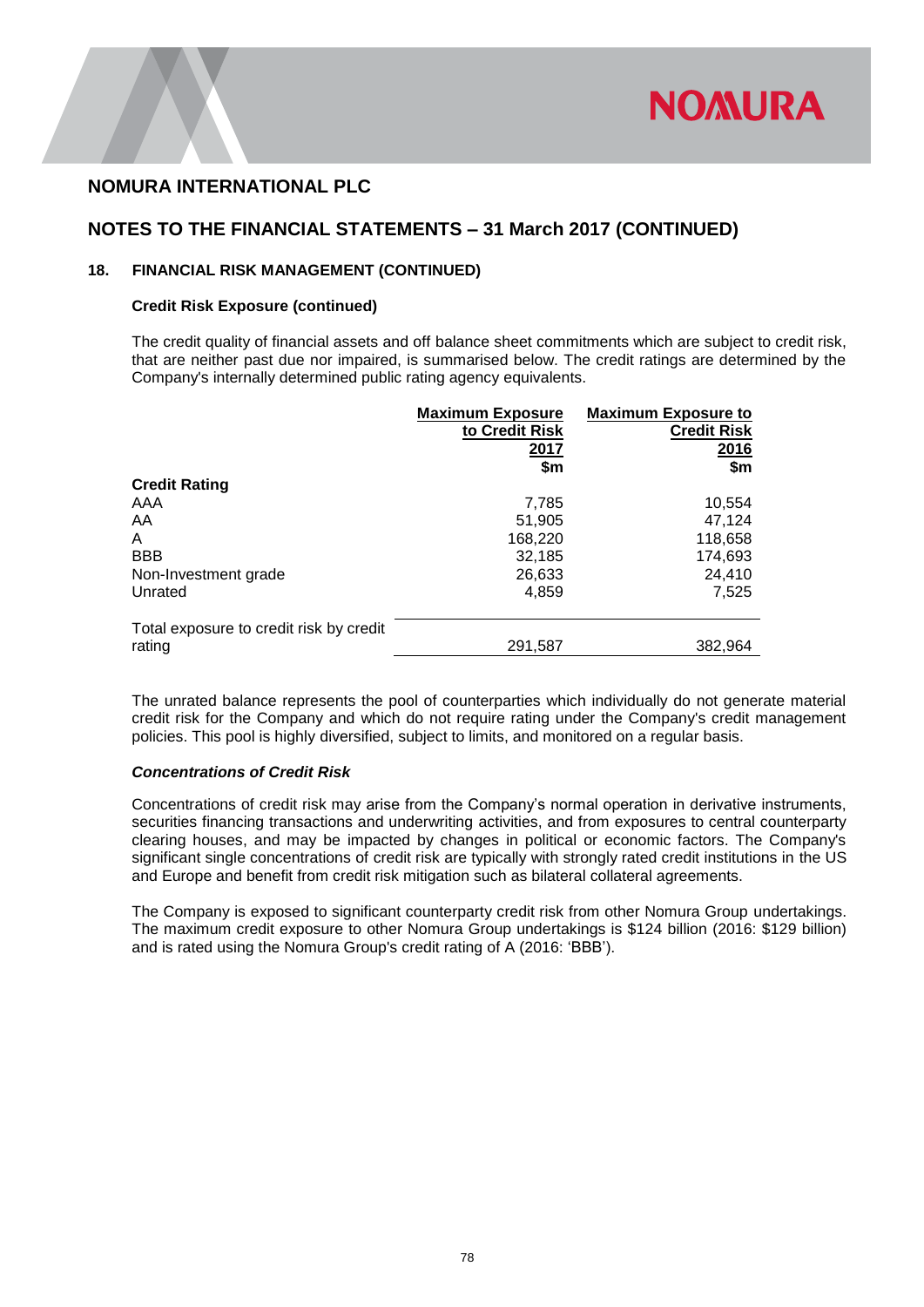

### **NOTES TO THE FINANCIAL STATEMENTS – 31 March 2017 (CONTINUED)**

### **18. FINANCIAL RISK MANAGEMENT (CONTINUED)**

#### **Credit Risk Exposure (continued)**

#### *Amounts past due but not impaired*

Amounts which are past due but not impaired are those amounts which the Company believes are past due but still recoverable or which are sufficiently collateralised such that the fair value of the collateral pledged is sufficient to offset the amount of the outstanding obligation.

Amounts past due but not impaired were \$567,913,000 (2016: \$416,860,000). None of these were more than 90 days past due.

#### *Impaired financial assets*

The Company assesses whether there is any objective evidence that a financial asset is impaired at each balance sheet date. An impairment loss is incurred only if there is objective evidence of impairment as a result of one or more events that occurred after the initial recognition of the asset; the loss event has an impact on estimated future cash flows, after taking into account any collateral held; and if the impact of that loss can be reliably estimated.

The amount charged to profit and loss for assets subject to impairment losses during the period is nil. (2016: nil).

As at 31 March 2017 the cumulative impairment loss on available-for-sale investments was nil (2016: nil).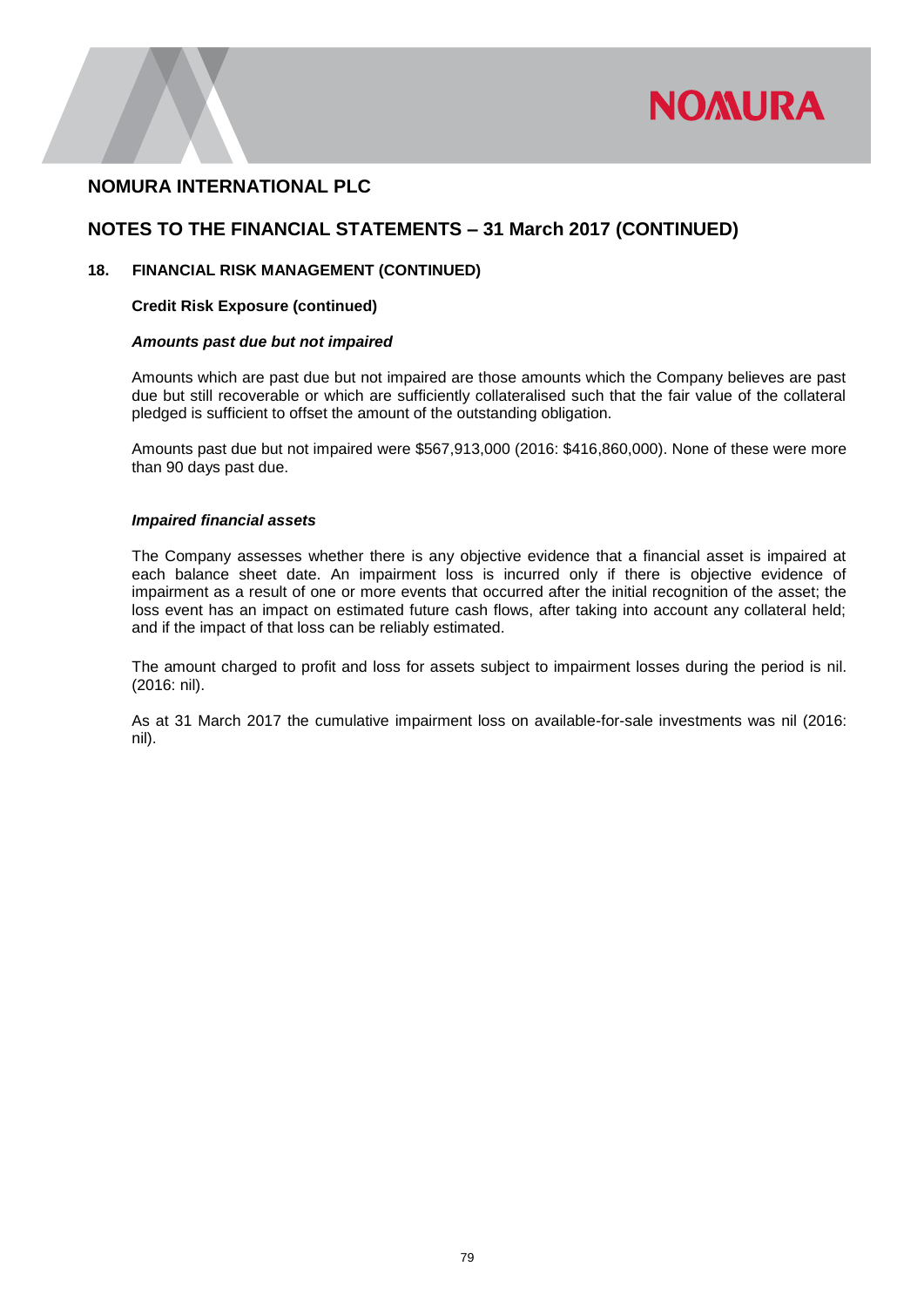

### **NOTES TO THE FINANCIAL STATEMENTS – 31 March 2017 (CONTINUED)**

### **18. FINANCIAL RISK MANAGEMENT (CONTINUED)**

#### **Liquidity Risk**

#### *Liquidity Risk Management*

The Company defines liquidity risk as the potential inability to meet financial obligations as they become due. This risk could arise from various scenarios and could be due both to Nomura-specific and marketwide events. The Company's primary liquidity risk management objective is to ensure continuous liquidity across market cycles and periods of market stress, and to ensure that all funding requirements and unsecured debt obligations that fall due within Board-established survival horizons and risk tolerances can be met without any reliance on additional unsecured funding or forced liquidation of assets.

The Company's Maximum Cumulative outflow ("MCO") model quantifies the amount of liquidity required to survive the approved stress scenarios. The Company manages liquidity risk on a self-sufficiency basis and controls liquidity usage via an unsecured funding limit framework. The Liquidity Portfolio held in the form of highly liquid, unencumbered securities and central bank deposits, ensures that sufficient liquidity is held locally to meet the modeled requirements.

The Company as a U.K. regulated entity is fully compliant with the U.K. Prudential Regulation Authority ("PRA") prescribed liquidity requirements.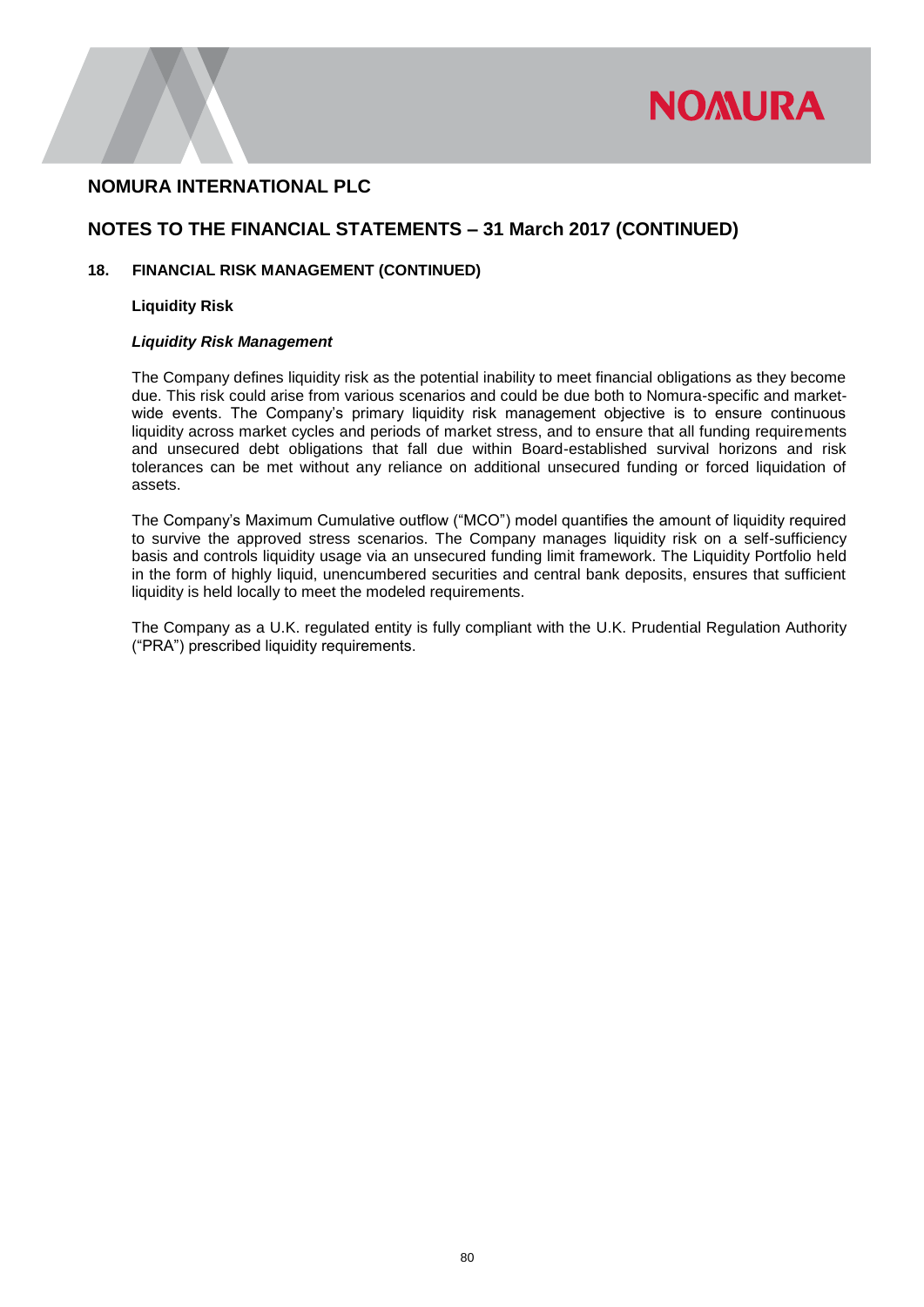

### **NOTES TO THE FINANCIAL STATEMENTS – 31 March 2017 (CONTINUED)**

### **18. FINANCIAL RISK MANAGEMENT (CONTINUED)**

#### **Liquidity Risk (continued)**

#### *Contractual Maturity Table*

The table below shows the Company's financial liabilities by contractual maturity remaining, taking into account early redemption features. Derivative contracts and other financial instruments contained within the Company's trading portfolio and other instruments containing embedded derivatives (including structured note issuances and other financial liabilities designated at fair value) are presented at their fair values. All other amounts represent undiscounted cash flows payable by the Company arising from its financial liabilities. Perpetual cash flows are shown for a period of ten years. Derivatives are disclosed at fair value on demand with the exception of gross settled derivatives, which are shown by contractual maturity remaining. Financial liabilities designated at fair value are disclosed based on their earliest redemption date. This presentation is considered to reflect the liquidity risk arising from the Company's financial liabilities and is consistent with how this risk is managed by the Company.

|                                                                               | <u>On</u><br>demand<br>2017<br>\$m | Less<br>than 30<br><u>days</u><br>2017<br>\$m | $31 - 90$<br><u>days</u><br>2017<br>\$m | 91 days<br>$-1$ year<br>2017<br>\$m | <u> 1 – 5</u><br><u>years</u><br>2017<br>\$m\$ | <u>Later</u><br>than 5<br>Years<br>2017<br>\$m\$ | <b>Total</b><br>2017<br>\$m |
|-------------------------------------------------------------------------------|------------------------------------|-----------------------------------------------|-----------------------------------------|-------------------------------------|------------------------------------------------|--------------------------------------------------|-----------------------------|
| Financial liabilities held for                                                |                                    |                                               |                                         |                                     |                                                |                                                  |                             |
| trading - derivatives<br>Financial liabilities held for                       | 129,198                            | 3,901                                         | 5,689                                   | 4,088                               | 1,045                                          | 90                                               | 144,011                     |
| trading - non derivatives<br>Collateral received for<br>securities sold under | 27,501                             |                                               |                                         |                                     |                                                | ۰                                                | 27,501                      |
| agreements to repurchase<br>Collateral received for                           | 14,081                             | 44,881                                        | 2,507                                   | 6,271                               | 2,473                                          | ۰                                                | 70,213                      |
| securities loaned                                                             | 5,812                              | 193                                           | 958                                     | 184                                 |                                                | 193                                              | 7,340                       |
| <b>Other Creditors</b><br>Creditors: amounts falling due                      | 34,002                             | 285                                           |                                         |                                     |                                                |                                                  | 34,287                      |
| after more than one year                                                      |                                    |                                               |                                         |                                     | 1,242                                          | 1,260                                            | 2,502                       |
|                                                                               | 210,594                            | 49,260                                        | 9,154                                   | 10,543                              | 4,760                                          | 1,543                                            | 285,854                     |
| Other commitments                                                             | $\blacksquare$                     | 2,245                                         | 519                                     | 551                                 | 1,462                                          | 1,287                                            | 6,064                       |
| Total exposure to<br>liquidity risk                                           |                                    |                                               |                                         |                                     |                                                |                                                  |                             |
|                                                                               | 210,594                            | 51,505                                        | 9,673                                   | 11,094                              | 6,222                                          | 2,830                                            | 291,918                     |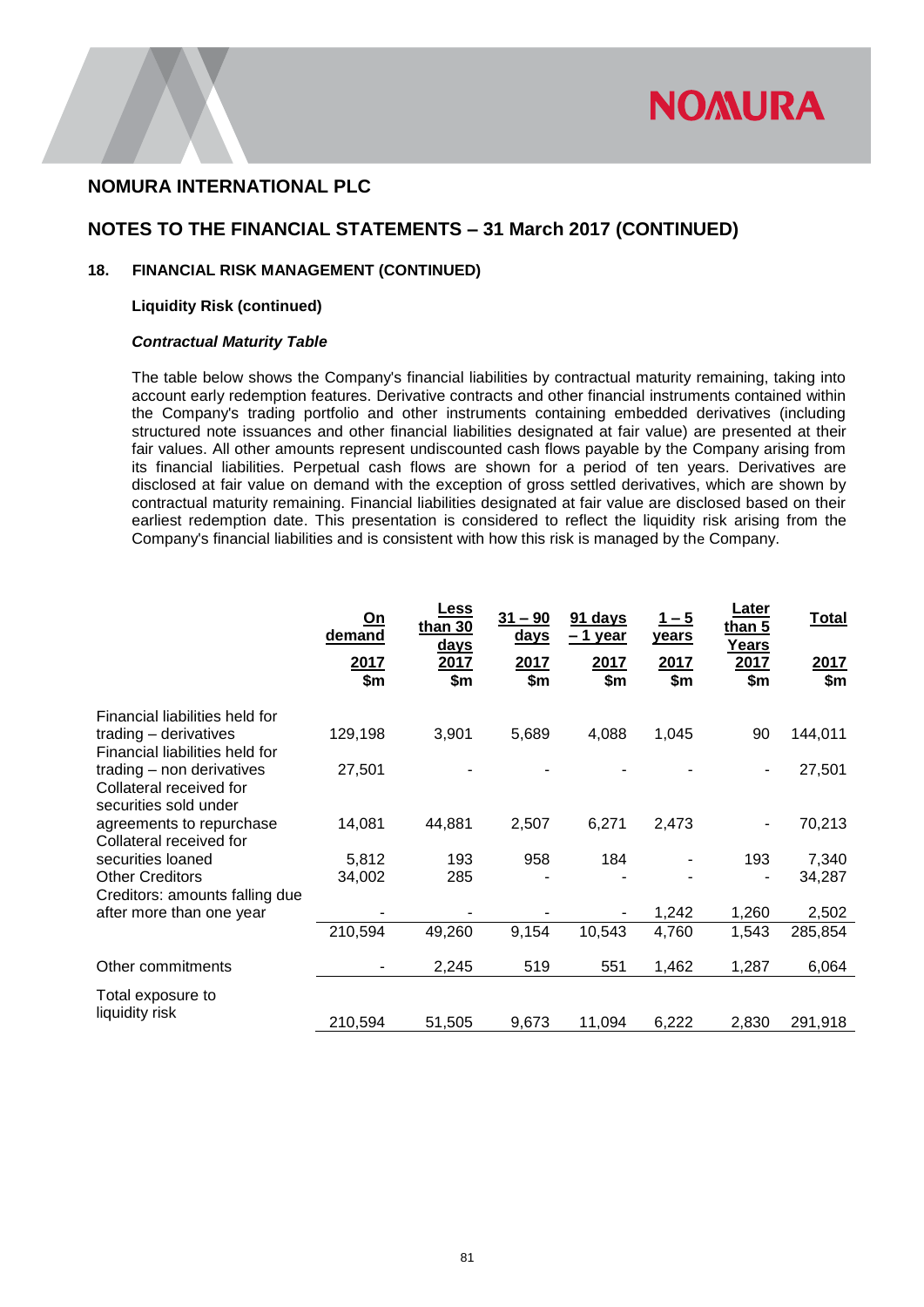

## **NOTES TO THE FINANCIAL STATEMENTS – 31 March 2017 (CONTINUED)**

## **18. FINANCIAL RISK MANAGEMENT (CONTINUED)**

## **Liquidity Risk (continued)**

## *Contractual Maturity Table*

|                                | <u>On</u><br>demand<br>2016<br>\$m | Less<br>than $30$<br>days<br>2016<br>\$m | $31 - 90$<br><u>days</u><br>2016<br>\$m\$ | 91 days<br>$-1$ year<br>2016<br>\$m | $1 - 5$<br>years<br>2016<br>\$m | Later<br>than 5<br>years<br>2016<br>\$m | <b>Total</b><br>2016<br>\$m |
|--------------------------------|------------------------------------|------------------------------------------|-------------------------------------------|-------------------------------------|---------------------------------|-----------------------------------------|-----------------------------|
|                                |                                    |                                          |                                           |                                     |                                 |                                         |                             |
| Financial liabilities held for |                                    |                                          |                                           |                                     |                                 |                                         |                             |
| trading - derivatives          | 203,752                            | 5,173                                    | 4,347                                     | 6,062                               | 1,334                           | 145                                     | 220,813                     |
| Financial liabilities held for |                                    |                                          |                                           |                                     |                                 |                                         |                             |
| trading - non derivatives      | 24,888                             |                                          |                                           |                                     |                                 | $\overline{\phantom{a}}$                | 24,888                      |
| Collateral received for        |                                    |                                          |                                           |                                     |                                 |                                         |                             |
| securities sold under          |                                    |                                          |                                           |                                     |                                 |                                         |                             |
| agreements to repurchase       | 14,494                             | 49,176                                   | 3,287                                     | 4,897                               | 3,392                           | 48                                      | 75,294                      |
| Collateral received for        |                                    |                                          |                                           |                                     |                                 |                                         |                             |
| securities loaned              | 14,534                             | 1,209                                    |                                           |                                     |                                 | ۰                                       | 15,743                      |
| Other creditors                | 36,936                             | 227                                      | 38                                        | 464                                 |                                 | $\blacksquare$                          | 37,665                      |
| Creditors: amounts falling due |                                    |                                          |                                           |                                     |                                 |                                         |                             |
| after more than one year       |                                    |                                          |                                           |                                     | 1,688                           | 1,348                                   | 3,036                       |
|                                | 294,604                            | 55,785                                   | 7,672                                     | 11,423                              | 6,414                           | 1,541                                   | 377,439                     |
|                                |                                    |                                          |                                           |                                     |                                 |                                         |                             |
| Other commitments              |                                    | 902                                      | 327                                       | 1,381                               | 1,348                           | 1,570                                   | 5,528                       |
| Total exposure to              |                                    |                                          |                                           |                                     |                                 |                                         |                             |
| liquidity risk                 |                                    |                                          |                                           |                                     |                                 |                                         |                             |
|                                | 294,604                            | 56,687                                   | 7,999                                     | 12,804                              | 7,762                           | 3,111                                   | 382,967                     |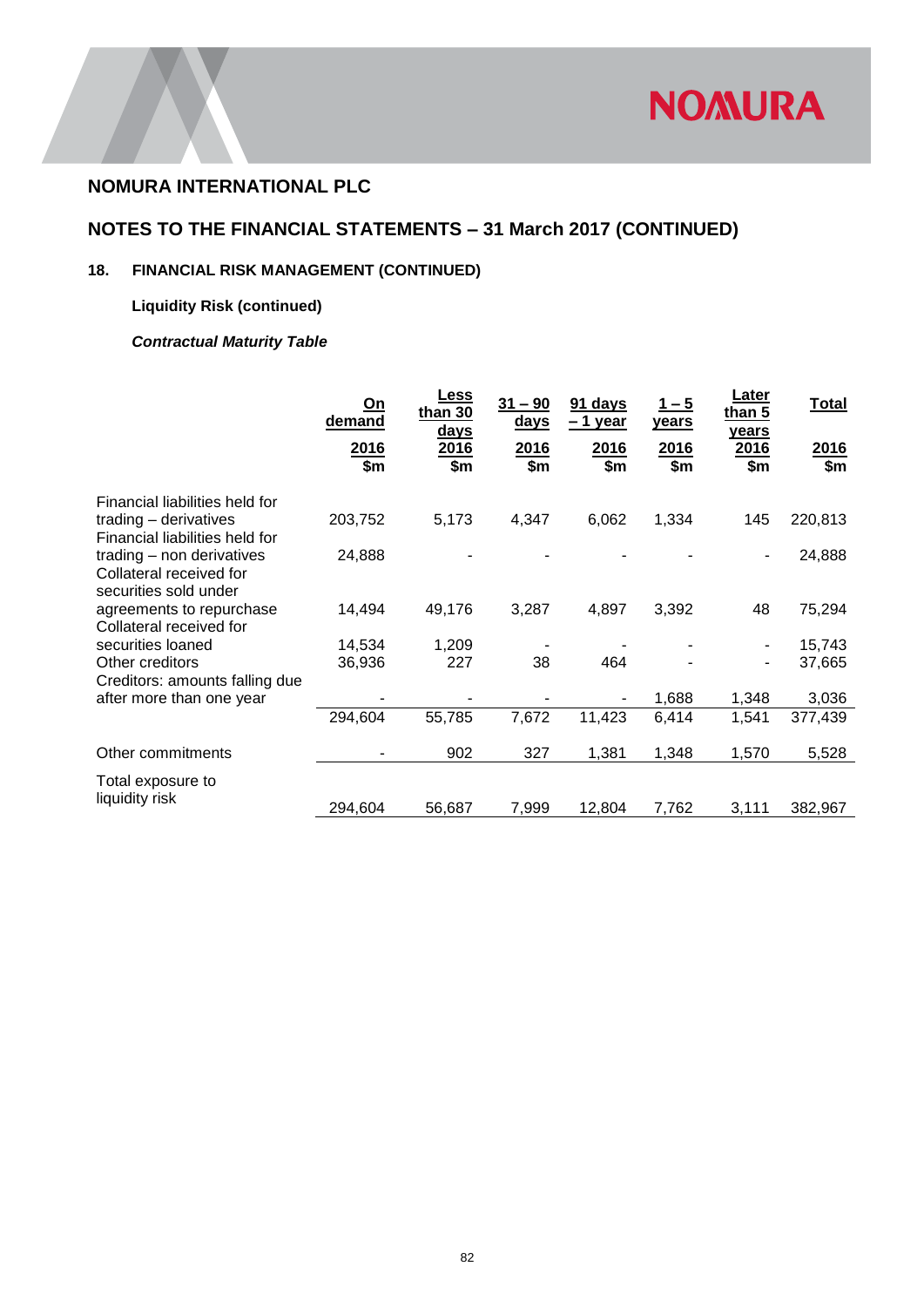

### **NOTES TO THE FINANCIAL STATEMENTS – 31 March 2017 (CONTINUED)**

### **18. FINANCIAL RISK MANAGEMENT (CONTINUED)**

### **Liquidity Risk (continued)**

### *Contractual Maturity Table*

The table below shows the maturity profile of the Company's financial assets. The analysis into maturity groupings is based on the remaining period to the contractual maturity date or, if earlier, the expected date the assets will be realised.

|                                                                                  | On<br>demand<br>2017<br>\$m\$ | <b>Less</b><br>than 30<br><u>days</u><br>2017<br>\$m | 31 – 90<br><u>days</u><br>2017<br>\$m | 91 days<br>$-1$ year<br>2017<br>\$m | <u> 1 – 5</u><br><b>years</b><br>2017<br>\$m | Later<br>than 5<br>years<br>2017<br>\$m | Total<br>2017<br>\$m |
|----------------------------------------------------------------------------------|-------------------------------|------------------------------------------------------|---------------------------------------|-------------------------------------|----------------------------------------------|-----------------------------------------|----------------------|
| Cash at bank and in hand<br>Available-for-sale                                   | 5,364                         |                                                      |                                       |                                     |                                              |                                         | 5,364                |
| investments<br>Financial assets held for                                         | 5                             |                                                      |                                       |                                     |                                              |                                         | 5                    |
| trading - derivatives<br>Financial assets held for                               | 126,974                       | 3,696                                                | 5,651                                 | 4,120                               | 1,040                                        | 87                                      | 141,568              |
| trading - non derivatives<br>Collateral posted for<br>securities purchased under | 31,210                        |                                                      |                                       |                                     |                                              |                                         | 31,210               |
| agreement to resell<br>Collateral posted for                                     | 7,118                         | 55,585                                               | 8,058                                 | 7,438                               | 4,414                                        | 129                                     | 82,742               |
| securities borrowed                                                              | 10,909                        | 404                                                  | 650                                   |                                     |                                              |                                         | 11,963               |
| Other debtors                                                                    | 17,404                        | 495                                                  |                                       |                                     |                                              |                                         | 17,899               |
| Investments - time deposits                                                      | 422                           |                                                      |                                       |                                     |                                              |                                         | 422                  |
| Total exposure to liquidity<br>risk                                              | 199,406                       | 60,180                                               | 14,359                                | 11,558                              | 5.454                                        | 216                                     | 291,173              |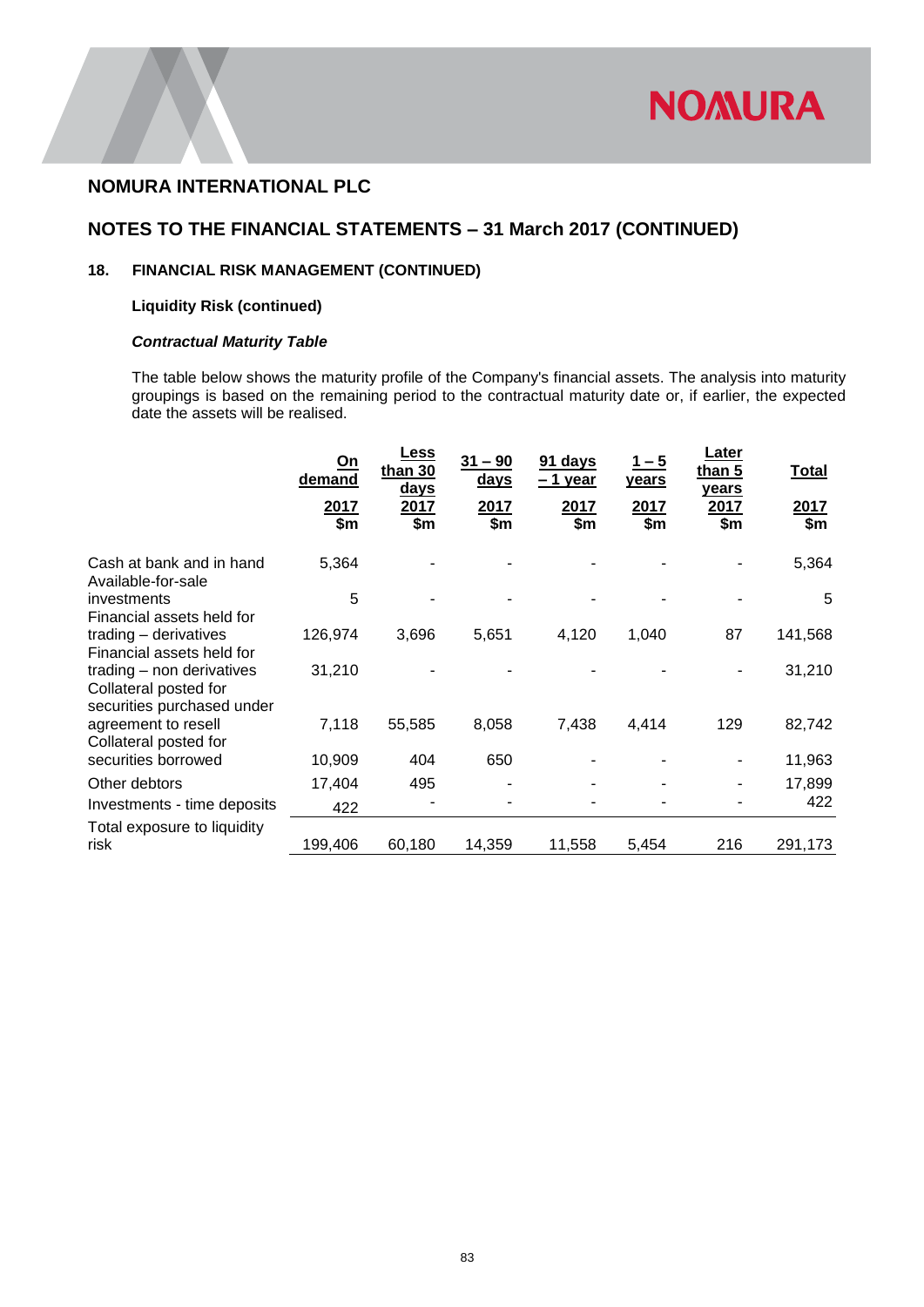

## **NOTES TO THE FINANCIAL STATEMENTS – 31 March 2017 (CONTINUED)**

## **18. FINANCIAL RISK MANAGEMENT (CONTINUED)**

## **Liquidity Risk (continued)**

## *Contractual Maturity Table*

|                                                                                    | <u>On</u><br>demand<br>2016<br>\$m | Less<br>than $30$<br>days<br>2016<br>\$m | $31 - 90$<br><u>days</u><br>2016<br>\$m | $91$ days $-$<br>1 year<br>2016<br>\$m | <u> 1 – 5</u><br><u>years</u><br>2016<br>\$m | Later<br>than 5<br>years<br>2016<br>\$m | <b>Total</b><br>2016<br>\$m |
|------------------------------------------------------------------------------------|------------------------------------|------------------------------------------|-----------------------------------------|----------------------------------------|----------------------------------------------|-----------------------------------------|-----------------------------|
| Cash at bank and in                                                                |                                    |                                          |                                         |                                        |                                              |                                         |                             |
| hand<br>Available-for-sale                                                         | 4,348                              | 479                                      |                                         |                                        |                                              |                                         | 4,827                       |
| investments<br>Financial assets held<br>for trading $-$                            | 5                                  |                                          |                                         |                                        |                                              |                                         | 5                           |
| derivatives<br>Financial assets held<br>for trading - non                          | 201,704                            | 5,006                                    | 4,456                                   | 5,838                                  | 1,304                                        | 143                                     | 218,451                     |
| derivatives<br>Collateral posted for<br>securities purchased<br>under agreement to | 42,704                             |                                          |                                         |                                        |                                              |                                         | 42,704                      |
| resell<br>Collateral posted for                                                    | 5,082                              | 56,154                                   | 6,629                                   | 7,920                                  | 3,050                                        | 252                                     | 79,087                      |
| securities borrowed                                                                | 16,577                             | 877                                      | 112                                     |                                        |                                              |                                         | 17,566                      |
| Other debtors<br>Investments - time                                                | 17,742                             | 389                                      | 91                                      | 58                                     | 684                                          |                                         | 18,964                      |
| deposits                                                                           | 954                                |                                          |                                         |                                        |                                              |                                         | 954                         |
| Total exposure to<br>liquidity risk                                                | 289,116                            | 62,905                                   | 11,288                                  | 13,816                                 | 5,038                                        | 395                                     | 382,558                     |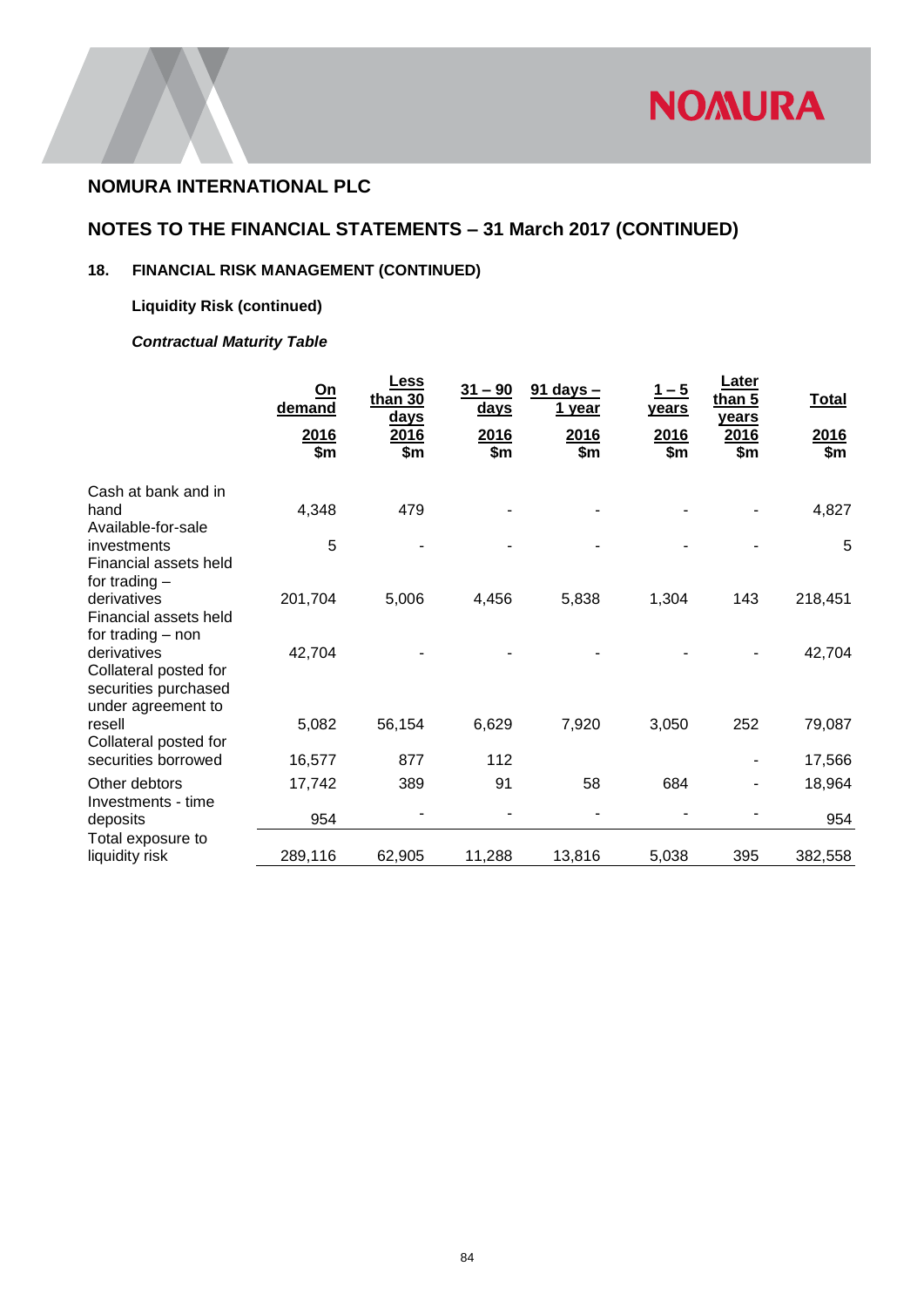

## **NOTES TO THE FINANCIAL STATEMENTS – 31 March 2017 (CONTINUED)**

### **18. FINANCIAL RISK MANAGEMENT (CONTINUED)**

### **Maturity analysis of assets and liabilities**

The table below shows an analysis of assets and liabilities analysed according to when they are expected to be recovered or settled.

|                                                                                                | Within 12<br>months<br>2017<br>\$m | After 12<br>months<br>2017<br>\$m | <b>Total</b><br>2017<br>\$m\$ | Within 12<br>months<br>2016<br>\$m | After 12<br>months<br>2016<br>\$m | <b>Total</b><br>2016<br>\$m |
|------------------------------------------------------------------------------------------------|------------------------------------|-----------------------------------|-------------------------------|------------------------------------|-----------------------------------|-----------------------------|
|                                                                                                |                                    |                                   |                               |                                    |                                   |                             |
| Cash in bank and in hand<br>Financial assets held for                                          | 5,364                              |                                   | 5,364                         | 4,827                              |                                   | 4,827                       |
| trading                                                                                        | 171,650                            | 1,128                             | 172,778                       | 259,709                            | 1,446                             | 261,155                     |
| Investment time deposit                                                                        | 422                                |                                   | 422                           | 954                                |                                   | 954                         |
| Current tax receivable<br>Collateral posted for<br>securities purchased<br>under agreements to | 33                                 |                                   | 33                            | 39                                 |                                   | 39                          |
| resell<br>Collateral posted for                                                                | 78,004                             | 4,544                             | 82,548                        | 75,552                             | 3,306                             | 78,858                      |
| securities borrowed                                                                            | 11,963                             | ۰                                 | 11,963                        | 17,566                             |                                   | 17,566                      |
| <b>Other Debtors</b>                                                                           | 18,474                             |                                   | 18,474                        | 18,877                             | 684                               | 19,561                      |
| Available-for-sale<br>Investment                                                               | 5                                  |                                   | 5                             | 5                                  |                                   | 5                           |
| <b>Tangible Fixed Assets</b>                                                                   |                                    | 17                                | 17                            |                                    | 20                                | 20                          |
| Intangible Fixed Assets<br>Investment in                                                       |                                    | 6                                 | 6                             |                                    | 8                                 | 8                           |
| subsidiaries                                                                                   |                                    |                                   |                               |                                    | 13                                | 13                          |
| <b>Total Assets</b>                                                                            | 285,915                            | 5,695                             | 291,610                       | 377,529                            | 5,477                             | 383,006                     |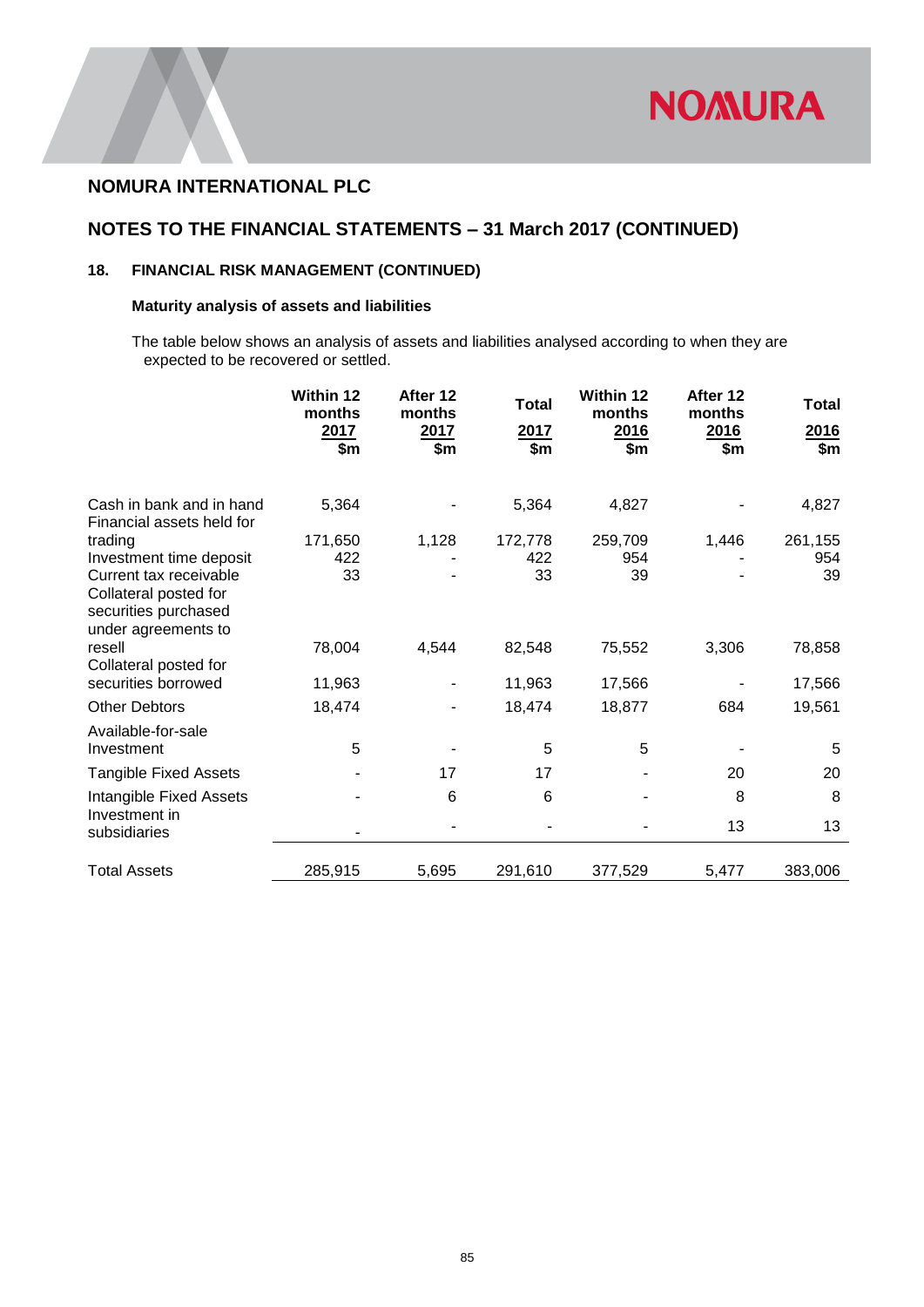

### **NOTES TO THE FINANCIAL STATEMENTS – 31 March 2017 (CONTINUED)**

### **18. FINANCIAL RISK MANAGEMENT (CONTINUED)**

**Maturity analysis of assets and liabilities (continued)**

|                                                                                      | Within 12<br>months<br>2017<br>\$m | After 12<br>months<br>2017<br>\$m\$ | Total<br>2017<br>\$m | <b>Within 12</b><br>months<br>2016<br>\$m | After 12<br>months<br>2016<br>\$m\$ | Total<br>2016<br>\$m\$ |
|--------------------------------------------------------------------------------------|------------------------------------|-------------------------------------|----------------------|-------------------------------------------|-------------------------------------|------------------------|
| Financial liabilities held                                                           |                                    |                                     |                      |                                           |                                     |                        |
| for trading                                                                          | 170,377                            | 1,135                               | 171,512              | 244,221                                   | 1,480                               | 245,701                |
| Current tax payable                                                                  |                                    |                                     |                      |                                           |                                     |                        |
| Other creditors<br>Collateral received for<br>securities sold under<br>agreements to | 34,892                             |                                     | 34,892               | 38,341                                    | ٠                                   | 38,341                 |
| repurchase<br>Collateral received for                                                | 67,115                             | 3,431                               | 70,546               | 71,889                                    | 3,275                               | 75,164                 |
| securities loaned<br>Creditors (amounts<br>falling due after more                    | 6,970                              | 193                                 | 7,163                | 15,743                                    |                                     | 15,743                 |
| than one year)                                                                       |                                    | 2,475                               | 2,475                |                                           | 3,035                               | 3,035                  |
| <b>Total Liabilities</b>                                                             | 279,354                            | 7,234                               | 286,588              | 370,195                                   | 7,790                               | 377,985                |

#### **Operational Risk**

Operational risk is the risk of loss arising from inadequate or failed internal processes, people, and systems or from external events. It excludes strategic risk (the risk of loss as a result of poor strategic business decisions), but includes the risk of breach of legal and regulatory requirements, and the risk of damage to Nomura Group's reputation if caused by an operational risk. The Company uses the Nomura Group's Operational Risk Management ("ORM") framework for managing operational risk.

#### *The Three Lines of Defence*

The Nomura Group adopts the industry standard "Three Lines of Defence" for the management of operational risk, comprising:

- 1) 1st Line of Defence: The business which owns and manages its risks
- 2) 2nd Line of Defence: The ORM function, which defines and co-ordinates the Nomura Group's operational risk strategy and framework and provides challenge to the 1st Line of Defence
- 3) 3rd Line of Defence: Internal Audit, who provide independent assurance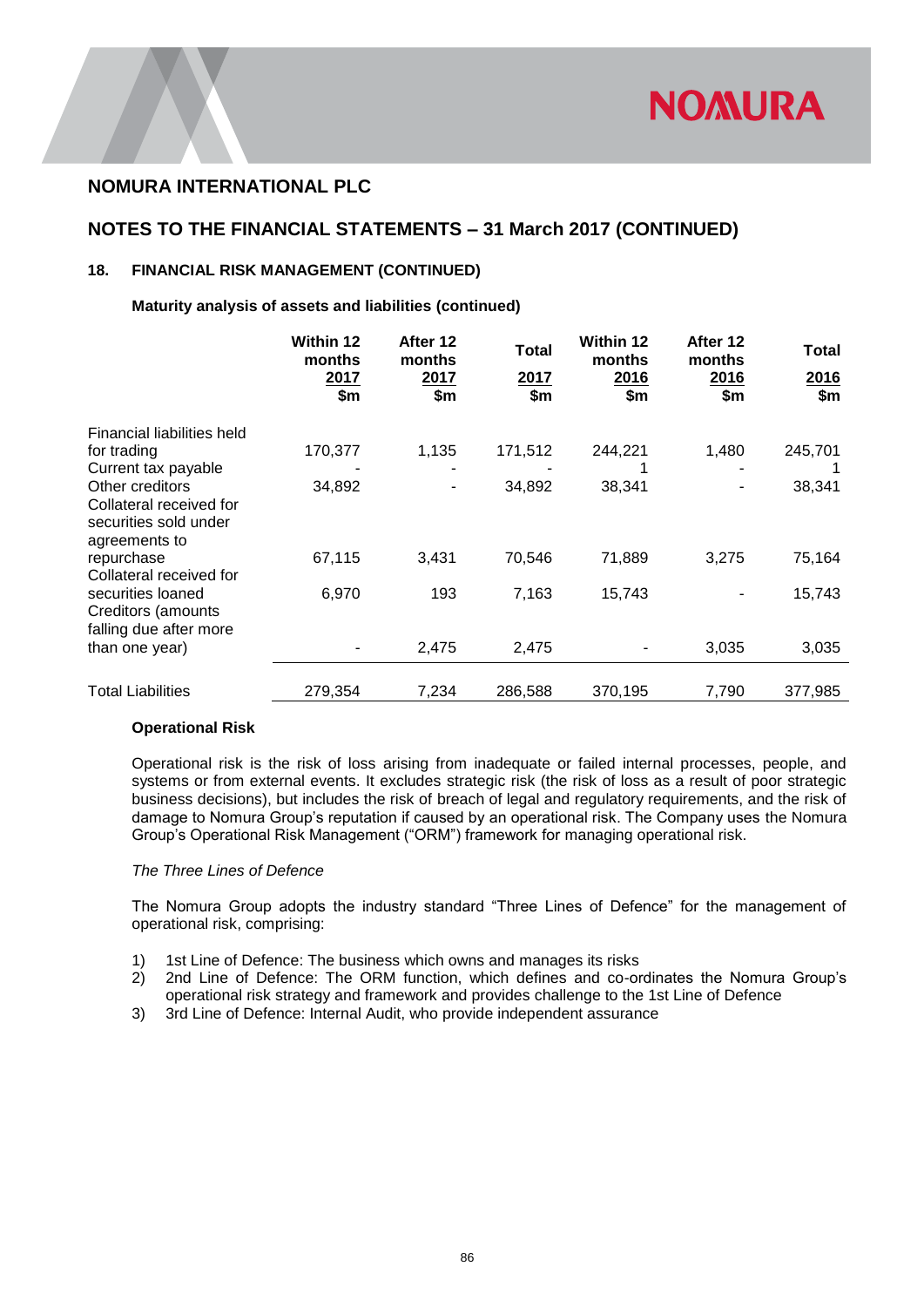

### **NOTES TO THE FINANCIAL STATEMENTS – 31 March 2017 (CONTINUED)**

### **18. FINANCIAL RISK MANAGEMENT (CONTINUED)**

The Nomura Group's ORM framework is set out below:

#### *Infrastructure of the framework*

- Policy framework: Sets standards for managing operational risk and details how to monitor adherence to these standards
- Training and awareness: Action taken by ORM to improve business understanding of operational risk

### *Products and Services*

- Risk and Control Self-Assessment ("RCSA"): The process used by business units to identify and assess the operational risks to which they are exposed, the controls in place to mitigate risks, and action plans to further reduce risk.
- Scenario Analysis: Process to identify and assess high impact, low probability 'tail events'
- Event Reporting: Process to obtain information on and learn from actual events impacting the Nomura Group and relevant external events. A key step is to identify appropriate action plans to prevent or mitigate future occurrence of events.
- Key Risk Indicators ("KRI"): Metrics which allow monitoring of certain key operational risks and trigger appropriate responses as thresholds are breached.

#### *Outputs*

- Analysis and reporting: A key aspect of ORM's role is to analyse, report, and challenge operational risk information provided by business units, and work with business units to develop action plans to mitigate risks.
- Operational risk capital calculation: Calculate operational risk capital as required under applicable Basel standards and local regulatory requirements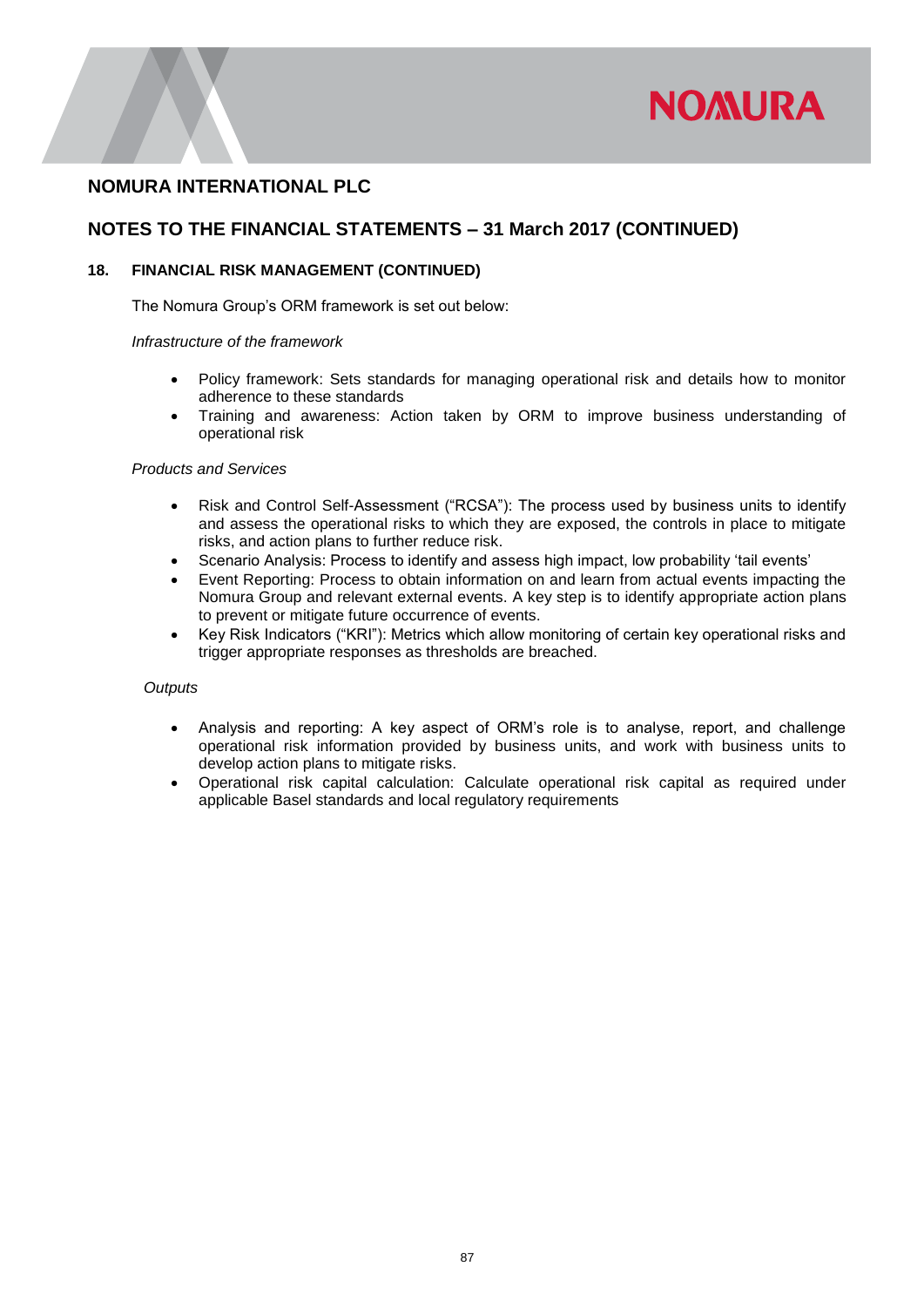

### **NOTES TO THE FINANCIAL STATEMENTS – 31 March 2017 (CONTINUED)**

#### **18. FINANCIAL RISK MANAGEMENT (CONTINUED)**

#### **Model Risk**

Model Risk is the risk of loss arising from Model errors or incorrect or inappropriate Model application with regard to Valuation Models and Risk Models.

Errors can occur at any point from model assumptions through to implementation. In addition, the quality of model outputs depends on the quality of model parameters and any input data. Even a fundamentally sound model producing accurate outputs consistent with the design objective of the model may exhibit high model risk if it is misapplied or misused.

The Nomura Group has documented policies and procedures in place, approved by Group Integrated Risk Management Committee and/or Global Risk Strategic Committee, which define the process and validation requirements for implementing changes to valuation and risk models. In addition, a Model Performance Monitoring process has been established to identify and assess specific events, that can indicate that a model is not performing as it should or is potentially unsuitable and to determine what actions (for example, additional validation work) might be necessary. For changes with an impact above certain materiality thresholds, model approval is required. MVG defines these materiality thresholds in a formal procedure and operates a control process to identify where the procedure is not followed. For certain material changes to risk models, backtesting of the new model, parallel running of both models and stress-testing of the new model are required prior to the model being approved.

#### **Business Risk**

Business risk is the risk of failure of revenues to cover costs due to a deterioration of the earnings environment or a deterioration of the efficiency or effectiveness of the Company's business operations. Business risk is managed by the senior management of the Company, including the Board of Directors.

#### **Fair values of financial assets and financial liabilities**

All financial instruments held or issued for trading purposes are carried in the financial statements at fair value which is determined using market values, option pricing models or by discounting expected future cash flows at prevailing interest rates.

The carrying value of financial instruments not measured at fair value is a reasonable approximation of fair value for the majority of these holdings due to the short-term nature of these financial assets and liabilities.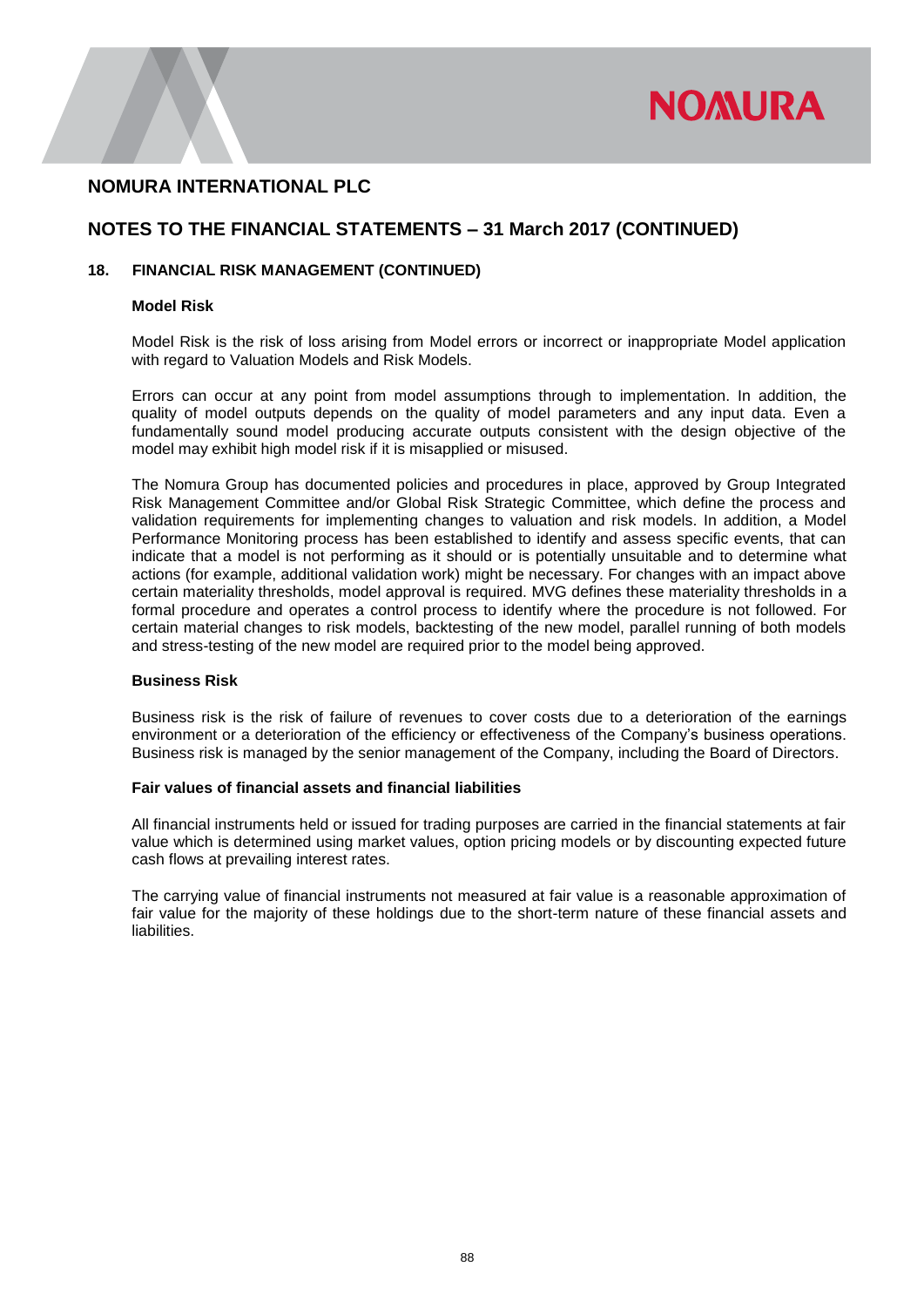

### **NOTES TO THE FINANCIAL STATEMENTS – 31 March 2017 (CONTINUED)**

#### **18. FINANCIAL RISK MANAGEMENT (CONTINUED)**

#### **Financial instruments valued using unobservable market data**

Certain financial assets and liabilities are valued using valuation techniques which rely on parameters which are not observable in the market due to an absence of equivalent, current, market transactions or observable market data.

These valuation techniques are based on assumptions. As a result, the fair value calculated using these valuation techniques will change if the underlying assumptions change. The potential impact of using reasonably possible alternative assumptions to value these financial instruments at the Statement of Financial Position date is of plus and/or minus of \$12,748,212 (2016: \$36,674,800) which is 10% of fair value of Level 3 Equity and Debt securities.

Where the use of valuation techniques with significant unobservable parameters generates a gain or loss at inception, this is deferred over the life of the contract, until the parameters become observable or the instrument is terminated. Changes in fair value after inception are recognised in the income statement. The total fair value change recognised in profit or loss attributable to these financial instruments at Statement of Financial Position date is a loss of \$4,833,218 (2016: profit of \$41,600,475).

The amounts not recognised during the year relating to the difference between the transaction price and the fair value determined using a valuation technique with unobservable parameters is shown in the table below:

|                                                  | 2017<br>\$'000   | 2016<br>\$'000    |
|--------------------------------------------------|------------------|-------------------|
| As at 1 April                                    | 38,208           | 8,313             |
| New transactions<br>Redemptions and terminations | 8,761<br>(2,809) | 31,969<br>(2,074) |
| As at 31 March                                   | 44,160           | 38,208            |

#### **Gains and losses on financial assets and financial liabilities held or issued for trading**

The net gain / (loss) from trading in financial assets and financial liabilities shown in profit and loss includes the following:

|                             | 2017  | 2016     |
|-----------------------------|-------|----------|
|                             | \$m   | \$m      |
| Bond and equity derivatives | (222) | 336      |
| Convertible bonds           | 10    | (6)      |
| Equities                    | 537   | 144      |
| Warrants                    | 103   | (2)      |
| Bank and corporate bonds    | (670) | (1, 291) |
| Government bonds            | 1,508 | 1,820    |
| Interest rate derivatives   | (621) | (882)    |
| Currency derivatives        | (310) | (325)    |
| Credit derivatives          | 358   | 387      |
|                             | 693   | 181      |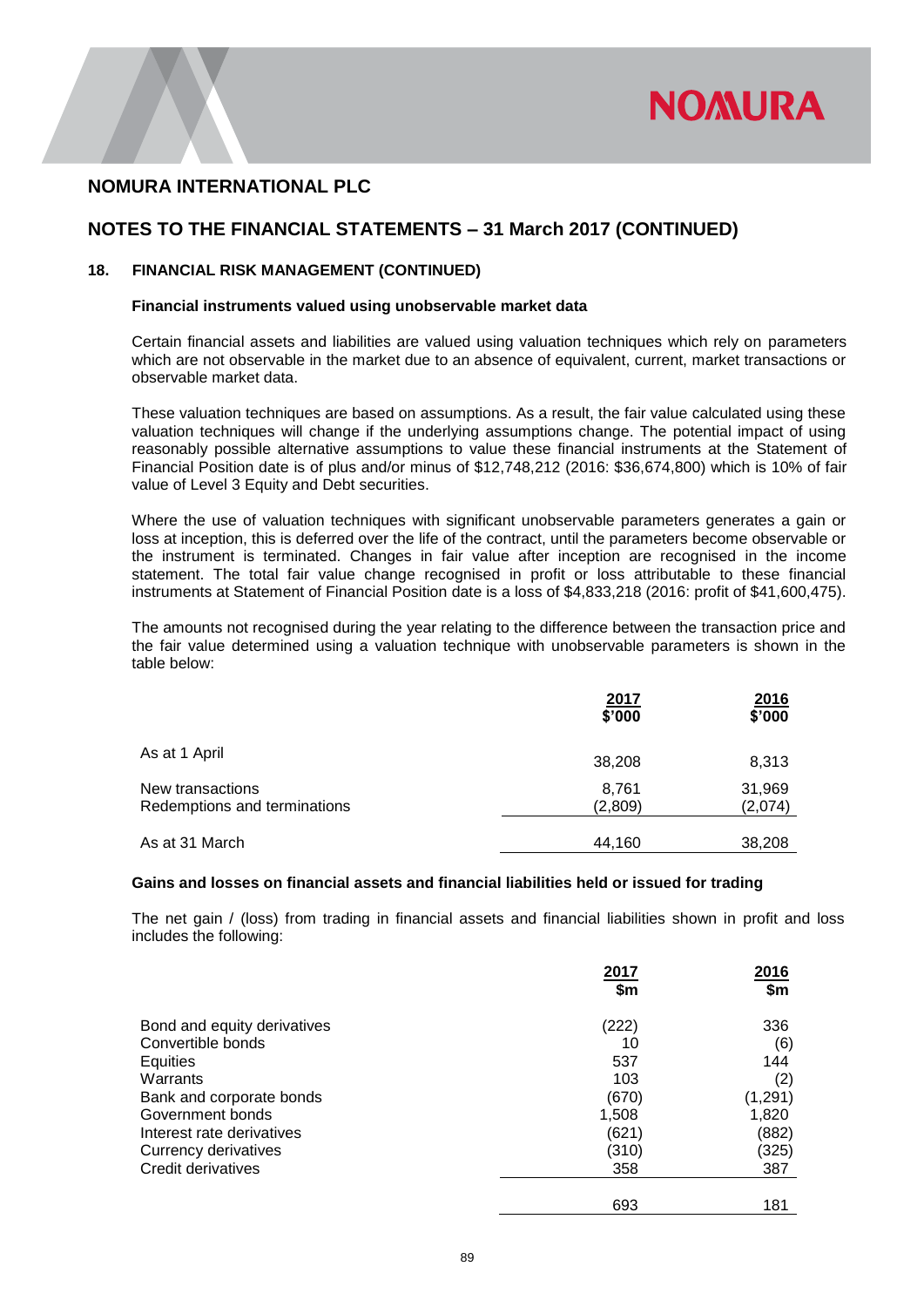

### **NOTES TO THE FINANCIAL STATEMENTS – 31 March 2017 (CONTINUED)**

### **18. FINANCIAL RISK MANAGEMENT (CONTINUED)**

### **Gains and losses on financial assets and financial liabilities held or issued for trading (Continued)**

The information provided in the table on the previous page is shown on a pure product split basis, with no matching of the gains and losses on derivative contracts being offset against those on the underlying position.

A significant amount of trading takes place on a strategy basis across a range of instruments and is managed accordingly.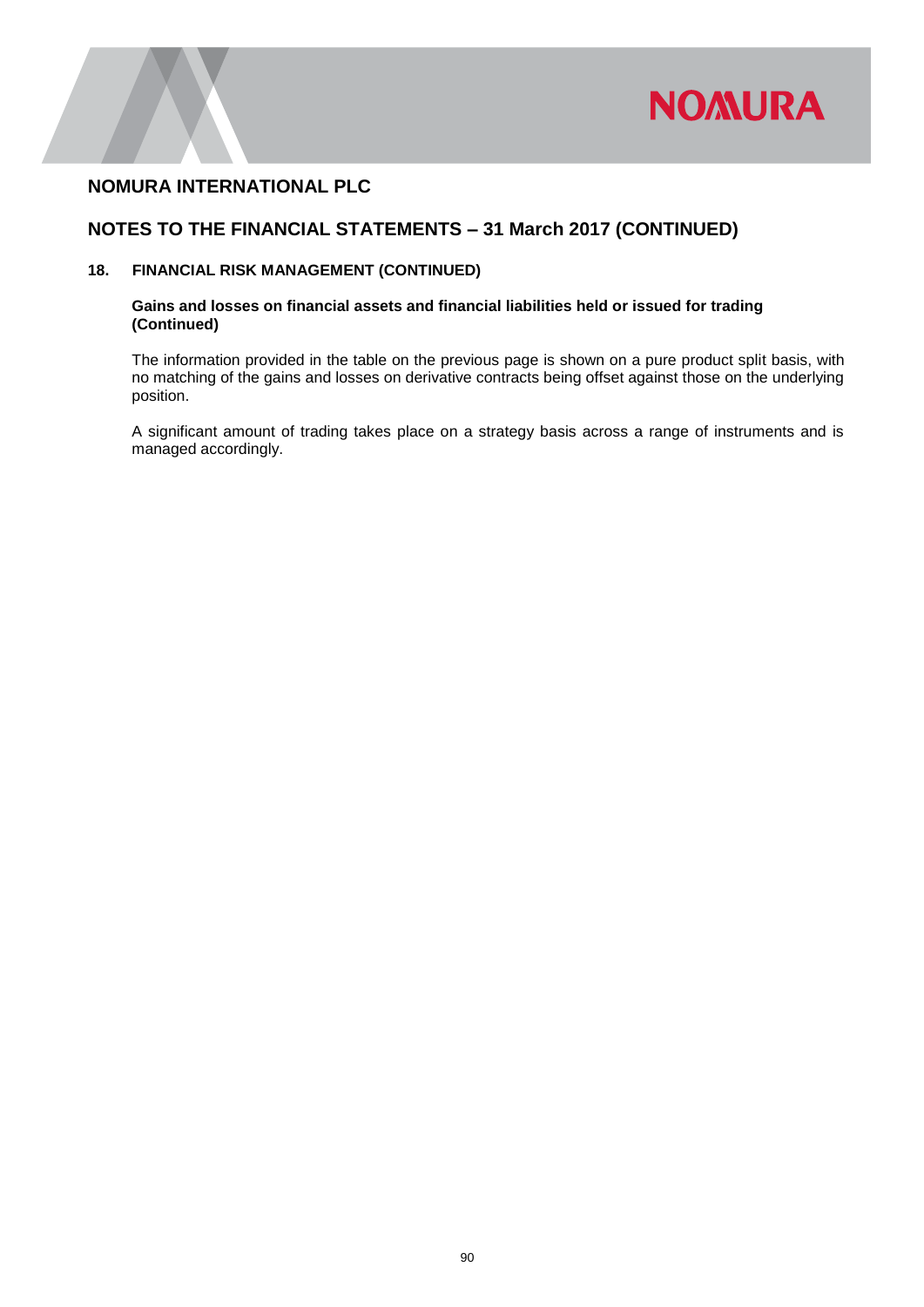

### **NOTES TO THE FINANCIAL STATEMENTS – 31 March 2017 (CONTINUED)**

### **19. FAIR VALUE OF FINANCIAL INSTRUMENTS**

The following methods and assumptions have been applied in determining the fair values of financial instruments:

- a) The fair value of loans and receivables and other liabilities due within 12 months are assumed to approximate to their carrying values.
- b) Financial assets classified as available for sale are measured at fair value by reference to quoted market prices when available. If quoted market prices are not available, then fair values are estimated using a valuation model.
- c) Financial assets and liabilities designated at fair value through profit and loss and derivatives are measured at fair value by reference to quoted market prices when available. Valuations models are based wherever possible on assumptions supported by observable market prices or rates. These valuation techniques are based on assumptions. As a result, the fair value calculated using these valuation techniques will change if the underlying assumptions change.

#### **Fair value hierarchy**

- **Level 1** quoted prices in active markets for the same instrument (i.e. without modification or repackaging).
- **Level 2** quoted prices in active markets for similar assets or liabilities or other valuation techniques for which all significant inputs are based on observable market data.
- **Level 3** valuation techniques for which any significant input is not based on observable market data.

The following table presents information about the Company's financial assets and financial liabilities measured at fair value within the fair value hierarchy, based on the transparency of inputs into the valuation techniques used by the Company to determine such fair values. Financial assets and financial liabilities are classified in their entirety based on the lowest level of input that is significant to the fair value measurement of the financial instrument.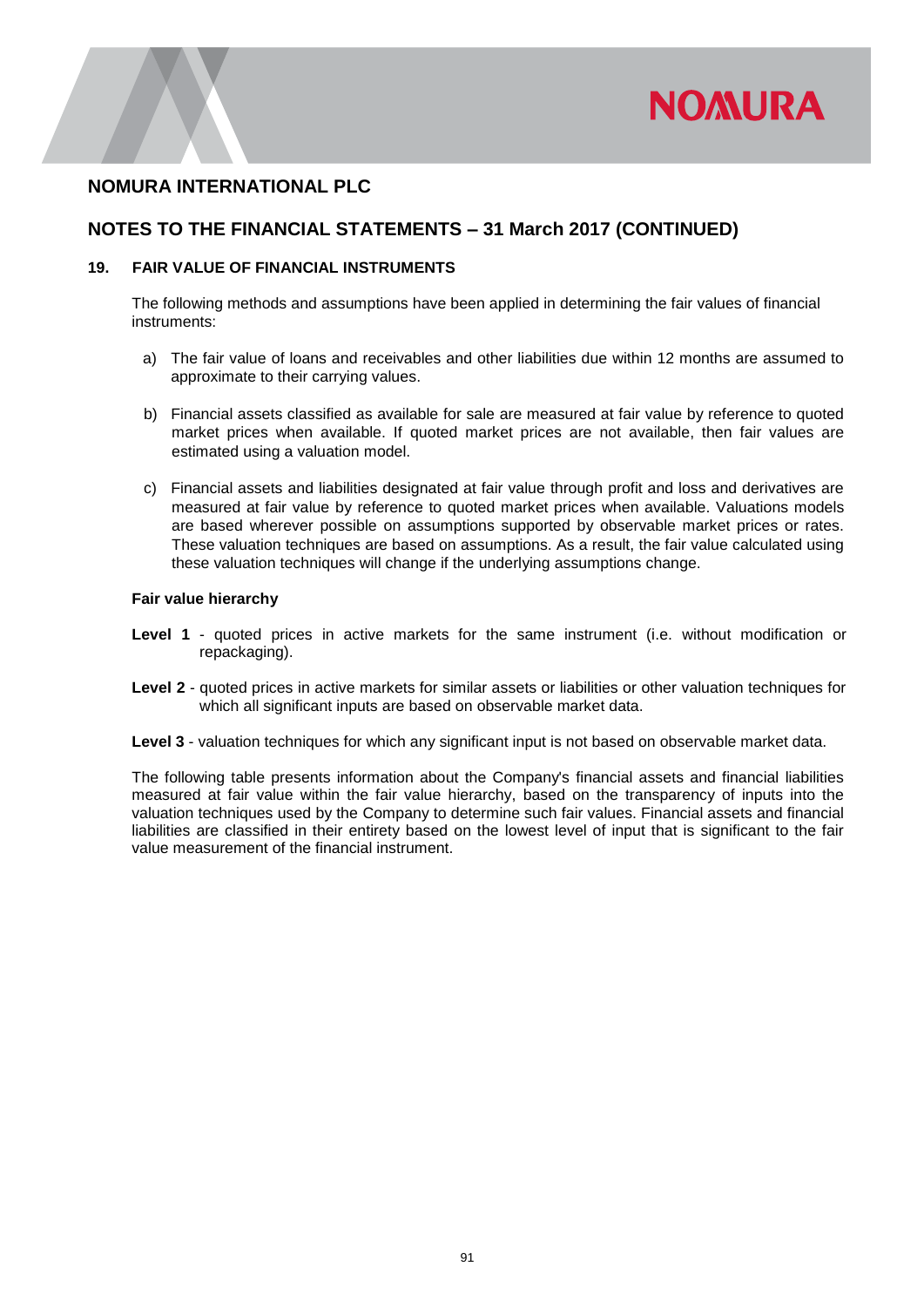

# **NOTES TO THE FINANCIAL STATEMENTS – 31 March 2017 (CONTINUED)**

## **19. FAIR VALUE OF FINANCIAL INSTRUMENTS (CONTINUED)**

### **As at 31 March 2017**

|                                                                     | Level 1    | Level <sub>2</sub> | Level 3   | Counterparty<br>and cash<br>collateral<br>netting | <b>Total</b> |
|---------------------------------------------------------------------|------------|--------------------|-----------|---------------------------------------------------|--------------|
|                                                                     | \$'000     | \$'000             | \$'000    | \$'000                                            | \$'000       |
| Financial Assets held for<br>trading                                |            |                    |           |                                                   |              |
| Equities<br>Debt securities                                         | 5,388,975  | 1,295,019          | 30,577    |                                                   | 6,714,571    |
| and loans                                                           | 15,580,550 | 8,822,803          | 96,905    |                                                   | 24,500,258   |
| <b>Derivatives</b><br>Collateral posted for<br>securities purchased | 123,339    | 148,835,177        | 2,097,216 | (9,487,833)                                       | 141,567,899  |
| under agreements to resell                                          |            | 9,690,592          |           | (92, 741)                                         | 9,597,851    |
| Other debtors                                                       |            | 1,668,260          | 179,880   |                                                   | 1,848,140    |
| Investments-time deposits                                           |            | 116,114            | 144,031   |                                                   | 260,145      |
|                                                                     | 21,092,864 | 170,427,965        | 2.548.609 | (9,580,574)                                       | 184.488.864  |

|                                                     | Level 1      | <b>Level 2</b>  | Level 3     | <b>Counterparty</b><br>and cash<br>collateral | <b>Total</b>    |
|-----------------------------------------------------|--------------|-----------------|-------------|-----------------------------------------------|-----------------|
|                                                     | \$'000       | \$'000          | \$'000      | netting<br>\$'000                             | \$'000          |
| <b>Financial Liabilities held</b><br>for trading    |              |                 |             |                                               |                 |
| Equities<br>Debt securities                         | (4,088,934)  | (1, 168, 841)   | (5,342)     |                                               | (5,263,117)     |
| and loans                                           | (14,700,681) | (7,537,276)     | (2)         |                                               | (22, 237, 959)  |
| Derivatives                                         | (122, 171)   | (150, 862, 797) | (2,602,687) | 9,576,335                                     | (144, 011, 320) |
| Collateral received for<br>securities sold under    |              |                 |             |                                               |                 |
| agreements to repurchase<br>Collateral received for |              | (3,314,550)     |             | 92,741                                        | (3,221,809)     |
| securities loaned                                   |              | (1, 335, 275)   |             |                                               | (1,335,275)     |
| Other creditors<br>Creditors due after more         | (31, 187)    | (689, 670)      | (5,050)     |                                               | (725, 907)      |
| than one year                                       |              | (466,562)       |             |                                               | (466,562)       |
|                                                     | (18,942,973) | (165,374,971)   | (2,613,081) | 9,669,076                                     | (177,261,949)   |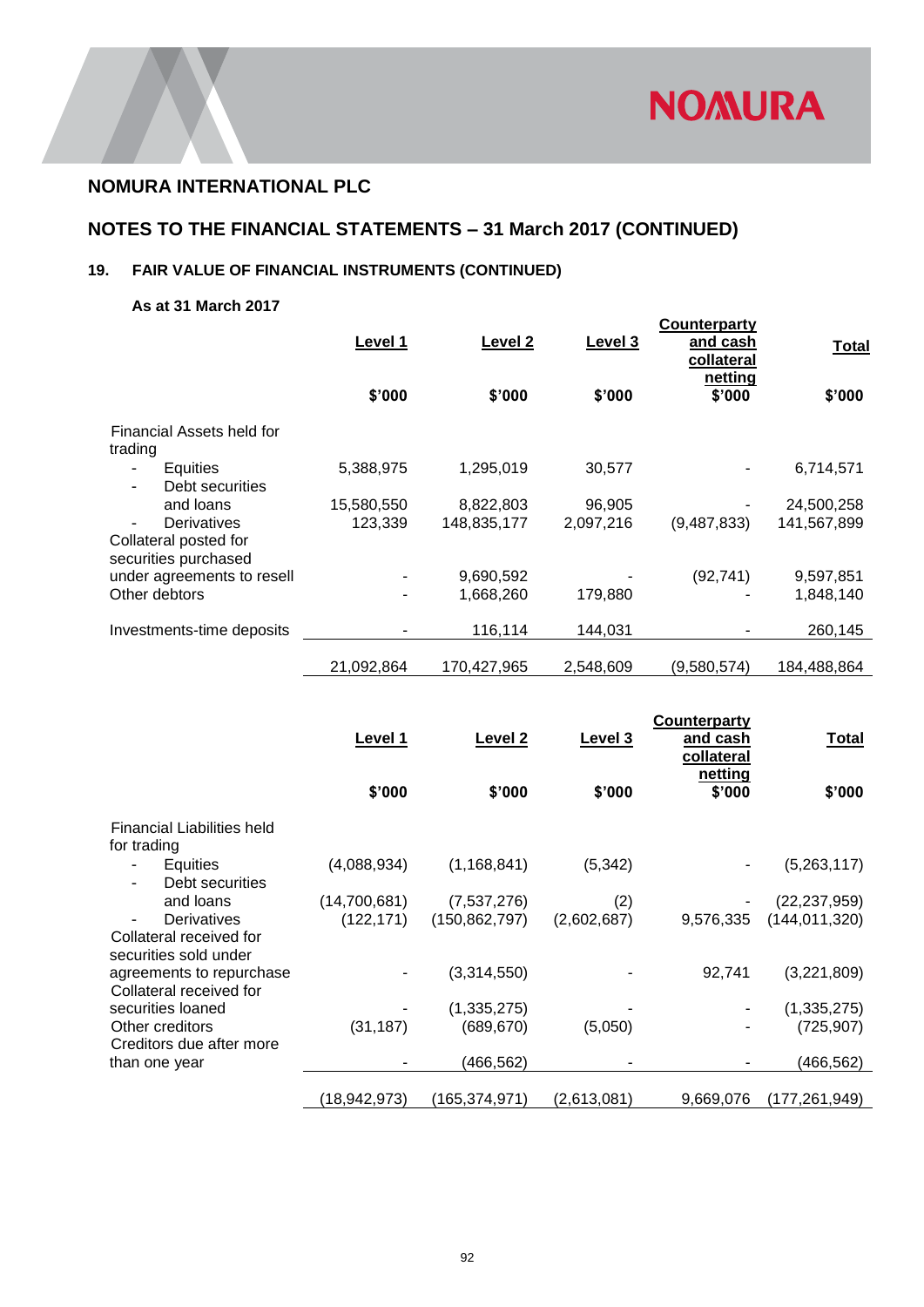

# **NOTES TO THE FINANCIAL STATEMENTS – 31 March 2017 (CONTINUED)**

## **19. FAIR VALUE OF FINANCIAL INSTRUMENTS (CONTINUED)**

### **As at 31 March 2016**

|                                                                    | Level 1    | Level 2       | Level 3   | Counterparty<br>and cash<br>collateral<br>netting | <b>Total</b> |
|--------------------------------------------------------------------|------------|---------------|-----------|---------------------------------------------------|--------------|
|                                                                    | \$'000     | \$'000        | \$'000    | \$'000                                            | \$'000       |
| Financial Assets held for<br>trading                               |            |               |           |                                                   |              |
| Equities<br>Debt securities and                                    | 6,519,919  | 1,024,194     | 39,141    |                                                   | 7,583,254    |
| loans                                                              | 24,592,256 | 10,205,885    | 327,607   |                                                   | 35,125,748   |
| Derivatives<br>Collateral posted for<br>securities purchased under | 65,926     | 264, 184, 461 | 2,864,948 | (48,664,007)                                      | 218,451,328  |
| agreements to resell                                               |            | 12,150,431    |           | (333, 814)                                        | 11,816,617   |
| Other debtors                                                      |            | 719.832       | 128,153   |                                                   | 847,985      |
| Investments-time deposits                                          |            | 15,422        |           |                                                   | 15,422       |
|                                                                    | 31,178,101 | 288,300,225   | 3,359,849 | (48,997,821)                                      | 273,840,354  |

|                                                                 | Level 1                       | <b>Level 2</b>              | Level 3                  | <b>Counterparty</b><br>and cash<br>collateral<br>netting | <u>Total</u>                  |
|-----------------------------------------------------------------|-------------------------------|-----------------------------|--------------------------|----------------------------------------------------------|-------------------------------|
|                                                                 | \$'000                        | \$'000                      | \$'000                   | \$'000                                                   | \$'000                        |
| Financial Liabilities held for<br>trading                       |                               |                             |                          |                                                          |                               |
| Equities<br>$\overline{\phantom{a}}$<br>Debt securities and     | (4,794,310)<br>(10, 933, 493) | (98, 530)<br>(9,041,522)    | (7, 142)                 |                                                          | (4,899,982)<br>(19, 987, 853) |
| Loans<br>Derivatives<br>Collateral received for                 | (66, 422)                     | (266, 575, 711)             | (12, 838)<br>(2,832,810) | 48,661,598                                               | (220, 813, 345)               |
| securities sold under<br>agreements to repurchase               |                               | (4,325,030)                 |                          | 333,814                                                  | (3,991,216)                   |
| Collateral received for<br>securities loaned<br>Other creditors | (697, 162)                    | (1, 150, 602)<br>(901, 178) | (10,980)                 |                                                          | (1, 150, 602)<br>(1,609,320)  |
| Creditors (amounts falling<br>due after more than one<br>year)  |                               | (544, 661)                  | (30, 428)                |                                                          | (575,089)                     |
|                                                                 | (16, 491, 387)                | (282, 637, 234)             | (2,894,198)              | 48,995,412                                               | (253,027,407)                 |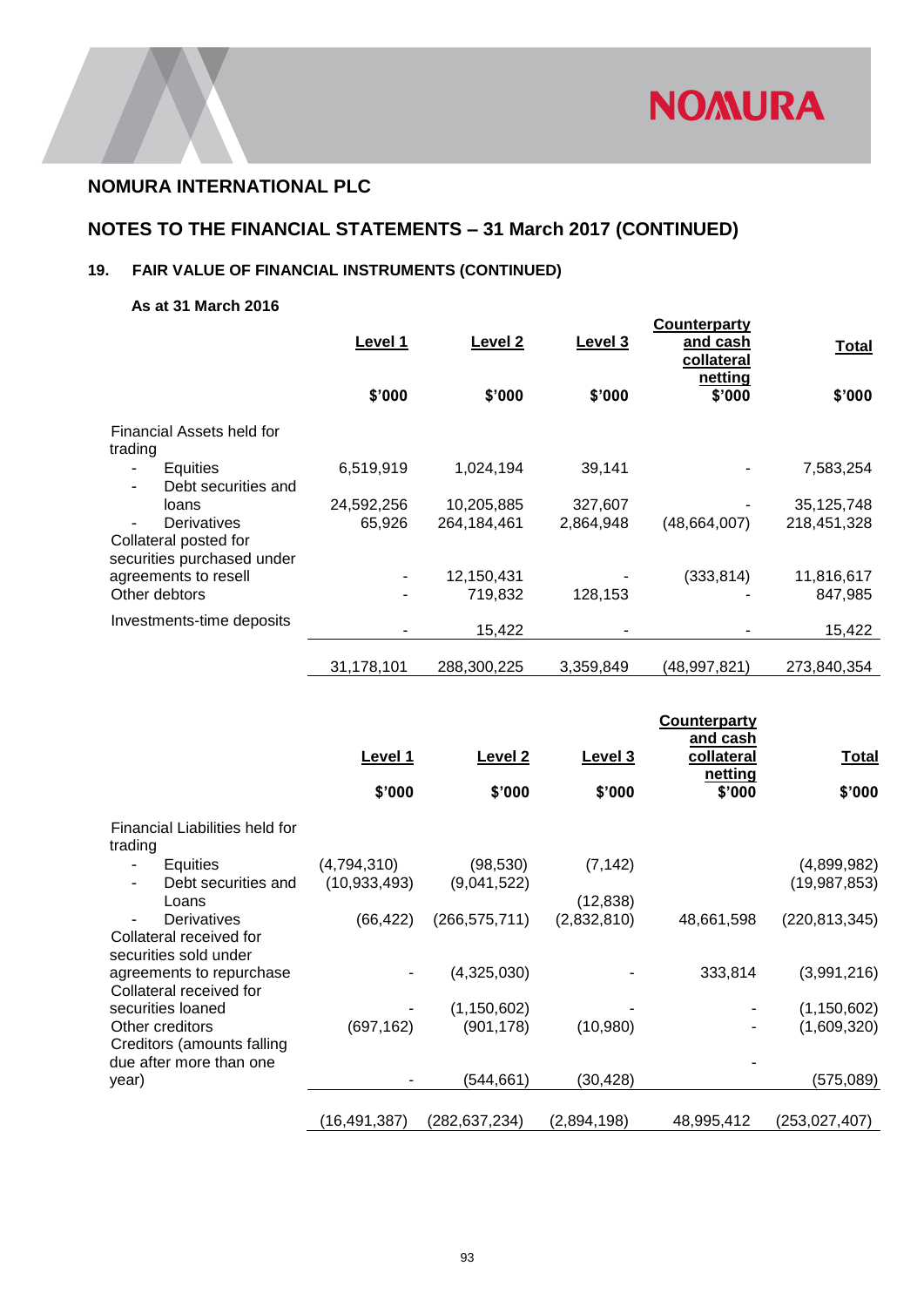

### **NOTES TO THE FINANCIAL STATEMENTS – 31 March 2017 (CONTINUED)**

### **19. FAIR VALUE OF FINANCIAL INSTRUMENTS (CONTINUED)**

#### **Level 3 financial assets and financial liabilities**

Level 3 financial assets and financial liabilities include instruments whose valuations are significantly dependent on parameters which are unobservable in the market. Financial instruments are categorised in accordance with their lowest level significant input. As a result, a derivative valued using a combination of level 1, level 2 and level 3 parameters would be classified in level 3 in its entirety, if its value is significantly affected by at least one significant unobservable parameter.

These financial instruments are often hedged with instruments within level 1 or level 2 of the fair value hierarchy and the gains or losses below do not reflect the offsetting gains or losses for these hedging instruments. Level 3 instruments are also measured using both observable and unobservable inputs. Fair value changes presented below, therefore, reflect realised and unrealised gains and losses resulting from movements in both observable and unobservable parameters.

The following table presents information about financial assets and liabilities measured at fair value on a recurring basis for which the Company has utilised level 3 inputs to determine fair value.

|                                                                        | At 1 April<br>2016<br>\$'000 | <b>Total gains</b><br>(losses) in<br>P&L<br>\$'000 | <b>Purchase</b><br>\$'000 | <b>Sales</b><br>\$'000 | <b>Settlements</b><br>\$'000 | <b>Transfers in</b><br>level 3<br>\$'000 | Transfers<br>out of<br>level 3 | At 31 March<br>2017<br>\$'000 | <b>Unrealised</b><br>Total gains<br>(losses) in<br><b>P&amp;L</b><br>\$'000 |
|------------------------------------------------------------------------|------------------------------|----------------------------------------------------|---------------------------|------------------------|------------------------------|------------------------------------------|--------------------------------|-------------------------------|-----------------------------------------------------------------------------|
| <b>Financial Assets</b><br><b>Financial assets</b><br>held for trading |                              |                                                    |                           |                        |                              |                                          |                                |                               |                                                                             |
| - Equities<br>- Debt<br>securities<br>and                              | 39,141                       | (8, 150)                                           | 22,316                    | (32, 915)              | ٠                            | 12,971                                   | (2,786)                        | 30,577                        | 3,802                                                                       |
| loans                                                                  | 327.607                      | 3,316                                              | 58,591                    | (293, 476)             |                              | 10,129                                   | (9,262)                        | 96,905                        | 2,734                                                                       |
| - Derivatives                                                          | 2,864,948                    | 327,801                                            |                           |                        | (930, 908)                   | 209,443                                  | (374,068)                      | 2,097,216                     | 284,322                                                                     |
| Other debtors<br>Investments-                                          | 128,153                      | 4,854                                              | 164,891                   | (118,018)              |                              |                                          |                                | 179,880                       | 2,595                                                                       |
| time deposits                                                          |                              | (100)                                              | 144,131                   |                        |                              |                                          | $\blacksquare$                 | 144,031                       | (100)                                                                       |
|                                                                        | 3,359,849                    | 327,721                                            | 389,929                   | (444, 409)             | (930, 908)                   | 232,543                                  | (386,116)                      | 2,548,609                     | 293,353                                                                     |
|                                                                        |                              |                                                    |                           |                        |                              |                                          |                                |                               |                                                                             |

|                                                                                    | At 1 April<br>2016<br>\$'000 | Total gains<br>(losses) in<br><u>P&amp;L</u><br>\$'000 | <b>Purchase</b><br>\$'000 | <b>Sales</b><br>\$'000 | <b>Settlements</b><br>\$'000 | <b>Transfers in</b><br>level 3<br>\$'000 | Transfers<br><u>out of</u><br>level 3 | At 31 March<br>2017<br>\$'000     | <b>Unrealised</b><br><b>Total gains</b><br>(losses) in<br><b>P&amp;L</b><br>\$'000 |
|------------------------------------------------------------------------------------|------------------------------|--------------------------------------------------------|---------------------------|------------------------|------------------------------|------------------------------------------|---------------------------------------|-----------------------------------|------------------------------------------------------------------------------------|
| <b>Financial liabilities</b><br>Financial                                          |                              |                                                        |                           |                        |                              |                                          |                                       |                                   |                                                                                    |
| liabilities held                                                                   |                              |                                                        |                           |                        |                              |                                          |                                       |                                   |                                                                                    |
| for trading                                                                        |                              |                                                        |                           |                        |                              |                                          |                                       |                                   |                                                                                    |
|                                                                                    |                              |                                                        |                           |                        | $\blacksquare$               |                                          |                                       |                                   | 1,841                                                                              |
|                                                                                    |                              |                                                        |                           |                        |                              |                                          |                                       |                                   |                                                                                    |
| and loans                                                                          | (12, 838)                    | 87                                                     | (22)                      | 11,713                 |                              |                                          | 1,058                                 | (2)                               | 87                                                                                 |
| - Derivatives                                                                      | (2,832,810)                  | (961, 853)                                             |                           |                        | 924,685                      | (109, 820)                               |                                       |                                   | (889, 159)                                                                         |
| Other creditors                                                                    | (10,980)                     |                                                        | (5,050)                   | 10,980                 |                              |                                          |                                       |                                   |                                                                                    |
|                                                                                    |                              |                                                        |                           |                        |                              |                                          |                                       |                                   |                                                                                    |
|                                                                                    |                              |                                                        | $\sim$                    |                        |                              |                                          |                                       |                                   |                                                                                    |
|                                                                                    |                              |                                                        |                           |                        |                              |                                          |                                       |                                   |                                                                                    |
|                                                                                    | (2,894,198)                  | (963,761)                                              | (8,396)                   | 94,315                 | 924,685                      | (144,880)                                | 379,154                               | (2,613,081)                       | (887, 231)                                                                         |
| - Equities<br>- Debt<br>securities<br>Creditors due<br>after more than<br>one year | (7, 142)<br>(30, 428)        | (1,995)                                                | (3,324)                   | 41,194<br>30,428       |                              | (35,060)                                 | 985<br>377,111                        | (5,342)<br>(2,602,687)<br>(5,050) |                                                                                    |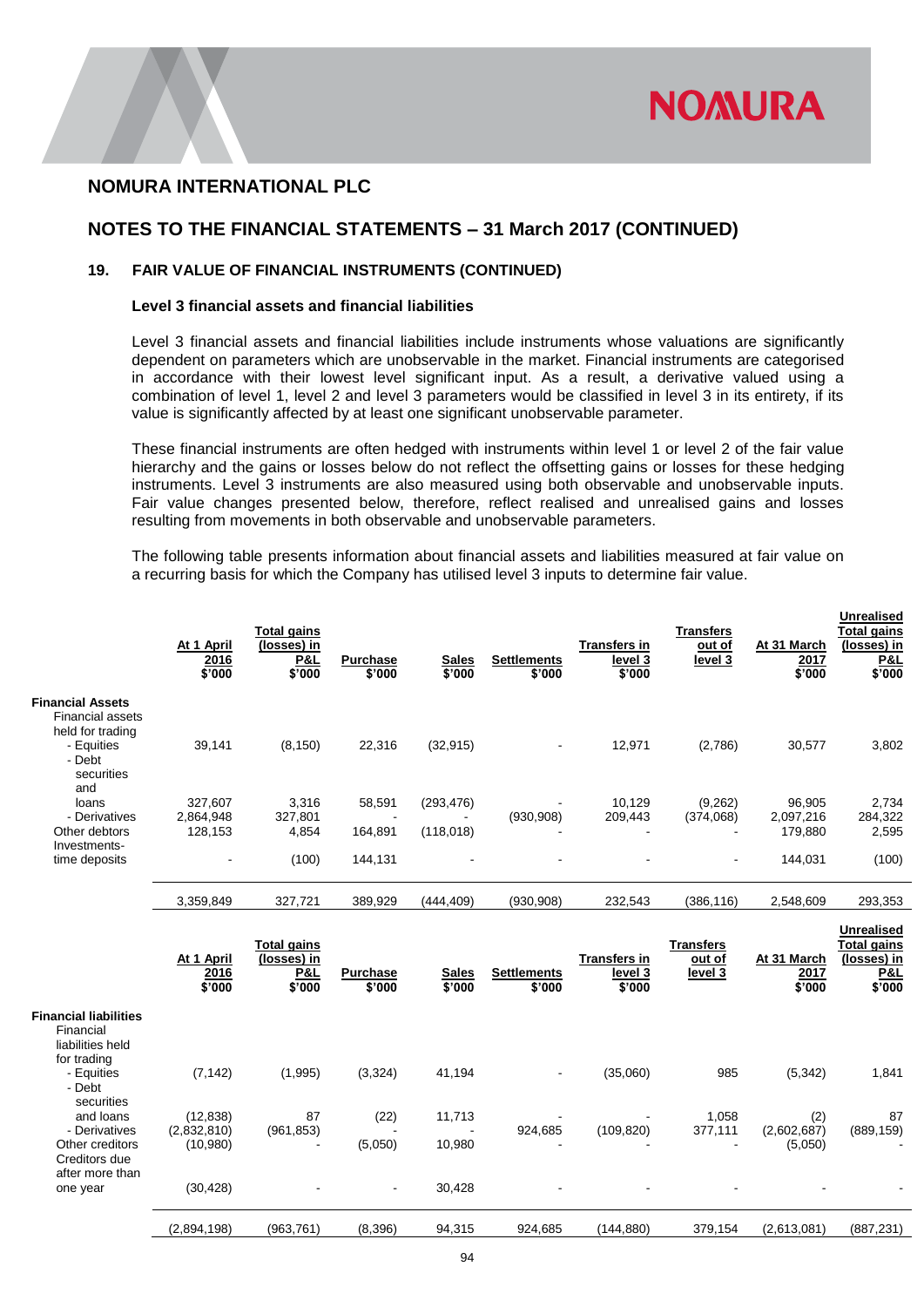

### **NOTES TO THE FINANCIAL STATEMENTS – 31 March 2017 (CONTINUED)**

### **19. FAIR VALUE OF FINANCIAL INSTRUMENTS (CONTINUED)**

Total gains and losses on financial assets included in the above table are included in 'Trading profit' in the statement of comprehensive income.

The Company assumes that all transfers of financial instruments from one level to another level within the fair value hierarchy occur at the beginning of the relevant quarter in which the transfer takes place.

Instruments transferred out of level 3 due to valuation inputs became observable and Transfer into level 3, due to valuation inputs became unobservable.

#### **Transfers between level 1 and 2**

The following table shows transfers between level 1 and level 2 of the fair value hierarchy for financial assets and liabilities which are recorded at fair value:

### **As at 31 March 2017**

|                                                                        | <b>Transfers from</b><br>level 1 to level 2<br>\$'000 | <b>Transfers from</b><br>level 2 to level 1<br>\$'000 |
|------------------------------------------------------------------------|-------------------------------------------------------|-------------------------------------------------------|
| <b>Financial Assets</b><br>Financial assets held for trading           |                                                       |                                                       |
| - Equities                                                             | 1,033,009                                             | 200,076                                               |
|                                                                        | 1,033,009                                             | 200,076                                               |
|                                                                        |                                                       |                                                       |
|                                                                        | <b>Transfers from</b><br>level 1 to level 2<br>\$'000 | <b>Transfers from</b><br>level 2 to level 1<br>\$'000 |
| <b>Financial Liabilities</b><br>Financial liabilities held for trading |                                                       |                                                       |
| - Equities                                                             | (916, 285)                                            | (44,610)                                              |
|                                                                        | (916, 285)                                            | (44,610)                                              |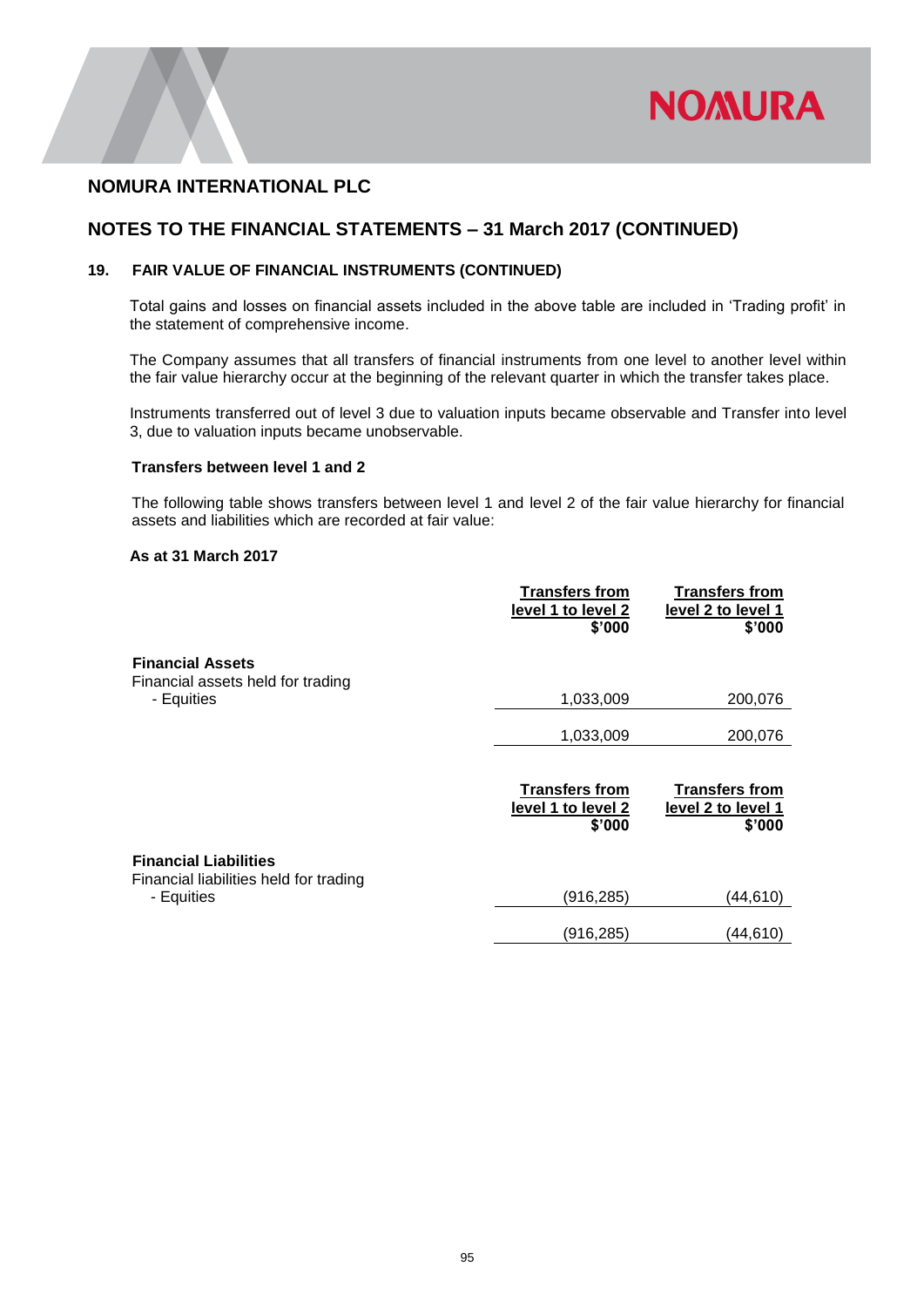

## **NOTES TO THE FINANCIAL STATEMENTS – 31 March 2017 (CONTINUED)**

### **19. FAIR VALUE OF FINANCIAL INSTRUMENTS (CONTINUED)**

#### **As at 31 March 2016**

|                                                                        | <b>Transfers from</b><br>level 1 to level 2<br>\$'000 | <b>Transfers from</b><br>level 2 to level 1<br>\$'000 |
|------------------------------------------------------------------------|-------------------------------------------------------|-------------------------------------------------------|
| <b>Financial Assets</b><br>Financial assets held for trading           |                                                       |                                                       |
| - Equities<br>- Derivatives                                            | 320,826                                               | 154,284<br>178,228                                    |
|                                                                        | 320,826                                               | 332,512                                               |
|                                                                        |                                                       |                                                       |
|                                                                        | <b>Transfers from</b><br>level 1 to level 2<br>\$'000 | <b>Transfers from</b><br>level 2 to level 1<br>\$'000 |
| <b>Financial Liabilities</b><br>Financial liabilities held for trading |                                                       |                                                       |
| - Equities<br>- Derivatives                                            | (36, 576)                                             | (33,448)<br>(178,197)                                 |

 Instruments were transferred from level 1 to level 2 due to observable parameters became less active and transfer from level 2 to level 1 because the valuation parameters became more active.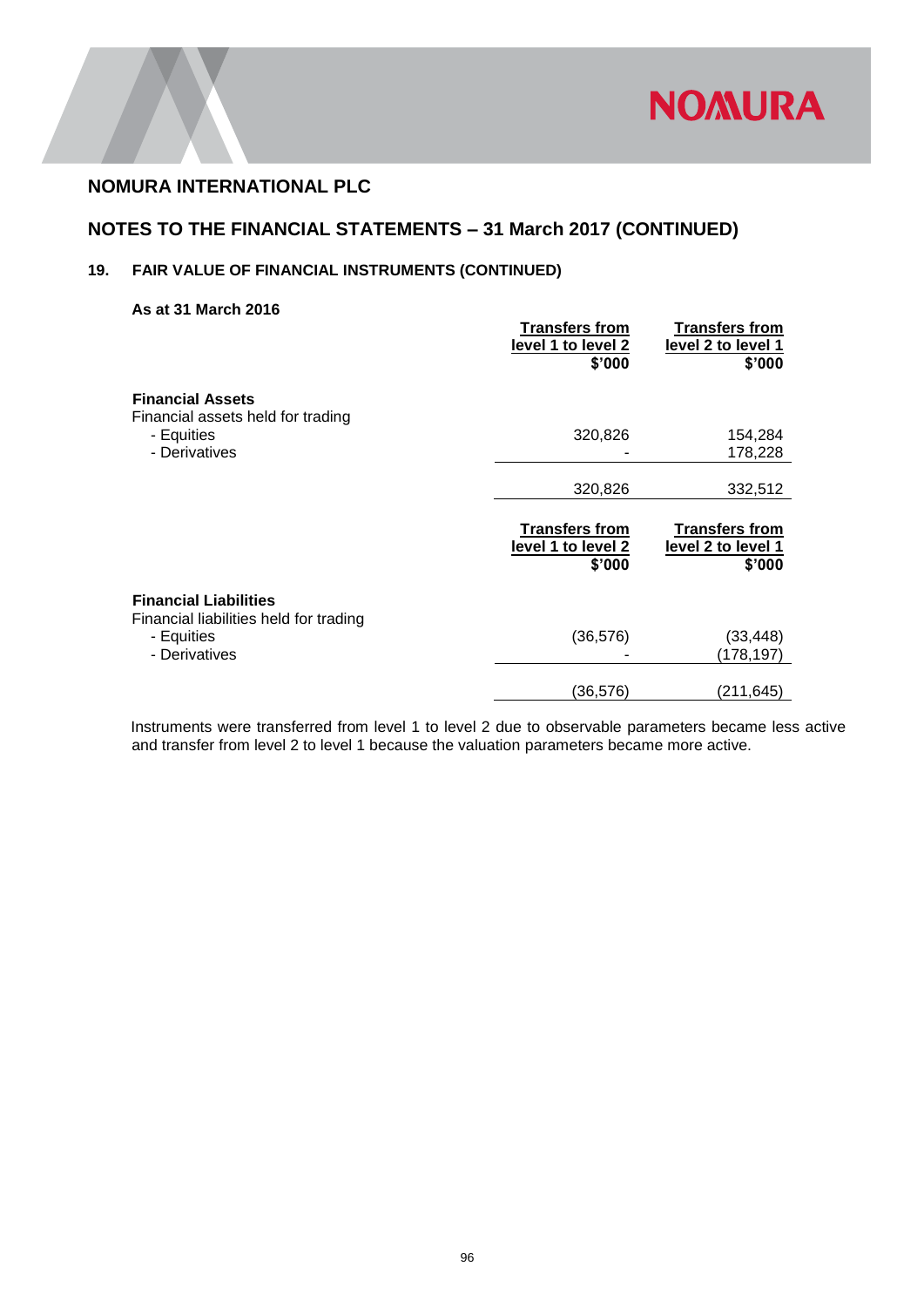

**31 March 2016**

## **NOTES TO THE FINANCIAL STATEMENTS – 31 March 2017 (CONTINUED)**

### **19. FAIR VALUE OF FINANCIAL INSTRUMENTS (CONTINUED)**

### **A. Level 3 quantitative disclosures on significant unobservable inputs**

The following table presents quantitative information about the significant unobservable inputs and assumptions used by the Company for Level 3 financial instruments as of 31 March 2017 and 2016.

| 31 March 2017<br><b>Class of financial</b><br>instrument                          | <b>Fair value</b><br>\$'000 | <b>Valuation</b><br>techniques | <b>Unobservable</b><br>inputs                                                                  | Range                                                                              | Weighted<br>average |
|-----------------------------------------------------------------------------------|-----------------------------|--------------------------------|------------------------------------------------------------------------------------------------|------------------------------------------------------------------------------------|---------------------|
| <b>Financial Assets</b><br>held for trading                                       |                             |                                |                                                                                                |                                                                                    |                     |
| -Equity securities                                                                | 30,577                      | <b>DCF</b>                     | Liquidity discount                                                                             | 45% - 65%                                                                          | 57.70%              |
| -Debt securities<br>and loans                                                     | 96,905                      | <b>DCF</b>                     | <b>Credit Spreads</b>                                                                          | $0\% - 20\%$                                                                       | 9.40%               |
|                                                                                   |                             |                                | <b>Recovery Rates</b>                                                                          | $4\% - 62\%$                                                                       | 7.20%               |
| -Derivatives                                                                      | 2,097,216                   | DCF/Option<br><b>Models</b>    | Interest Rates                                                                                 | $0.1\% - 3.0\%$                                                                    |                     |
|                                                                                   |                             |                                | <b>Credit Spread</b><br><b>Recovery Rate</b><br>Dividend Yield<br>Volatilities<br>Correlations | $0.0\% - 7.60\%$<br>$20\% - 90\%$<br>$0\% - 5.30\%$<br>1% - 83%<br>$(0.75) - 0.96$ |                     |
| <b>Financial assets</b><br>designated at fair<br>value through profit<br>and loss | 323,911                     |                                | <b>Credit Spreads</b>                                                                          | $2.90\% - 9.80\%$                                                                  | 4.4%                |
| Total Level 3                                                                     | 2,548,609                   |                                |                                                                                                |                                                                                    |                     |

| <b>Class of financial</b><br>instrument                                           | <b>Fair value</b><br>\$'000 | <b>Valuation</b><br>techniques | <b>Unobservable</b><br><u>inputs</u>                                                    | Range                                                                                | Weighted<br>average |
|-----------------------------------------------------------------------------------|-----------------------------|--------------------------------|-----------------------------------------------------------------------------------------|--------------------------------------------------------------------------------------|---------------------|
| <b>Financial Assets</b>                                                           |                             |                                |                                                                                         |                                                                                      |                     |
| held for trading                                                                  | 39,141                      | <b>DCF</b>                     | Liquidity discount                                                                      | $30\% - 45\%$                                                                        | 41.70%              |
| -Equity securities                                                                | 327,607                     | <b>DCF</b>                     | <b>Credit Spreads</b>                                                                   | $0\% - 85\%$                                                                         | 3.90%               |
| -Debt securities<br>and loans                                                     |                             |                                | <b>Recovery Rates</b>                                                                   | 4% - 13%                                                                             | 6.40%               |
| -Derivatives                                                                      | 2,864,948                   | DCF/Option<br>Models           | Interest Rates                                                                          | $(0.20\%) - 3.10\%$                                                                  |                     |
|                                                                                   |                             |                                | <b>Credit Spread</b><br>Recovery Rate<br>Dividend Yield<br>Volatilities<br>Correlations | $0.10\% - 14.40\%$<br>$0\% - 90\%$<br>$0\% - 6.60\%$<br>0% - 125%<br>$(0.50) - 1.00$ |                     |
| <b>Financial assets</b><br>designated at fair<br>value through profit<br>and loss | 128,153                     | <b>DCF</b>                     | Credit Spreads                                                                          | $5.90\% - 16.80\%$                                                                   | 9.00%               |
| Total Level 3                                                                     | 3,359,849                   |                                |                                                                                         |                                                                                      |                     |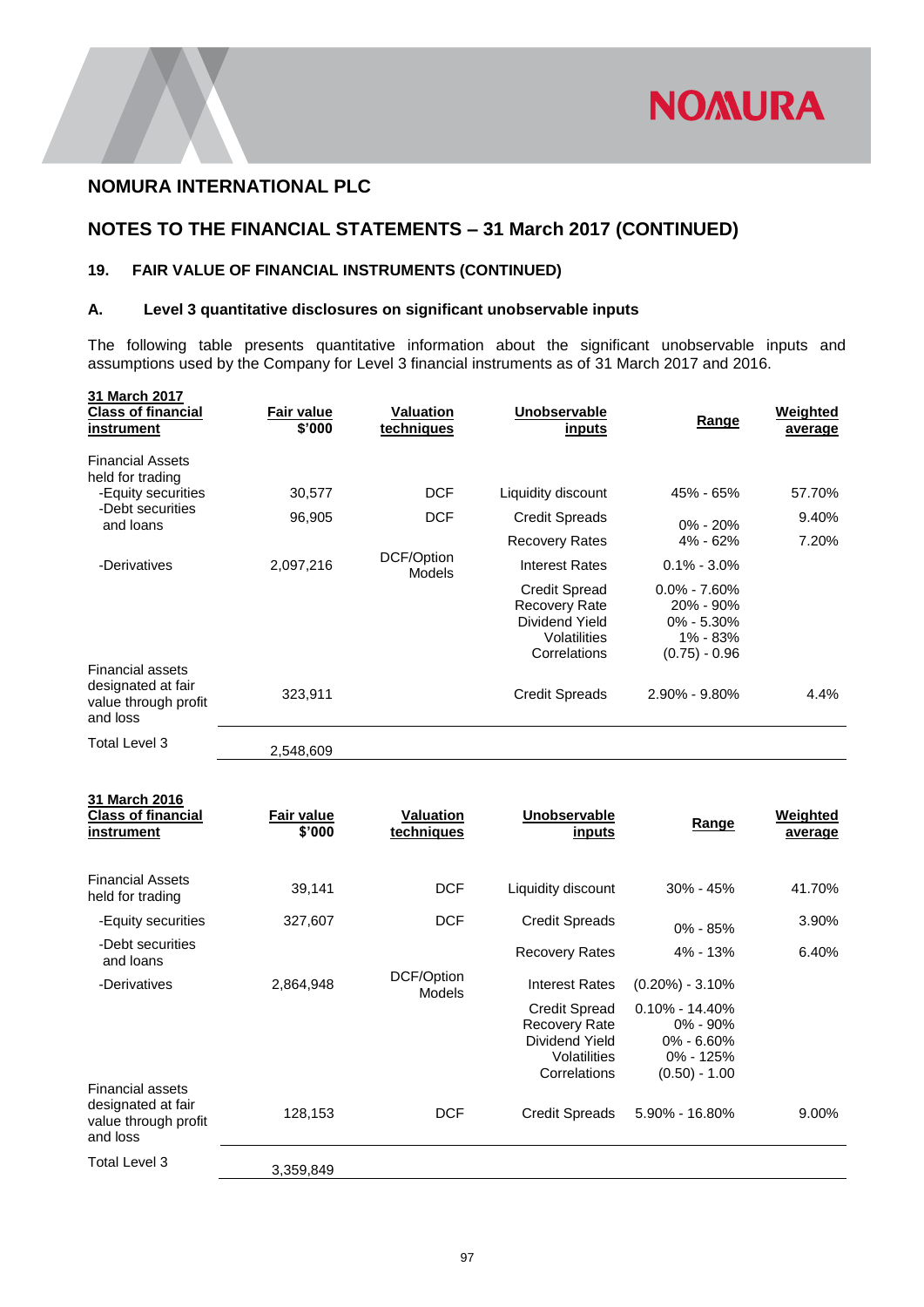

## **NOTES TO THE FINANCIAL STATEMENTS – 31 March 2017 (CONTINUED)**

## **19. FAIR VALUE OF FINANCIAL INSTRUMENTS (CONTINUED)**

### **A. Level 3 quantitative disclosures on significant unobservable inputs**

| 31 March 2017<br><b>Class of financial</b><br>instrument                                                | Fair value<br>\$'000        | <b>Valuation</b><br>techniques         | Unobservable<br>inputs                                                                                                                           | Range                                                                                                                            | <b>Weighted</b><br>average |
|---------------------------------------------------------------------------------------------------------|-----------------------------|----------------------------------------|--------------------------------------------------------------------------------------------------------------------------------------------------|----------------------------------------------------------------------------------------------------------------------------------|----------------------------|
| <b>Financial liabilities</b><br>held for trading<br>-Equity securities<br>-Debt securities<br>and loans | (5, 342)<br>(2)             | <b>DCF</b><br><b>DCF</b>               | Liquidity discount<br><b>Credit Spreads</b>                                                                                                      | 45% - 65%<br>$0\% - 20\%$                                                                                                        | 57.70%<br>9.40%            |
| -Derivatives                                                                                            | (2,602,687)                 | <b>DCF/Option Models</b>               | <b>Recovery Rates</b><br><b>Interest Rates</b><br><b>Credit Spread</b><br><b>Recovery Rate</b><br>Dividend Yield<br>Volatilities<br>Correlations | 4% - 62%<br>$0.1\% - 3.0\%$<br>$0.0\% - 7.60\%$<br>20% - 90%<br>$0\% - 5.30\%$<br>1% - 83%<br>$(0.75) - 0.96$                    | 7.20%                      |
| <b>Financial liabilities</b><br>designated fair<br>value through profit<br>and loss                     | (5,050)                     | <b>DCF</b>                             | Yields                                                                                                                                           | 12.80% - 12.90%                                                                                                                  | 12.90%                     |
| Total Level 3                                                                                           | (2,613,081)                 |                                        |                                                                                                                                                  |                                                                                                                                  |                            |
| 31 March 2016<br><b>Class of financial</b><br>instrument                                                | <b>Fair value</b><br>\$'000 | <b>Valuation</b><br>techniques         | Unobservable<br>inputs                                                                                                                           | <b>Range</b>                                                                                                                     | Weighted<br>average        |
| <b>Financial liabilities</b><br>held for trading                                                        |                             |                                        |                                                                                                                                                  |                                                                                                                                  |                            |
| -Equity securities<br>-Debt securities                                                                  | (7, 142)                    | <b>DCF</b>                             | Liquidity discount                                                                                                                               | 30% - 45%                                                                                                                        | 41.70%                     |
| and loans<br>-Derivatives                                                                               | (12, 838)<br>(2,832,810)    | <b>DCF</b><br><b>DCF/Option Models</b> | <b>Credit Spread</b><br><b>Interest Rates</b><br><b>Credit Spread</b><br><b>Recovery Rate</b><br>Dividend Yield<br>Volatilities<br>Correlations  | $5.30\% - 5.30\%$<br>$(0.20\%) - 3.10\%$<br>$0.10\% - 14.40\%$<br>$0\% - 90\%$<br>$0\% - 6.60\%$<br>0% - 125%<br>$(0.50) - 1.00$ | 5.30%                      |
| <b>Financial liabilities</b><br>designated fair<br>value through profit<br>and loss                     | (41, 408)                   | <b>DCF</b>                             | Yields<br>Correlations                                                                                                                           | $0.50\% - 5.70\%$<br>$0.37 - 0.87$                                                                                               | 5.00%<br>0.62              |

Total Level 3 (2,894,198)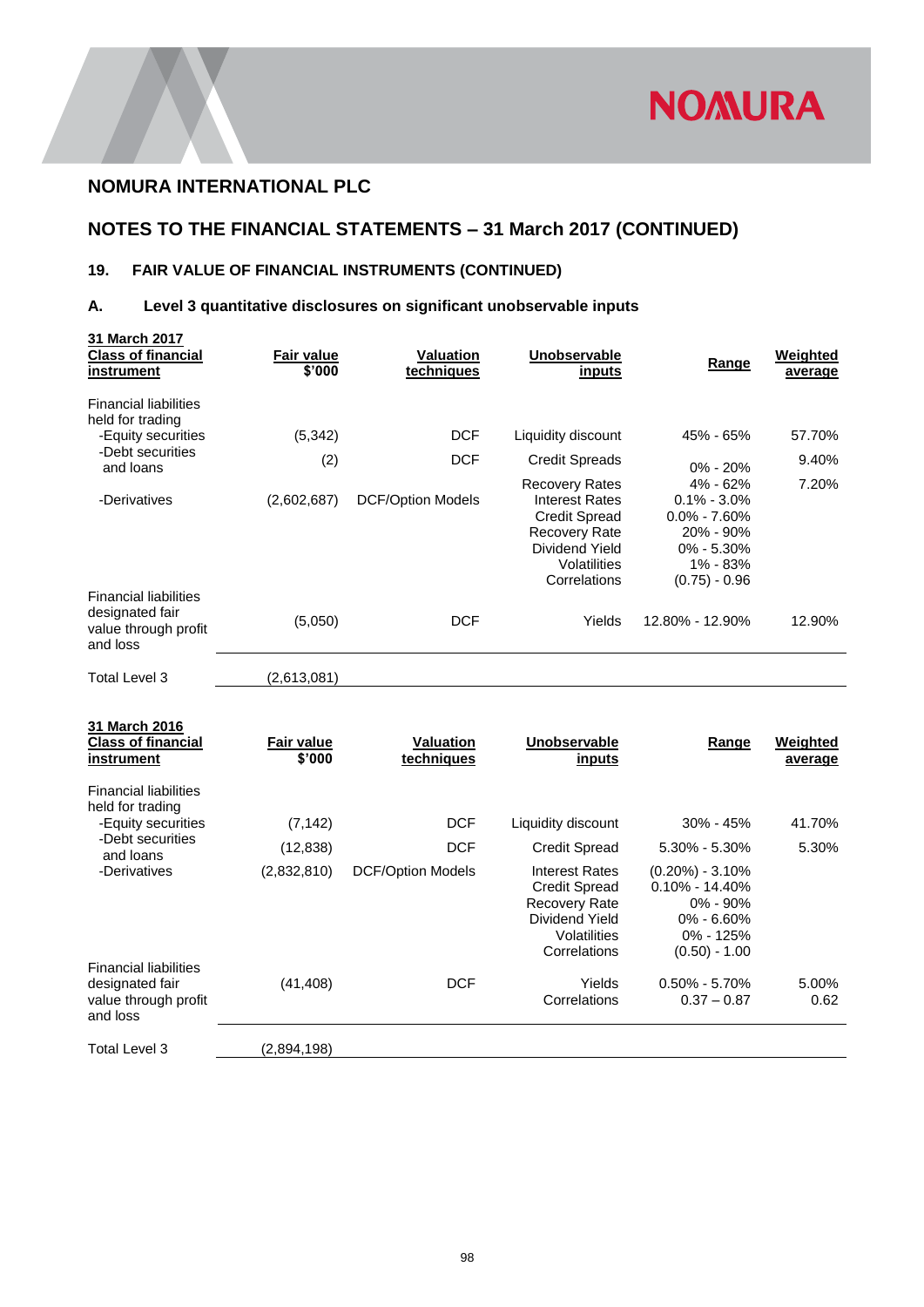

### **NOTES TO THE FINANCIAL STATEMENTS – 31 March 2017 (CONTINUED)**

### **19. FAIR VALUE OF FINANCIAL INSTRUMENTS (CONTINUED)**

### **B. Estimated fair value of financial instruments not carried at fair value**

Certain financial instruments are not carried at fair value on a recurring basis in the Statement of Financial Position since they are neither held for trading purposes nor are elected for the fair value option. These are typically carried at contractual amounts due or amortised cost.

The carrying value of the majority of the financial instruments detailed below will approximate fair value since they are short-term in nature and contain minimal credit risk. These financial instruments include financial assets reported within Loans, Debtors, Cash at bank and in hand, Borrowings from fellow subsidiary undertakings, Cash collateral and other liabilities.

Cash at bank and in hand, Other debtors, Borrowings from fellow subsidiary undertakings and Cash Collateral, in the Statement of Financial Position would generally be classified in either Level 1 or Level 2 within the fair value hierarchy.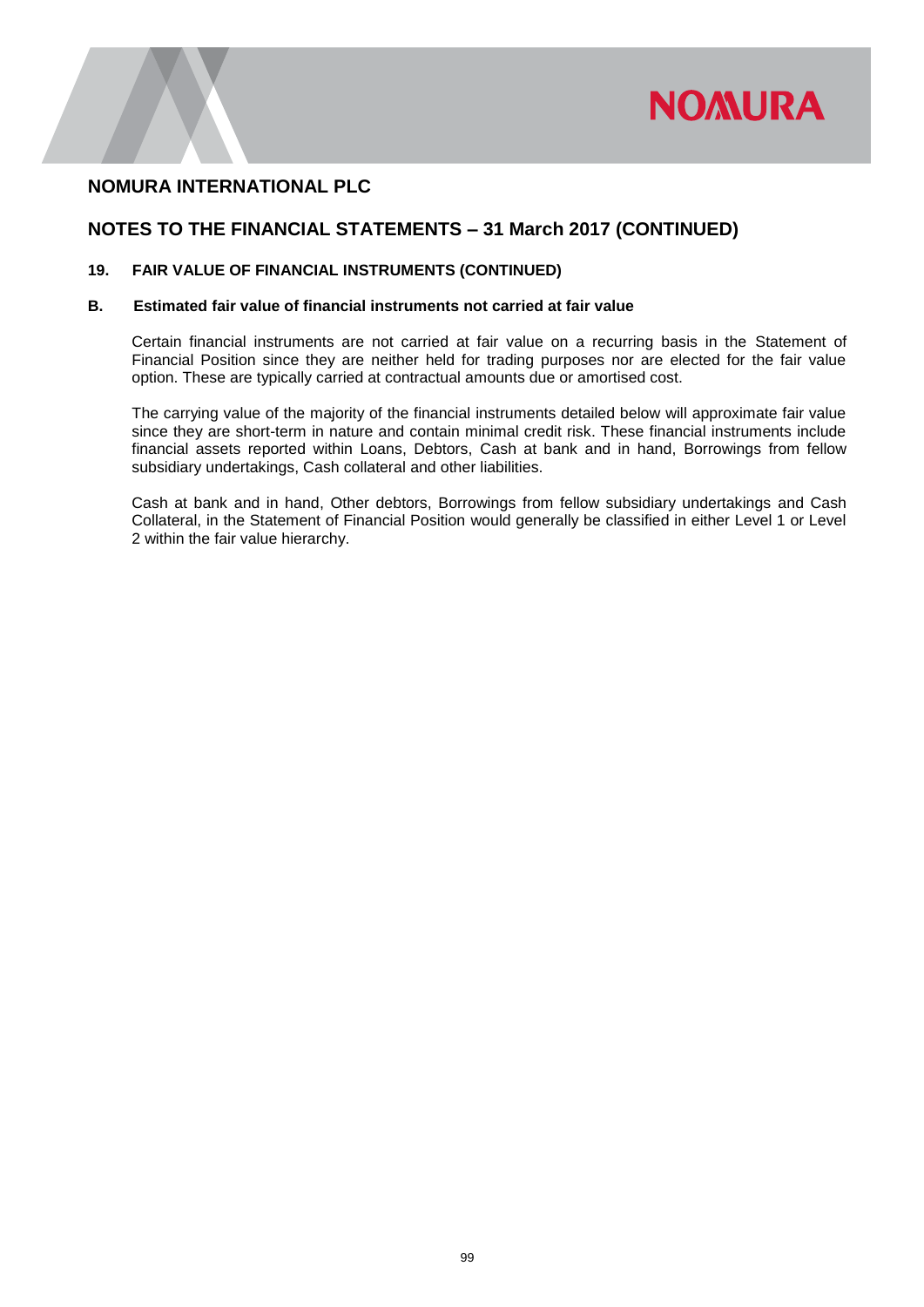

### **NOTES TO THE FINANCIAL STATEMENTS – 31 March 2017 (CONTINUED)**

### **19. FAIR VALUE OF FINANCIAL INSTRUMENTS (CONTINUED)**

### **B. Estimated fair value of financial instruments not carried at fair value**

The following tables present carrying values, fair values and classification within the fair value hierarchy for certain classes of financial instruments of which a portion of the ending balance was carried at fair value as of March 31, 2017 and 2016.

|                                                                        | 2017                         | 2017                        | 2017              | 2017                                                | 2017              |
|------------------------------------------------------------------------|------------------------------|-----------------------------|-------------------|-----------------------------------------------------|-------------------|
|                                                                        | Carrying<br>amount<br>\$'000 | <b>Fair value</b><br>\$'000 | Level 1<br>\$'000 | Fair value by level<br>Level <sub>2</sub><br>\$'000 | Level 3<br>\$'000 |
|                                                                        |                              |                             |                   |                                                     |                   |
| <b>Financial Assets:</b>                                               |                              |                             |                   |                                                     |                   |
| Collateral posted for<br>securities purchased<br>under agreements to   |                              |                             |                   |                                                     |                   |
| resell<br>Collateral posted for                                        | 72,949,512                   | 72,949,512                  |                   | 72,923,878                                          | 25,634            |
| securities borrowed<br><b>Other Debtors</b>                            | 11,963,227<br>16,050,758     | 11,963,227<br>16,050,758    |                   | 11,963,227<br>16,050,758                            |                   |
| Investment time deposit                                                | 162,191                      | 162,191                     |                   | 162,191                                             |                   |
| Cash at bank and in<br>hand                                            | 5,363,858                    | 5,363,858                   | 3,058,976         | 2,304,882                                           |                   |
|                                                                        | 106,489,546                  | 106,489,546                 | 3,058,976         | 103,404,936                                         | 25,634            |
| <b>Financial Liabilities:</b>                                          |                              |                             |                   |                                                     |                   |
| Collateral received for<br>securities sold under<br>agreements to      |                              |                             |                   |                                                     |                   |
| repurchase<br>Collateral received for                                  | (67, 323, 757)               | (67, 323, 757)              |                   | (67, 323, 757)                                      |                   |
| securities loaned                                                      | (5,827,581)                  | (5,827,581)                 |                   | (5,827,581)                                         |                   |
| Other creditors<br><b>Creditors: Amounts</b><br>falling due after more | (33, 562, 959)               | (33,562,959)                |                   | (33,562,959)                                        |                   |
| than one year                                                          | (2,008,562)                  | (2,008,562)                 |                   | (2,008,562)                                         |                   |
|                                                                        | (108, 722, 859)              | (108, 722, 859)             |                   | (108, 722, 859)                                     |                   |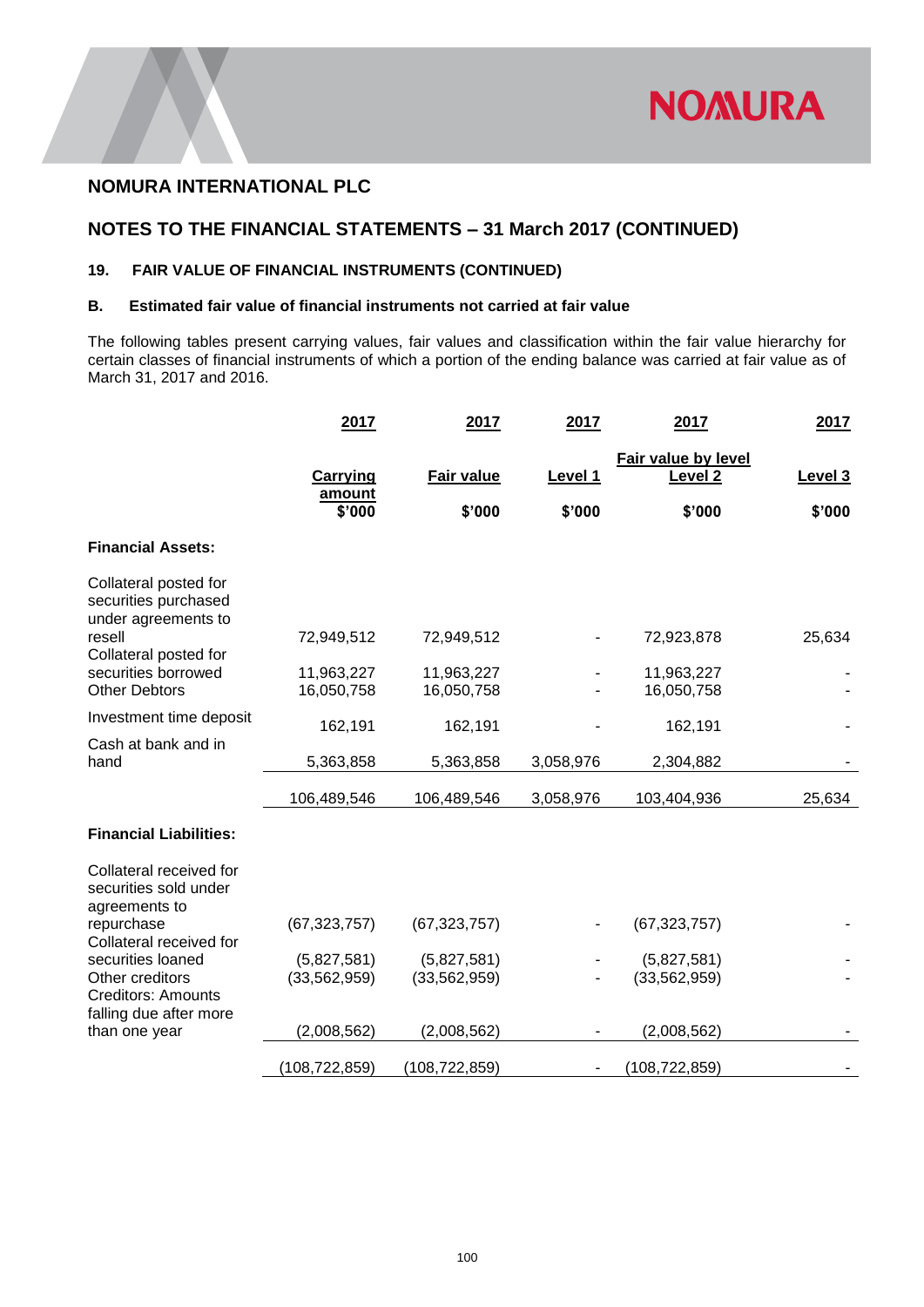

## **NOTES TO THE FINANCIAL STATEMENTS – 31 March 2017 (CONTINUED)**

## **19. FAIR VALUE OF FINANCIAL INSTRUMENTS (CONTINUED)**

### **B. Estimated fair value of financial instruments not carried at fair value**

|                                                                        | 2016                         | 2016                        | 2016              | 2016                                                | 2016              |
|------------------------------------------------------------------------|------------------------------|-----------------------------|-------------------|-----------------------------------------------------|-------------------|
|                                                                        | Carrying<br>amount<br>\$'000 | <b>Fair value</b><br>\$'000 | Level 1<br>\$'000 | Fair value by level<br>Level <sub>2</sub><br>\$'000 | Level 3<br>\$'000 |
| <b>Financial Assets:</b>                                               |                              |                             |                   |                                                     |                   |
| Collateral posted for<br>securities purchased<br>under agreements to   |                              |                             |                   |                                                     |                   |
| resell<br>Collateral posted for                                        | 67,041,693                   | 67,041,693                  |                   | 67,041,693                                          |                   |
| securities borrowed                                                    | 17,565,535                   | 17,565,535                  |                   | 17,565,535                                          |                   |
| <b>Other Debtors</b>                                                   | 18,711,617                   | 18,711,617                  |                   | 18,711,617                                          |                   |
| Investment time deposit                                                | 938,641                      | 938,641                     |                   | 938,641                                             |                   |
| Cash at bank and in<br>hand                                            | 4,827,182                    | 4,827,182                   | 3,469,263         | 1,357,919                                           |                   |
|                                                                        | 109,084,668                  | 109,084,668                 | 3,469,263         | 105,615,405                                         |                   |
| <b>Financial Liabilities:</b>                                          |                              |                             |                   |                                                     |                   |
| Collateral received for<br>securities sold under<br>agreements to      |                              |                             |                   |                                                     |                   |
| repurchase<br>Collateral received for                                  | (71, 171, 892)               | (71, 171, 892)              |                   | (71, 171, 892)                                      |                   |
| securities loaned                                                      | (14, 592, 893)               | (14, 592, 893)              |                   | (14,592,893)                                        |                   |
| Other creditors<br><b>Creditors: Amounts</b><br>falling due after more | (36, 731, 862)               | (36, 731, 862)              |                   | (36, 731, 862)                                      |                   |
| than one year                                                          | (2,459,645)                  | (2,459,645)                 |                   | (2,459,645)                                         |                   |
|                                                                        | (124,956,292)                | (124, 956, 292)             |                   | (124, 956, 292)                                     |                   |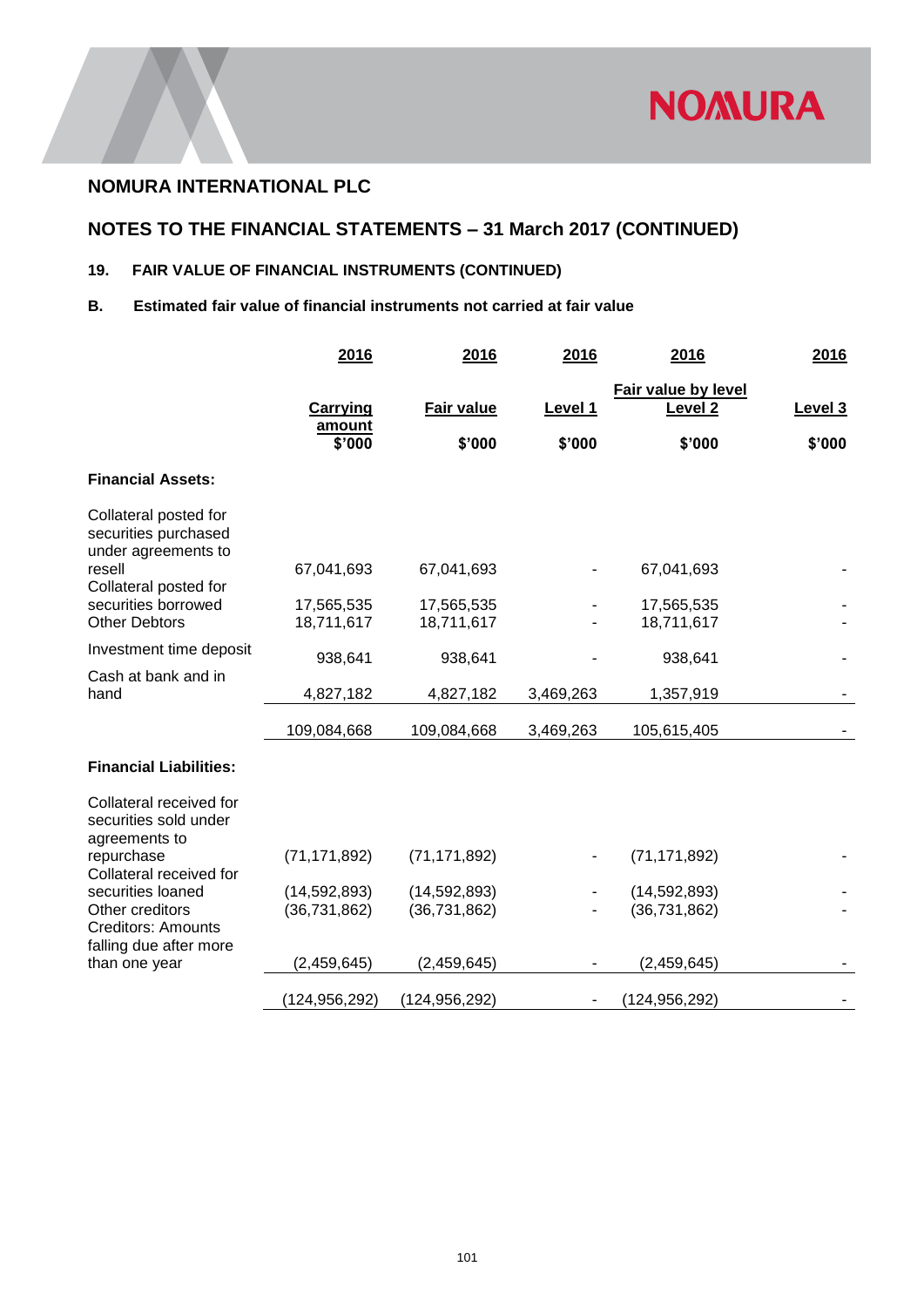

## **NOTES TO THE FINANCIAL STATEMENTS – 31 March 2017 (CONTINUED)**

### **20. OFFSETTING DISCLOSURES**

The following tables provide a summary of financial assets and liabilities that are Statement of Financial Position netted and which are subject to enforceable master netting arrangements and similar agreements.

| 31 March 2017                                                                                                                                                         | <b>Collateral posted for</b><br>securities<br>purchased under<br>agreements<br>to resell | <b>Collateral posted</b><br>for securities<br>borrowed | <b>Derivatives</b>         |
|-----------------------------------------------------------------------------------------------------------------------------------------------------------------------|------------------------------------------------------------------------------------------|--------------------------------------------------------|----------------------------|
| <b>Assets:</b>                                                                                                                                                        | \$'000s                                                                                  | \$'000s                                                | \$'000s                    |
| Total gross balance (1)<br>Less: Amounts offset in the<br><b>Statement of Financial Position</b>                                                                      | 201,129,003<br>(118,581,640)                                                             | 11,963,227                                             | 151,055,732<br>(9,487,833) |
| Total net amounts of reported on<br>the face of the Statement of<br><b>Financial Position</b><br>Less: Additional amounts not offset<br>in the Statement of Financial | 82,547,363                                                                               | 11,963,227                                             | 141,567,899                |
| Position (2)<br>Financial instruments and non-cash                                                                                                                    | (15,599,701)                                                                             | (2,815,718)                                            | (128, 034, 428)            |
| collateral<br>Cash collateral                                                                                                                                         | (63,525,846)                                                                             | (8,091,119)                                            | (1,518,660)<br>(8,327,558) |
| Net amount                                                                                                                                                            | 3,421,816                                                                                | 1,056,390                                              | 3,687,253                  |
|                                                                                                                                                                       |                                                                                          |                                                        |                            |
| 31 March 2016                                                                                                                                                         | <b>Collateral posted for</b><br>securities<br>purchased under<br>agreements              | <b>Collateral posted</b><br>for securities<br>borrowed | <b>Derivatives</b>         |
| <b>Assets:</b>                                                                                                                                                        | to resell<br>\$'000s                                                                     | \$'000s                                                | \$'000s                    |
| Total gross balance (1)                                                                                                                                               | 172,578,702                                                                              | 17,565,535                                             | 267,115,336                |
| Less: Amounts offset in the<br><b>Statement of Financial Position</b>                                                                                                 | (93, 720, 392)                                                                           |                                                        | (48,664,007)               |
| Total net amounts of reported on<br>the face of the Statement of<br><b>Financial Position</b><br>Less: Additional amounts not offset                                  | 78,858,310                                                                               | 17,565,535                                             | 218,451,329                |
| in the Statement of Financial<br>Position (2)                                                                                                                         | (18, 830, 775)                                                                           | (11, 513, 314)                                         | (202, 736, 491)            |
| Financial instruments and non-cash<br>collateral<br>Cash collateral                                                                                                   | (54, 691, 451)                                                                           | (4,392,768)                                            | (10, 227)<br>(8,679,028)   |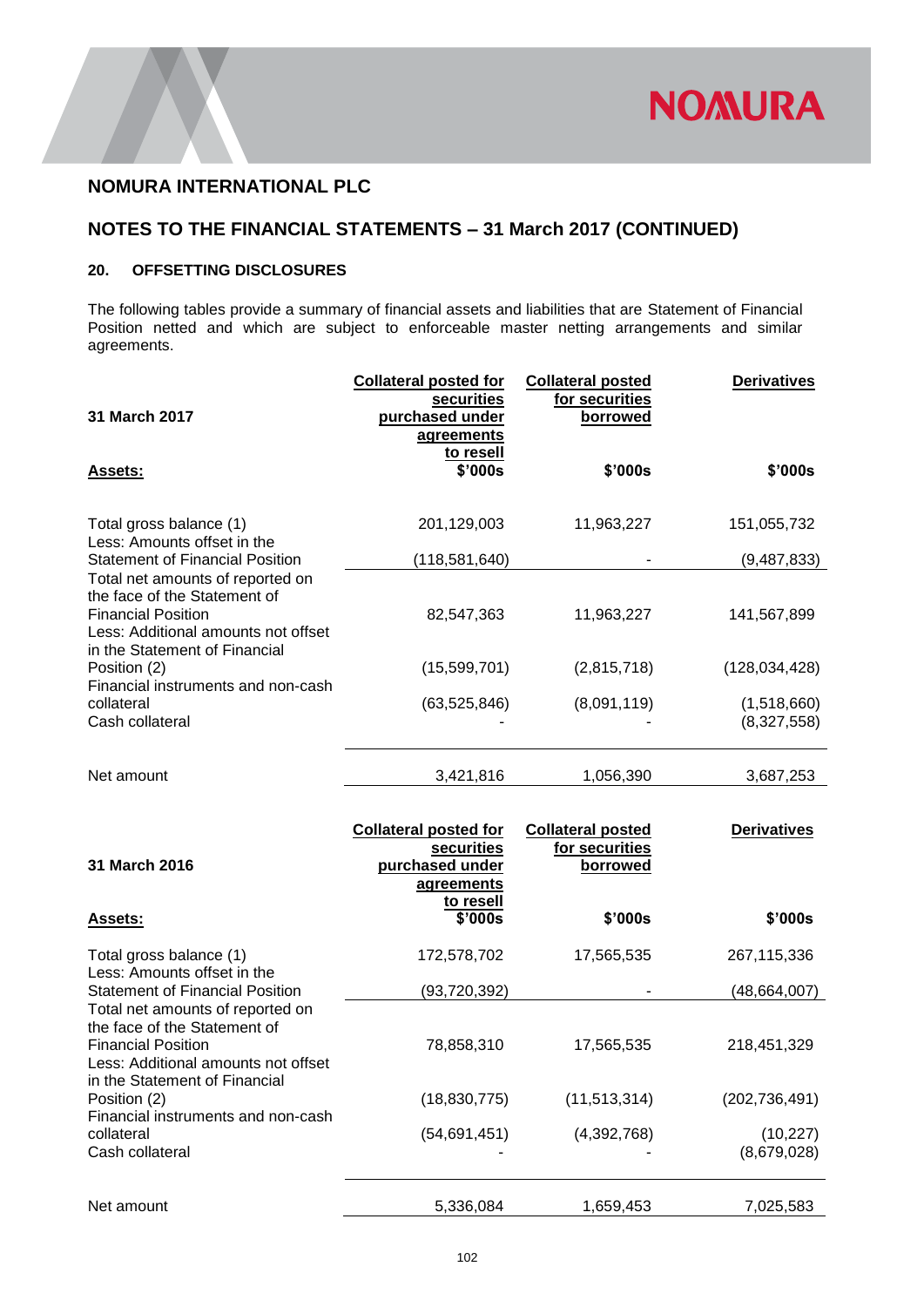

# **NOTES TO THE FINANCIAL STATEMENTS – 31 March 2017 (CONTINUED)**

## **20. OFFSETTING DISCLOSURES (CONTINUED)**

| 31 March 2017                                                                                                                                                         | <b>Collateral received Collateral received</b><br>tor<br>securities sold under<br>agreements to | for<br>securities loaned | <b>Derivatives</b>    |
|-----------------------------------------------------------------------------------------------------------------------------------------------------------------------|-------------------------------------------------------------------------------------------------|--------------------------|-----------------------|
| Liabilities:                                                                                                                                                          | repurchase<br>\$'000s                                                                           | \$'000s                  | \$'000s               |
| Total gross balance (1)<br>Less: Amounts offset in the                                                                                                                | (189, 127, 206)                                                                                 | (7, 162, 856)            | (153, 587, 656)       |
| <b>Statement of Financial Position</b>                                                                                                                                | 118,581,640                                                                                     |                          | 9,576,336             |
| Total net amounts of reported on<br>the face of the Statement of<br><b>Financial Position</b><br>Less: Additional amounts not offset<br>in the Statement of Financial | (70, 545, 566)                                                                                  | (7, 162, 856)            | (144, 011, 320)       |
| Position (2)<br>Financial instruments and non-cash                                                                                                                    | 15,599,701                                                                                      | 2,815,718                | 128,034,428           |
| collateral<br>Cash collateral                                                                                                                                         | 52,756,537                                                                                      | 2,248,710                | 180,005<br>11,184,728 |
| Net amount                                                                                                                                                            | (2, 189, 328)                                                                                   | (2,098,428)              | (4,612,159)           |

|                                                                                                                            | <b>Collateral received Collateral received</b><br>for | for               | <b>Derivatives</b>   |
|----------------------------------------------------------------------------------------------------------------------------|-------------------------------------------------------|-------------------|----------------------|
| 31 March 2016                                                                                                              | securities sold under                                 | securities loaned |                      |
|                                                                                                                            | agreements to<br>repurchase                           |                   |                      |
| Liabilities:                                                                                                               | \$'000s                                               | \$'000s           | \$'000s              |
| Total gross balance (1)<br>Less: Amounts offset in the                                                                     | (168, 883, 500)                                       | (15,743,495)      | (269, 474, 943)      |
| <b>Statement of Financial Position</b>                                                                                     | 93,720,392                                            |                   | 48,661,598           |
| Total net amounts of reported on<br>the face of the Statement of<br><b>Financial Position</b>                              | (75, 163, 108)                                        | (15,743,495)      | (220, 813, 345)      |
| Less: Additional amounts not offset<br>in the Statement of Financial<br>Position (2)<br>Financial instruments and non-cash | 18,830,775                                            | 11,513,314        | 202,738,900          |
| collateral<br>Cash collateral                                                                                              | 51,838,400                                            | 2,448,607         | 25,830<br>12,005,226 |
| Net amount                                                                                                                 | (4,493,933)                                           | (1,781,574)       | (6,043,389)          |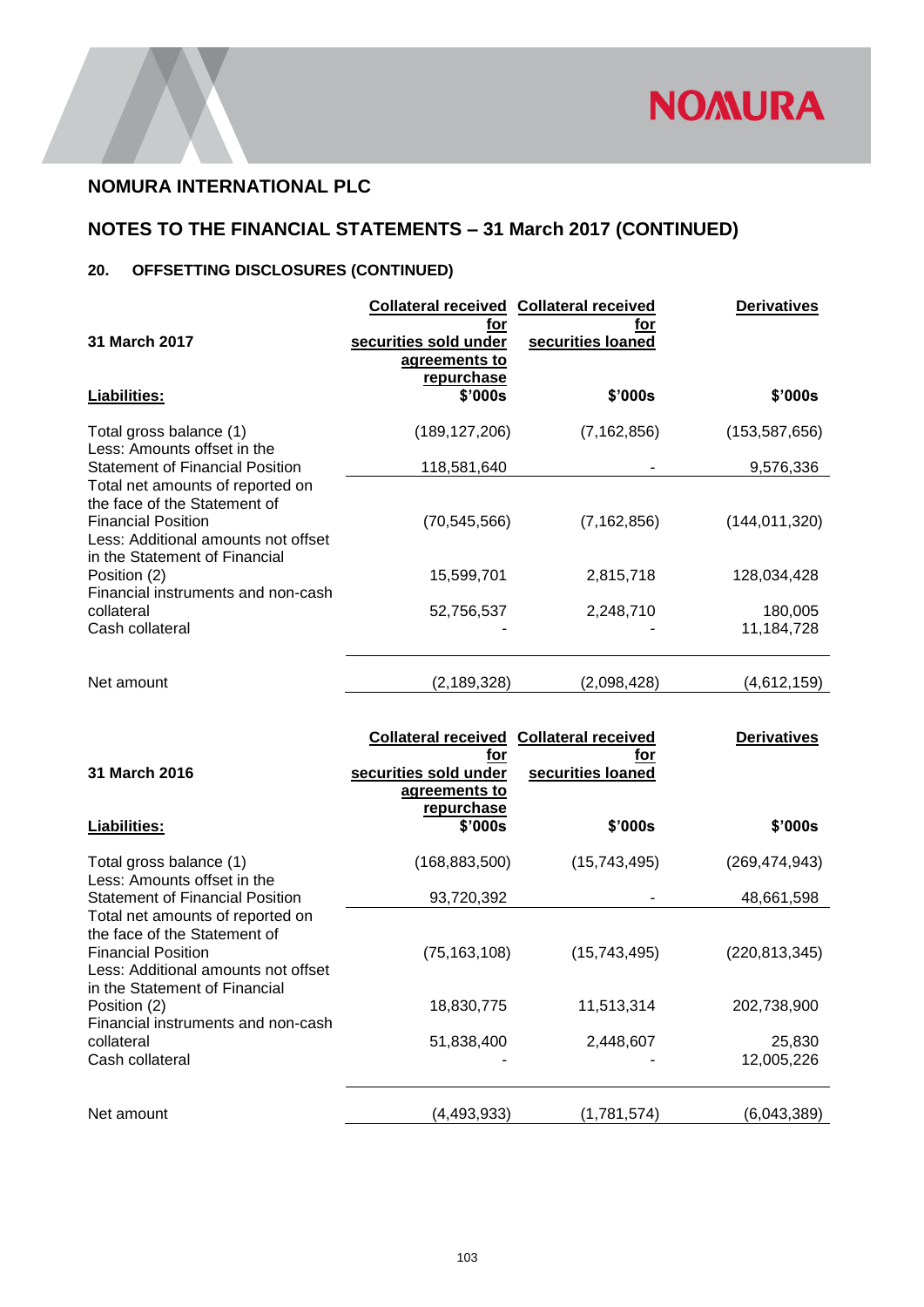

### **NOTES TO THE FINANCIAL STATEMENTS – 31 March 2017 (CONTINUED)**

#### **20. OFFSETTING DISCLOSURES (CONTINUED)**

- 1) Includes all recognised balances irrespective of whether they are transacted under legally enforceable master netting agreements. Amounts include transactions carried at fair value through election of the fair value option and amounts carried at amortised cost.
- 2) Represents amounts which are not permitted to be offset on the face of the Statement of Financial Position but which provide the Company with the right of offset in the event of counterparty default. Amounts relating to agreements where the Company does not have a legal right of offset or has not yet determined with sufficient certainty whether the right of offset is legally enforceable are excluded. The amount disclosed has been capped per the relevant netting agreement so as not to exceed the net amount of financial assets presented on the Statement of Financial Position. Thus, over-collateralization is not reflected in the table.

#### **21. CAPITAL MANAGEMENT POLICY**

The objectives of the Company's capital management policies are to ensure that the Company complies with externally imposed capital requirements and to seek to enhance shareholder value by capturing business opportunities as they develop. To achieve these goals, sufficient capital is maintained to support the Company's business and to withstand losses due to extreme market movements.

The Company reviews the appropriate level of capital sufficiency, with senior management responsible for implementing and enforcing capital policies. The determination of Statement of Financial Position size and level of capital take into consideration regulatory requirements, economic risks inherent in its business and maintenance of a debt rating appropriate to a global financial institution. The allocation of available capital resource across the business is then based upon factors such as return on capital and regulatory requirements.

The Company is subject to and has complied with the regulatory requirements imposed by the PRA under the CRD IV framework.

No changes were made in the objectives, policies or processes for managing capital during the year.

#### *Regulatory Capital*

Regulatory guidelines developed by the Basel Committee and European Union Directives, as implemented by the PRA for supervisory purposes define two 'Tiers' of capital resources. Tier 1 capital is the highest tier and consists of, inter alia, ordinary share capital, reserves and retained earnings. Tier 2 consists of long-term subordinated debt. Tiers 1 and 2 capital can be used to support both trading and non-trading activity and all market and counterparty risks.

|                                                | 2017<br>\$'000 | <u>2016</u><br>\$'000 |
|------------------------------------------------|----------------|-----------------------|
| Common Equity Tier 1                           | 5,021,782      | 5,020,883             |
| Adjustments to CET 1 due to prudential filters | (292, 986)     | (325,064)             |
| Tier 1 Capital                                 | 4,728,796      | 4,695,819             |
| Tier 2 Capital                                 | 1,260,000      | 1,260,000             |
| Own Funds                                      | 5,988,796      | 5,955,819             |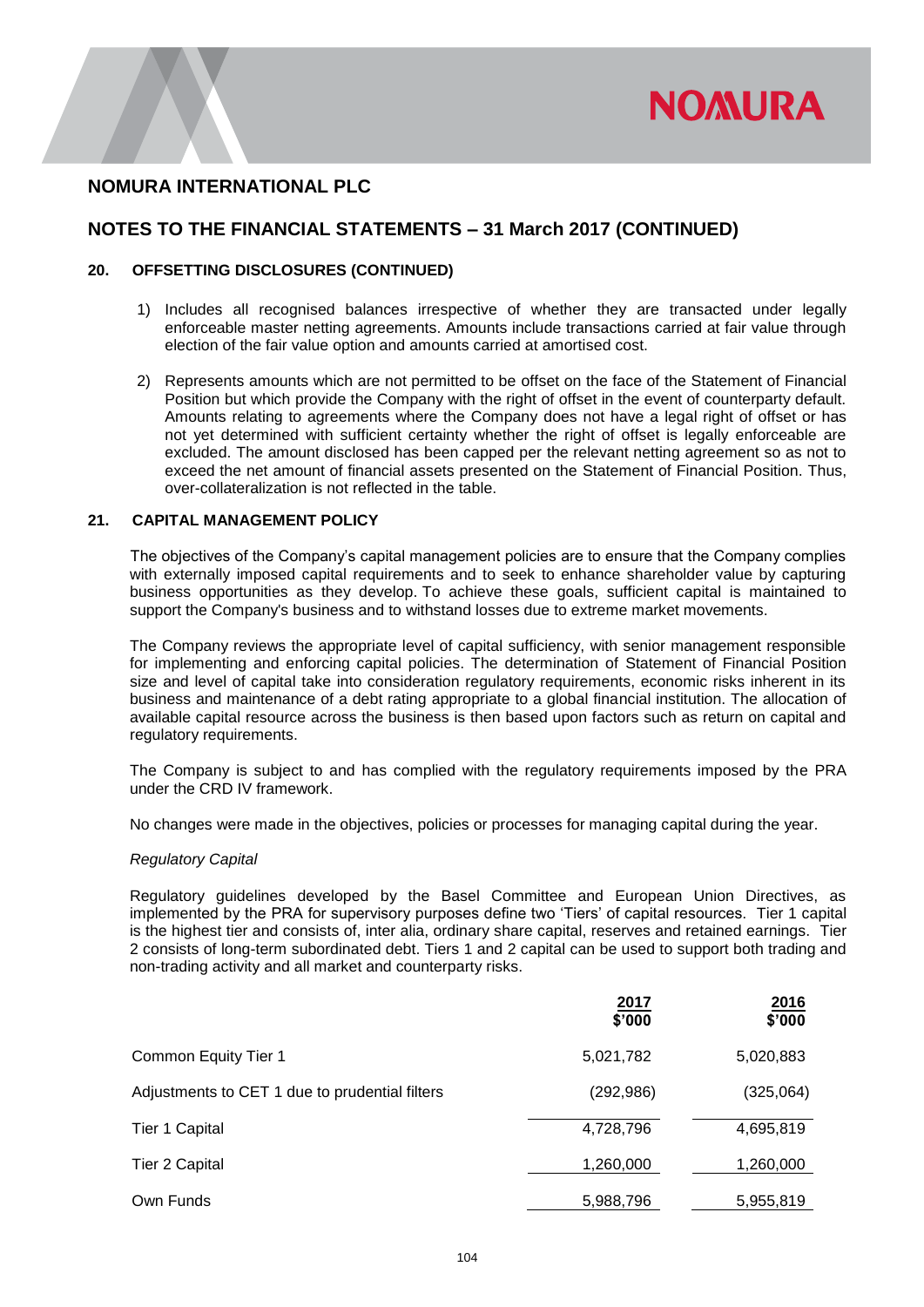

### **NOTES TO THE FINANCIAL STATEMENTS – 31 March 2017 (CONTINUED)**

### **22. UNCONSOLIDATED STRUCTURED ENTITIES**

The Company has an involvement with various structured entities which are designed to achieve a specific business purpose. Structured entities have been designed so that voting or similar rights are not the dominant factor in deciding who controls the entity, such as when any voting rights relate only to administrative tasks and the relevant activities are directed by means of contractual arrangements. Such entities generally have restricted activities as well as narrow and well-defined objectives.

As the Company has taken the exemption from preparing consolidated financial statements under section 401 of Companies Act 2006, disclosures are in relation to the Companies involvement with all structured entities, irrespective of whether they are consolidated or not.

Below is a description of the Company's involvements in structured entities by type:

#### Securitisation Vehicles:

The Company establishes securitisation vehicles to meet clients' investment needs through the combination of securities and derivatives, including fixed income and equities products. The vehicles fund these investments by issuing structured notes, the repayment of which is linked to the performance of the assets in the vehicles. The Company often transfers assets and enters into derivatives with these securitisation vehicles.

The Company also invests in third party securitisation vehicles in the form of asset backed securities.

#### Investment Funds:

The Company holds investments in third party investment funds such as Mutual Funds and Hedge Funds in the normal course of trading activity. In addition, the Company holds seed investments in UCITS and other Funds sponsored by fellow subsidiaries within the Nomura Group.

#### Other:

These are investments in third party structured entities that do not fall into any criteria above.

The following table shows the carrying amounts of Company's interests' recognised in the Statement of Financial Position as well as the maximum exposure to loss resulting from their interests in structured entities. It also provides an indication of the size of the structured entities.

The maximum exposure to loss is determined by considering the nature of the interest in the structured entity. The maximum exposure for loans and trading instruments is reflected by the carrying amounts. The maximum exposure for derivatives and off Statement of Financial Position commitments is reflected by the notional amounts. Maximum exposure to loss does not reflect the Company's estimate of the actual losses that could result from adverse changes, nor does it reflect the economic hedges Company enters into to reduce its exposure. The risks associated with structured entities in which the Company is involved are limited to the amounts recorded in the Statement of Financial Position and the amount of commitments.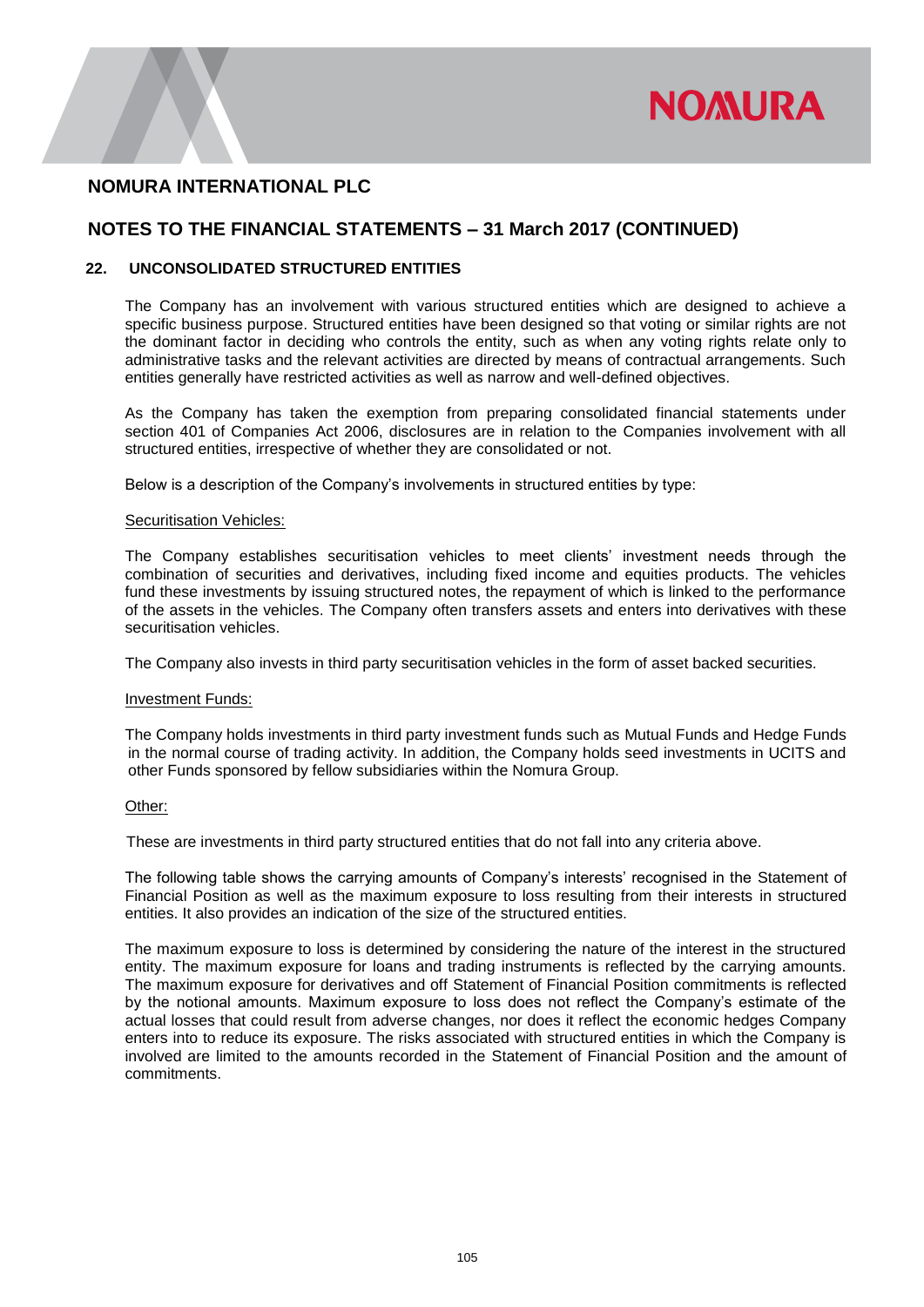

## **NOTES TO THE FINANCIAL STATEMENTS – 31 March 2017 (CONTINUED)**

### **22. UNCONSOLIDATED STRUCTURED ENTITIES (CONTINUED)**

|                                                                                        | 2017<br>Carrying<br>amount of<br>variable<br>interests<br>Asset<br>\$'000 | <u>2017</u><br>Carrying<br>amount of<br>variable<br>interests<br>Liabilities<br>\$'000 | 2017<br>Maximum<br>exposure to loss<br>to unconsolidated<br><b>Structured</b><br><b>Entities</b><br>\$'000 | <u> 2017 </u><br>Total size of<br><b>Structured</b><br><b>Entities</b><br>\$'000 |
|----------------------------------------------------------------------------------------|---------------------------------------------------------------------------|----------------------------------------------------------------------------------------|------------------------------------------------------------------------------------------------------------|----------------------------------------------------------------------------------|
| Financial assets held for trading<br>Financial liabilities held for                    | 1,470,525<br>۰                                                            | (336, 710)                                                                             | 3,792,445<br>6,812,370                                                                                     |                                                                                  |
| trading<br>Collateral posted for securities<br>purchased under agreements to<br>resell | 513,248                                                                   |                                                                                        | 513,248                                                                                                    |                                                                                  |
| Collateral received for securities<br>sold under agreements to<br>repurchase           | ٠                                                                         | (2,418,897)                                                                            |                                                                                                            |                                                                                  |
| Gross assets of structured<br>entities                                                 |                                                                           |                                                                                        |                                                                                                            | 449,510,824                                                                      |
|                                                                                        | 1,983,773                                                                 | (2,755,607)                                                                            | 11,118,063                                                                                                 | 449,510,824                                                                      |

|                                                                              | 2016<br><b>Carrying</b><br>amount of<br>variable<br>interests<br>Asset | 2016<br><b>Carrying</b><br>amount of<br>variable<br>interests<br>Liabilities | 2016<br><b>Maximum</b><br>exposure to loss<br>to<br>unconsolidated<br><b>Structured</b><br><b>Entities</b> | 2016<br>Total size of<br><b>Structured</b><br><b>Entities</b> |
|------------------------------------------------------------------------------|------------------------------------------------------------------------|------------------------------------------------------------------------------|------------------------------------------------------------------------------------------------------------|---------------------------------------------------------------|
|                                                                              | \$'000                                                                 | \$'000                                                                       | \$'000                                                                                                     | \$'000                                                        |
| Financial assets held for trading                                            | 1,440,491                                                              |                                                                              | 5,025,981                                                                                                  |                                                               |
| Financial liabilities held for<br>trading                                    |                                                                        | (112, 913)                                                                   | 6,514,866                                                                                                  |                                                               |
| Collateral posted for securities<br>purchased under agreements to<br>resell  | 246,633                                                                |                                                                              | 246,633                                                                                                    |                                                               |
| Collateral received for securities<br>sold under agreements to<br>repurchase |                                                                        | (2, 294, 398)                                                                |                                                                                                            |                                                               |
| Gross assets of structured<br>entities                                       |                                                                        |                                                                              |                                                                                                            | 651,920,050                                                   |
|                                                                              | 1,687,124                                                              | (2,407,311)                                                                  | 11,787,480                                                                                                 | 651,920,050                                                   |

The Company did not provide non-contractual support during the year to unconsolidated structured entities.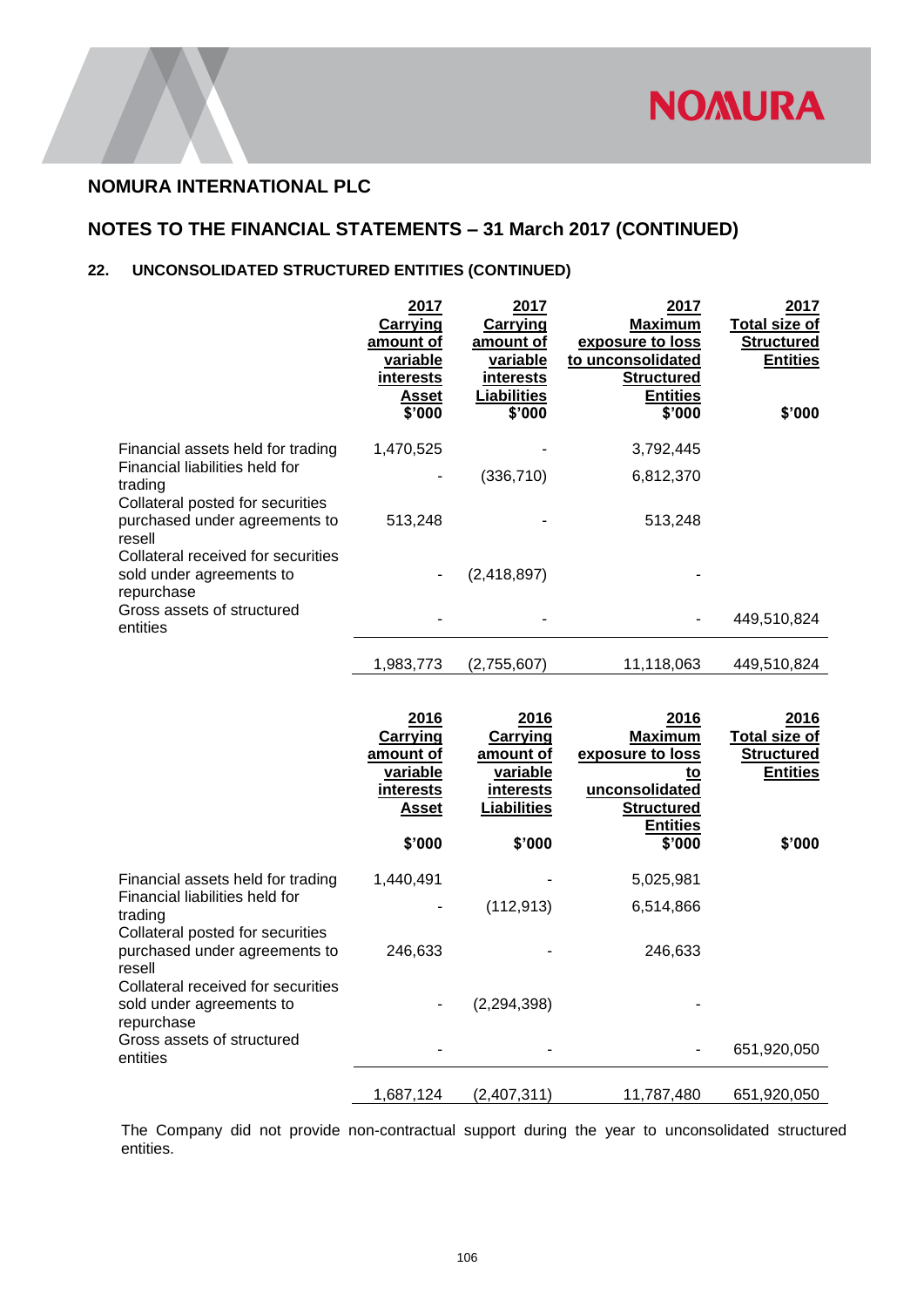

### **NOTES TO THE FINANCIAL STATEMENTS – 31 March 2017 (CONTINUED)**

### **23. OPERATING LEASE COMMITMENTS**

The Company's obligations from operating leases relate to long-term leases of real estate, equipment and vehicle leases. Some of these leases contain extension options at rentals based on market prices.

The Company was committed to making the following payments during the following periods in respect of operating leases:

|                          | 2017<br><b>Buildings</b><br>\$'000 | 2017<br>Other<br>\$'000 | 2016<br><b>Buildings</b><br>\$'000 | 2016<br>Other<br>\$'000 |
|--------------------------|------------------------------------|-------------------------|------------------------------------|-------------------------|
| Within one year          | 57,997                             | 33                      | 61,530                             | 82                      |
| Within two to five years | 212,905                            | 18                      | 242.444                            | 68                      |
| After five years         | 365,724                            | ۰                       | 470,372                            |                         |
|                          |                                    |                         |                                    |                         |
|                          | 636,626                            | 51                      | 774,346                            | 150                     |

The future minimum sublease payments expected to be received under sublease agreements as at 31 March 2017 is \$ 9,216,781 (\$8,304,659 as at 31 March 2016).

The total lease and sublease payments recognised in profit and loss were as follows:

|                                             | 2017<br>\$'000  | <u> 2016</u><br>\$'000 |
|---------------------------------------------|-----------------|------------------------|
| Minimum lease payments<br>Sublease payments | 59.118<br>9.014 | 68,622<br>5,642        |
| Total operating lease payments              | 50,104          | 62,980                 |

### **24. EMPLOYEES**

The average monthly number of persons employed by the Company during the year and their location were as follows:

|                | Year ended<br>31 March 2017<br><b>Number</b> | Year ended<br>31 March 2016<br><b>Number</b> |
|----------------|----------------------------------------------|----------------------------------------------|
| United Kingdom | 2,166                                        | 2,468                                        |
| Other Europe   | 117                                          | 113                                          |
| Middle East    | 21                                           | 25                                           |
|                | 2,304                                        | 2,606                                        |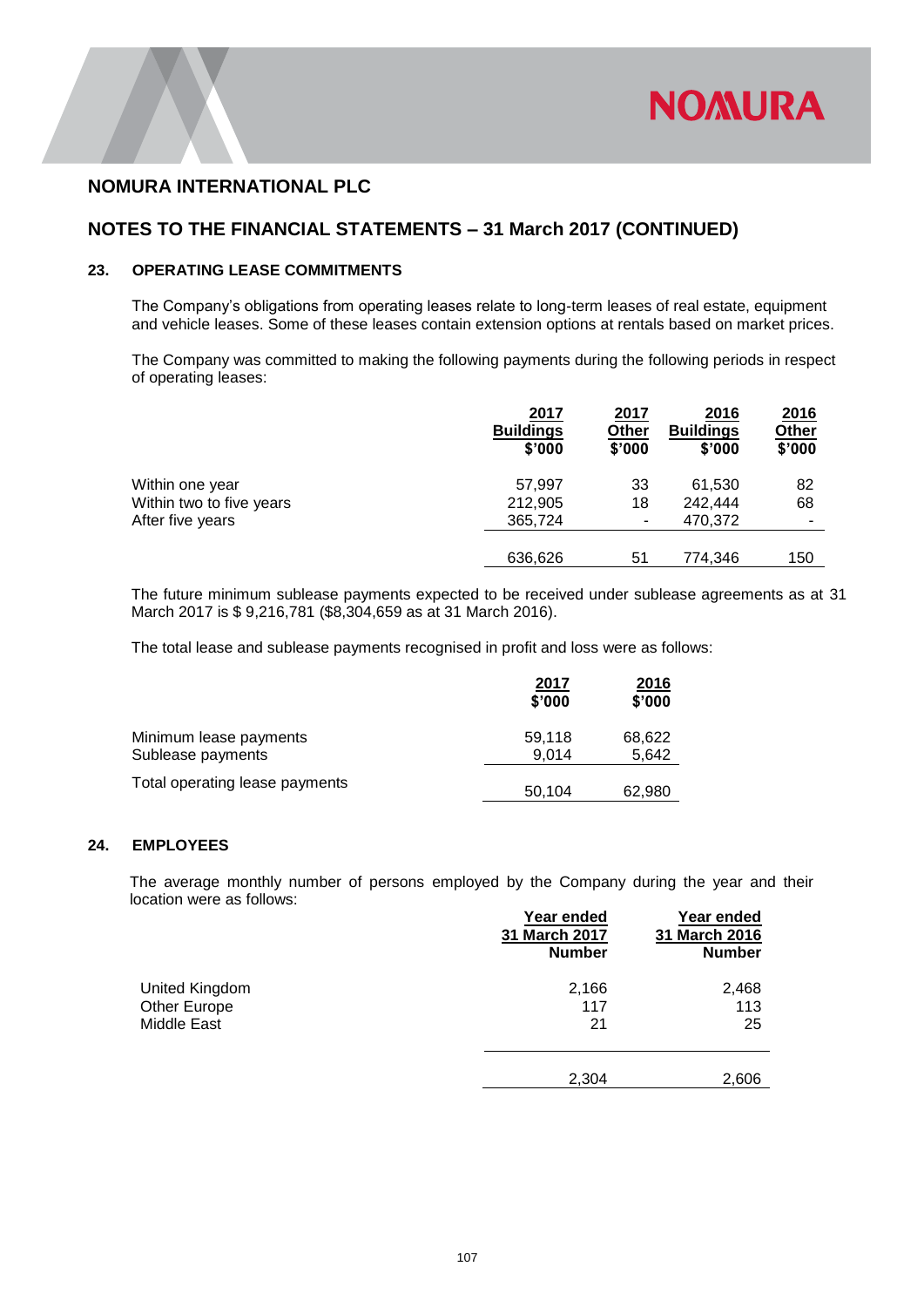

### **NOTES TO THE FINANCIAL STATEMENTS – 31 March 2017 (CONTINUED)**

### **25. DIRECTORS' REMUNERATION**

|                                                    | Year ended<br>31 March 2017<br>\$'000 | Year ended<br>31 March 2016<br>\$'000 |
|----------------------------------------------------|---------------------------------------|---------------------------------------|
| Salaries, allowances and taxable benefits          | 4,176                                 | 3,718                                 |
| Company contributions to pension<br><b>Bonuses</b> | 72<br>2.139                           | 78<br>3,128                           |
|                                                    | 6,387                                 | 6.924                                 |

The number of Directors who exercised share options during the year was 5 (2016: 1).

The number of Directors who were entitled to receive shares under long-term incentive plans during the year was 3 (2016: 5).

The number of Directors accruing retirement benefits under money purchase pension schemes during the year was 4 (2016: 3).

The highest paid Director received emoluments of \$2,426,758 (2016: \$1,952,169) and Company contributions to pension of \$49,613 (2016: \$57,304). The highest paid Director exercised share options during 2017 and was entitled to receive shares under long-term incentive plans.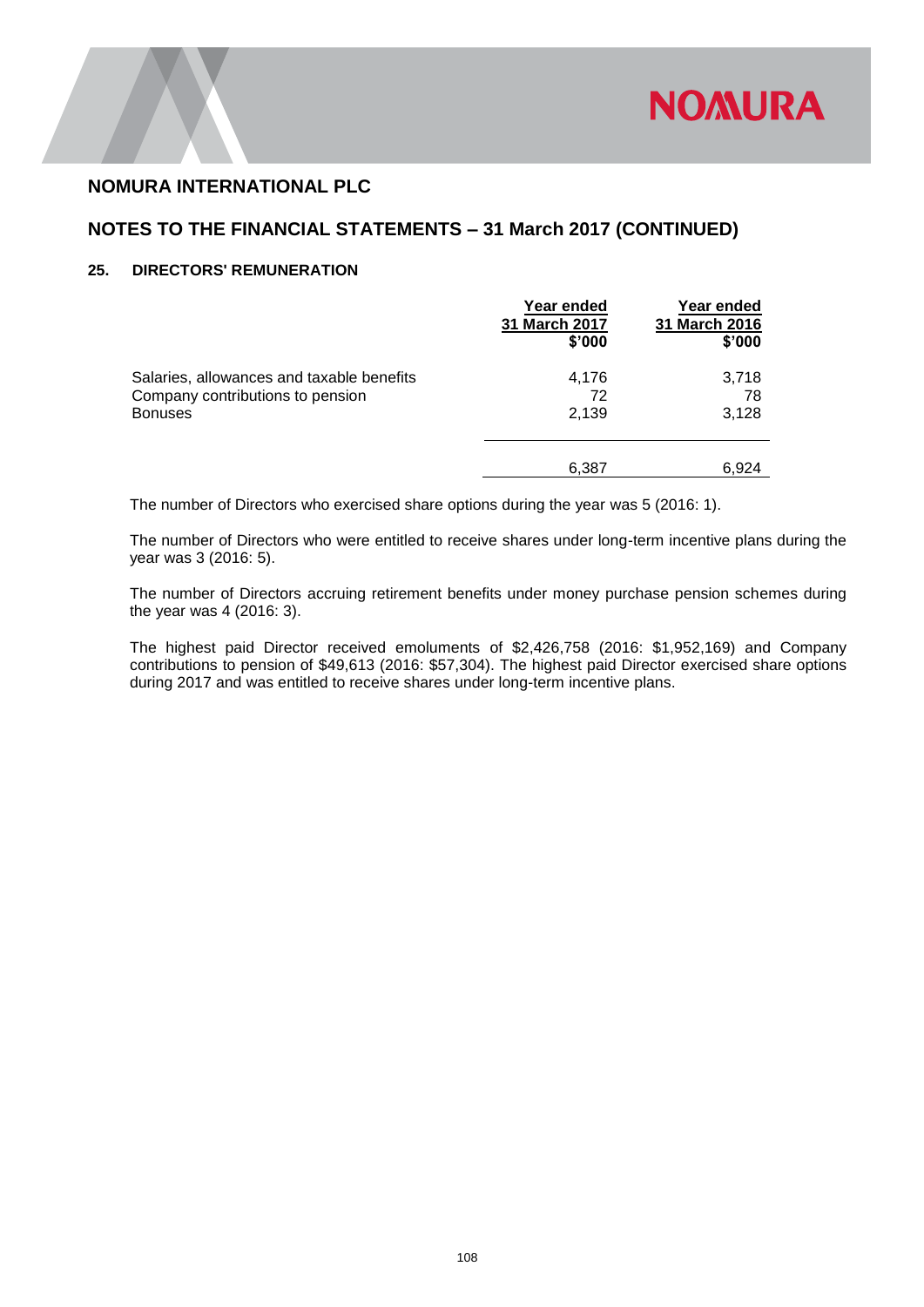

### **NOTES TO THE FINANCIAL STATEMENTS – 31 March 2017 (CONTINUED)**

#### **26. SHARE-BASED PAYMENTS**

#### **SAR Awards**

The ultimate holding company, NHI, has issued two types of share option schemes – SAR plan A and SAR plan B.

All issuances of SAR plan A awards to employees expired in the financial year ending March 16, therefore the below disclosure refers to SAR plan B only.

Share options have variable vesting periods during which the options may not be exercised.

The exercise price of stock option plan B will be 1¥ per share.

Stock options are exercisable during a certain period from the vesting date (five years at maximum from the vesting date), which is to be decided by the ultimate holding company's Executive Management Board.

The share price as at the grant date has been used as an estimate for the fair value at grant date.

It has been assumed that all options will vest given that there is insignificant historical experience available to provide a reliable estimate.

The expense recognised for employee services received during the year was \$43,176,823 (2016: \$137,342,762).

### **NSU and CSU Awards**

NSUs and CSUs are cash-settled awards linked to the price of NHI's common stock which have graded vesting, generally over three years from grant date. NSUs vest annually, generally over three years while CSUs vest quarterly, generally over three years. NSUs are tied to the value of the ultimate holding company's common stock on the Tokyo Stock Exchange (JP: 8604) and are settled in cash rather than NHI's common stock. CSUs are similar to NSUs but exposure of the employee to movements in the price of NHI's common stock is subject to a cap and floor. The fair value of NSUs and CSUs are determined using the average closing NHI's share price over the five trading days up to and including the vesting date.

For NSU and CSU awards the expense recognised for employee services received during the year was \$60,911,957 (2016: \$101,709,809).

### **Other Awards**

In addition to the stock-based compensation awards described above, Nomura also grants NIUs to certain senior management and employees. NIUs are cash-settled awards linked to a world stock index quoted by Morgan Stanley Capital International which have graded vesting, generally over three years from grant date. NIUs vest quarterly, generally over three years. The fair value of NIUs is determined using the average closing price of the Index during the five trading days up to and including the vesting date.

For NIU awards the expense recognised for employee services received during the year was \$45,443,693 (2016: \$27,486,925).

The table on the following page illustrates the number and weighted average exercise price of the following groups of share options: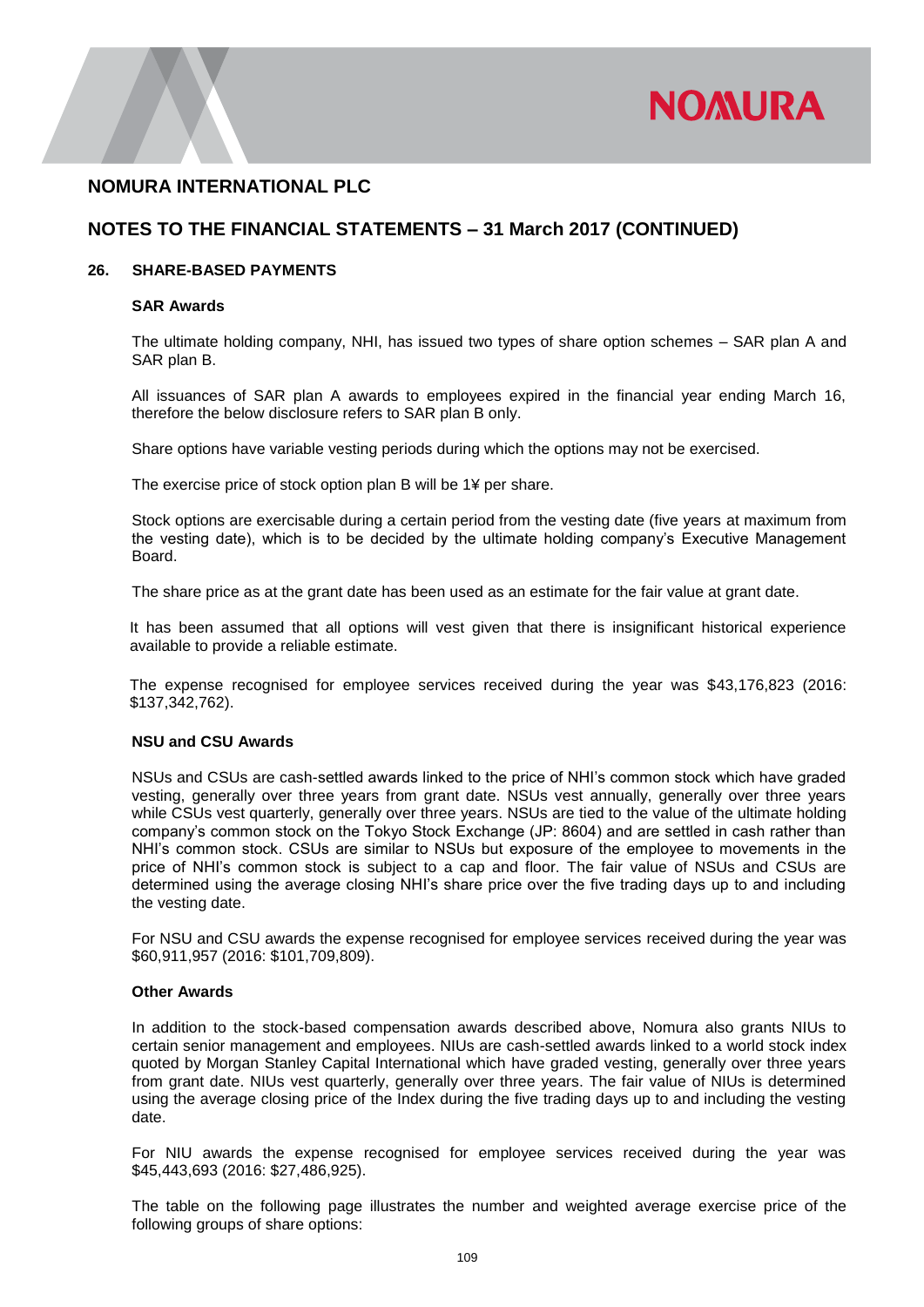

# **NOTES TO THE FINANCIAL STATEMENTS – 31 March 2017 (CONTINUED)**

## **26. SHARE-BASED PAYMENTS (CONTINUED)**

|                                                                                                                                             | <b>Share</b><br>Option<br>Plan       | <b>Number of</b><br>share options                              |                | Weighted<br>average<br>exercise<br>price<br>¥ |
|---------------------------------------------------------------------------------------------------------------------------------------------|--------------------------------------|----------------------------------------------------------------|----------------|-----------------------------------------------|
| Outstanding at the beginning of the year                                                                                                    | B<br><b>NSU</b><br>CSU<br><b>NIU</b> | 498,026<br>5,011,913<br>18,736,578<br>8,346,405                | 32,592,922     | 1                                             |
| Granted during the year                                                                                                                     | B<br><b>NSU</b><br>CSU<br><b>NIU</b> | 142,831<br>5,805,345<br>7,706,103<br>2,846,163                 | 16,500,442     | 1                                             |
| Forfeited during the year                                                                                                                   | B<br><b>NSU</b><br>CSU<br><b>NIU</b> | (5,824)<br>(79, 647)<br>(381, 433)<br>(190, 125)               | (657, 029)     | 1                                             |
| Exercised during the year                                                                                                                   | B<br><b>NSU</b><br>CSU<br><b>NIU</b> | (261, 196)<br>(6, 271, 795)<br>(14, 227, 143)<br>(6, 441, 131) | (27, 201, 265) | 1                                             |
| Expired during the year                                                                                                                     | B<br><b>NSU</b><br>CSU<br><b>NIU</b> | (9)                                                            | (9)            | 1                                             |
| Outstanding at the end of the year                                                                                                          | B<br><b>NSU</b><br>CSU<br><b>NIU</b> | 373,828<br>4,465,816<br>11,834,105<br>4,561,312                | 21,235,061     | 1                                             |
| Exercisable at the end of the year                                                                                                          | B                                    |                                                                |                | 1                                             |
| The weighted average remaining contractual life for the share options outstanding as at 31 March 2017<br>was 5.16 years (2016: 5.36 years). |                                      |                                                                |                |                                               |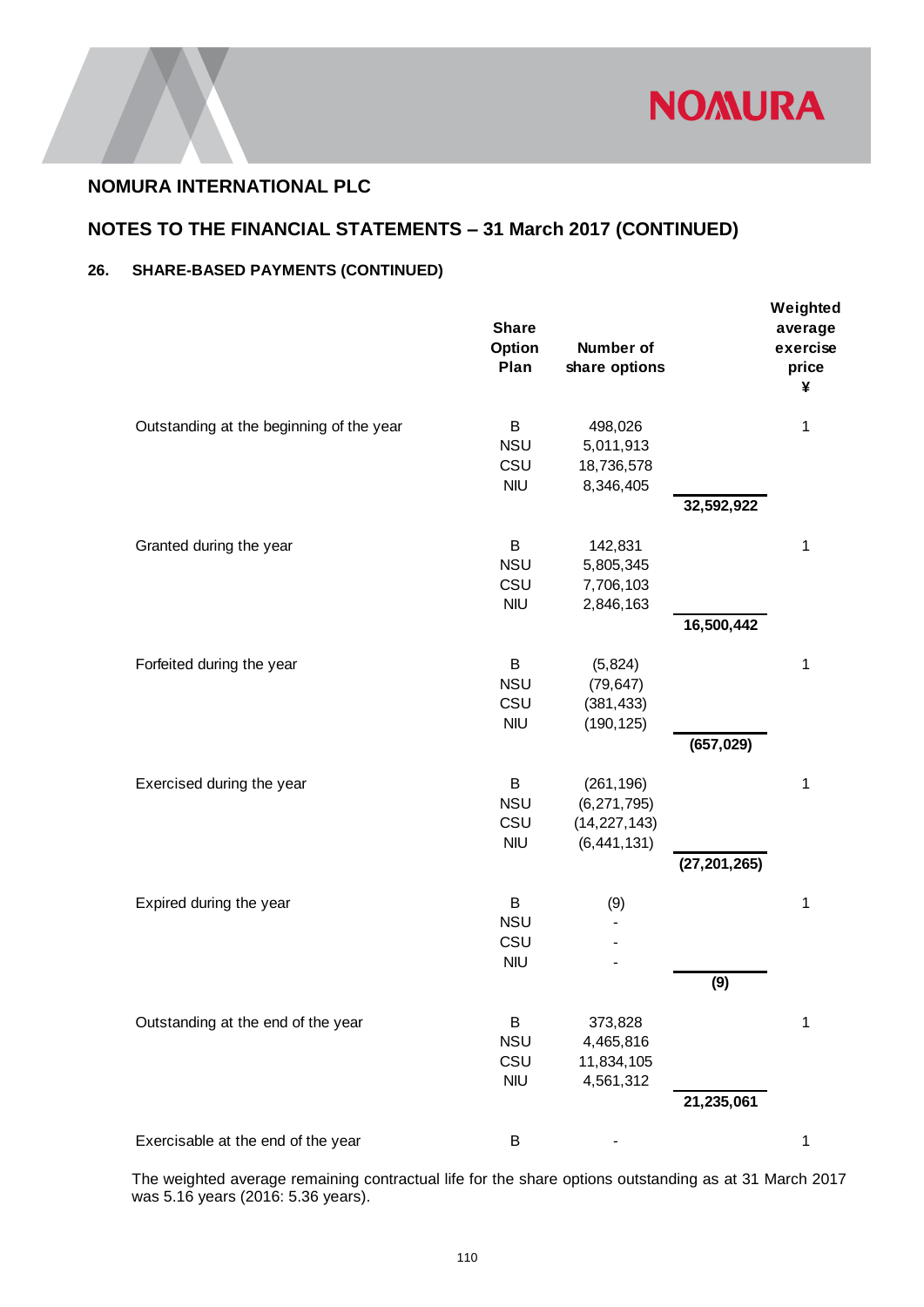

### **NOTES TO THE FINANCIAL STATEMENTS – 31 March 2017 (CONTINUED)**

### **27. CAPITAL COMMITMENTS**

As at 31 March 2017 there were capital commitments of \$7,811relating to assets in the course of construction (2016: \$8,972).

#### **28. RELATED PARTY TRANSACTIONS**

#### **Statement of comprehensive income**

The Company has taken advantage of the exemption under FRS 101 from the requirement in IAS 24 for disclosing related party transactions with other entities included in the consolidated financial statements of NHI.

As part of the Company's Merchant Banking operations, financial arrangements are made with certain companies for the purpose of holding investments. As a result of these arrangements, these companies become related parties. As at 31 March 2017 and 31 March 2016, aggregate amounts due from such related parties of \$ 404,820 and \$422,624, respectively, had been fully provided for.

### **29. CONTINGENT LIABILITIES AND COMMITMENTS**

#### **Italian Tax Dispute**

On 25 January 2008, the Company was served with a Tax Notice issued by the Tax Authorities in Pescara, Italy, alleging breaches by the Company of the U.K. – Italy Double Taxation Treaty of 1998. The alleged breaches relate to payments to the Company of tax credits on dividends on Italian shares. The Tax Notice not only denies certain payments to which the Company claims to be entitled but is also seeking reimbursement of €33.8 million, plus interest, already refunded. On 25 March 2008, the Company lodged an appeal against the Tax Notice rejecting the Italian Tax Authorities' demands for reimbursement and advancing the Company's claim for further refunds.

 The matter went to a hearing in March 2009 and in November 2009 a decision was issued by the First Instance Pescara Tax Court in favour of the Italian Tax Authorities. The Company lodged an appeal of this decision and in March 2012 a second decision was issued by the Second Instance Pescara Tax Court in favour of the Italian Tax Authorities. As is allowed under Italian tax procedure, in September 2012 the Company received a demand for payment from the Italian Tax Authorities in the amount of €37.5 million which comprised the original refunded amount, interest and collection fees. Payment of this amount was made on 26 October 2012. Payment does not undermine the Company's arguments in the dispute and the Company intends to continue to vigorously challenge the second decision and a further appeal to the Supreme Court in Rome was filed on 8 July 2013 in order to seek full reimbursement of this amount plus further interest. Ultimately the Company expects that its appeal will prevail. The specified amount paid is the Company's current estimate of the maximum reasonably possible loss from this matter.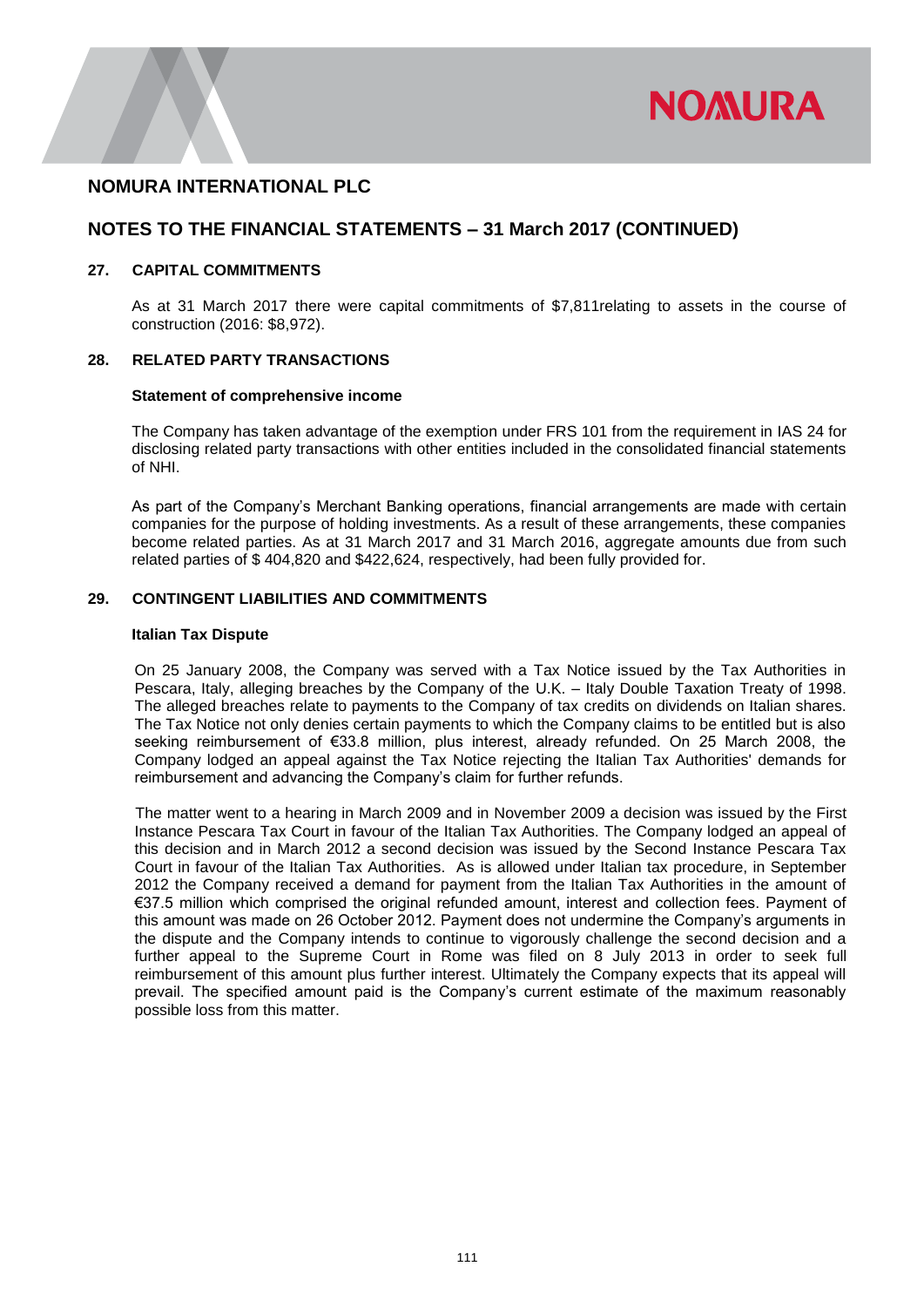

## **NOTES TO THE FINANCIAL STATEMENTS – 31 March 2017 (CONTINUED)**

### **29. CONTINGENT LIABILITIES AND COMMITMENTS (CONTINUED)**

#### **Fairfield Claims**

The Company is a defendant in two actions seeking recovery of payments allegedly made to the Company by Fairfield Sentry Ltd. and Fairfield Sigma Ltd. (collectively, the "Fairfield Funds"). The Fairfield Funds, now in liquidation, were feeder funds to Bernard L. Madoff Investment Securities LLC ("BLMIS"). BLMIS is itself now in liquidation in the US pursuant to the Securities Investor Protection Act. The first claim was brought by the liquidators of the Fairfield Funds. It was filed on 5 October 2010 in the Supreme Court of the State of New York, but was subsequently removed to the US District Court, which in turn referred it to the US Bankruptcy Court. The claim is one of many similar claims that have been brought against a number of investors. The second claim was brought by the Trustee for the liquidation of BLMIS (the "Madoff Trustee"). The Company was added as a defendant on 6 June 2012 when the Madoff Trustee filed an amended complaint in the US Bankruptcy Court. Again, this claim is one of many claims being brought against a range of investors. In November 2016, the US Bankruptcy Court granted a motion to dismiss the Madoff Trustee's claim. The Madoff Trustee has appealed the decision to the United States Court of Appeals for the Second Circuit. The amount claimed in each case is approximately US\$35 million plus interest. The Company intends to vigorously contest the proceedings. The Company does not believe that it will face the prospect of double recovery of the sums in question. The Company's current estimate of the maximum reasonably possible loss from this matter is US\$35 million.

### **Harley Claim**

On 6 October 2011, the Madoff Trustee filed an adversary proceeding against the Company in the US Bankruptcy Court for the recovery of redemption payments allegedly made by Harley International (Cayman) Ltd. (the "Harley Fund") to the Company. The basis of the claim is that the redemptions in question were and continue to be "Customer Property" within the meaning of the Securities Investor Protection Act and are therefore avoidable and recoverable under the US Bankruptcy Code and New York Debtor and Creditor law. The Harley Fund, now in liquidation, was a feeder fund to BLMIS. The claim is one of many similar claims that have been brought against a number of investors. In November 2016, the US Bankruptcy Court granted a motion to dismiss the Madoff Trustee's claim. The Madoff Trustee has appealed the decision to the United States Court of Appeals for the Second Circuit. The claim is for approximately US\$21.5 million plus interest. The Company intends to vigorously contest the proceedings. The specified amount claimed is the Company's current estimate of the maximum reasonably possible loss from this matter.

### **Legal proceedings relating to Banca Monte dei Paschi di Siena SpA "MPS"**

In March 2013, Banca Monte dei Paschi di Siena SpA ("MPS") issued a claim in the Italian Courts against (1) two former directors of MPS and (2) the Company. MPS alleged that the former directors improperly caused MPS to enter into certain structured financial transactions with the Company in 2009 ("Transactions") and that the Company acted fraudulently and was jointly liable for the unlawful conduct of MPS's former directors. MPS claimed damages of not less than EUR 1.142 billion.

In March 2013, the Company commenced a claim against MPS in the English Courts. The claim was for declaratory relief confirming that the Transactions remained valid and contractually binding. MPS filed and served its Defence and Counterclaim to these proceedings in March 2014. MPS alleged in its Counterclaim that the Company was liable to make restitution of a net amount of approximately EUR 1.5 billion, and sought declarations regarding the illegality and invalidity of the Transactions.

On September 23, 2015, the Company entered into a settlement agreement with MPS to terminate the Transactions.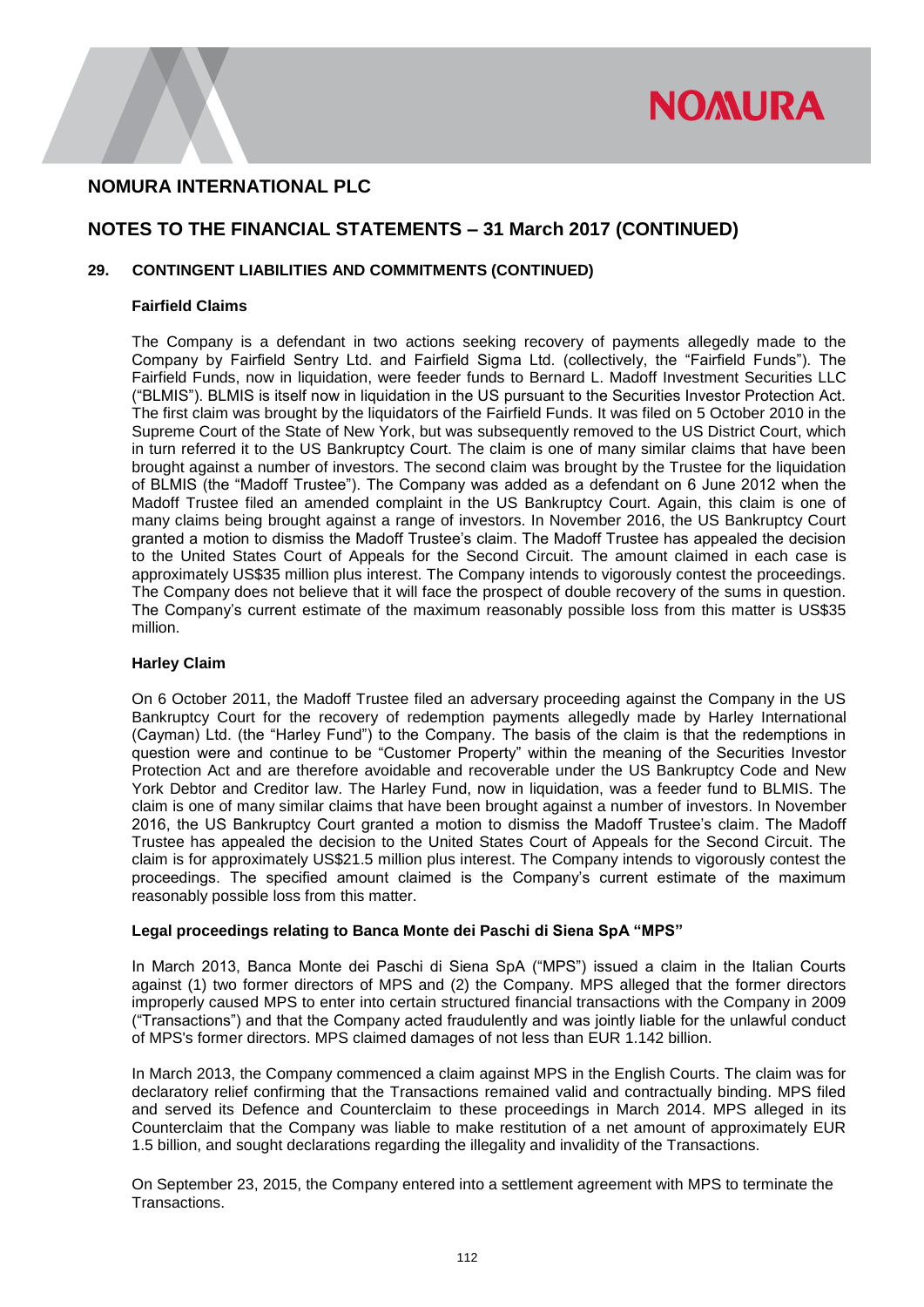

## **NOTES TO THE FINANCIAL STATEMENTS – 31 March 2017 (CONTINUED)**

### **29. CONTINGENT LIABILITIES AND COMMITMENTS (CONTINUED)**

### **Legal proceedings relating to Banca Monte dei Paschi di Siena SpA "MPS" (Continued)**

The Company believes that the Transactions were conducted legally and appropriately, and does not accept the allegations made against it or admit any wrongdoing. Taking into account the views of relevant European financial authorities and the advice provided by external experts, the Company considered it to be in its best interests to reach a settlement in relation to this matter. As part of the agreement, the Transactions were unwound at a discount of EUR 440 million in favour of MPS and the civil proceedings between MPS and the Company in Italy and England, respectively, will no longer be pursued. Pursuant to the settlement agreement MPS and the Company applied to the Italian Courts to discontinue the proceedings brought by MPS against the Company. In December 2015, the Italian Courts ordered the discontinuance of all claims against the Company; except a claim brought by a former director of MPS. In March 2017, the Italian Court ordered the discontinuance of the entire proceedings (on the basis that MPS chose to pursue and could recover equivalent civil damages in the criminal proceedings), including the claim brought by the former director of MPS. MPS appealed against this decision in April 2017. The Company and other parties filed reply briefs against this appeal in May 2017, and await the Court's decision. The financial impact of the settlement on the Company's results for the fiscal year ending March 31, 2016 is a loss of approximately \$309 million and has been included in Trading profit in the statement of comprehensive income for the year ended March 31, 2016.

In July 2013, a claim was also issued against the same former directors of MPS, and the Company, by the shareholder group Fondazione Monte dei Paschi di Siena ("FMPS"). The grounds of the FMPS claim are similar to those on which the MPS claim was founded. The level of damages sought by FMPS is not less than EUR 315.2 million. The Company filed and served Defences to both the MPS and the FMPS claims.

In April 2013, an investigation was commenced by the Public Prosecutor's office in Siena, Italy, into various allegations against MPS and certain of its former directors, including in relation to the Transactions. The investigation was subsequently transferred to the Public Prosecutor of Milan. On April 3, 2015, the Public Prosecutor's office in Milan issued a notice concluding its preliminary investigation, which was re-served on the Company on January 14, 2016. Under that notice the Public Prosecutor sought to indict, amongst others, MPS, three individuals from MPS's former management, the Company and two Company individuals for the offences of false accounting and market manipulation in relation to MPS's previous accounts for 2009, 2010, 2011, and the interim and quarterly statements for 2012. The Public Prosecutor also sought to indict the two Company individuals, as well as MPS and three individuals from MPS's former management, for the offence of obstructing the supervisory activities of CONSOB. The preliminary hearing at which the court considered whether or not to grant the indictment concluded on October 1, 2016, the Judge ordering the trial of all individuals and banks involved except for MPS (which entered into a plea bargaining agreement with the Public Prosecutor). The trial (which also involves three other sets of allegations in relation to MPS and its counterparties in other transactions unrelated to the Company) has now commenced and is ongoing.

Additionally, on January 12, 2017, the Company was served by CONSOB (the Italian financial regulatory authority) with a notice commencing administrative sanction proceedings for market manipulation in connection with the Transactions. In relation to the Transactions, the notice names MPS, three individuals from MPS's former management and two former employees of the Company as defendants, whereas the Company is named only in its capacity as vicariously and jointly liable to pay any fines imposed on its former employees. The Company filed its first defensive brief in these proceedings on March 28, 2017. These proceedings are likely to conclude at the end of 2017 or early 2018.

The Company will continue to vigorously defend its position in all the ongoing proceedings.